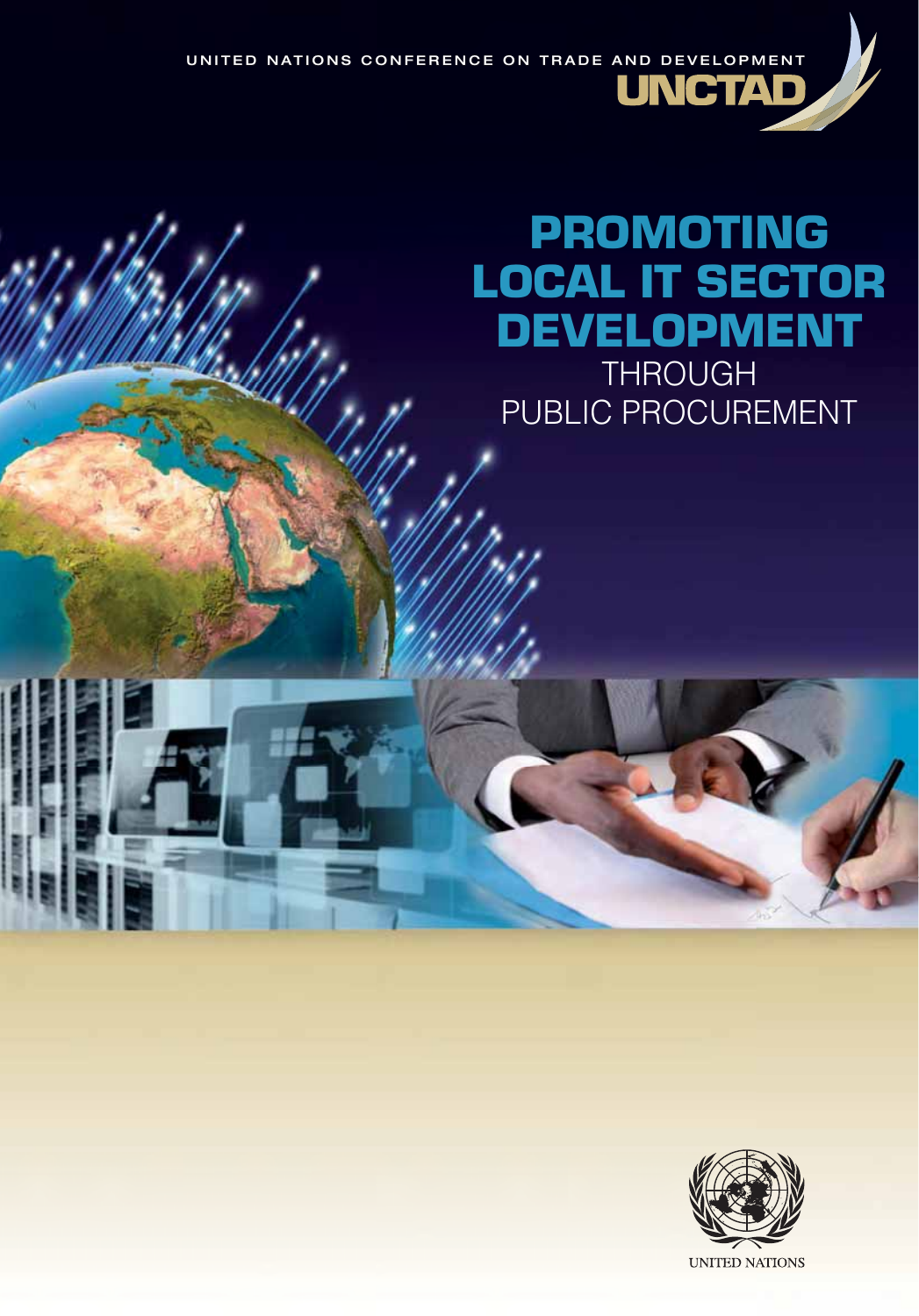UNITED NATIONS CONFERENCE ON TRADE AND DEVELOPMENT UNGTA

# **PROMOTING LOCAL IT SECTOR DEVELOPMENT** THROUGH PUBLIC PROCUREMENT



**UNITED NATIONS** New York and Geneva, 2013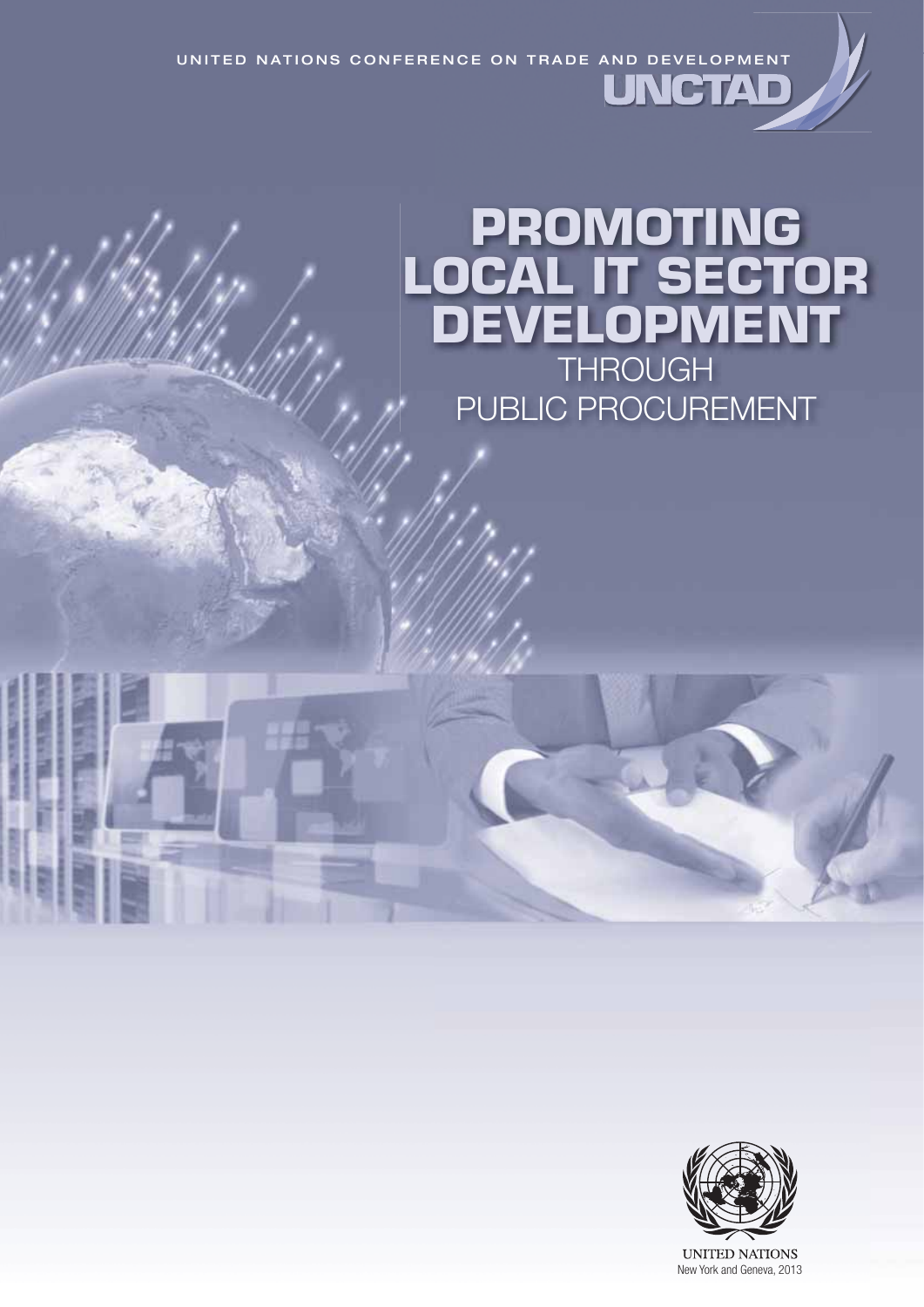# **NOTE**

In this Report, the terms country/economy refer, as appropriate, to territories or areas. The designations employed and the presentation of the material do not imply the expression of any opinion whatsoever on the part of the Secretariat of the United Nations concerning the legal status of any country, territory, city or area or of its authorities, or concerning the delimitation of its frontiers or boundaries. In addition, the designations of country groups are intended solely for statistical or analytical convenience and do not necessarily express a judgement about the stage of development reached by a particular country or area in the development process. The major country groupings used in this Report follow the classification of the United Nations Statistical Office. These are:

Developed countries: the member countries of the Organization for Economic Cooperation and Development (OECD) (other than Mexico, the Republic of Korea and Turkey), plus the new European Union member countries that are not OECD members (Bulgaria, Cyprus, Latvia, Lithuania, Malta and Romania), plus Andorra, Israel, Liechtenstein, Monaco and San Marino. Countries with economies in transition: South-East Europe and the Commonwealth of Independent States. Developing economies: in general, all the economies that are not specified above.

Reference to companies and their activities should not be construed as an endorsement by UNCTAD of those companies or their activities.

The following symbols have been used:

A dash  $(-)$  indicates that the item is equal to zero or its value negligible;

Reference to "dollars" (\$) means United States dollars, unless otherwise indicated;

The material contained in this study may be freely quoted with appropriate acknowledgement.

UNITED NATIONS PUBLICATION UNCTAD/DTL/STICT/2012/5 © Copyright United Nations 2013 All rights reserved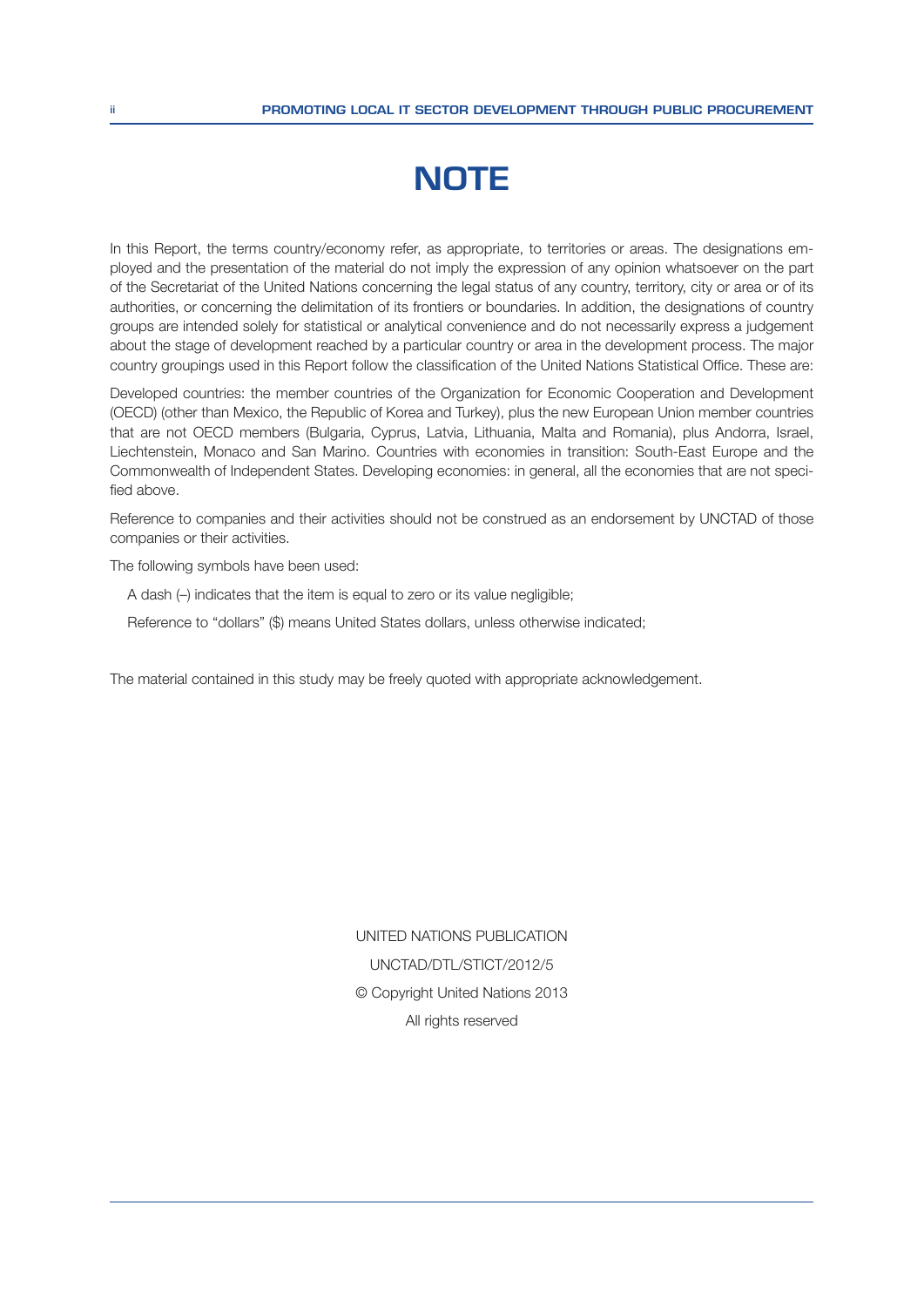### **PREFACE**

The contribution that a dynamic local information technology (IT) industry makes to national economic development – as a productive sector in itself and, more importantly, as an enabler of productive use of information and communication technologies (ICTs) throughout the economy and society – has encouraged policy makers all over the world to put in place public policies and programmes that facilitate its development.

A wide range of instruments are available to policy makers in this context. Designing and implementing public procurement practices that help to increase the participation of local IT firms when the public sector acquires IT goods and services represents one such instrument. However, successful use of public procurement policies requires a clear vision of the overall policy objective and a good understanding of the local IT sector's strengths and weaknesses.

Until now, relatively little attention has been paid to the link between public procurement and local IT sector development in developing and emerging economies. This joint UNCTAD-BMZ study seeks to address this gap and to provide decision makers with an improved basis for understanding when and how public procurement can be leveraged for the development of a vibrant IT sector. The report builds on the analytical and practical experience of UNCTAD and German development cooperation in designing and implementing measures to promote ICT sector development and build local ICT capacities in developing and emerging economies.

The report identifies seven main strategies countries may consider in this context. Based on a review of the experience of Kenya, Senegal and Sri Lanka in this area, it distinguishes between elementary measures – such as establishing open and competitive procurement processes or regular public-industry dialogues that all countries should adopt – and more advanced measures that may be appropriate once a country reaches a certain threshold level of maturity in its public procurement practices and IT sector capabilities. Policy makers need to identify a balanced mix of strategies suitable to their specific context, encompassing complementary interventions at the macro, meso and micro levels.

The successful application of public procurement for the promotion of local IT sector development is complex but can be a powerful policy tool. Our expectation is that the findings and policy recommendations included in this report will help public procurement officials, promoters of the ICT sector, e-government programme managers, local IT/software associations and the donor community to identify more effective strategies in this field.

UNCTAD BMZ

9.029

Dr. Christiane Bögemann-Hagedorn **Director** Director **Deputy Deputy Director General** Division of Technology and Logistics Civil Society, Economic Policy and Private Sector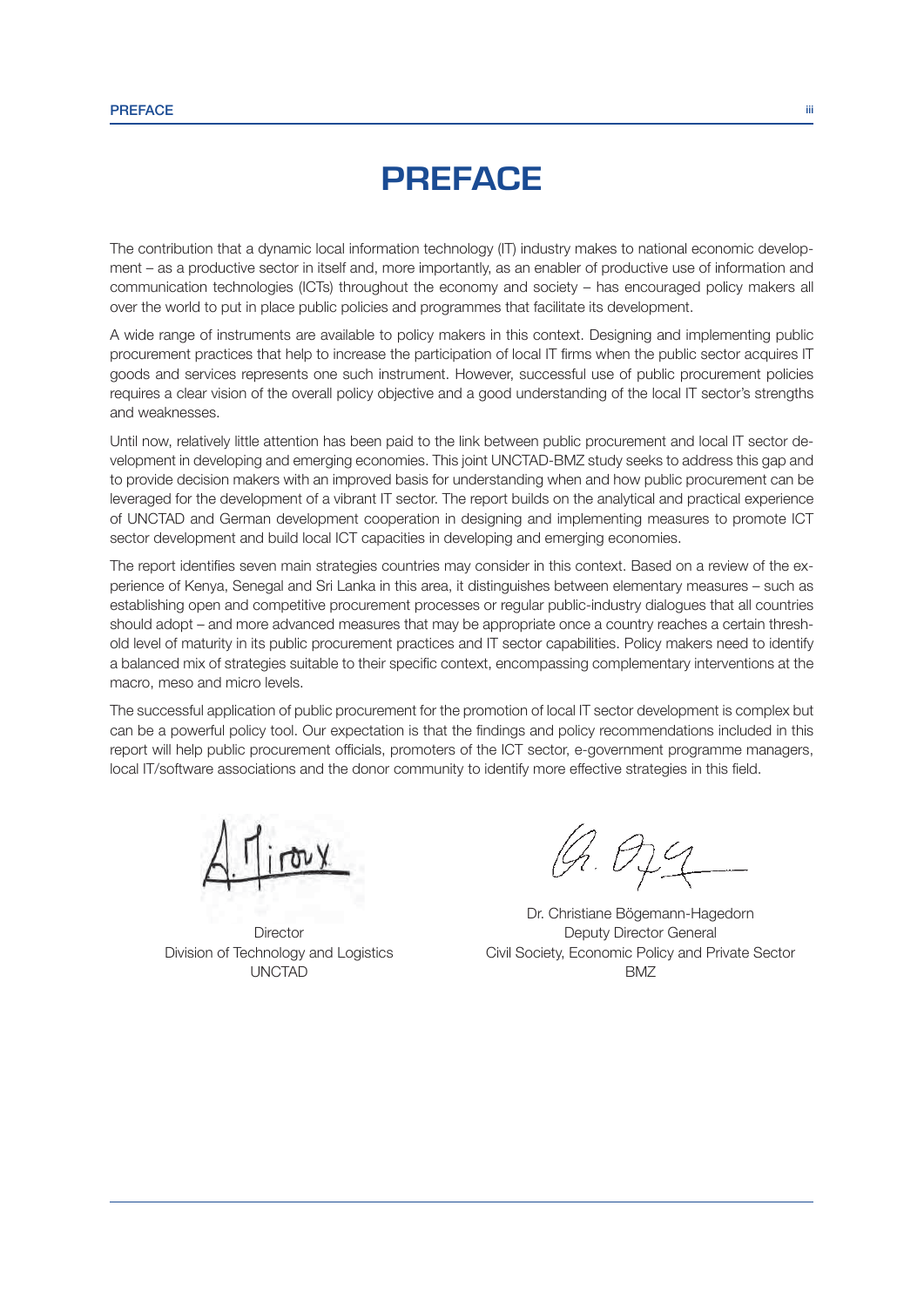## **ACKNOWLEDGEMENTS**

This report is a joint collaboration of the United Nations Conference on Trade and Development (UNCTAD) and, on behalf of the German Federal Ministry for Economic Cooperation and Development (BMZ), the Deutsche Gesellschaft für Internationale Zusammenarbeit (GIZ) GmbH.

The study was prepared by a team led by Torbjörn Fredriksson (UNCTAD), Bernd Friedrich (GIZ) and Pierre Lucante (GIZ), which included Johanna Diecker, Anja Kiefer, Marta Pérez Cusó (coordinator), and Thorsten Scherf.

Helani Galpaya provided inputs for chapters 1 and 2, conducted the case study on Sri Lanka and coordinated the inputs for the case studies of Kenya and Senegal. Lishan Adem prepared the case studies of Kenya and Senegal. The case study of Senegal draws largely on a previous study conducted for GIZ by Volker Brunsiek and Hannes Restel on interoperability of IT systems in the Senegalese public sector and the promotion of IT SMEs in Senegal.

Valuable comments on an earlier draft of the report were given by experts attending a peer review seminar hosted by BMZ in Bonn in May 2012, including Volker Brunsiek, Petra Hagemann, Michael Minges, Lena-Sophie Müller, Hannes Restel and David Souter.

Comments at different stages of the preparation of the report were provided by Omar Cissé, Reshan Dewapura, D C Dissanayake, Susanne Dorasil, Susanne Geipert, Aruni Goonetilleke, Nicole Maldonado, Petra Mueller-Glodde, Malick N'Diaye, Antoine Ngom, Karim Sy, Oumou Diop Sy, and Lucas von Zallinger. Various government agencies and public officials from the three countries studied in this report have also provided comments. We are very grateful for these invaluable inputs.

The cover and other graphics were prepared by Nadège Hadjemian and Nathalie Loriot carried out the desktop publishing. The report was edited by Nancy Biersteker.

Financial support from the Governments of Germany and Finland is gratefully acknowledged.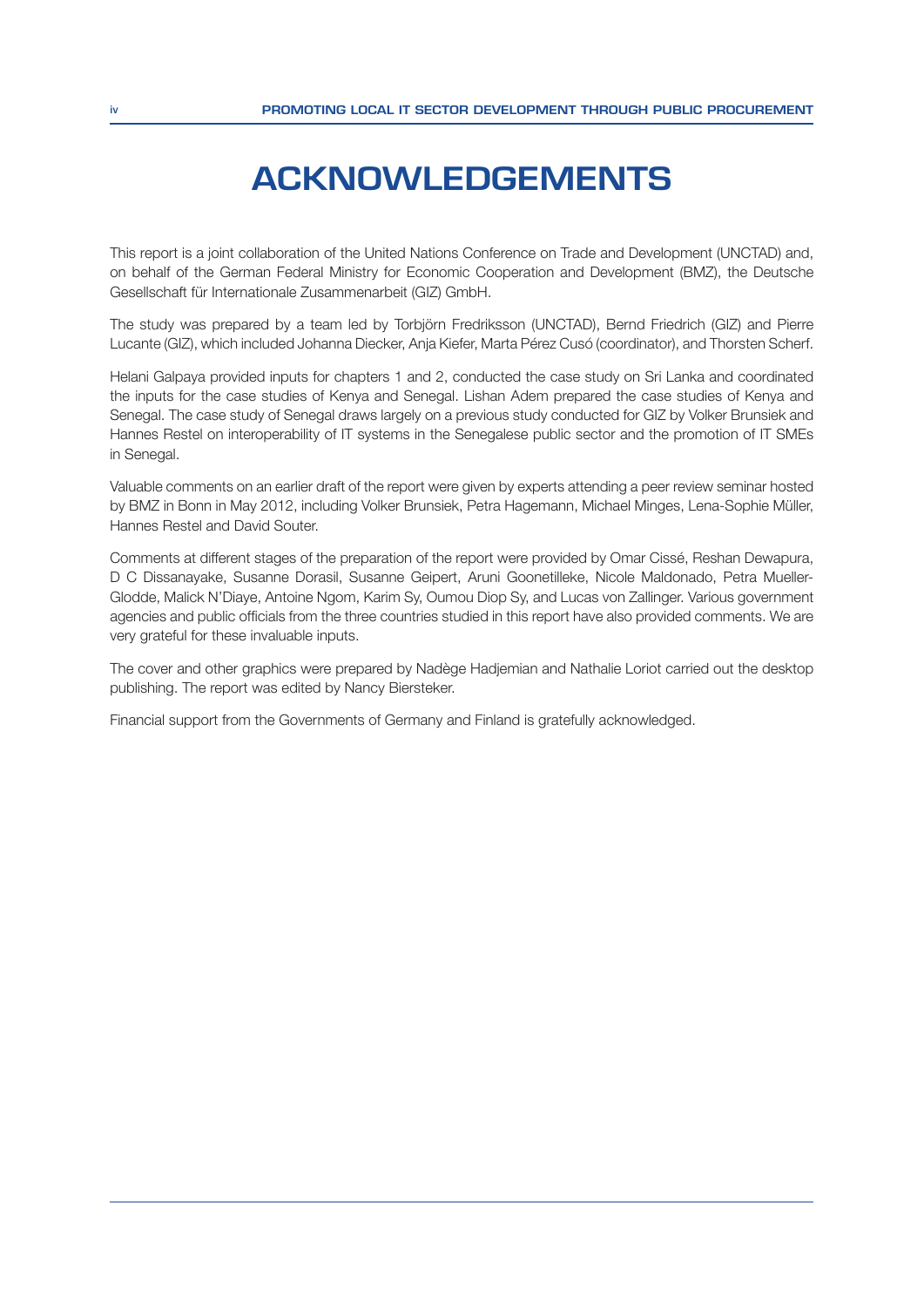### **CONTENTS**

| 1.1             |                                                                         |  |  |
|-----------------|-------------------------------------------------------------------------|--|--|
| 1.2             |                                                                         |  |  |
| 1.3             |                                                                         |  |  |
|                 | <b>CHAPTER 2. OPPORTUNITIES AND CHALLENGES FOR THE LOCAL IT SERVICE</b> |  |  |
| 2.1             |                                                                         |  |  |
| 2.2             |                                                                         |  |  |
| 2.3             |                                                                         |  |  |
| 2.4             | Reconciling IT sector promotion with value for money in procurement11   |  |  |
|                 | HAPTER 3. PROCUREMENT STRATEGIES FOR PROMOTING THE LOCAL                |  |  |
| 3.1             |                                                                         |  |  |
| 3.2             |                                                                         |  |  |
| 3.3             |                                                                         |  |  |
| 3.4             |                                                                         |  |  |
| 3.5             |                                                                         |  |  |
| 3.6             |                                                                         |  |  |
| 3.7             | Awareness raising and capacity development for local firms and public   |  |  |
|                 | ER 4. COUNTRY EXPERIENCES: THREE CASE STUDIES  27                       |  |  |
|                 |                                                                         |  |  |
| 4.2             |                                                                         |  |  |
| 4.3             |                                                                         |  |  |
|                 |                                                                         |  |  |
|                 |                                                                         |  |  |
|                 |                                                                         |  |  |
| <b>ANNEX 1.</b> |                                                                         |  |  |
| 1.1             |                                                                         |  |  |
| 1.2             |                                                                         |  |  |
|                 |                                                                         |  |  |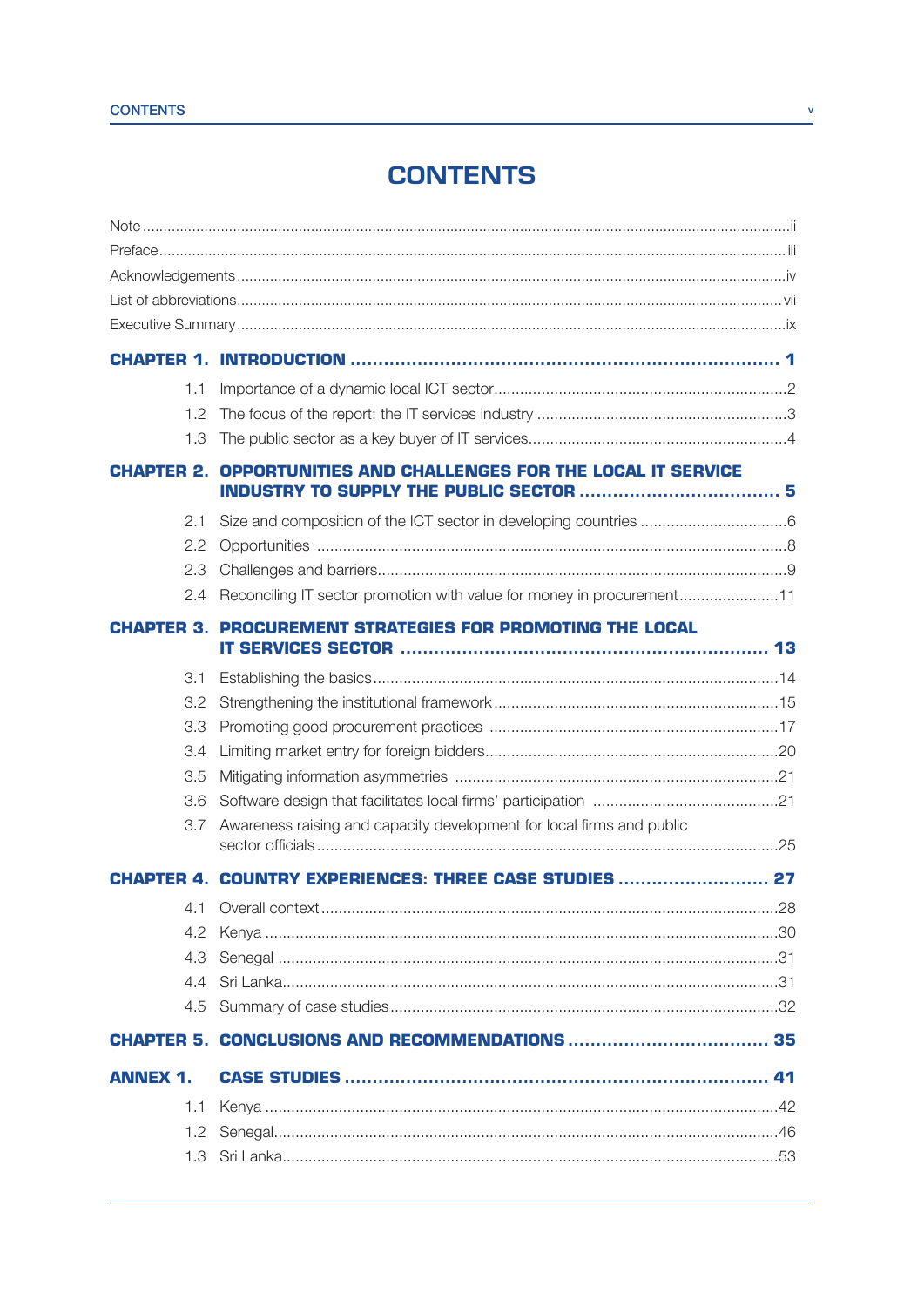#### Boxes

| 6. Republic of Korea's eGovFrame: an e-government architecture that stimulates local IT            |  |
|----------------------------------------------------------------------------------------------------|--|
|                                                                                                    |  |
|                                                                                                    |  |
| 8. Donor's role in promoting SME participation: the example of the Senegalese-German cooperation47 |  |
|                                                                                                    |  |

### Box table

#### **Figures**

| 1. Value added of the ICT sector by main components, selected economies, latest year (in percentage)6 |  |
|-------------------------------------------------------------------------------------------------------|--|
|                                                                                                       |  |

#### **Tables**

| 2. |                                                                                                  |
|----|--------------------------------------------------------------------------------------------------|
| З. | Overview of potential strengths, weaknesses, opportunities and threats of local SMEs in public   |
| 4. | Good procurement practices: an overview of OECD and WITSA recommendations 18                     |
| 5. |                                                                                                  |
| 6. |                                                                                                  |
| 7. |                                                                                                  |
| 8. | Overview of the procurement strategies that have been adopted in Kenya, Senegal and Sri Lanka 33 |
|    | 9. Strategies to promote local IT sector development through public procurement39                |
|    |                                                                                                  |
|    | 11. Public procurement of ICT equipment/services, Senegal (2008-2010), in thousands dollars48    |
|    |                                                                                                  |
|    |                                                                                                  |
|    | 14. Major IT system procurement projects carried out under e-Sri Lanka e-Government program 55   |
|    |                                                                                                  |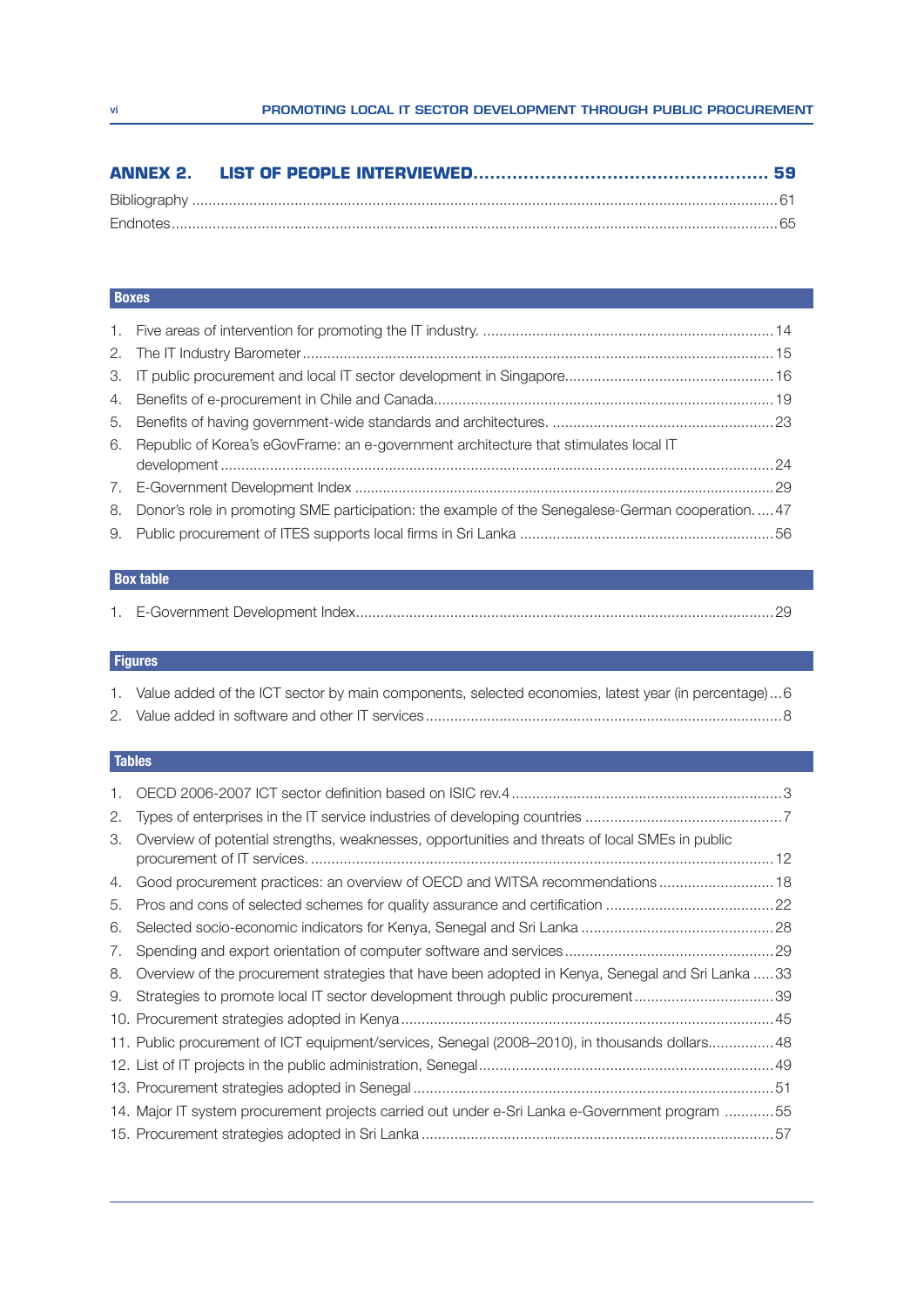### **LIST OF ABBREVIATIONS**

| <b>ADB</b>   | Asian Development Bank                                                                         |  |
|--------------|------------------------------------------------------------------------------------------------|--|
| <b>ADIE</b>  | State Agency for Informatics (Agence de Développement de l'Informatique de l'État - Senegal)   |  |
| <b>ARMP</b>  | Public Procurement Regulatory Authority (Autorité de Régulation des Marchés Publics - Senegal) |  |
| <b>BMZ</b>   | Federal Ministry for Economic Cooperation and Development (Germany)                            |  |
| <b>BPO</b>   | Business process outsourcing                                                                   |  |
| <b>CMMI</b>  | Capability maturity model integration                                                          |  |
| <b>CMP</b>   | Public procurement code (Code des marchés publics - Senegal)                                   |  |
| <b>DCMP</b>  | Central Directorate of Public Procurement (Direction Centrale des Marchés Publics - Senegal)   |  |
| <b>EGDI</b>  | E-Government Development Index                                                                 |  |
| <b>ERP</b>   | Enterprise resource planning                                                                   |  |
| <b>FOSS</b>  | Free and open source software                                                                  |  |
| <b>FDI</b>   | Foreign direct investment                                                                      |  |
| <b>FITIS</b> | Federation of Information Technology Industry Sri Lanka                                        |  |
| <b>GDP</b>   | Gross domestic product                                                                         |  |
| GIC          | Government Information Centre (Sri Lanka)                                                      |  |
| GIZ          | Deutsche Gesellschaft für Internationale Zusammenarbeit (GIZ) GmbH                             |  |
| <b>HR</b>    | Human resources                                                                                |  |
| <b>HRM</b>   | Human resources management                                                                     |  |
| ICT          | Information and communication technology                                                       |  |
| <b>ICTA</b>  | ICT Agency (Sri Lanka)                                                                         |  |
| ID           | Identification document                                                                        |  |
| <b>IFMIS</b> | Integrated Financial Management Information System                                             |  |
| <b>ISIC</b>  | International Standard Industrial Classification                                               |  |
| <b>ISO</b>   | International Organization for Standardization                                                 |  |
| IT           | Information technology                                                                         |  |
| <b>ITES</b>  | IT-enabled services                                                                            |  |
| ITIL         | Information Technology Infrastructure Library                                                  |  |
| <b>JICA</b>  | Japan International Cooperation Agency                                                         |  |
| JV           | Joint venture                                                                                  |  |
| <b>KTCIP</b> | Kenya Transparency and Communications Infrastructure Project                                   |  |
| <b>MIC</b>   | Ministry of Information and Communication (Kenya)                                              |  |
| <b>MNC</b>   | Multinational corporation                                                                      |  |
| MPS.br       | Brazilian Software Process Improvement Program                                                 |  |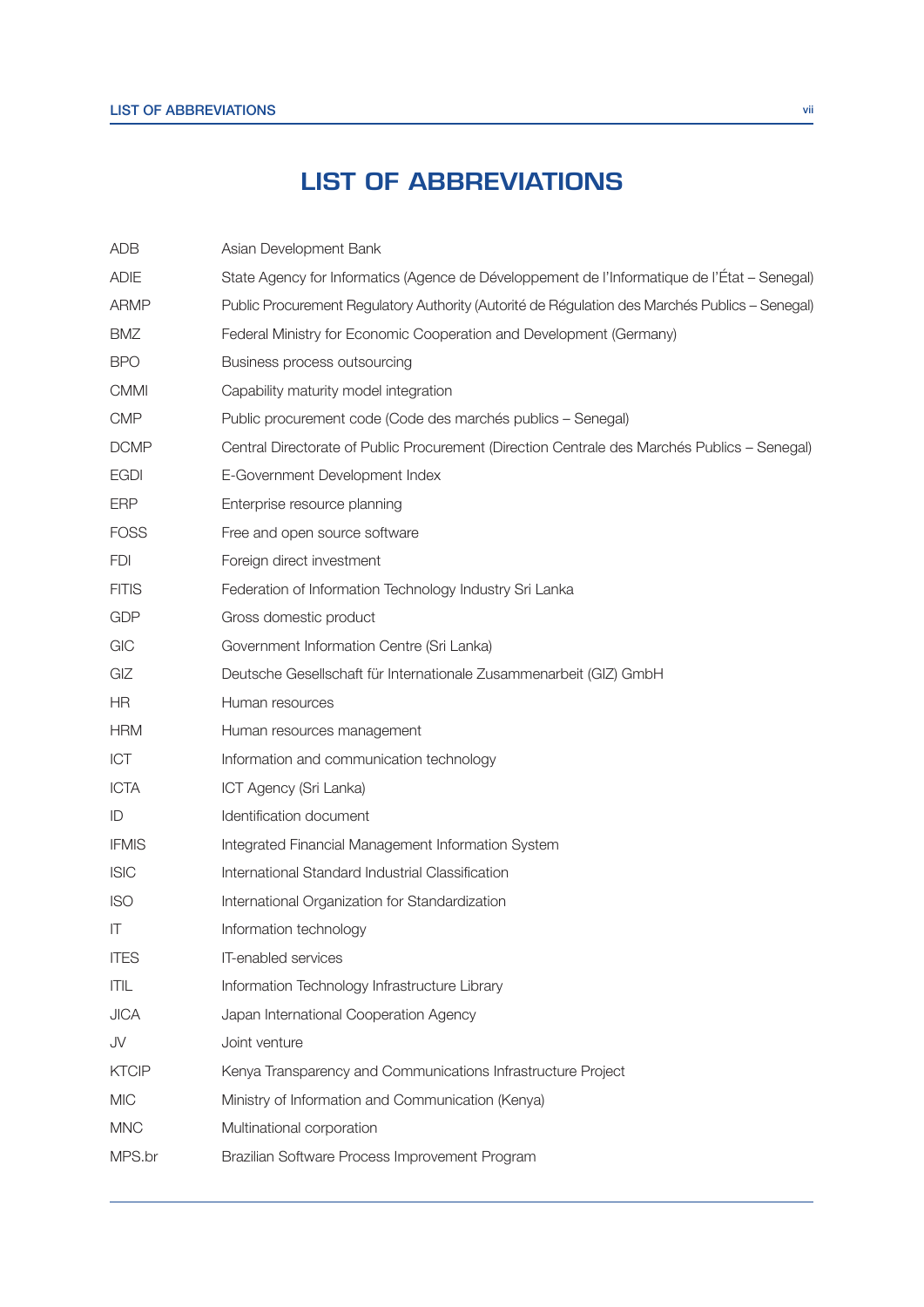#### viii **PROMOTING LOCAL IT SECTOR DEVELOPMENT THROUGH PUBLIC PROCUREMENT**

| OECD            | Organisation for Economic Co-operation and Development                                                                                                                                 |  |
|-----------------|----------------------------------------------------------------------------------------------------------------------------------------------------------------------------------------|--|
| OPTIC           | Organization of Professionals of Information and Communication Technologies<br>(Organisation des Professionnels des Technologies de l'Information<br>et de la Communication – Senegal) |  |
| <b>PIN</b>      | Personal identification number                                                                                                                                                         |  |
| <b>PMP</b>      | Project management professional                                                                                                                                                        |  |
| <b>PPDA</b>     | Public Procurement and Disposal Act                                                                                                                                                    |  |
| <b>PPOA</b>     | <b>Public Procurement Oversight Authority</b>                                                                                                                                          |  |
| <b>PPP</b>      | Public-private partnerships                                                                                                                                                            |  |
| <b>SME</b>      | Small and medium enterprise                                                                                                                                                            |  |
| <b>SWOT</b>     | Strengths, weaknesses, opportunities and threats                                                                                                                                       |  |
| <b>UCAD</b>     | University Cheikh Anta Diop                                                                                                                                                            |  |
| <b>UNCTAD</b>   | United Nations Conference on Trade and Development                                                                                                                                     |  |
| <b>UNCITRAL</b> | United Nations Commission on International Trade Law                                                                                                                                   |  |
| <b>VAT</b>      | Value added tax                                                                                                                                                                        |  |
| <b>WAEMU</b>    | West African Economic and Monetary Union                                                                                                                                               |  |
| <b>WITSA</b>    | World Information Technology and Services Alliance                                                                                                                                     |  |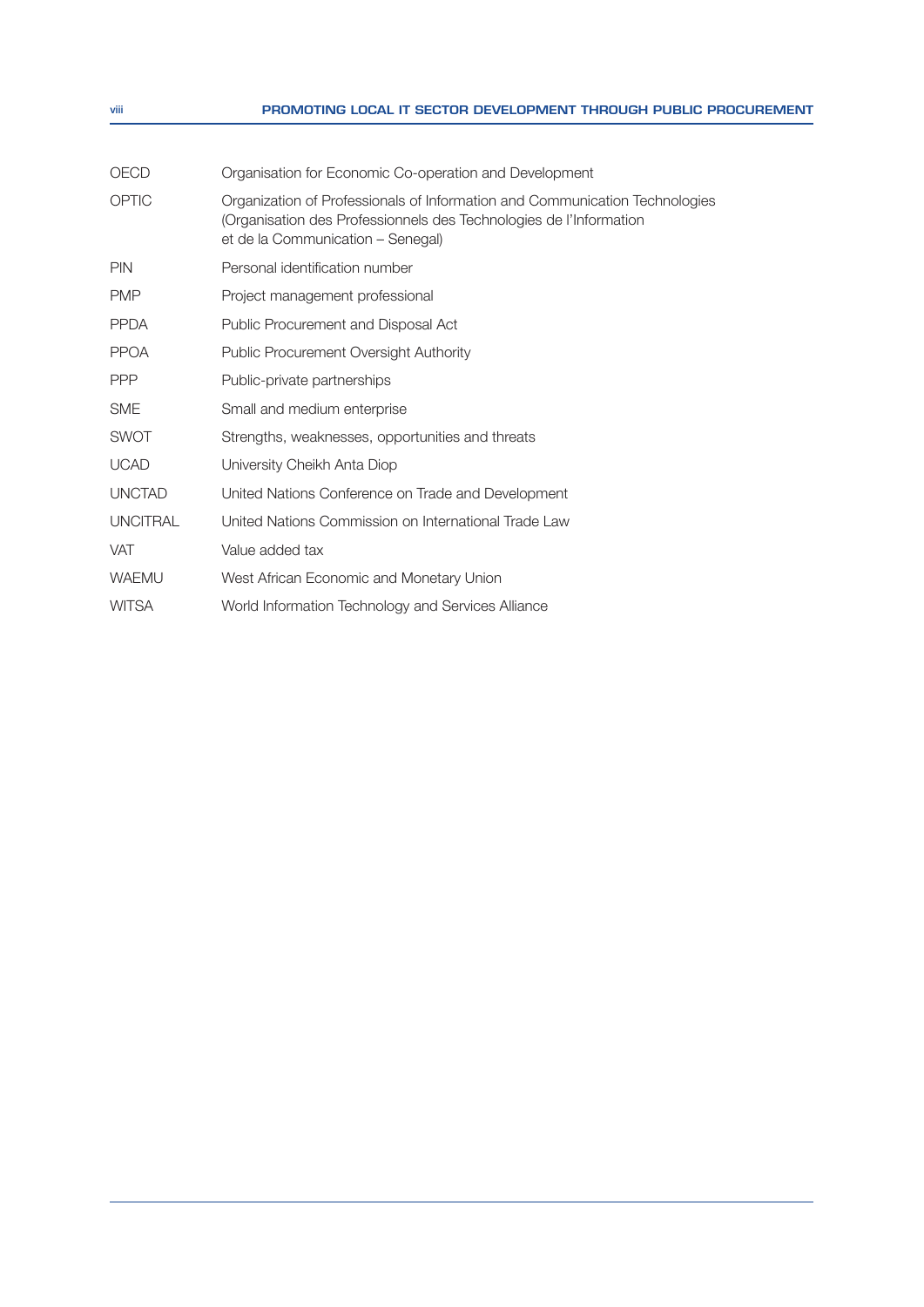### **EXECUTIVE SUMMARY**

Developing a thriving information and communication technology (ICT) sector is a priority for many developing and emerging economies. It drives private sector productivity and competitiveness, creates employment and spurs innovation, including in low- and middle-income countries. Its contribution to economic development is twofold. First, the ICT sector itself contributes to GDP growth. Second, firms, organizations as well as individuals have greater opportunities to use ICT productively when locally based firms are available to provide relevant ICT products and services at affordable prices and in a timely manner. Against this background, finding effective policies to support ICT sector development is important.

To this end, the study focuses on how public IT investments and related public procurement can support the development of local IT firms. While leveraging public procurement is potentially a powerful instrument for governments to consider, it has hitherto been insufficiently explored in most developing and emerging economies.

Within the ICT sector, IT services offer the most promising opportunities in this context. In most developing countries with a nascent IT industry, providing services for the local market is often the most natural entry point for newly established enterprises. At the same time, the government and public sector is often the largest buyer of IT services. The increasing deployment of e-government services and the associated demand for IT services from the public sector represent a key market for local IT firms. Opportunities for them to participate in public procurement tenders exist especially in:

- Projects requiring local language, local presence or local-foreign partnerships
- System integration contracts
- Bespoke IT systems
- Low-value contracts

However, the participation in public tenders of local IT SMEs is often challenged by:

- The technical complexities of IT procurement (such as legacy or lock-in issues)
- The lack of IT standards and interoperability frameworks
- Inadequate procurement frameworks and weak procurement capacities
- The use of previous experience or bid/performance requirements to mitigate procurement risks
- The restricted access to tender notices, either because of their cost or their limited publication

The primary aim of public procurement is to obtain value for money. This is best served by having a reasonably large number of firms  $-$  local and international – competing in the tendering process. This report emphasizes that the promotion of the local IT services industry does not need to be inconsistent with this objective. Various measures can be used to promote the participation of local IT firms in public tenders while, at the same time, maintaining a competitive bidding process.

The study identifies seven distinct strategies that governments can implement to promote the local IT services sector using public procurement:

- 1. Ensuring that key conditions for success are in place: a shared IT and public procurement policy, a critical mass of public ICT projects and a good understanding of the capabilities of the local IT services sector.
- 2. Strengthening the institutional framework.
- 3. Establishing good practices along the entire procurement process.
- 4. Providing targeted preferential treatment of local suppliers without jeopardizing the quality of the goods or services procured.
- 5. Increasing the options for SMEs to submit bids.
- 6. Adopting best practice software design to facilitate local firm participation.
- 7. Promoting awareness and capacity development, both among IT firms and in relevant public authorities.

Case studies of Kenya, Senegal and Sri Lanka are used to illustrate to what extent these options may be feasible in the context of different ground-level realities. Each of the three countries has leveraged these strategies to varying degrees to promote their local IT services firms.

In Sri Lanka, ICTA (the agency responsible for large e-government programmes) has stimulated local IT SMEs development by establishing a framework of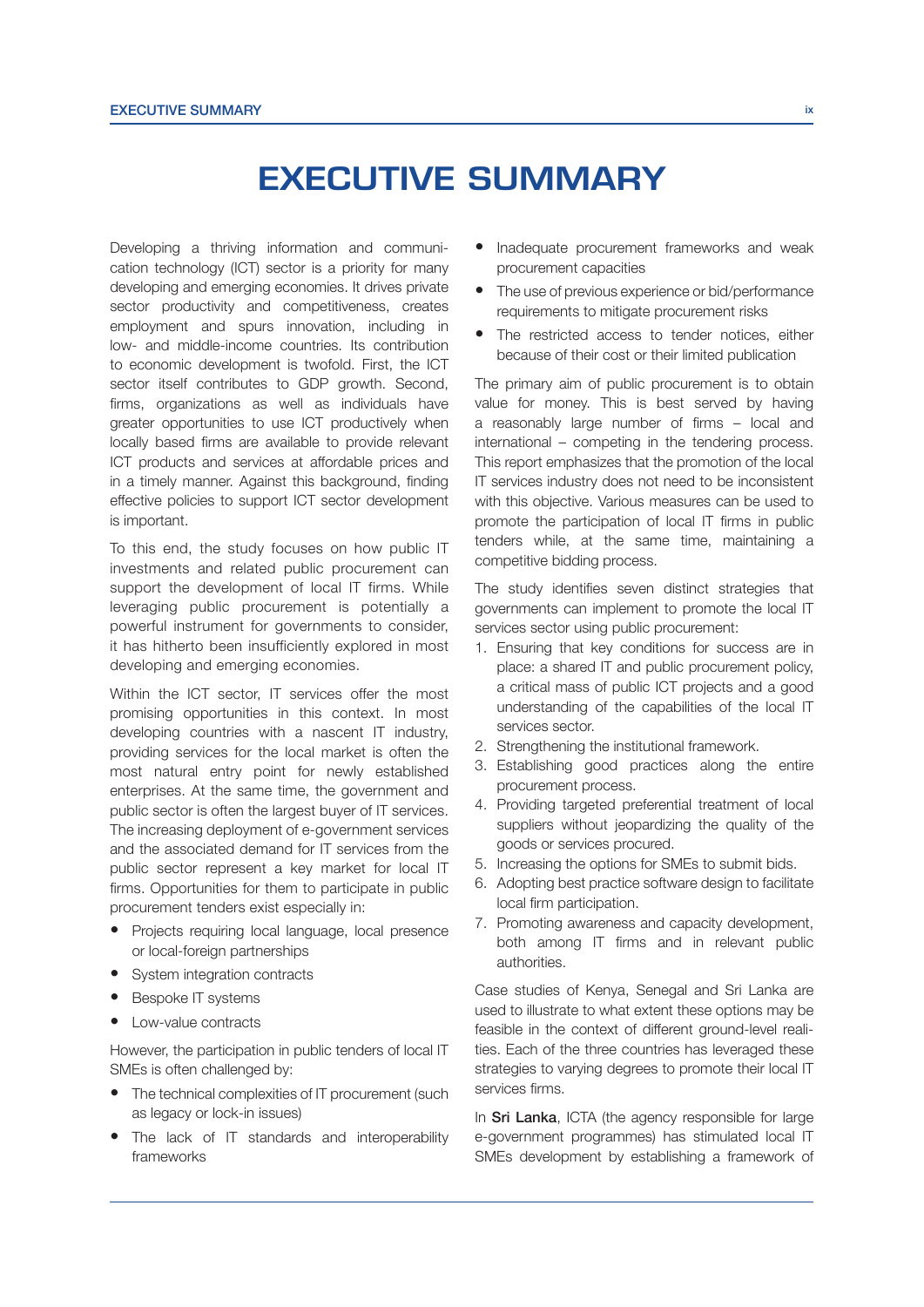transparent and competitive tender procedures, and using a wide range of public procurement strategies and tools. For instance, by providing targeted preferential marks to local firms, it has encouraged joint ventures between local and international enterprises, and promoted technological capacity development among local firms.

In Senegal, a policy and legal environment to support local IT firms' participation in public procurement has been put in place. However, results on the ground have so far been modest. There is scope for making procurement procedures more transparent (e.g. by improving the technical content of tender documents and by providing feedback on the tender process). Senegal has not yet adopted strategies to bridge information asymmetries, use best practice software design, or provide training to local SMEs.

Kenya has seen limited progress to date in involving the local IT sector in public procurement. While the existing policy framework is favourable to the promotion of SME participation, it focuses mainly on supporting export-oriented IT-enabled services (ITES). Sound and transparent public procurement practices are only partially implemented. As in the case of Senegal, strategies to bridge information asymmetries or to use best practices in software design have yet to be developed.

In all three country studies, most actions have been taken at the macro level (for example, with the establishment of enabling legislation). Interventions at the meso and micro level to strengthen the contribution of national IT associations and develop the capabilities of local IT SMEs have been limited.

Using public procurement strategies to promote the local IT services industries is a complex and thus challenging endeavour. In order to succeed, key agencies of the government need to be on board and agree on a strategy that is in line with broader development plans. It requires a clear vision of the overall objectives to be achieved and a solid understanding of strengths and weaknesses of the domestic IT services industry. Its successful application also necessitates a certain level of capabilities in both the public and the private sector.

For those Governments that decide to leverage public procurement for the development of local IT services, the following recommendations are made with regard to the seven strategies.

#### 1. Ensure that key conditions for success are in place: a shared IT and public procurement policy, a critical mass of public ICT projects and a good understanding of the capabilities of the local IT services sector.

It is essential to secure the commitment from key authorities. First, the different ministries and agencies involved should agree on a common vision and objective. This requires that public procurement policies are effectively integrated in broader ICT policies. Second, the promotion of domestic demand for IT services should be recognized as a complement to efforts aimed at supporting export-led growth of the sector. Third, before launching a major initiative to leverage public procurement, governments should explore their current and future needs for egovernment systems. Finally, an understanding of the capabilities of the local IT services sector has to be developed at an early stage to assess the kind of projects that could be undertaken by domestic suppliers.

#### 2. Strengthen the institutional framework: promoting public-private sector coordination and designating an agency to spearhead public procurement for local IT sector development.

The competitiveness of local IT industries is most effectively improved if all relevant stakeholders cooperate in strategy formulation and implementation. Effective private-public dialogue is important to identify barriers to local IT sector participation in public procurement and the need for capacity development among local SMEs. Public sector coordination is required to implement IT standards and interoperability frameworks, pool tenders and adopt good procurement practices.

The successful implementation of public procurement strategies that also promote local IT firm participation may require improvements in the institutional set-up. Countries may consider promoting an agency or a department to spearhead public procurement for local IT sector development. Such sponsoring should be accompanied by sufficient financial, technical and human resources. Without a well-governed and transparent process and sufficient resources, it may result in unwanted effects, such as added bureaucracy and wasteful use of limited resources.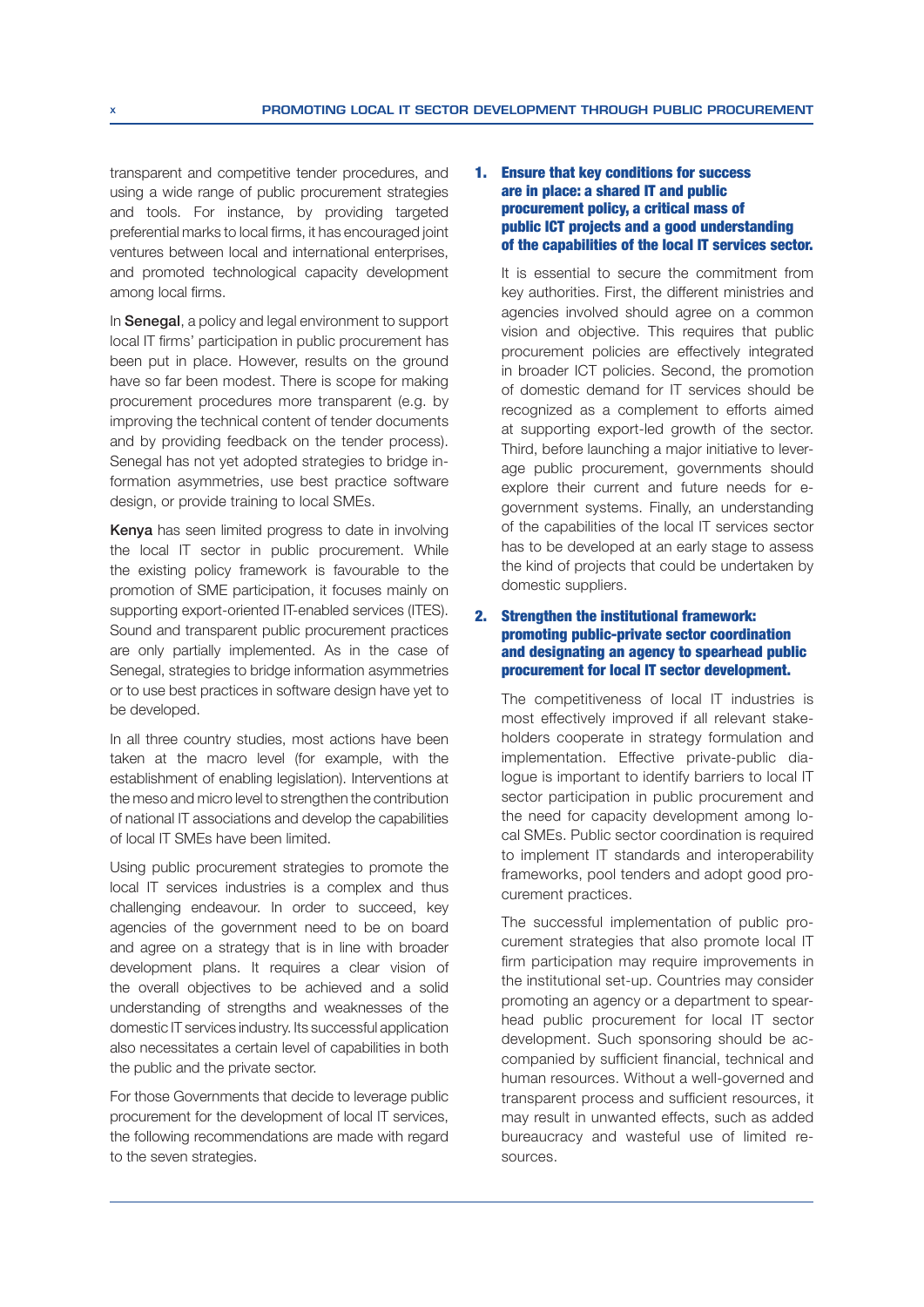#### 3. Establish good practices along the entire procurement process.

Countries should establish clear, transparent and open tender procedures to ensure successful outcomes of any public procurement processes. Eprocurement can help to make bidding processes more open and transparent. Governments can start by putting in place some of the easier to execute applications of an e-procurement system, such as the online publication of tenders and procurement notices.

#### 4. Provide targeted preferential treatment of local suppliers without jeopardizing the quality of the services procured.

The use of preferential marks for local experience, local language and local presence within open and competitive public procurement processes can be effective in terms of encouraging the participation of local firms. Such preferential marks can also be used as an incentive for the formation of joint ventures between local and foreign firms, which can allow local and less experienced firms to build relevant skills.

#### 5. Increase the options for SMEs to submit bids.

In order to reduce the threshold for local SMEs to participate in the bidding process, governments should consider providing concessions on bid and performance guarantee requirements. Another way to increase the options to submit bids for SMEs that have limited experience in public procurement is to use quality control criteria other than a previous track record specifically linked to public procurement.

#### 6. Adopt best practice software design to facilitate local firm participation.

The use of modular design of systems and architecture allows for the tendering of smaller projects and greater participation of local firms. This approach, however, requires a certain degree of authority to establish technical standards, advanced technical software development skills among the procuring offices, and careful attention to IT standards and interoperability frameworks.

Where feasible, Governments should consider the use of free and open source software (FOSS) since it can bring positive results in the form of reduced costs and greater possibilities for local suppliers to provide solutions. Meanwhile, common barriers to FOSS adoption include a shortage of skilled FOSS developers and lobbying against the use of FOSS by proprietary software firms.

#### 7. Promote awareness and capacity development, both among IT firms and in relevant public authorities.

A common obstacle to greater involvement of local IT services firms is a lack of awareness of available opportunities among IT firms and public authorities responsible for the procurement process. Measures to raise the level of mutual awareness are therefore recommended. Beyond awareness-raising, governments – ideally in collaboration with IT industry associations – should also consider providing training for SMEs on how to submit bids. Such training does not appear to be widespread yet but it has had positive results when applied.

There may also be a case for sponsoring programmes to enhance the capabilities of SMEs to work with relevant FOSS that is likely to be applied in the development of new e-government applications. Adequate attention should be paid to raising the awareness and knowledge among public authorities responsible for IT procurement with regard to best practices in IT public procurement and on technical areas (e.g. FOSS; interoperability standards, etc.). The mix of strategies chosen must be adapted to the specific circumstances in each country.

Governments of countries with a nascent IT services sector should at least consider implementing the essential strategies (including establishing the basics, promoting good procurement practices, developing the capacities of local firms and public officials, and providing targeted preferential treatment for local suppliers). Implementing one or two carefully designed e-government projects with the involvement of domestic SMEs can help to showcase their potential and to build trust between the public and private sectors.

In countries with more mature capacities in the local IT sector, and with robust public procurement systems in place, more sophisticated strategies may generate positive impacts. One example might be promoting a national e-government architecture that is modular, open and reusable. E-procurement represents another option to make bidding processes more open and transparent.

The practical implementation of various strategies may require interventions not only at the macro level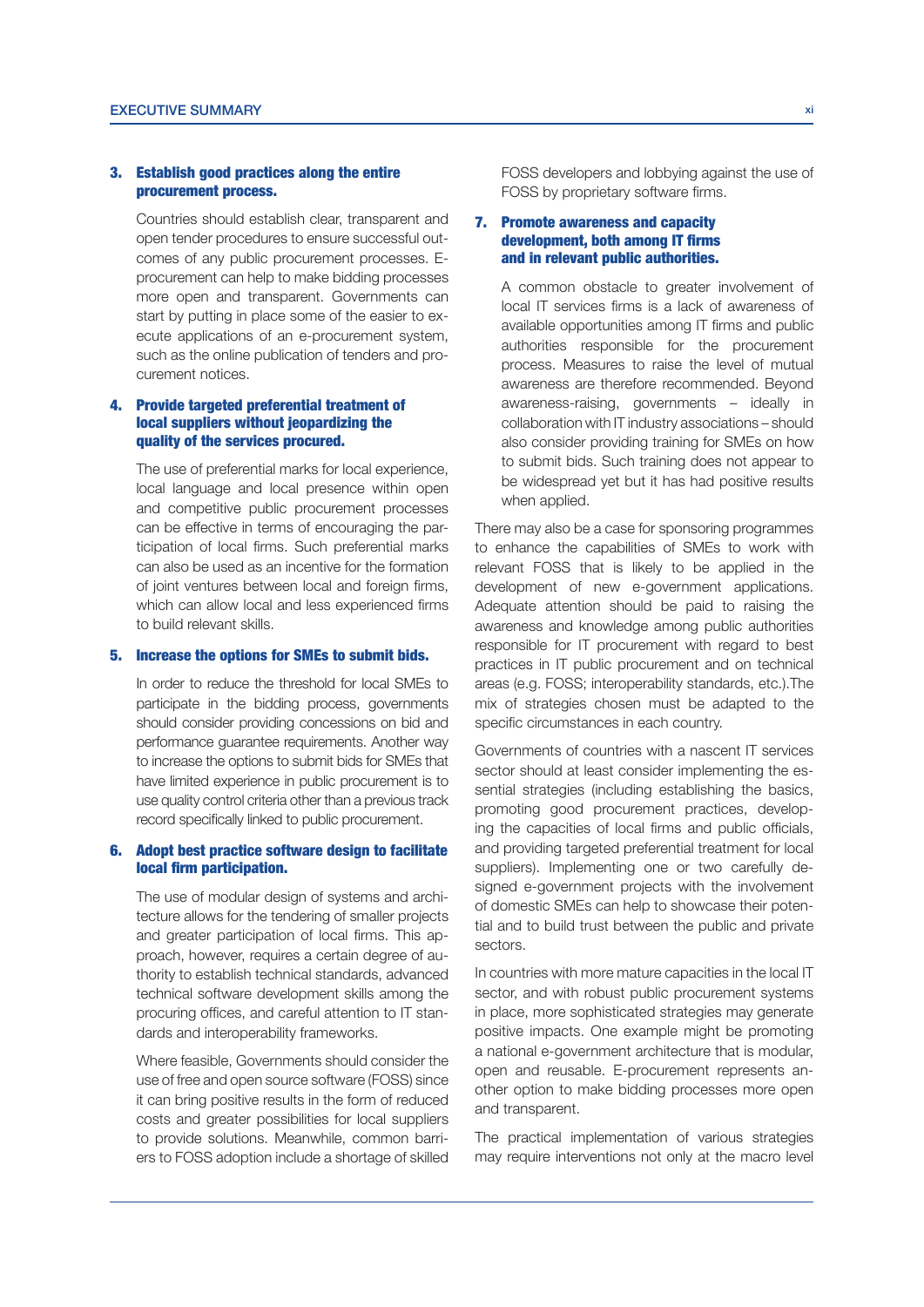but also at meso and micro levels. Involving the local IT industry association in the mapping of the local sector or in public-private dialogue are examples of significant meso level interventions. Micro level interventions, such as training of enterprises in the areas of FOSS, procurement procedures, quality standards, and certification methods are critical in order to expand the base of IT firms that are equipped to participate in public procurement. The responsibility for encouraging and developing such capabilities should not rely exclusively on national ICT agencies or procurement offices. National IT industry associations should also be invited and encouraged to play an active role.

Donor governments and international financial institutions should take the wider impact of IT programmes and e-government projects on local IT sector growth and competitiveness into account when financing projects in developing and emerging economies. This may, for example, involve the integration of greater flexibility in the procurement processes and the allocation of sufficient resources to develop the capacities of local suppliers. In addition, donors may support strengthening local institutions – e.g. national IT industry associations – that provide training and other services to local IT SMEs. They may also commission further research in this area to assess the impact of different policies and strategies.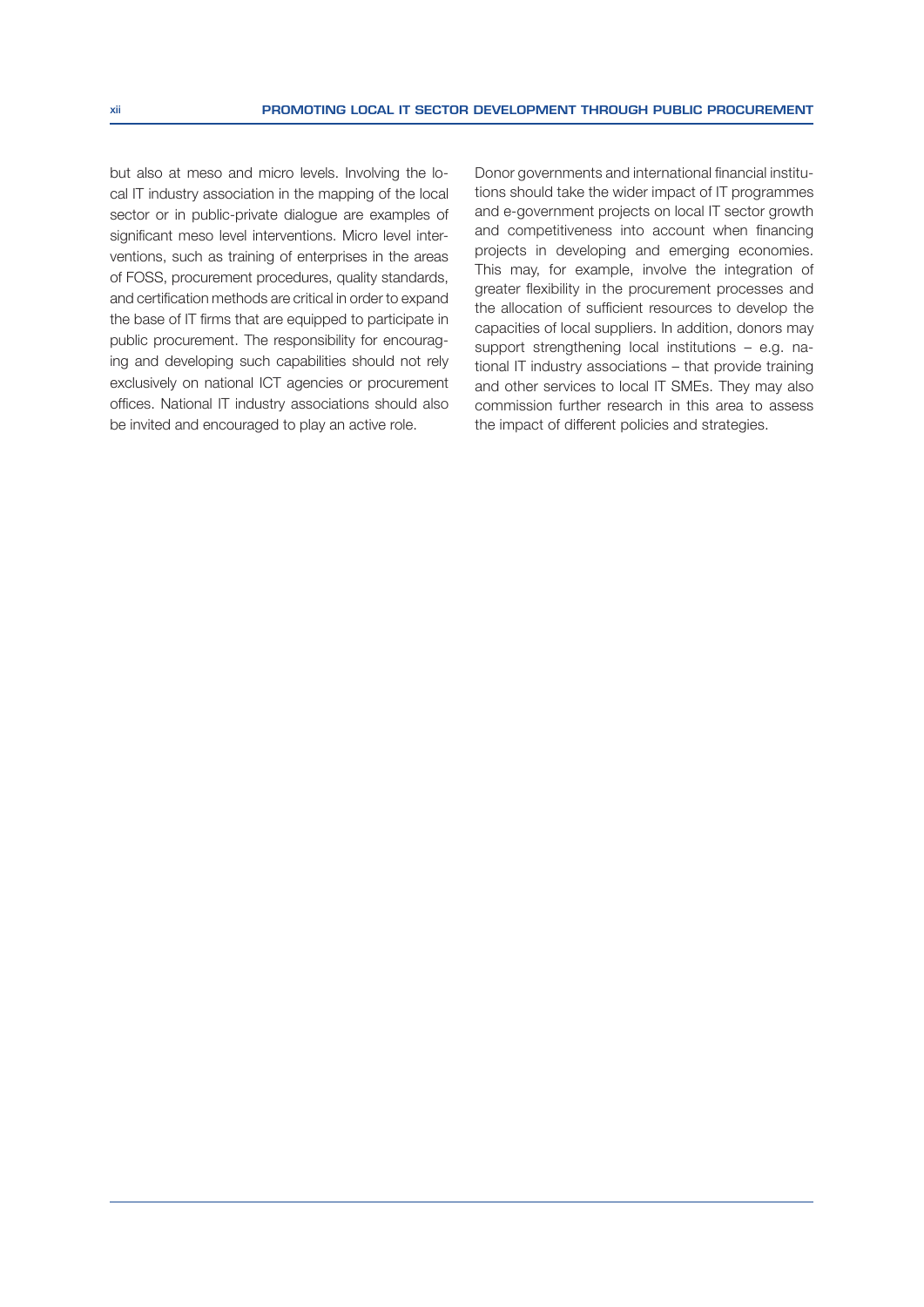

#### **KEY MESSAGES**

A dynamic local ICT sector contributes to economic growth in two ways:

- The ICT sector itself contributes to GDP.
- Firms in other sectors as well as public sector organizations and individuals have greater opportunities to use ICT productively when locally based firms can provide relevant ICT products and services at affordable prices and in a timely manner.

Within the ICT sector, the IT services industry provides the largest opportunities for market entry as well as returns on investment in developing and emerging economies. Some IT services are knowledge- and skill-intensive; the required capital investment is comparatively low and does not constitute an entry barrier as in other ICT industries (such as ICT manufacturing or telecommunication services).

In most developing countries with a nascent IT industry, providing services for the local market is often the most natural entry point for new enterprises. Entry into international markets requires additional capabilities.

At the same time, the government is often the largest buyer of IT services. Because of this, public sector procurement of IT services can have a major influence on the evolution of the local IT services industry.

Taking into account the strategic importance of public demand, particularly in the early stage of the IT services industry, governments should consider the impact their public IT investments and related public procurement may have on the development of local IT firms.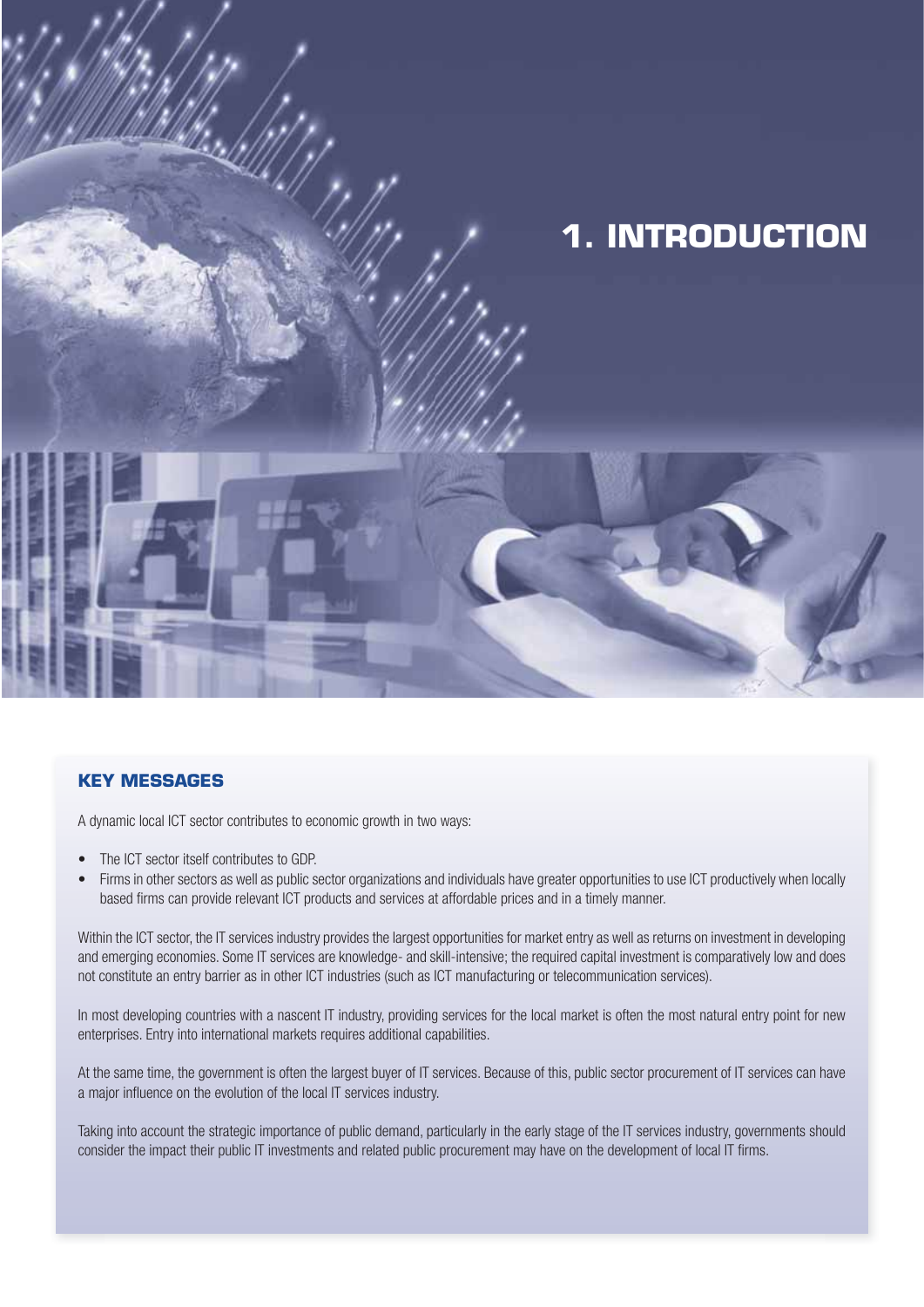It is widely acknowledged that the information and communication technology (ICT) sector functions as a growth engine in many economies. A thriving ICT sector drives private sector productivity and competitiveness, creates employment and spurs innovation. Recent studies confirm that also in low- and middle income countries, a functioning ICT sector contributes to economic growth. As a result of technological change and new business models, many employment opportunities are emerging in this sector also in lowincome countries (UNCTAD 2011b). Consequently, the promotion of a competitive local ICT sector has become a priority for governments in many developing and emerging economies.

While changes in the global landscape, including the internationalization of the production of ICT goods and services, have enhanced the scope of exporting such products, the domestic market remains the focus for most local ICT firms in developing countries. However, the adoption and use of ICT by the private sector is often limited, making domestic demand by the government crucially important for the sector to develop. This role is accentuated with the increasing deployment of e-government services, which require the supply of a variety of ICT goods and services.

This report places the spotlight on how public procurement can be used among other tools to promote a more competitive local IT sector. Its analysis and findings are aimed at:

- Policy makers, policy advisors and government auditors in developing and emerging economies entrusted with promoting the local IT industry.
- Public procurement specialists and legal experts tasked with advising and revising the legal framework on public procurement.
- Government Chief Information Officers, who are responsible for maintaining and upgrading IT services within the public sector, as well as public sector personnel responsible for the development, deployment and operation of e-Government services.
- Donor agencies supporting IT deployment and utilization in developing countries that, in line with the Accra Agenda for Action, are committed to "help improve local firm's capacity to compete successfully for aid funded procurement" (art. 18)<sup>1</sup>.

The structure of the report is as follows:

• Chapter 1 outlines the importance of developing a local ICT sector, in particular the IT services industry (including software development), and the role of the public sector as a key buyer of IT services.

- Chapter 2 briefly examines the structure of ICT sectors in developing and emerging economies and identifies opportunities and challenges faced by local IT firms associated with public sector procurement.
- Chapter 3 discusses strategies that governments and the public sector can develop and execute to promote local IT firms through public sector procurement.
- Chapter 4 further examines these strategies through three country case studies (Kenya, Senegal and Sri Lanka).
- Chapter 5 summarizes the main findings and presents key policy recommendations.

#### **1.1 IMPORTANCE OF A DYNAMIC LOCAL ICT SECTOR**

Various macro and micro level studies have concluded that the productive use of ICT results in, among others, higher productivity among individuals, businesses and government, and that it also drives innovation in all sectors (UNCTAD 2009 and 2010). As such, most countries today actively promote the adoption and productive use of ICT.

While the pervasive use of ICT is a key driver of economic growth, the local production of ICT goods and services also has an important economic impact. The performance of the local ICT sector is relevant for two fundamental reasons:

- The ICT sector itself may significantly contribute to GDP. In several developing countries, the ICT sector – comprising a wide array of economic activities ranging from low value-added activities which generally require low skills, such as the distribution of hardware, to skill-intensive high value-adding activities, such as software development  $-$  is characterized by relatively high productivity and rapid growth.
- Firms in other sectors as well as public sector organizations and individuals will have greater opportunities to use ICT productively if locally based firms can provide relevant ICT products and services at affordable prices and in a timely manner.

As highlighted by BMZ (2011), nurturing a national ICT sector may contribute to: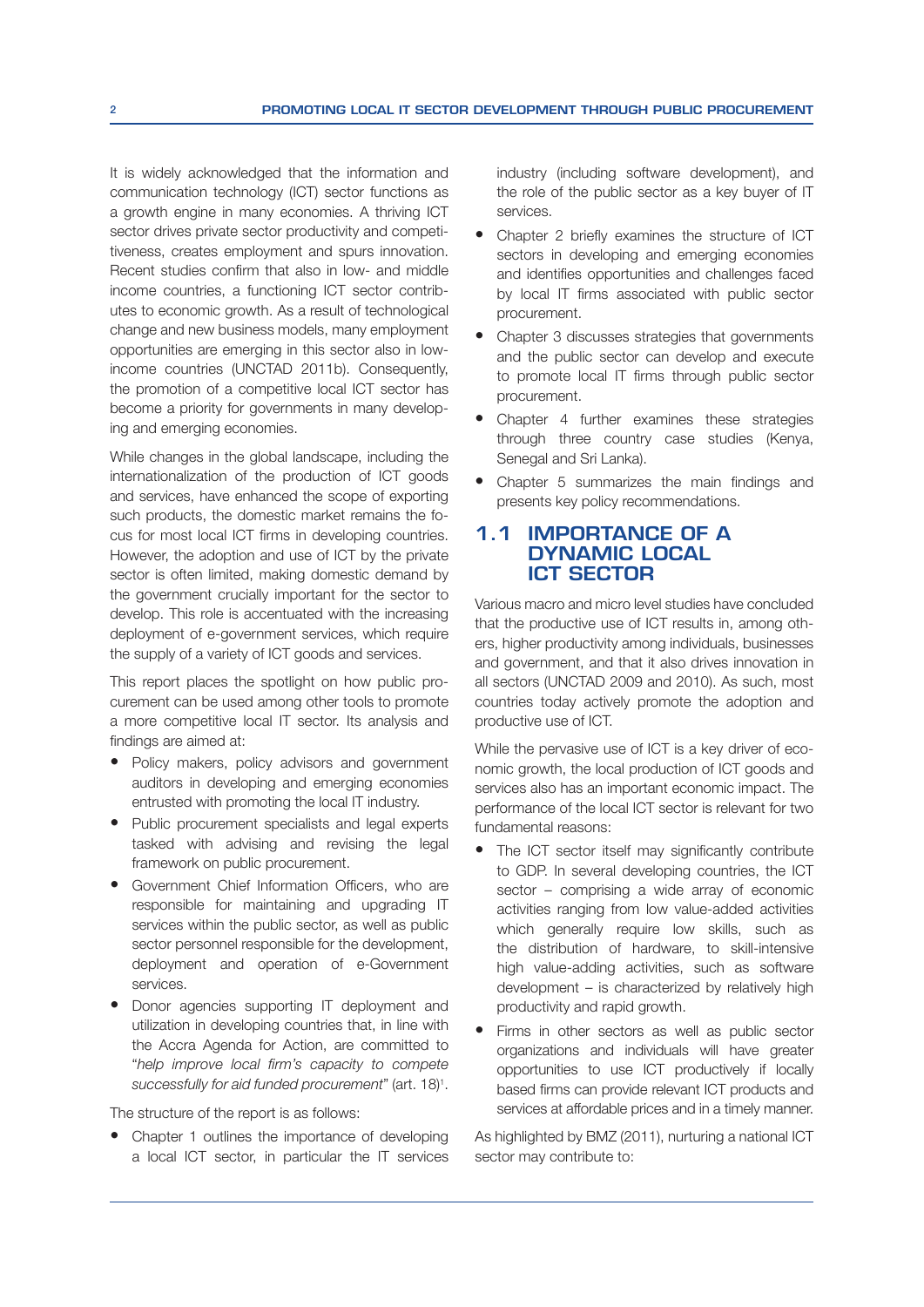- Economic growth
- Increased exports
- Increased investments (as countries with strong IT sectors attract more FDI)
- Employment creation
- Improved competitiveness (including through spill-over effects)
- **Innovation**
- Branding and repositioning a country's image

The weight of the ICT sector in the national economy varies considerably across economies. In terms of economic value added, there is growing evidence that a wider number of developing countries are benefiting from local ICT sector growth (UNCTAD 2010 and 2011b):

- In Cameroon, the ICT sector has been making a vital contribution to an otherwise relatively stagnant economy. Between 2000 and 2008, it grew annually between 15% and 46% (Nzépa et al 2011).
- In Egypt, the ICT sector's value added reached  $$5.6$  billion in 2009. corresponding to 3.8% of GDP. Moreover, in 2009, it recorded the highest growth rate of all industries in the country (El-Shenawy 2011).
- In India, the contribution of the ICT sector towards GDP rose from 3.4% in 2000/01 to 5.9% in 2007/08, with a compound annual growth rate above 20% for this period (Malik and Mundhe 2011).
- In Malaysia, the ICT sector contributed about 9% towards GDP in 2007; a decline, however, when compared to the beginning of the decade when sector contribution was 11.4%. (Ramasamy and Ponnudurai 2011).
- In Brazil, the evolution of the ICT sector in the recent decade fluctuated with a contraction at the beginning of the decade followed by rapid growth. On average, between 2000 and 2007, it grew at an average rate of 2.1%. At the end of that period, it accounted for approximately 5% of total business sector value added (Porcaro and Jorge 2011).

In employment terms, the sector carries particular weight in countries with a sizeable ICT manufacturing sector (e.g. Malaysia, the Republic of Korea, and Singapore), as well as in countries which are large exporters of IT services and ITES $2$  (e.g. Egypt and Mauritius). The ICT sector typically accounts for a larger share of value added than of employment, reflecting relatively high capital-intensity (UNCTAD 2011). Nevertheless some subsectors of the ICT sector like the IT service industry (see chapter 1.2) are very skills-driven and less capital intensive.

#### **1.2 THE FOCUS OF THE REPORT: THE IT SERVICES INDUSTRY**

The OECD's 2006-2007 ICT sector definition $3$  identifies ICT economic activities/industries as those whose production of goods and services are "primarily intended to fulfil or enable the function of information processing and communication by electronic means, including transmission and display" (OECD, 2007). The OECD ICT sector classification<sup>4</sup> identifies three groups of industries: ICT manufacturing, ICT trade, and ICT services; which are subdivided into various sub-groups (see Table 1).

#### Table 1. OECD 2006-2007 ICT sector definition based on ISIC rev.4

#### ICT manufacturing industries

- 2610 Manufacture of electronic components and boards
- 2620 Manufacture of computers and peripheral equipment
- 2630 Manufacture of communication equipment
- 2640 Manufacture of consumer electronics
- 2680 Manufacture of magnetic and optical media

#### ICT trade industries

4651 Wholesale of computers, peripheral equipment and software 4652 Wholesale of electronic and telecommunications equipment and parts

#### ICT service industries

#### 5820 Software publishing

#### 61 Telecommunications

- 6110 Wired telecommunications activities
- 6120 Wireless telecommunications activities
- 6130 Satellite telecommunications activities
- 6190 Other telecommunications activities

#### 62 Computer programming, consultancy and related activities

|                                                                                             | 6201 Computer programming activities<br>6202 Computer consultancy and computer<br>facilities management activities<br>6209 Other information technology and<br>computer service activities | <b>IT Services</b> |
|---------------------------------------------------------------------------------------------|--------------------------------------------------------------------------------------------------------------------------------------------------------------------------------------------|--------------------|
| 631                                                                                         | Data processing, hosting and related activities;<br>Web portals                                                                                                                            |                    |
| 951                                                                                         | Repair of computers and communication equipment                                                                                                                                            |                    |
| 9511 Repair of computers and peripheral equipment<br>9512 Repair of communication equipment |                                                                                                                                                                                            |                    |
|                                                                                             |                                                                                                                                                                                            |                    |

Source: OECD, 2007.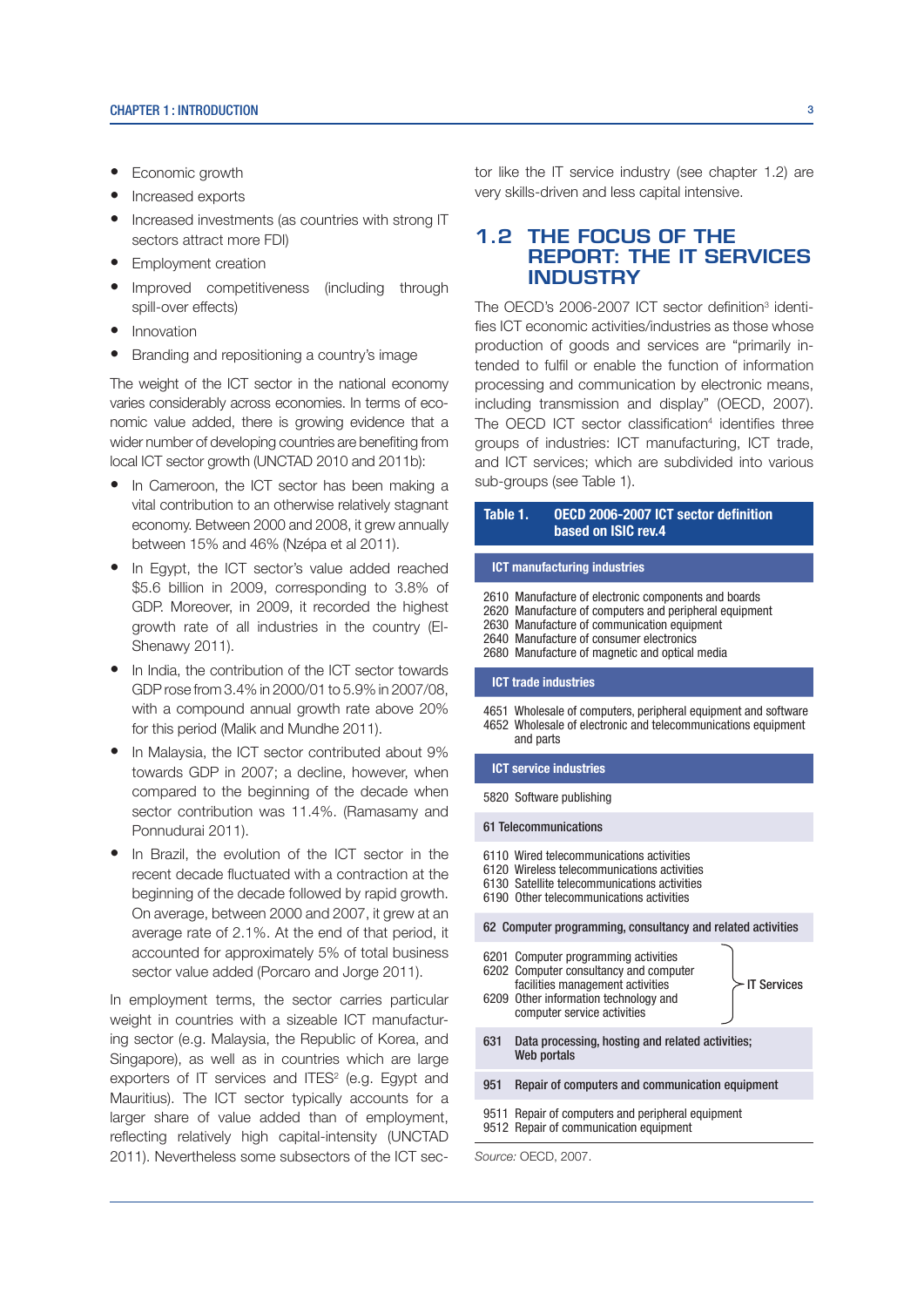This report focuses mainly on the IT services industry, comprising computer programming, consultancy and related activities (sub-group 62) and data processing, hosting and related activities and web portals (631) as these activities are expected to provide the most opportunities in the context of public procurement in the IT area in developing and emerging economies.

As discussed in BMZ (2011):

- The IT equipment/hardware industry (sub-groups) 2610, 2620, 2630, 2640 and 2680) is capitalintensive and dominated by large multinational corporations (MNCs). Local hardware companies in most developing countries outside East Asia are mostly engaged in sales and distribution. Thus, the value added of this segment in these economies is generally low when compared to IT services (sub-group 62 and 631), and its contribution to economic development limited.
- IT services, particularly software development, are more knowledge- and skill-intensive. The required capital investment, including hardware and software development tools, is comparatively low and does not constitute an entry barrier as in other parts of the ICT sector (notably ICT manufacturing or telecommunication services).

In the remainder of this report, the term "IT services" will be used to refer to sub-groups 62 and 631. An important subcomponent of this category concerns the production of software products and services. Actually, a number of firms in the 5820 (software publishing) sub-group may well be firms that are also active in the 62 sub-group (i.e. those that create and market their own software). Additionally, firms in the 62 sub-group, may also be active in the 9511 (repair of computers and related equipment) sub-group.

The telecommunications industry (sub-group 61) will be covered only peripherally. This is not because telecommunications are unimportant. On the contrary, their importance for growth and employment in developing countries is well documented, and the wide availability of specific mobile phone platforms are opening up opportunities for local software developers to enter the mobile phone software application market, as highlighted in the Information Economy Report (UNCTAD 2012a). However, in the specific instance of government procurement, the opportunities for local firms in telecommunications are relatively limited.

#### **1.3 THE PUBLIC SECTOR AS A KEY BUYER OF IT SERVICES**

In most developing and emerging economies with a nascent IT industry, providing services for the local market is often the natural entry point for new enterprises. Entry into international markets requires additional capabilities – for instance, in terms of resources or quality certification. In addition, in many developing countries, the government is the largest buyer of IT services. The recent deployment of e-services in the areas of e-government, e-health, and e-learning  $-$  frequently financed or co-financed by donors – is boosting such demand. The growing promotion and adoption of e-procurement<sup>5</sup> and open government<sup>6</sup> platforms will further expand public sector demand for IT services (including software). It may as well increase public scrutiny of how public funds are spent, including IT services.

There is a general shortage of data on the public sector's spending on IT in developing and emerging economies. What little data that exist, however, underpins the assertion that public sector demand is crucial for the promotion of IT services industries. For instance, the results of IT industry surveys in Bulgaria, Guatemala, Honduras and Macedonia (BASSCOM 2011, SOFEX 2011, AHTI 2011, MASIT 2011) show that, in all these countries, the public sector is among the largest buyers of IT services.

Given the strategic importance of public demand, particularly at an early stage of IT industry development, governments should consider the impact that their level of public IT investments and the design of public procurement have on the development of local IT firms. To this end, chapter 2 examines specific advantages that local IT services SMEs enjoy, and the challenges they may face in supplying IT services to the public sector.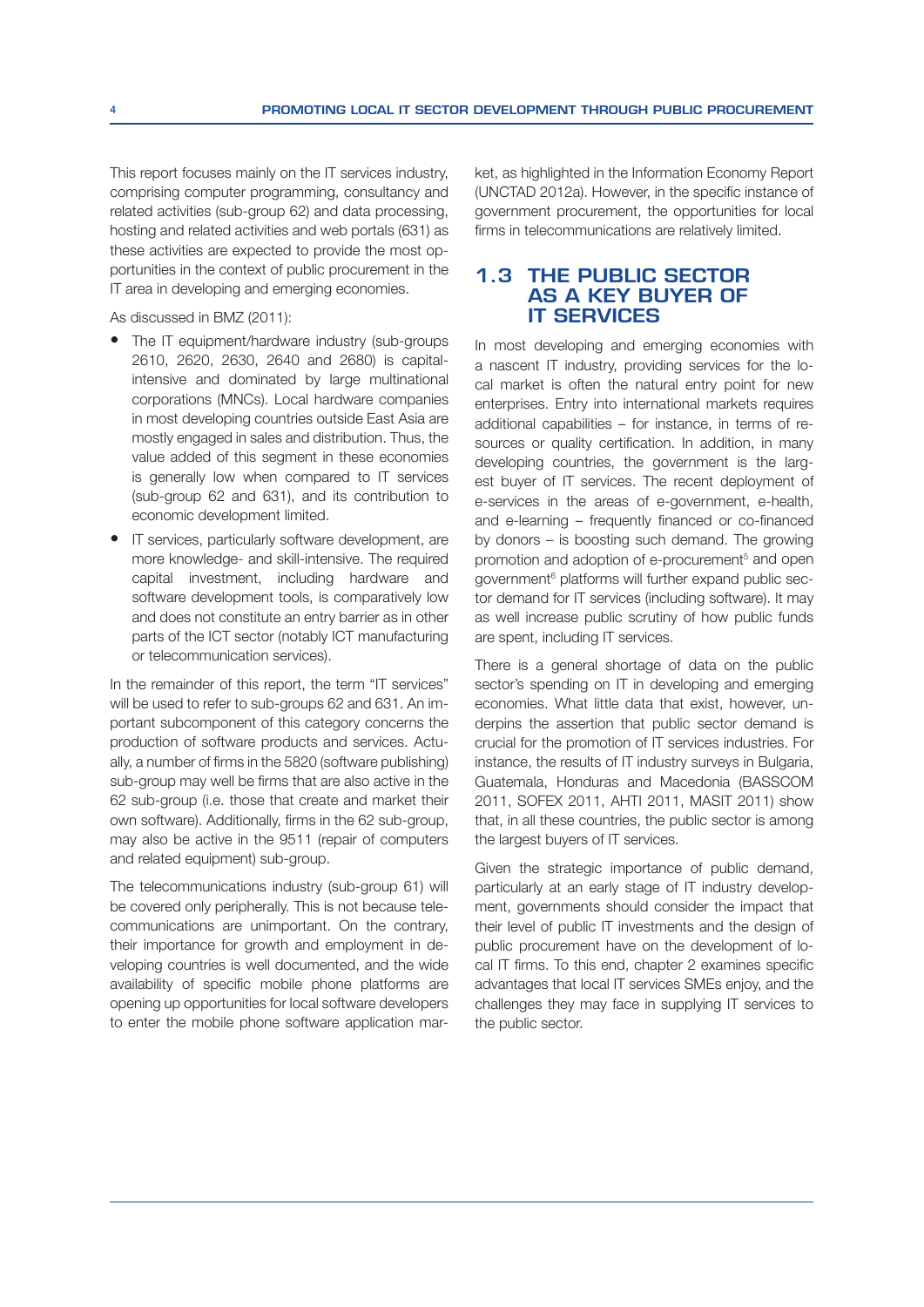**2. OPPORTUNITIES AND CHALLENGES FOR THE LOCAL IT SERVICE INDUSTRY TO SUPPLY THE PUBLIC SECTOR**

#### **KEY MESSAGES**

Most IT services firms in developing and emerging economies are producing services such as software, reselling, installation, customization and training linked to imported, foreign packaged software and various kinds of IT consultancy services for the domestic market.

The increasing deployment of e-government initiatives and the associated demand for IT services represent a key market for such firms. The main opportunities for them to participate in public procurement tenders exist in:

- Projects requiring local language, local presence or local-foreign partnerships
- System integration contracts
- Bespoke IT systems
- Low-value contracts

However, the participation in public tenders of local IT SMEs – which have fewer resources and products/qualities that are less well known by public sector officials  $-$  is particularly challenged by:

- The technical complexities of IT procurement (such as legacy or lock-in issues)
- The lack of IT standards and interoperability frameworks
- Inadequate procurement frameworks and weak procurement capacities
- The use of previous experience or bid/performance requirements to mitigate procurement risks
- The restricted access to tender notices, either because of their cost or their limited publication

The primary aim of public procurement is to obtain value for money. This is best served by having a reasonably large number of firms – local and international – competing in the tendering process. Some measures can be used to promote the participation of local IT firms in public tenders while maintaining a competitive environment.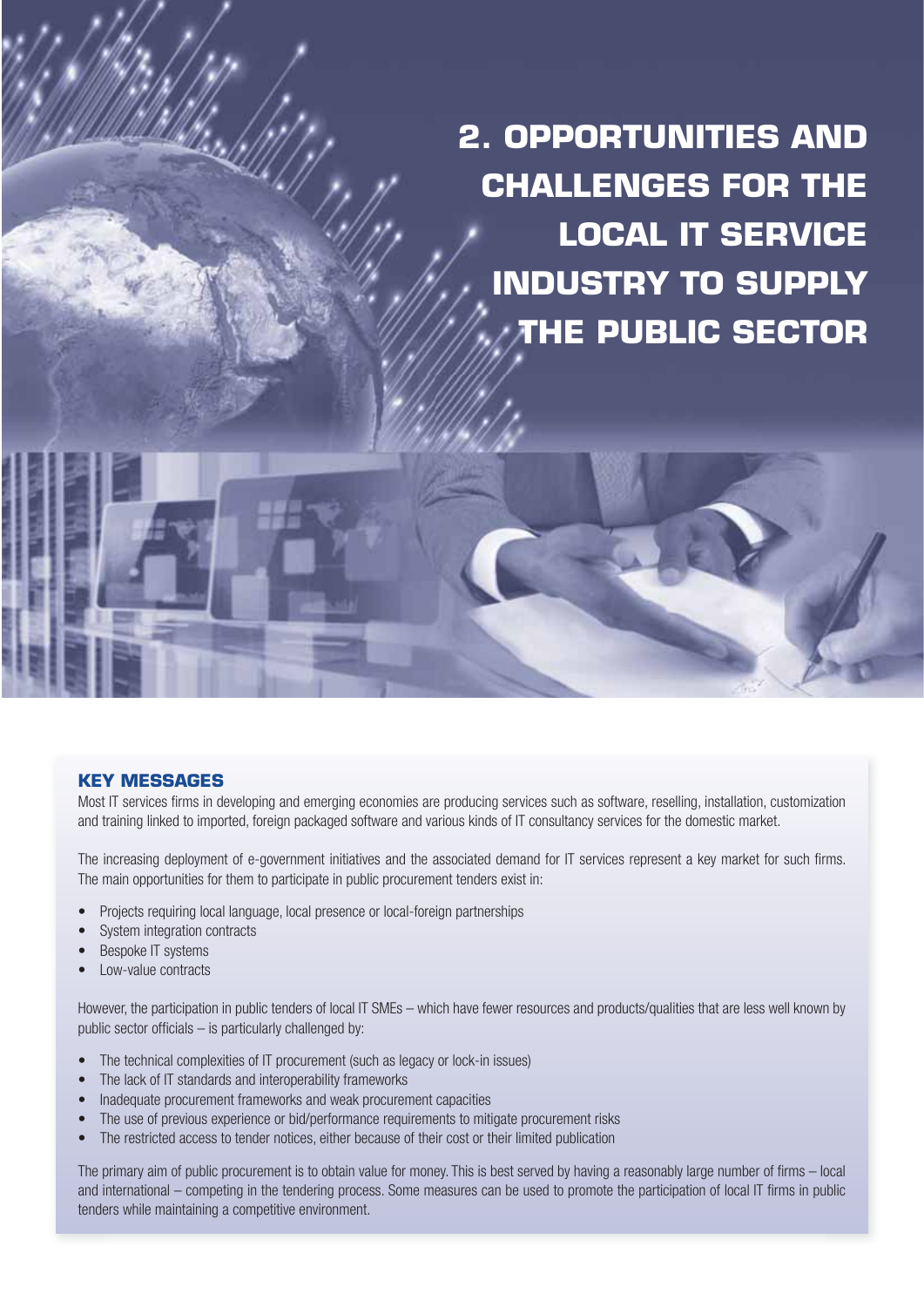This chapter examines the specific advantages and resulting opportunities that local IT services firms, especially small- and medium-sized enterprises (SMEs), may have – in comparison to large and well-estab- $I$ ished local and international firms – in supplying IT services to the public sector. The prospects for local firms to deliver services in response to public sector tenders are the greatest in relatively small projects, bespoke systems, systems that require customization to the local context, or in projects that require local partners.

The chapter then looks at reasons why seizing such opportunities can often be difficult under existing government procurement practices. The limited adoption of good procurement processes and insufficient procurement capacities are among the main challenges faced by local IT services firms. Requirements related to having previous project experience and sufficient financial resources and challenges related to the specific complexity of IT procurement, such as technological lock-in or interoperability issues, also limit the participation of smaller and newer players.

To provide an explanation of the context in which these opportunities and challenges arise, the analysis starts with a brief description of the nature of the ICT sector and, in particular, the IT services industry in developing and emerging economies.

#### **2.1 SIZE AND COMPOSITION OF THE ICT SECTOR IN DEVELOPING COUNTRIES**

There are only a few studies that estimate the size of the ICT sector in developing countries. Only a limited number of countries have adopted international standards in reporting on the size or composition of the sector, let alone on the public procurement of IT services.

Nevertheless, the available data unveils some of the characteristics of the ICT sector in developing and emerging economies. The composition of the ICT sector differs considerably across countries (see Figure 1). Telecommunications services in developing countries account, broadly speaking, for the most significant share of ICT sector value added. ICT (goods) manufacturing represents a small proportion in all but a few developing countries that are primarily found in East and Southeast Asia. IT services (in figure 1 entitled computer and related activities) represent a significant proportion in most economies included in the chart. At the same time, private sector data shows that computer software and services account for a higher percentage of the total ICT expenditure in developed than in developing countries.<sup>7</sup>

Exports of Computer Software and Information Services generally account for a higher percentage of



Source: UNCTAD (2011b).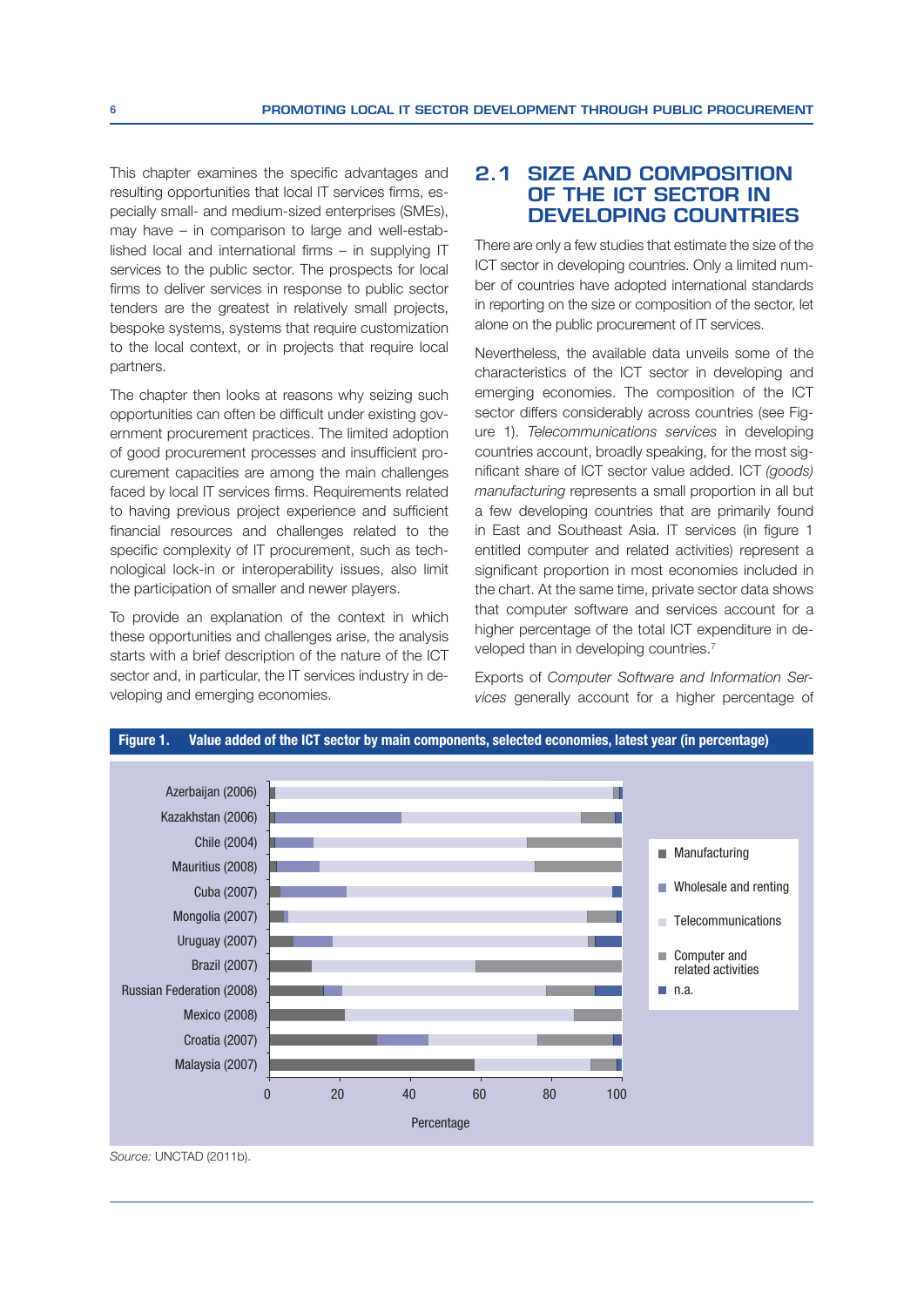| Table 2.<br>Types of enterprises in the IT service industries of developing countries |                                                                                                                                                                                                                                                               |  |
|---------------------------------------------------------------------------------------|---------------------------------------------------------------------------------------------------------------------------------------------------------------------------------------------------------------------------------------------------------------|--|
| <b>Type of enterprise</b>                                                             | <b>Description</b>                                                                                                                                                                                                                                            |  |
| Producers of own software<br>products                                                 | Can be separated into three subcategories: producers of standardized business products, R&D-based<br>products and embedded systems products.                                                                                                                  |  |
| Software resellers and support<br>providers                                           | Typically act as agents or resellers for other software suppliers, such as proprietary packaged software.<br>Support can range from installation and maintenance of the software to sophisticated consultancy and<br>customization work. ICT trade industries |  |
| Software service providers                                                            | Develop software for others by offering consultant or development services.                                                                                                                                                                                   |  |
| IT and business consulting<br>firms                                                   | Tend to focus on the customization of software, training and consulting on enterprise-level software<br>solutions, be localized and relatively small in size.                                                                                                 |  |
| IT service providers                                                                  | Include Internet service providers and application service providers. Their role increases with a growing<br>reliance on web-based and cloud-based software applications. These companies may offer access to their<br>networks, systems and applications     |  |

Source: Rizk and El-Kassas (2010).

GDP in developed than in developing countries. Some developing countries, however, have managed to generate significant IT services exports, such as Costa Rica (3.6% of GDP), India (2.4%), the Philippines (1.2%) and Sri Lanka (0.6%) (UNCTAD 2012a). This suggests that pursuing strategies for export-oriented software and information services can pay off. At the same time, from a development perspective, it is very important to develop a competitive IT industry to support the IT needs of the domestic private and public sector (UNCTAD 2012a).

Traditionally, the ICT sector has been dominated by large public and (predominantly) private corporations, particularly in capital-intensive areas. However, there are also important opportunities for smaller businesses – especially as hardware becomes less of a factor in the ICT industry – and many new job opportunities have emerged for ICT SMEs (UNCTAD 2010 and 2011b).

In developing countries, the following types of enterprises can be distinguished in the IT services industry: software resellers and support providers; software producers: software service providers: IT and business consulting firms; and other IT services providers (Rizk and El-Kassas, 2010; Roeding et al., 1999) (Table 2). In many developing countries, in particular LDCs, most domestic IT enterprises belong to the category of software resellers and support providers and other IT service providers (UNCTAD 2012a).

In practice, many firms provide services in more than one category and may also move between them. It is common for local IT firms to start by representing a foreign vendor as a local reseller of products and support, and then seek to move up to the next level by becoming producers of their own software (UNCTAD 2012a).

The opportunity for value creation for IT services firms varies according to the nature of the activity (data entry, software/IT services or software products) and market orientation (domestic or export sales). Figure 2 represents these different products and services and markets according to their level of value creation and along a typical timeline.

For most IT services firms in developing countries, producing services for the domestic market – such as reselling, installation, customization and training linked to imported, foreign packaged software – is the natural entry point with the lowest entry barrier (Heeks, 1999). A key inhibitor for expanding activities towards software development, and thus moving up the value chain, has traditionally been a lack of technological capabilities combined with limited use of ICTs and demand for software applications in the private and public sector.8

Producing software and other IT services for exports requires greater capabilities. Relatively few firms from developing and emerging economies  $-$  such as firms from India and the Philippines – have managed to enter this market, although the number is increasing.

The production of application packages involves high barriers to entry and is subject to intense competition. Since few places are insulated from foreign competition, domestic firms have to compete with imported proprietary software, often developed and disseminated with the backing of sizeable budgets for research and development, advertising, sales and marketing. The main opportunity to move into software products typically lies in the development of applications tailored to local conditions (e.g. business culture, legal framework and languages).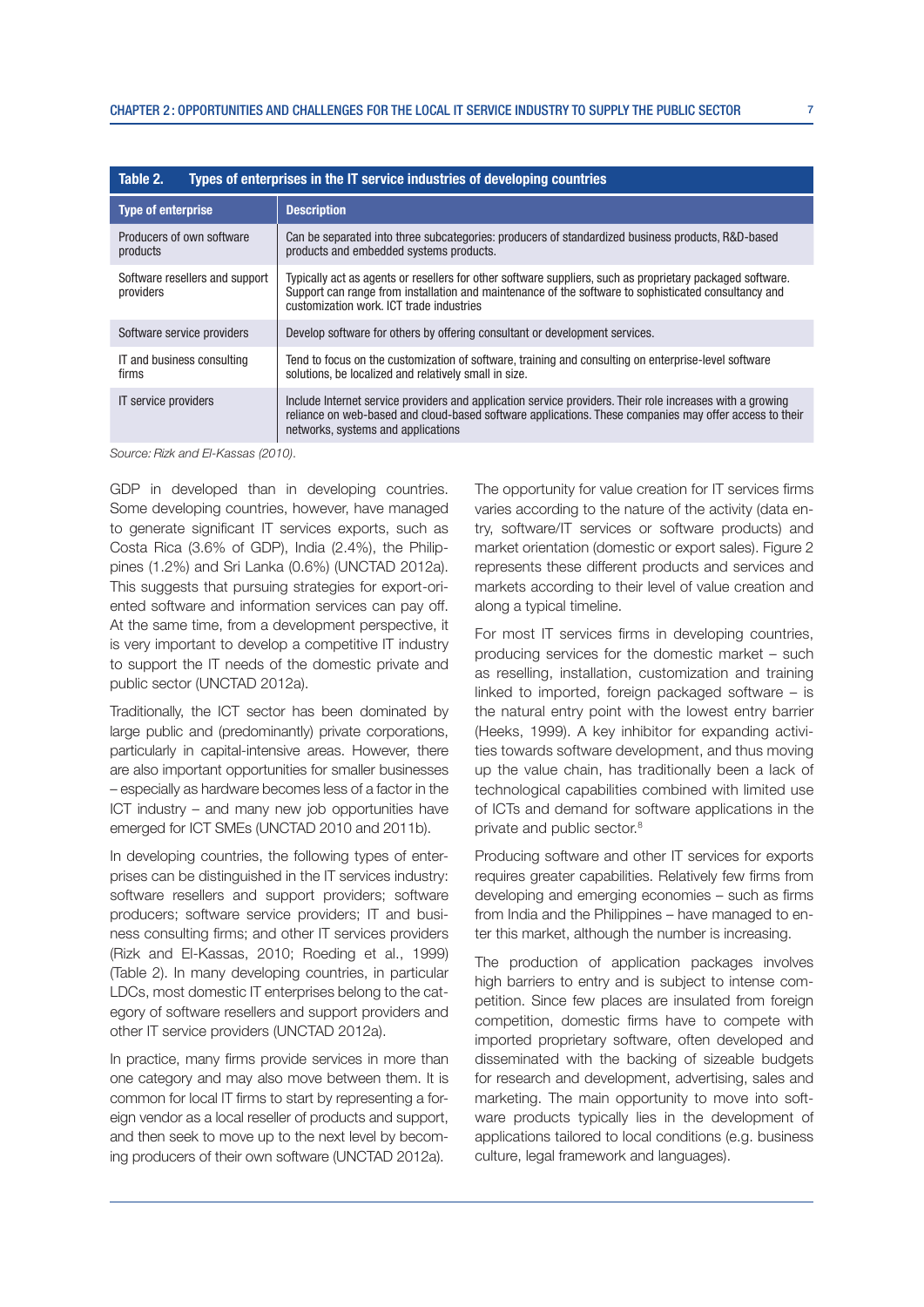

Source: UNCTAD (2012a), adapted from BMZ (2011).

Several key trends in the IT industry offer opportunities for IT services SMEs in developing and emerging economies to participate in higher value added activities:<sup>9</sup>

- Rising demand for offshore and outsourcing services.
- Increasing adoption of component-based software engineering, which provides opportunities to participate in global value chains by specializing in the production of specific components.
- Increasing use of free and open source software (FOSS).
- Growing market for mobile applications.

#### **2.2 OPPORTUNITIES**

As argued in chapter 1, given the relatively low use of software amongst consumers and businesses, and the difficulty in entering the consumer market (which is dominated by off-the-shelf applications by established global competitors), the public sector constitutes an important and strategic market for local IT services firms.

This section examines areas where markets exist for  $local IT$  services firms and where these  $-$  depending on their business segment and capabilities – may have an advantage over foreign firms.

#### 2.2.1 E-government

Information technology is instrumental for the public sector to fulfil its mission efficiently, cost-effectively and transparently (Bhatangar et al 2007; Ciborra and Navarra 2005; among others). Consequently, many developing countries have embarked on initiatives aimed at re-engineering and automating government processes, and providing electronic services to citizens and businesses. The latest United Nations E-Government Survey (United Nations 2012) found that the sustained integration, expansion, and consolidation of government online offerings has led to more than a 10 per cent increase in the world average of e-government development in the past two years.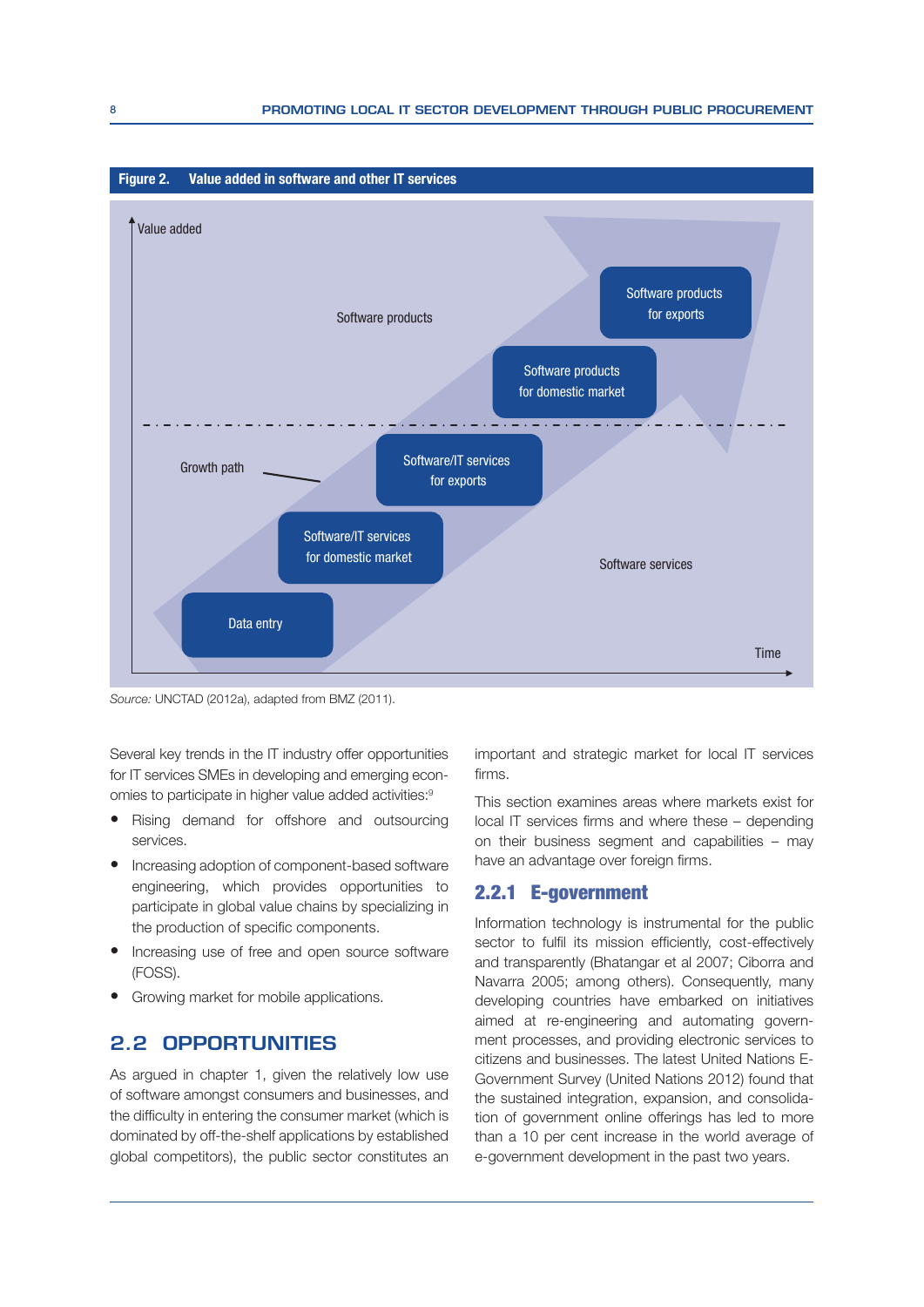The increasing deployment – even if only moderate – of e-government services in developing countries expands the domestic demand for IT services and offers market opportunities for local firms.

#### 2.2.2 Local language capabilities

Local firms have a distinct advantage when IT systems require the use of local languages. E-government applications, for example, may require local language user interfaces as well as corresponding character sets and storage capabilities. In addition, command of the local language may be crucial when interacting with users, government officials, and other stakeholders during the development, deployment and maintenance of IT systems. Furthermore, local language capabilities may be required for the preparation of user manuals and for carrying out training to rollout a system. Needless to say, local firms are more likely to be familiar with local languages as well as with locally rooted communication patterns. These factors are advantageous for local firms to respond successfully to public tenders, either alone or as a partner to bidding international firms.

#### 2.2.3 Local presence requirements

Occasionally, having a local presence throughout the country is required for the deployment, operation and maintenance of public sector IT systems. Such requirements can often only be fulfilled by local firms, particularly the larger ones that either possess their own networks of regional offices or are in a position to establish a presence swiftly. For foreign firms - especially those without any local presence – establishing a regional presence may not be straightforward or cost effective, In such cases, local IT firms, including SMEs. may function as partners either for large local firms or for foreign firms.

#### 2.2.4 Partnering with foreign firms

Collaboration between local and foreign IT firms may be required, if not mandated, by public sector procurement rules. Areas in which voluntary partnerships are often established include on-site technical and user support after IT systems have been deployed. Although the value adding activities by local firms may be limited. some amount of technical knowledge transfer usually takes place. If partnerships continue beyond single contracts, for similar systems and/or in more than one public sector organization, the amount of value added activities carried out by local firms may increase over time. Moreover, continuous partnerships with foreign firms can provide local firms with valuable insights into the operations of their foreign partners, be it in using the latest software development methodologies and tools, or in managing projects and customers.

#### 2.2.5 Local firms as system integrators

Even when local firms lack the expertise in domainspecific software, integrating, or partially integrating, systems is an activity that they might carry out. While various international firms provide the licenses for the different software components of a full-fledged system, local firms may be called upon to integrate these components into a fully functional system. Depending on the system, integration may range from low to high value adding activities. In any case, the opportunity to gain experience with system integration can benefit local firms and help them develop their skills while at the same time adding references needed to be able to qualify for future bidding.

#### 2.2.6 Bespoke IT systems

International firms have often developed their competencies on specific products and services in response to the needs of the public sector in developed countries. Therefore, the level of functionality and complexity inherent in their products is usually high, which tends to be reflected in the price structure. The public sector in many developing countries usually has simpler requirements and more limited budgets. Simpler products, customised to their requirements, may therefore often be the preferred choice. The need for such bespoke systems therefore provides opportunities for local firms - provided local expertise and capabilities are available.

#### 2.2.7 Low value contracts

Occasionally, IT systems tendered by the public sector in developing countries require only basic functionality and have thus a contractual value that may be uninteresting for international firms. This gap in bidders leaves the field open for local SMEs.

#### **2.3 CHALLENGES AND BARRIERS**

While there are several instances where local IT firms can compete or collaborate with large national and international firms in response to public sector tenders, reality suggests a different picture. As illustrated in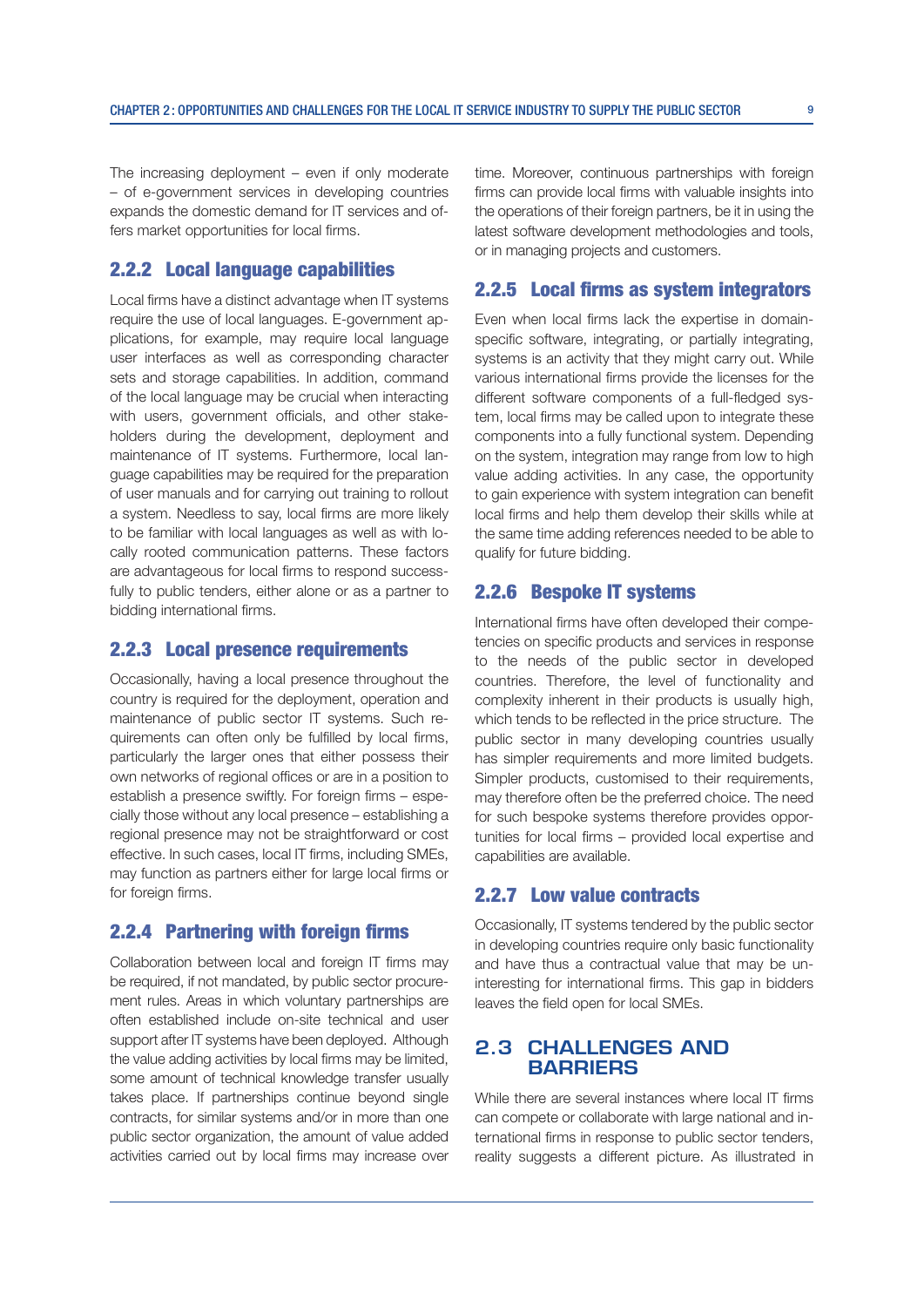the country case studies (see Section 4 and Annex 1), many local IT services SMEs fail to even submit a bid, let alone to be awarded and successfully fulfil a contract.

This section examines some of the main challenges and barriers local firms face when bidding for public sector IT tenders.

Many barriers that exist for local IT services firms with regard to public sector tenders can be explained by:

- $\bullet$  The specific complexity of IT procurement.
- The lack of interoperability of IT systems.
- Inadequate procurement frameworks and weak procurement capacities.
- Information asymmetries in procurement.
- Lack of awareness by procuring entities and local IT sector.
- Additional transaction costs associated with the adoption of measures addressing information asymmetries.

#### 2.3.1 Complexity of IT procurement

The public procurement of IT products and services is often a complex process. The characteristics of IT systems (such as the wide range of available standards or the short innovation cycles) make their procurement particularly challenging. Some of these challenges include eliciting user requirements, managing lock-in and legacy issues, and ensuring the interoperability of systems.

The identification, selection, and phrasing of technical specifications for IT services requires sound knowledge of technologies and good procurement practices by IT managers and procurement officers. The lack of such knowledge may result in unclear specifications issued along tender notices.

Lock-in situations where ties to the original vendor extend beyond the initial contract period either for technical (e.g. the need to adapt interrelated systems) or institutional (e.g. the associated costs of retraining staff to work on the new IT system) reasons are particular harmful for local companies, especially when they are late entrants in the market.

#### 2.3.2 Lack of interoperability of IT systems

The interoperability of IT systems – i.e. the ability of IT systems to communicate with each other and share data – is a primary concern in IT procurement. Full or

partial interoperability can be mandated in tenders by prescribing certain standards. Unless these standards are protected by intellectual property rights owned by one market player or consortium, this not only facilitates interoperability, but also stimulates competition. The definition and prescription of standards have varying effects on interoperability and competition, depending on their degree of openness and complexity. The degree of openness affects the number of firms that have the rights to use them (Europe Economics 2012). The complexity and, thus, ease of implementation has an impact on the number of local firms possessing the capability to apply them.

### 2.3.3 Inadequate procurement frameworks and weak procurement capacities

Inadequate public procurement frameworks are another challenge that local IT services SMEs face. These failures are often general public sector procurement limitations, not exclusive to IT procurement, and their redressing requires a wide range of measures. Moreover, the lack of clear policies in areas related to the procurement of IT services, ambivalent legislation and regulations, and shortcomings in public sector coordination (e.g. absence of interoperability frameworks) are examples of institutional constraints that can inhibit the participation of SMEs in public sector tenders. Generally, smaller firms are financially and organizationally poorly equipped to understand and navigate through complex and opaque procurement procedures.

Public sector organizations in developing countries often have inadequate procurement capacities, particularly with regard to the procurement of IT services. For instance, the identification of the IT-related standards to be included in the requirements catalogue for target systems requires adequate knowledge of such standards. In addition, procurement officers and other officials often need to become acquainted with and apply the procurement processes and rules of different international donors financing IT programmes, which stretches their capacities.

#### 2.3.4 Information asymmetries in procurement

Public sector procurement officers often have limited knowledge of the quality of IT products and services offered by potential bidders. In order to minimize the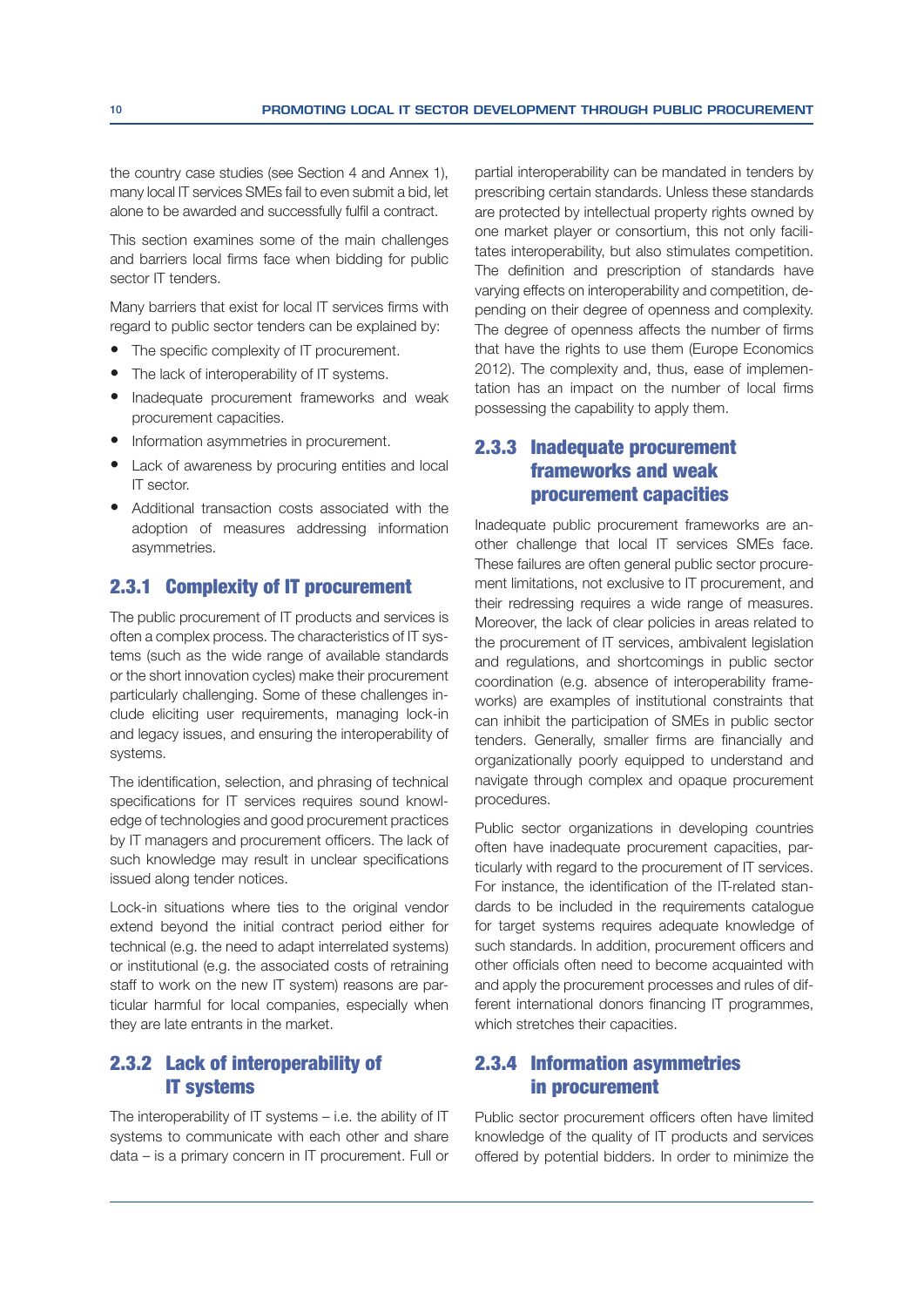risks involved when procuring goods and services, the public sector usually imposes a variety of rules, which includes requiring:

- Bidding firms to have previous experience in successfully delivering services of a similar nature and similar size (e.g. e-filing of tax returns). In larger tenders, this automatically disqualifies local SMEs which may, at best, have implemented only small projects in the past. Even large local firms may not possess previous experience in the specific domain, especially if it is the first time the public sector is tendering for IT services in the particular domain.
- Bid and/or performance guarantees or bonds for tenders above a certain value. Bid and performance guarantees are usually financial collateral requested by the public sector (awarding party) from successful bidders to ensure that bidders, once under contract, will carry out the project and complete it as per the contractual agreement. Such guarantees are often provided by guarantors – e.g. in the form of bonds issued by an insurance company or a bank – in favour of the awarding party. Guarantors generally require contractors to deposit the equivalent amount of money (or other collateral), thus tying up contractors' assets. SMEs in particular may be unable to provide enough collateral for the duration of the project. Credit scoring systems or cash-flow based lending mechanisms, which can enable banks to issue bonds without tying up firms' assets, are less prevalent in developing countries.

Such rules, which aim at mitigating the risks from information asymmetries in procurement can create a vicious cycle, where local firms (especially SMEs) that have not previously done similar work or have limited collateral are unable to even qualify for a tender. Without winning at least one tender, they are then unable to gain the necessary experience to bid the next time the public sector issues a new tender.

#### 2.3.5 Lack of awareness in procuring entities and local IT firms

Procuring entities are in general unaware of the broad set of skills and capabilities available in the local IT sector. The lack of data available on the capabilities of the local IT sector as well as the limited dialogue with the local IT sector have helped sustain widespread preconceptions of the quality of services provided by SMEs.

Local SMEs are often unaware of opportunities to tender for public sector projects, because:

- Tender notices (e.g. expressions of interest, requests for proposals) are published in publications that they usually do not access.
- The cost of obtaining bid documents is too high.
- The public sector simply does not invite smaller local firms to bid.

Such information gaps may often be aggravated by weaknesses in public procurement processes mentioned earlier in section 2.3.3.

#### 2.3.6 Additional transaction costs

There are various means to minimize the information asymmetries highlighted above in order to reduce the barriers for SMEs, such as:

- Accepting proof of quality other than previous work (e.g. quality certifications).
- Encouraging modular designing and breaking up tenders for IT services correspondingly.
- Concessions on bid and performance guarantee requirements.

Many of these solutions, which will be discussed in more detail in chapter 3, impose additional costs on either the buyer, or the supplier, or both. In the case of certifications as proof of quality, the costs of obtaining and maintaining such certificates are borne by the supplier. In the case of breaking up an IT system into smaller components and procuring each component separately, the costs increase for the buyer who has to manage multiple contracts instead of (ideally) only one. Furthermore, technically seasoned staff are required on the buyer's side to ensure that the separate parts harmonize.

#### **2.4 RECONCILING IT SECTOR PROMOTION WITH VALUE FOR MONEY IN PROCUREMENT**

The primary aim of public procurement is to obtain value for money. Procurement entities are tasked with procuring systems that fulfil the technical specifications at the lowest total cost of ownership. This is best served by having a reasonably large number of  $firms - local$  and international  $-$  with experience and relevant products and services competing in the tendering process. Procurement entities are generally not entrusted with ensuring that local SMEs submit bids and are given a chance to deliver.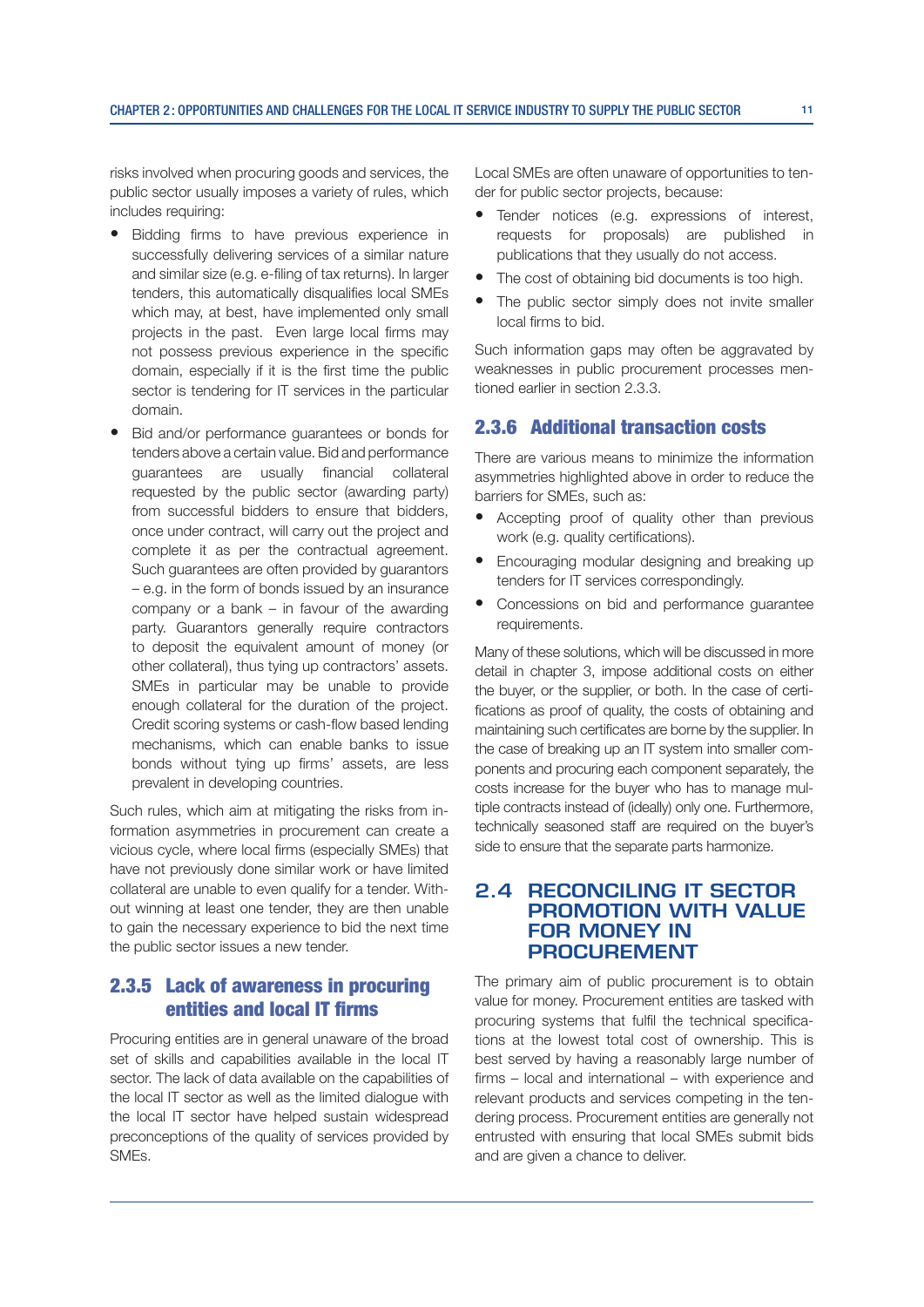#### Table 3. Overview of potential strengths, weaknesses, opportunities and threats of local SMEs in public procurement of IT services.

| <b>Strengths</b>                                                                                                                                                                                  | <b>Opportunities</b>                                                                                                                                                                                                                                                                                                                                                                                          |
|---------------------------------------------------------------------------------------------------------------------------------------------------------------------------------------------------|---------------------------------------------------------------------------------------------------------------------------------------------------------------------------------------------------------------------------------------------------------------------------------------------------------------------------------------------------------------------------------------------------------------|
| Local language skills<br>Local presence<br>Flexibility to bid for systems of low financial value                                                                                                  | E-government and e-procurement<br>Partnering with foreign firms<br>Local firms as system integrators<br>Bespoke systems<br>Collaboration with other enterprises                                                                                                                                                                                                                                               |
| Weaknesses                                                                                                                                                                                        | <b>Threats</b>                                                                                                                                                                                                                                                                                                                                                                                                |
| Lack of previous experience in public procurement<br>Lack of means to sustain bid and performance<br>quarantees<br>Limited procurement capacities by firms<br>Focus on low value added activities | Ineffective procurement frameworks and processes (including unsupportive policies,<br>unclear regulations, lack of public sector coordination)<br>Inadequate implementation of tendering processes<br>Limited procurement capacities in the public sector<br>Technology/vendor lock-in<br>Lack of IT standards and interoperability frameworks<br>Lack of modular systems and open e-government architectures |

Source: UNCTAD and BMZ.

The aim of promoting local IT firms may at first glance appear to be in conflict with the aforementioned goal. Giving preference to local firms may require imposing barriers to foreign firms, which may result in fewer qualified firms competing for the tender. Moreover, local firms might view such barriers to foreign firms as an opportunity to provide mediocre products and services. Such implications would serve neither the interests of the public sector, nor the general public, nor those of the local firms. Reducing competition among bidders by setting up artificial barriers will likely reduce local firms' incentives to innovate and to become competitive, reducing their chances to compete in international markets in the future.

It is therefore vital to acknowledge such conflicts of interests and to develop strategies suitable for the specific circumstances within each country. Countries where IT industries are underdeveloped may need to adopt strategies that, for example, require international firms to collaborate with local firms, instead of strategies that outright exclude foreign firms.

The goals discussed above may be mutually reinforcing when considering long-term implications. Every local firm that wins a public tender (because of adjusted public procurement policies that encourage local participation) is one more potential competitor in future tenders. If such promotional policies are not implemented in the short term, local firms may never be able to qualify for more advanced projects in the future. The public sector would thus be forced to continue to rely on foreign suppliers in the long run, which may, among others, also result in sustained higher costs in future.

Table 3 presents a SWOT analysis of the main strengths, weaknesses, opportunities and threats to local firms' participation in public procurement of IT services.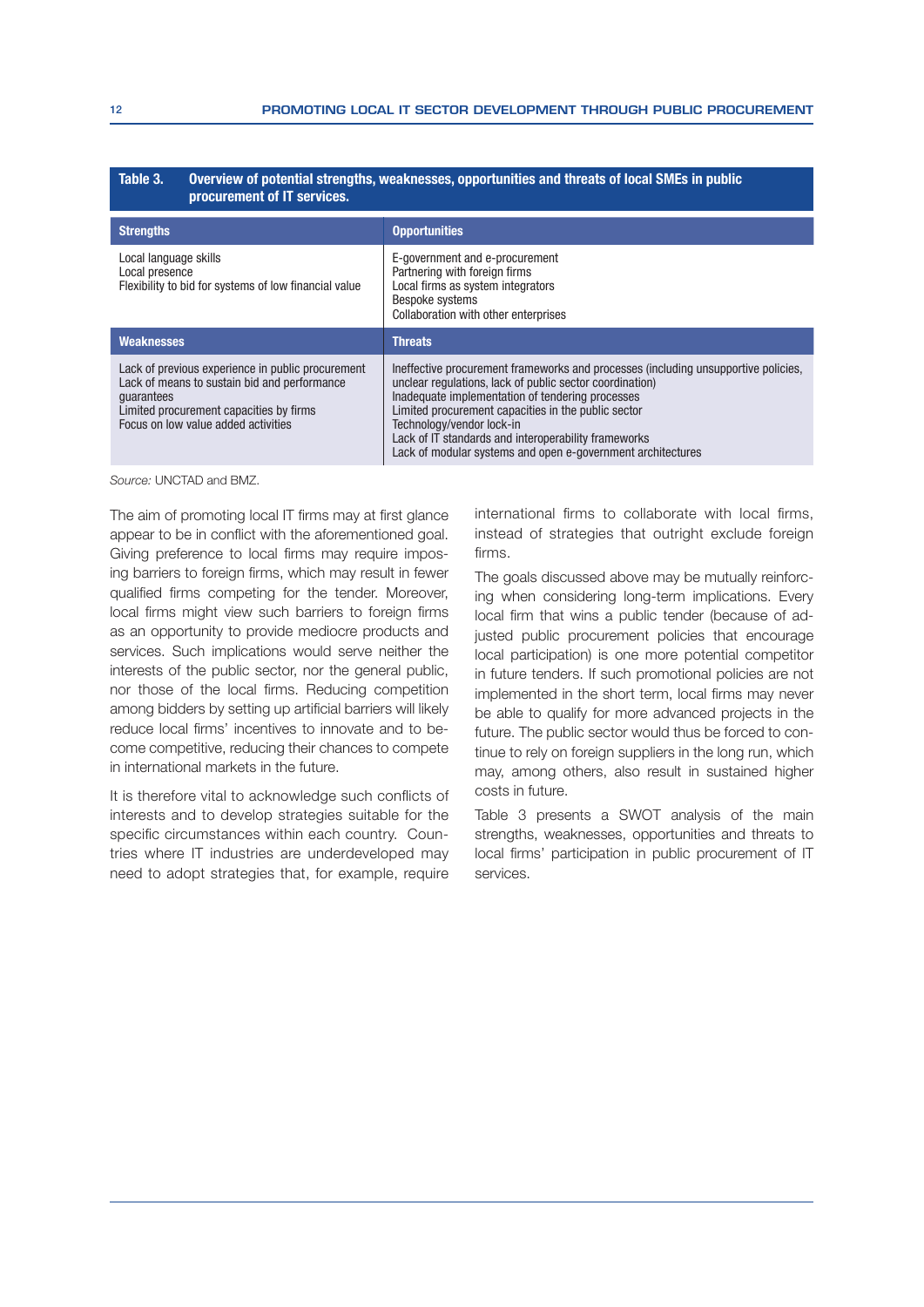# **3. PROCUREMENT STRATEGIES FOR PROMOTING THE LOCAL IT SERVICES SECTOR**

#### **KEY MESSAGES**

Governments can implement a combination of procurement strategies to promote the local IT services sector, including:

1. Establishing the basics.

- Making sure that public procurement is aligned with IT sector promotion strategies
- Ensuring there is a critical mass of IT-related procurement
- Understanding the current state of the local IT services industry
- 2. Strengthening the institutional framework.
	- Coordinating across the public sector and the industry
	- Designating a lead agency to spearhead public procurement for local IT sector development
- 3. Promoting good procurement practice.
	- Establishing transparent and open tender procedures
	- Deploying e-procurement systems
- 4. Limiting market entry to foreign bidders.
	- Providing preferential marks for local experience, local language and local presence
- 5. Mitigating information asymmetries.
	- Making concessions on bid and performance guarantee requirements
	- Accepting proof of quality other than previous work
- 6. Promoting software design that facilitates local firms' participation.
	- Prescribing open standards and interoperability frameworks
	- Adopting the modular design of IT systems in the public sector
	- Promoting FOSS
- 7. Providing awareness and capacity development for local firms and public sector officials.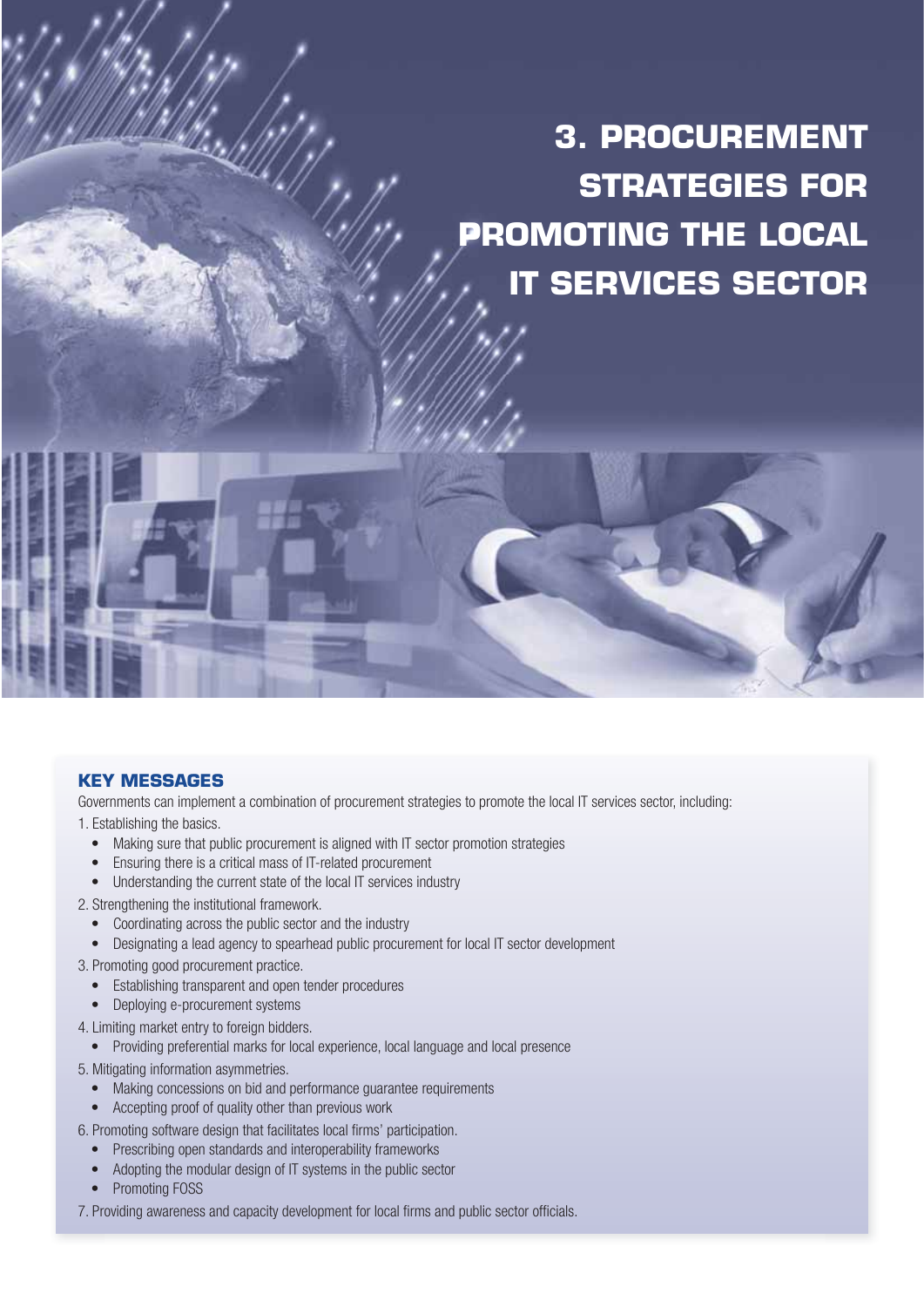This chapter examines various strategies that governments in developing and emerging economies may adopt to strengthen the local IT services sector through public procurement of IT services. Needless to say, all proposed strategies must be balanced and customized depending on the specific country's situation in terms of, for example, its level of institutional capacity or IT industry sophistication.

#### **3.1 ESTABLISHING THE BASICS**

A key requirement to foster the participation of local IT services firms is to ensure that IT procurement strategies are coherent  $-$  that is, that they fit wider IT sector promotion policies and take into account the country and sector context.

The following sub-sections propose a set of activities that policy makers should consider carrying out before developing and implementing procurement-related IT sector promotion strategies.

#### 3.1.1 Public procurement as part of IT sector promotion strategies

A suitable public IT procurement strategy cannot be developed without taking related strategies into account. These include, but are not limited to, economic and social development strategies, high-level IT and information society strategies, and e-government strategies. Public procurement strategies should be aligned with, if not integrated into, these strategies.

Leveraging public procurement is one among many policy measures that can be applied to promote local IT services firms. BMZ's Manual for IT Sector Promotion (2011) identifies five sets of intervention measures for promoting the IT industry (see Box 1).

It is important to understand the role of public procurement in combination with these other policy measures, such as the promotion of IT networks, human capacity development, financing of innovation, or promotion

#### Box 1. Five areas of intervention for promoting the IT industry.

The BMZ IT Sector Promotion Manual and Toolbox outline a strategic approach to IT sector promotion in developing countries. The methodology is based on a modular approach comprising five sets of intervention measures for promoting the IT industry in developing countries:

- 1. IT strategy development to bring together all relevant stakeholders and help define policies, measures and actions to increase the IT industry's international competitiveness;
- 2. The promotion of IT clusters and networks to support collaboration in the IT sector and the improvement of systemic competitiveness;
- 3. The advancement of capacity development and training  $-$  to tackle general deficiencies in the IT education and training system, insufficient capabilities and skills on the company level and the lack of institutional capabilities in the public sector to support the IT industry;
- 4. **Export promotion** including the development and implementation of export-oriented strategies and the development and implementation of concrete, specialized export promotion measures for the local IT industry such as information and advisory services or cluster marketing; and
- 5. Domestic market development to open up the growth potential of domestic markets to local IT companies, thus creating an additional source of income and revenue streams, and local innovation to promote new, IT-related products, services and processes that improve the innovation capacity and competitiveness of other domestic industries.

The manual and the toolbox promote an integrated approach for IT sector promotion in developing and emerging economies based on the following three pillars:

- Promoting systemic competitiveness, where all relevant stakeholders on the three systemic levels (i.e. the so- called macro, meso and micro levels) are included in the design and implementation of IT sector promotion measures.
- The use of a cyclical model where, through iterative development phases, feedback and suggestions from different stakeholders as well as the results of monitoring and evaluation continuously feed into IT sector promotion measures.
- Using a modular structure to allow stakeholders and project teams of IT sector promotion to adjust the sequence and intensity of the support measures to the specific needs and conditions.

Collaboration is recognized as a crosscutting element. Collaboration and close interaction between stakeholders is needed to design and implement viable support measures for the local IT industry, to allow exchange of relevant information, knowledge transfer and capacity development.

Source: BMZ (2011).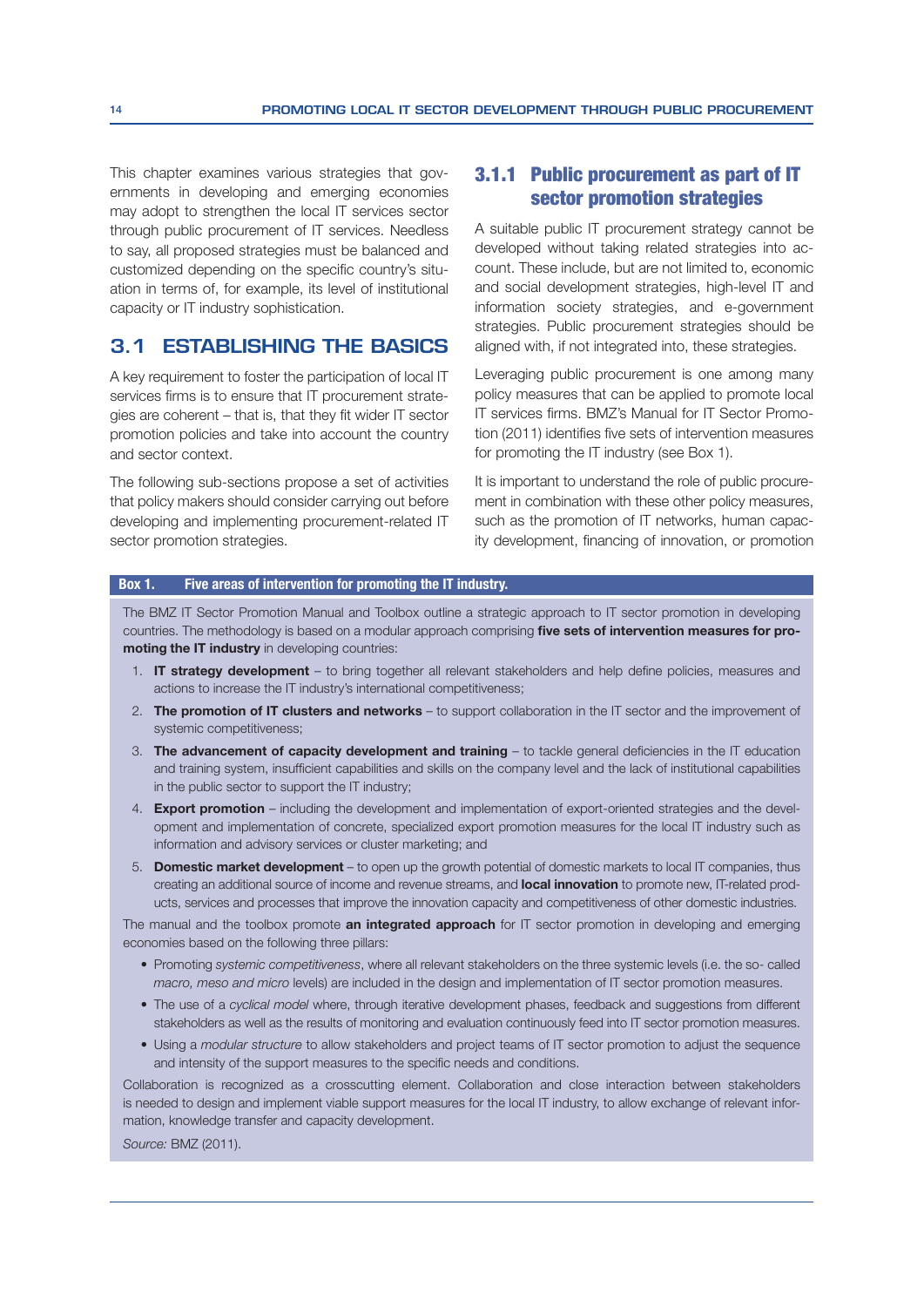tours to potential export markets. If such measures are deemed to be more effective, they should be prioritized.

#### 3.1.2 Critical mass of IT-related procurement

Developing procurement strategies targeting the promotion of local IT firms makes more sense if a critical mass of tenders in this area is expected. Forecasts for tenders that include IT services therefore provide useful information.

#### 3.1.3 Understanding the current state of the local IT services industry

Before embarking on the development of procurement strategies for the IT sector, policy makers should analyse the current state of the IT sector in their country. A SWOT analysis may be useful to identify the core strengths and competencies of the local IT services industry and the type of IT services that it may be able to provide. This would also address the lack of awareness of public procurement entities on local capabilities (see 2.3.5).

Since it is likely that comprehensive and up-to-date data on the local IT sector are unavailable at this point, it will be necessary to conduct a survey in cooperation with the private sector, ideally through its associations. In this regard, GIZ's IT Industry Barometer can be a useful tool to gather information on the local IT sector (see Box 2). A detailed description of how to carry out an IT company survey is available in BMZ (2011).

#### **3.2 STRENGTHENING THE INSTITUTIONAL FRAMEWORK**

#### 3.2.1 Coordination across the public sector and the industry

The public sector's demand for IT goods and services evolves with the innovation cycles in the IT sector. Existing procurement strategies therefore need to be regularly updated, based on a dialogue between the public sector and the IT sector. Both the domestic as well as the international competitiveness of local IT industries are most effectively improved if all relevant stakeholders cooperate in strategy formulation and implementation. In this regard, it is essential that stakeholders on the three systemic levels – macro, meso and micro – are included in the dialogue.

#### Box 2. The IT Industry Barometer

The IT industry barometer (ITIB) is a tool developed by GIZ to gather and analyse quantitative and qualitative information on the performance of an IT industry and to identify relevant IT industry trends.

ITIB supports IT sector promotion initiatives by:

- Helping to monitor and evaluate the performance of the IT industry.
- Providing accurate statistical information on the IT sector and allowing informed decision-making and better planning – particularly important for developing and emerging economies where reliable statistics on the IT industry are often not available.
- Serving as an "early warning system" for the IT industry.
- The barometer is elaborated based on the results of a business survey of IT firms covering the following subjects:
	- General information
	- Statistics
	- Human resources
	- Forecast
	- Current issues and comments

The survey is conducted electronically using an online survey tool. The questionnaire is designed to allow for easy and swift answering by IT companies. Information on individual companies is kept strictly confidential, since the results of the survey are only published in aggregated form.

The data collected through the survey are then analysed and used to prepare an IT industry report, which provides concrete information about the industry and identifies relevant market and industry trends. The report constitutes a foundation for the formulation of appropriate support measures for the IT industry.

Source: BMZ (2011).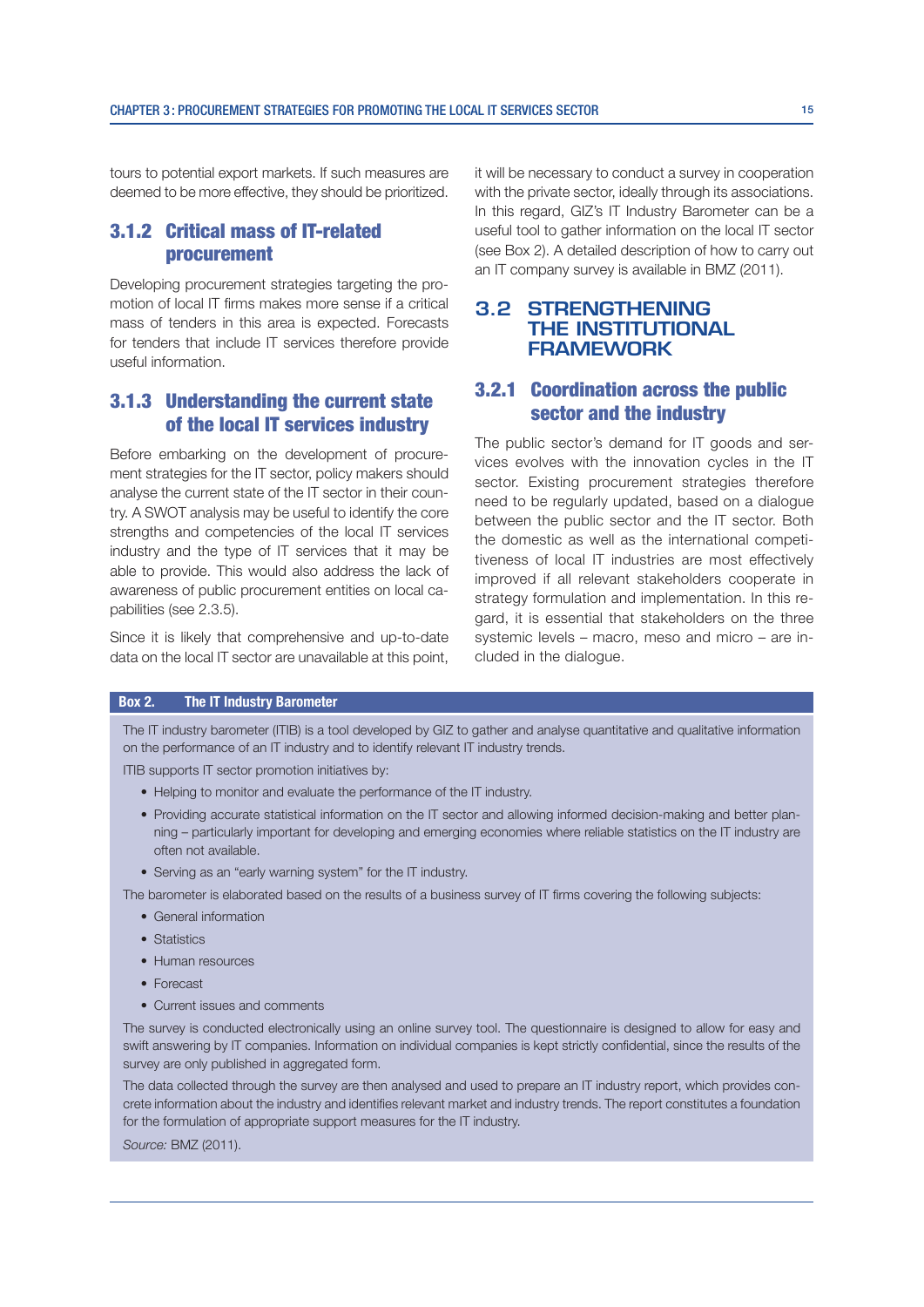- At the **macro level**, public sector organizations should coordinate to set IT and interoperability standards, pool tenders, and design and execute the public procurement strategy. Such organizations include those procuring IT goods and services at the national, regional and local levels of government; the government entity responsible for the supervision of the public administration; and the ministry or agency responsible for the promotion of the IT sector.
- At the meso level, IT industry associations, IT clusters and chambers of commerce play an important role, e.g. by informing firms about tenders – thus mitigating the lack of awareness of local firms (see 2.3.5), training them to respond correctly to tenders, and managing capacity development programs (including certification programs) aimed at developing technical and management capabilities among local firms. Meso level organizations can also help build consortia of local IT firms to respond to large tenders, or to arrange partnership between local and foreign firms. Furthermore, meso level organizations are instrumental when surveying the local IT sector to determine its strengths and weaknesses (see Box 2). An UNCTAD-WITSA survey of 38 national IT/software associations (UNCTAD 2012a) indicates that two-thirds of the associations survey their members, and almost half of them do so at least annually. IT/software associations are also instrumental in supporting national ICT policy formulation. A majority of these associations provide training services but relatively few (a third of the respondents) have

been involved in providing services leading to internationally recognized certifications (see Table 5).

At the **micro level**, firms (potentially) bidding for public sector contracts require access to tenderrelated information and an understanding of IT public procurement processes and rules. Firms may actively participate in the identification and definition of IT needs or in the shaping of public procurement processes, e.g. by providing feedback on the experience of such processes. Governments may assume an active role in developing capacities of local SMEs, for example to upgrade their skills or obtain certifications.

Besides raising awareness, coordination among stakeholders can also result in a decision to share the costs incurred in IT sector promotion activities (as seen above in section 2.3.6). Such costs may be distributed across several projects over time, and may be primarily borne by a designated public sector organi zation (other than the one involved in the immediate procurement), such as the agency responsible for ICT sector promotion. It may also be partly shouldered by IT associations.

More formal types of collaboration between public and private actors, such as public-private partnerships (PPPs), have also been used to enable local IT firms to gain experience in delivering services through the participation in public sector projects. PPPs are particularly relevant in the development and administration of IT programmes that, due to their size or critical significance, require important commitments from both the public and the private sector. Such partnerships allow the sharing of risks and rewards.

#### Box 3. IT public procurement and local IT sector development in Singapore

The Government of Singapore has encouraged local IT firms to develop state-of-the-art solutions for various government branches and has later promoted these solutions on an international level through government-to-government partnerships.

In 2008, the Singapore government outsourced IT systems worth \$768 million to the private sector using a PPP approach. The IT firms retain the exclusive right to manage and maintain these systems and to resell the expertise gained to other countries.

Even very basic systems, such as government email, are implemented through this approach. The government owns the email content, sets quality of service standards and indicators, engages in independent performance audits, and pays for the service, while the private sector provider owns the hosting environment, pays for capital and operating costs, and is responsible for the quality of services. Many other government systems in Singapore operate under similar arrangements (e.g. the Lifestyle Portal for the National Services and various trade platforms such as TradeXchange).

Examples of companies that were incubated in this way and successfully became international players include Crimison Logic, IDA International, NCS, novaCITYNETS, and Ecquaria.

Source: Seah Chin Siong, Public and Private Partnership, Singapore's experience, http://siteresources.worldbank.org/ INFORMATIONANDCOMMUNICATIONANDTECHNOLOGIES/Resources/D1S3aP3-JosephTeo.pdf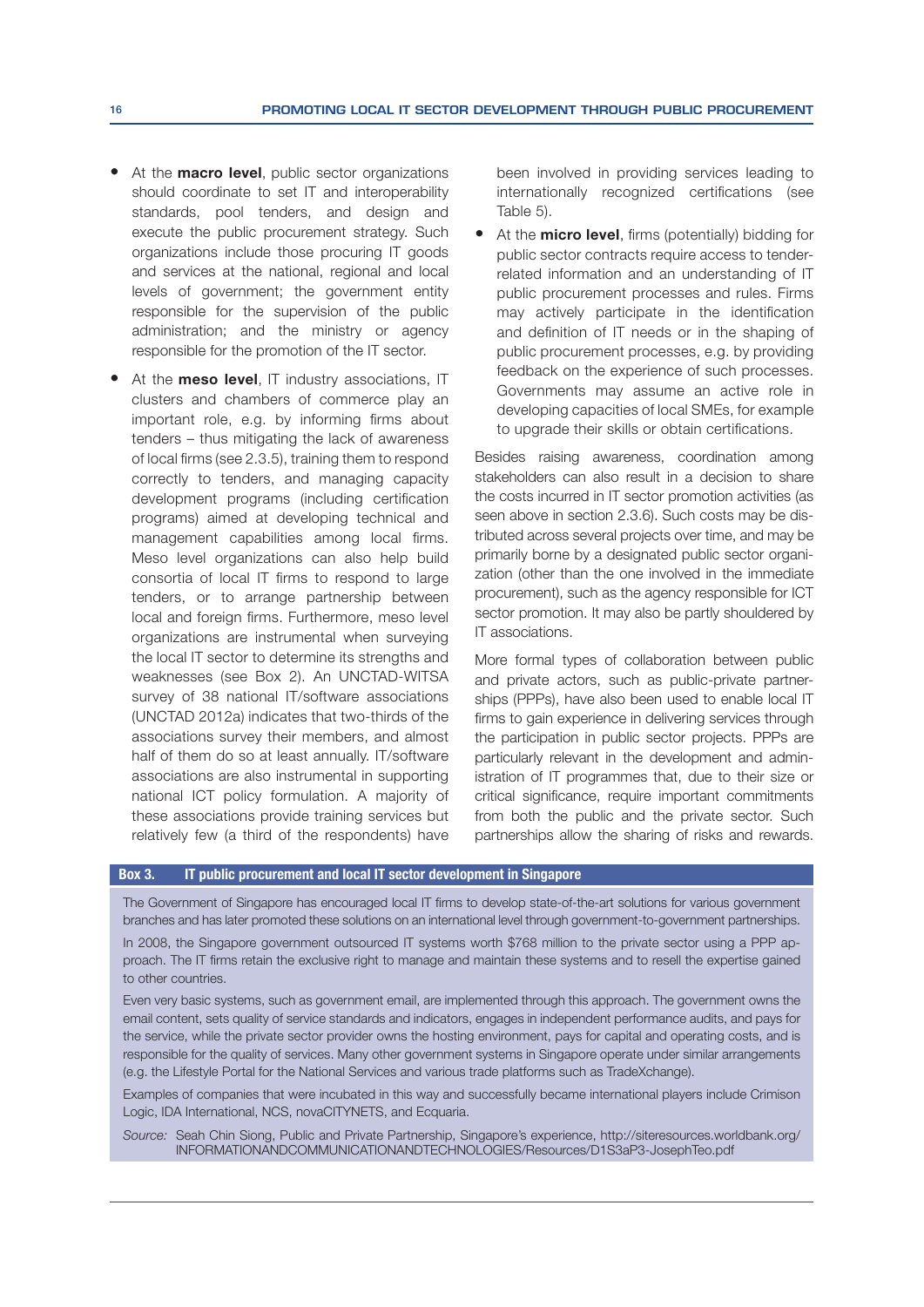The Government of Singapore has encouraged local IT sector development through the use of PPPs (see Box 3). However, in developing countries with limited local capabilities, PPPs may tend to favour larger local and foreign enterprises with previous experience in this type of collaboration.

#### 3.2.2 Designating a public agency to spearhead public procurement for local IT sector development.

A number of public sector organizations are involved in the procurement of IT goods and services at the national, regional, and local levels of government. There may also be, at all levels, entities responsible for the oversight of the public administration, for the promotion of ICTs for development and of the IT sector. Moreover, rules on public sector procurement at the national level may not necessarily apply to sub-national levels.

Section 3.2.1 discusses a context in which a wide number of public sector organizations participate in public sector procurement, applying different sets of rules. In such a context, coordinating these organizations is crucial to developing and executing strategies targeting the development of local IT industries. One public sector organization may be assigned to function as the coordinating body. This, however, will only produce results if coordination processes are wellgoverned and transparent. Otherwise, the attempt to coordinate activities among public sector organizations may rather lead to unnecessary bureaucracy and wasteful use of limited resources.

#### **3.3 PROMOTING GOOD PROCUREMENT PRACTICES**

#### 3.3.1 Implementing transparent and open tender procedures

Procurement is a government activity that is highly vulnerable to bribery and corruption due to the complexity of its processes and the large financial flows between the public and private sector (OECD 2005). Implementing transparent tender procedures can effectively reduce the risk of fraud and corruption and provide all firms with more equal opportunities to supply the public sector.

Good procurement practice starts at the pre-bidding stage when the public sector develops the requirements for the upcoming tender. Undue influence can be exerted at this stage by firms with "special access" to public sector decision makers. Influencing the technical specifications of the tender or the selection criteria is a way to enhance the chances of winning a tender while appearing to participate in a transparent and fair tendering process. The use of standards in technical specifications or the development and adoption of well-designed templates for IT tender documents are possible ways to remedy such shortcomings.

Attention to good procurement practice is essential up to the very end of the process, i.e. until the final payment is made to the contractor. Delays in payment by the public sector can be a major problem for firms, especially to those where the cash flow from contracts feeds a large share of their operational budget. Delayed payments can result in severe liquidity problems and limit the participation of firms with small financial reserves.

Consequently, developing an end-to-end strategy to ensure good procurement practice is critical. A number of internationally established best practices for public procurement in general can be considered in this context (see, for example, OECD, 2009; WITSA, 2004). There are also treaties, laws and conventions applicable at national, regional and international level regarding procurement, such as the United Nations Convention Against Corruption (UNCAC), as well as a reference legislative text – namely the United Nations Commission on International Trade Law (UNCITRAL) Model Law on Procurement of Goods, Construction and Services.

Table 4 provides an overview of good procurement practices based on the OECD's Principles for Integrity in Public Procurement<sup>10</sup>, and WITSA's Best Practices in Government IT Procurement.<sup>11</sup> Some of these practices are particularly important to ensure a level playing field for the participation of local SMEs, including timely and open information and communication on bids, neutral technical specifications based on performance requirements, clear selection and award criteria, detailed feedback to unsuccessful bidders, and timely payments.

The adoption of good public procurement practices requires appropriate rules and regulations, as well as capacity development measures within the public sector. These should focus on enabling designated staff to design processes for IT public procurement of various types of IT goods and services, employing standards, drawing up and using IT tender templates, etc.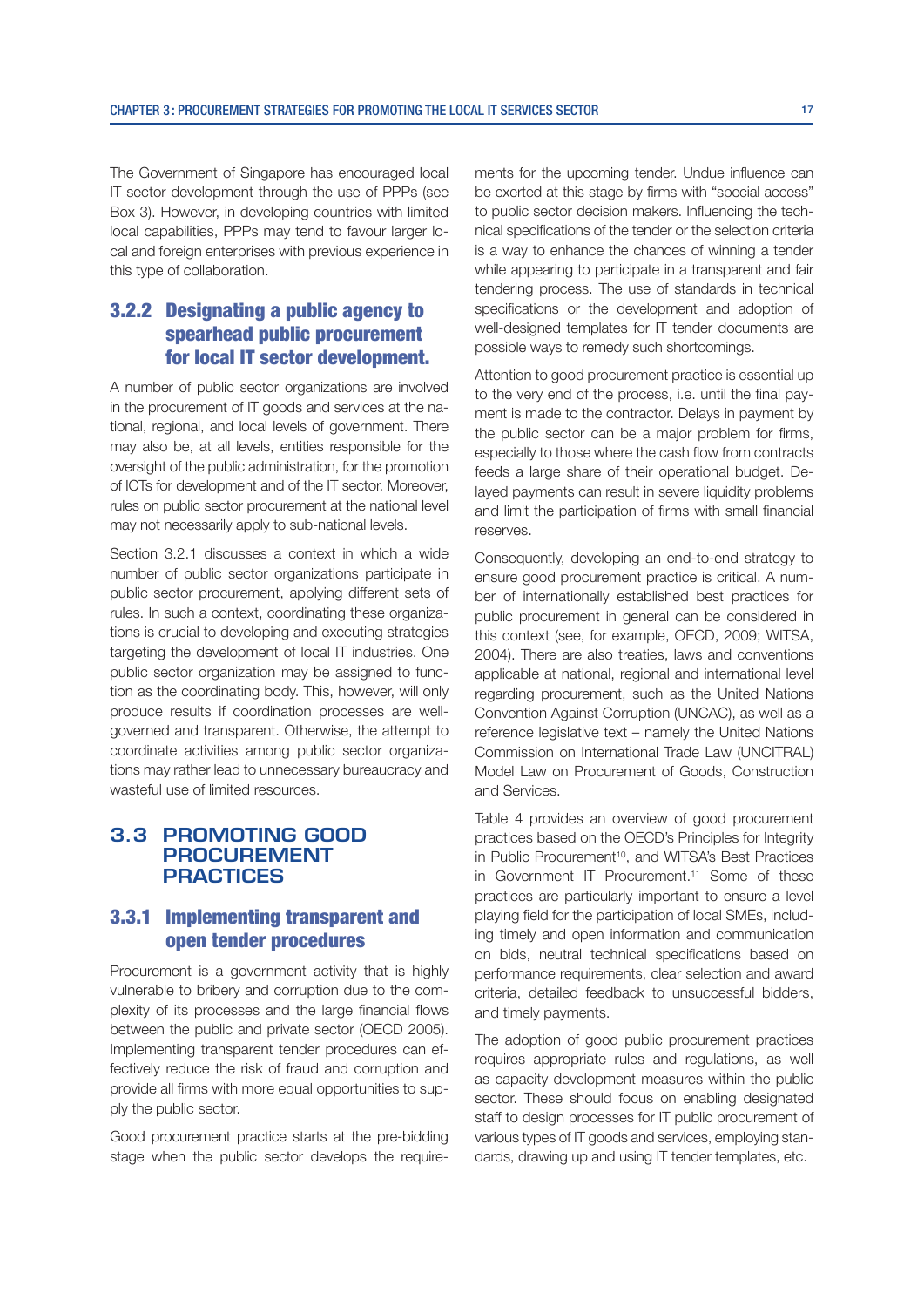| Table 4.                      | Good procurement practices: an overview of OECD and WITSA recommendations                                                                                                                                                                                                                                                                                                                                                                                                                                                                                                                                                                                                                                                                                                                                                                                                                                                                                                                                                                                                                                                                                                                                                                                                                                                                                                                                                                                                                                                                                                                                                                                                                                                                                                                                                                                                                                                                                         |  |  |  |
|-------------------------------|-------------------------------------------------------------------------------------------------------------------------------------------------------------------------------------------------------------------------------------------------------------------------------------------------------------------------------------------------------------------------------------------------------------------------------------------------------------------------------------------------------------------------------------------------------------------------------------------------------------------------------------------------------------------------------------------------------------------------------------------------------------------------------------------------------------------------------------------------------------------------------------------------------------------------------------------------------------------------------------------------------------------------------------------------------------------------------------------------------------------------------------------------------------------------------------------------------------------------------------------------------------------------------------------------------------------------------------------------------------------------------------------------------------------------------------------------------------------------------------------------------------------------------------------------------------------------------------------------------------------------------------------------------------------------------------------------------------------------------------------------------------------------------------------------------------------------------------------------------------------------------------------------------------------------------------------------------------------|--|--|--|
| <b>Pre-tendering phase</b>    |                                                                                                                                                                                                                                                                                                                                                                                                                                                                                                                                                                                                                                                                                                                                                                                                                                                                                                                                                                                                                                                                                                                                                                                                                                                                                                                                                                                                                                                                                                                                                                                                                                                                                                                                                                                                                                                                                                                                                                   |  |  |  |
| <b>Needs</b><br>assessment    | - Reduce information asymmetry with the private sector.<br>$-$ Use a validation system that is independent from the entity making the final decision.                                                                                                                                                                                                                                                                                                                                                                                                                                                                                                                                                                                                                                                                                                                                                                                                                                                                                                                                                                                                                                                                                                                                                                                                                                                                                                                                                                                                                                                                                                                                                                                                                                                                                                                                                                                                             |  |  |  |
| Planning and<br>budgeting     | - Align procurement with the overall investment decision-making process.<br>- Establish clear and reasonable time frames for the entire bidding process and apply them consistently.<br>- Budget realistically.<br>- Elaborate detailed business cases for larger projects, as these pose higher risks.<br>- Define responsibilities clearly.<br>- Ensure separation of duties and authorisation.<br>- Ensure that officials are aware of the transparency requirements.                                                                                                                                                                                                                                                                                                                                                                                                                                                                                                                                                                                                                                                                                                                                                                                                                                                                                                                                                                                                                                                                                                                                                                                                                                                                                                                                                                                                                                                                                          |  |  |  |
| Definition of<br>requirements | - Take precautionary measures to prevent conflict of interest, collusion, and corruption.<br>- Make requirement specifications available to all parties.<br>- Ensure that technical specifications are neutral, specific, and based on performance requirements. <sup>(1)</sup><br>- Handle requests for information, comments, and proposal in a timely and efficient manner.<br>- Use experience qualifiers (past experience, proven capability in a particular technology/software development<br>methodology, proven management experience, etc.) as selection criteria.<br>- Ensure an equitable distribution of risks.<br>- Weigh the risks and benefits of having a pre-determined list of suppliers carefully before making a decision to use such a list.<br>- Establish and use one standard of terms and conditions for low risk contracts across all public sector<br>agencies to avoid proliferation of different sets of terms and conditions.<br>- Define selection and awarding criteria clearly and objectively, <sup>(2)</sup> and announce them well before the closing of the bid.<br>Clearly state the economic, social and environmental criteria used to evaluate bidders (e.g. favouring bidders from<br>economically disadvantaged areas, using environmentally-friendly materials, etc.).<br>- Provide clear guidance in determining the optimal procurement strategy that balances administrative efficiency with fair<br>access for suppliers.<br>- Take precautionary measures for enhancing integrity where competitive tendering is not required by regulation.<br>Promote a consistent strategy and limit the abuse of non-competitive tendering on the basis of legal exceptions<br>(e.g. contract splitting for the sole purpose of achieving low monetary value contracts, use of extreme urgency,<br>abuse of other exceptions based on a technicality or exclusive rights, and untested continuation of existing contracts). |  |  |  |
| Choice of<br>procedure        |                                                                                                                                                                                                                                                                                                                                                                                                                                                                                                                                                                                                                                                                                                                                                                                                                                                                                                                                                                                                                                                                                                                                                                                                                                                                                                                                                                                                                                                                                                                                                                                                                                                                                                                                                                                                                                                                                                                                                                   |  |  |  |
| <b>Tendering Phase</b>        |                                                                                                                                                                                                                                                                                                                                                                                                                                                                                                                                                                                                                                                                                                                                                                                                                                                                                                                                                                                                                                                                                                                                                                                                                                                                                                                                                                                                                                                                                                                                                                                                                                                                                                                                                                                                                                                                                                                                                                   |  |  |  |
| Invitation<br>to tender       | - Provide information on the procurement opportunities in a consistent manner:<br>• Publish the notice for the invitation to bid publicly<br>• Do not disclose sensitive or non-public information contained in bids to competitors<br>• Set competition levels to avoid inadequate pricing and collusive bidding<br>- Request live tests and demonstrations selectively and allocate sufficient time.                                                                                                                                                                                                                                                                                                                                                                                                                                                                                                                                                                                                                                                                                                                                                                                                                                                                                                                                                                                                                                                                                                                                                                                                                                                                                                                                                                                                                                                                                                                                                            |  |  |  |
| Evaluation<br>and award       | - Put mechanisms in place to address and oversee conflict of interest and corruption in<br>• The evaluation process: mitigate conflicts of interest (e.g. make sure that at least two people always approve a particular<br>activity<br>• The approval process: put effective measures in place to ensure separation of financial, contractual, and project authority<br>- Ensure security and confidentiality of information submitted.<br>- Define and follow a clear procedure for opening the tender.<br>- Keep formal records of the whole procedure.<br>- Notify the selected bidder promptly and inform and offer debriefing to the losing bidders.<br>- Set up a formal complaints procedure, including referral to higher authorities and to an independent authority.                                                                                                                                                                                                                                                                                                                                                                                                                                                                                                                                                                                                                                                                                                                                                                                                                                                                                                                                                                                                                                                                                                                                                                                   |  |  |  |
|                               | <b>Post-tendering phase</b>                                                                                                                                                                                                                                                                                                                                                                                                                                                                                                                                                                                                                                                                                                                                                                                                                                                                                                                                                                                                                                                                                                                                                                                                                                                                                                                                                                                                                                                                                                                                                                                                                                                                                                                                                                                                                                                                                                                                       |  |  |  |
| Contract<br>management        | - Clarify expectations, roles and responsibilities for the management of the contract.<br>- Monitor the performance of the contractor to ensure the quality and timing of the process.<br>- Ensure that subcontractors and partners are chosen in a transparent way and kept accountable.                                                                                                                                                                                                                                                                                                                                                                                                                                                                                                                                                                                                                                                                                                                                                                                                                                                                                                                                                                                                                                                                                                                                                                                                                                                                                                                                                                                                                                                                                                                                                                                                                                                                         |  |  |  |
| Order and<br>payment          | - Verify that the receipt of goods/services is in line with expected standards.<br>Separate duties and/or supervision of public officials to encourage appropriate accounting and payments.<br>$\overline{\phantom{0}}$<br>- Ensure timely release of funds to make payment against contractual conditions.                                                                                                                                                                                                                                                                                                                                                                                                                                                                                                                                                                                                                                                                                                                                                                                                                                                                                                                                                                                                                                                                                                                                                                                                                                                                                                                                                                                                                                                                                                                                                                                                                                                       |  |  |  |

 $^{(l)}$  Note: Functional or performance specifications do not specify the actual methods, products, design, methods of development or technologies to be used but rather specify the actual functional performance sought by the procuring entity.

@ Note: WITSA (2004) includes also in its definition of fair criteria: "*In particular, criteria must treat foreign firms the same as national* companies".

Source: UNCTAD and BMZ, based on OECD (2009) and WITSA (2004).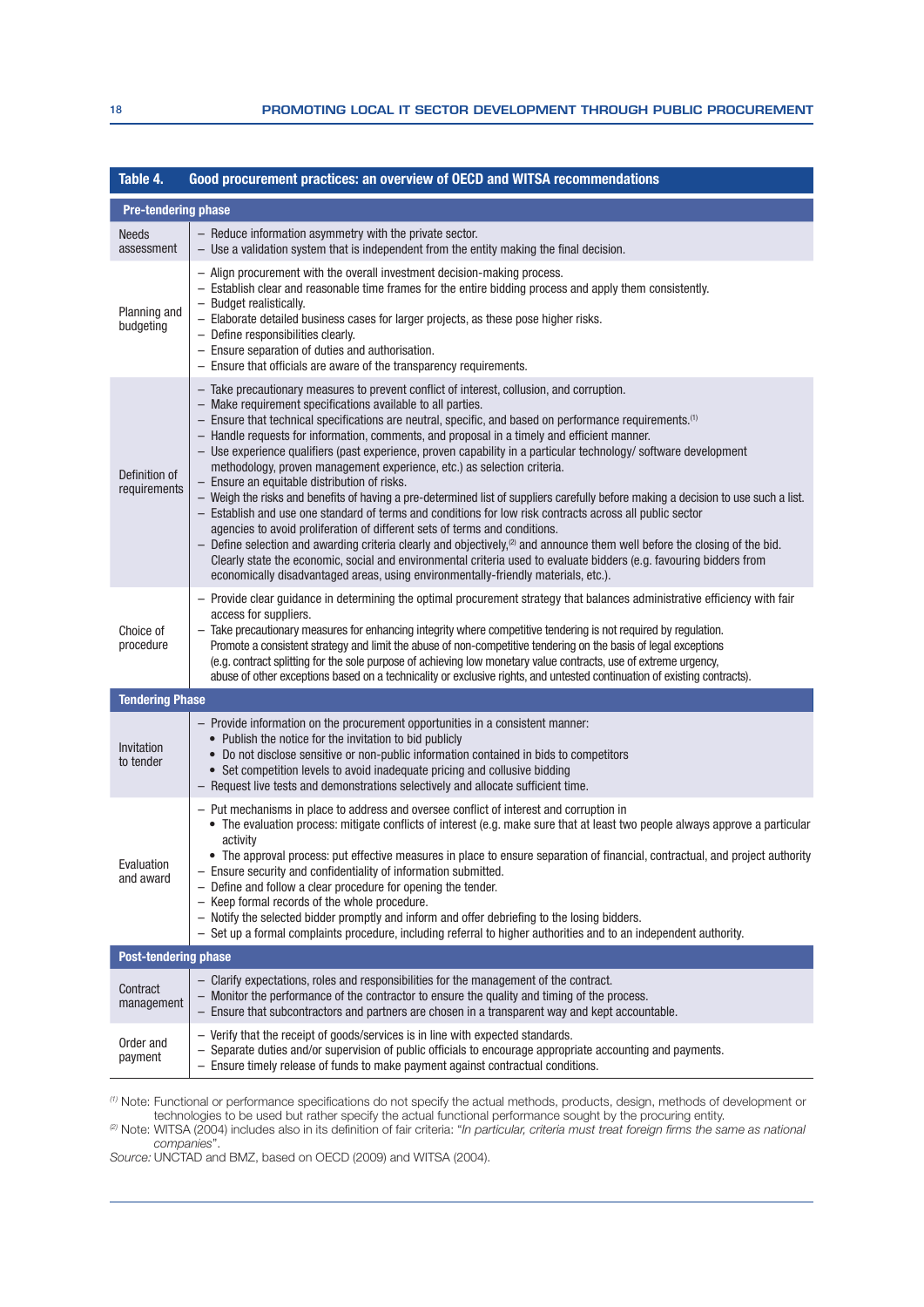#### 3.3.2 Deploying e-procurement systems

E-procurement comprises the digitization of public procurement processes and may include one or more of the following processes:

- 1. E-notification, the publication of tenders and procurement notices on the Internet
- 2. E-submission, the submission of bids online
- 3. E-awards, the final selection of suppliers (including e-auctions)
- 4. E-ordering, the automatic placement of orders online (including e-catalogues and electronic markets)
- 5. E-invoicing, the provision of electronic invoices
- 6. E-payment, the online payment of contracts

E-procurement goes beyond simple digitization of processes. It requires the reorganization of business processes and the adaptation of policy, regulatory and administrative frameworks.

The advantages of e-procurement systems are enhanced transparency (transactions<sup>12</sup> between public sector organizations and their contractors are publicized), reduced administrative and bidding costs through streamlining and standardizing procurement processes, and reduced overall tendering costs as a result of more efficient operations and a larger number of potential contractors (Singer et al, 2009).

The benefits of e-procurement for the public sector in terms of cost savings have been researched and documented for some countries. For example, Bikshapathi et al (2006) show 20 and 12 per cent cost savings respectively in the 2004 and 2005 financial years in the Indian state of Andhra Pradesh due to an increase in the number of bidders per tender, and savings of \$560,000 a year in tender advertising fees. Box 4 provides examples of the achievements of the e-procurement systems of Chile and Canada. The cost savings and other benefits resulting from e-procurement will largely depend on the individual context.13

Despite its potential advantages, e-procurement is not yet common, even in developed countries. In Europe, for instance, e-notification has been widely deployed, but other more advanced and complex features of eprocurement services are less prevalent. By the end of 2010, less than 5 per cent of public procurement expenditure of a set of early adopter countries was conducted electronically (CapGemini et al 2010).

According to the UN-sponsored technical consultation meeting held in the Republic of Korea (UNDESA 2011), the main obstacles to the diffusion of e-procurement in developing countries are:

- Lack of awareness and capacity building programmes, including lack of government policies and legal frameworks and lack of institutional capacity for public procurement
- Reluctance of procurement agencies to adopt e-procurement systems
- Immature IT infrastructure for e-commerce and incountry IT divides

#### Box 4. Benefits of e-procurement in Chile and Canada

#### Chile Compra

By 2008, 900 public agencies were trading more than \$5 billion and conducting almost half a million tendering processes over the Internet each year. This generated more than 1.6 million purchase orders, which greatly improved conditions of efficiency and transparency. Businesses have also gained better access to the market, and the number of suppliers doing business with the State has tripled. More than 82,000 businesses place bids and/or are awarded contracts with the State on the Internet each year. Micro-, small- and medium-sized businesses have benefited the most from this new marketplace. Finally, the systems managed by Chile Compra save around \$150 million in public expenditure each year.

#### Canada Merx

The Government of Canada has moved all public procurement on-line to the so-called Merx procurement system. This system has led to savings of about CAD 6 million a year in photocopying, mail, and courier fees. Moreover, Merx helps reducing the costs of projects by about 10 per cent across the board, while enhancing the quality of submissions by facilitating access to opportunities for a larger number of bidders. Furthermore, the approach has encouraged the private sector to become more competitive and has made the bidding opportunities more accessible to all firms, irrespective of their size. The Merx system has been so successful that the Government funds the subscription cost of any Canadian firm, as the advantages of having more subscribers competing to provide goods and services outweigh the costs of subsidizing these services.

Source: UNCTAD (2011a).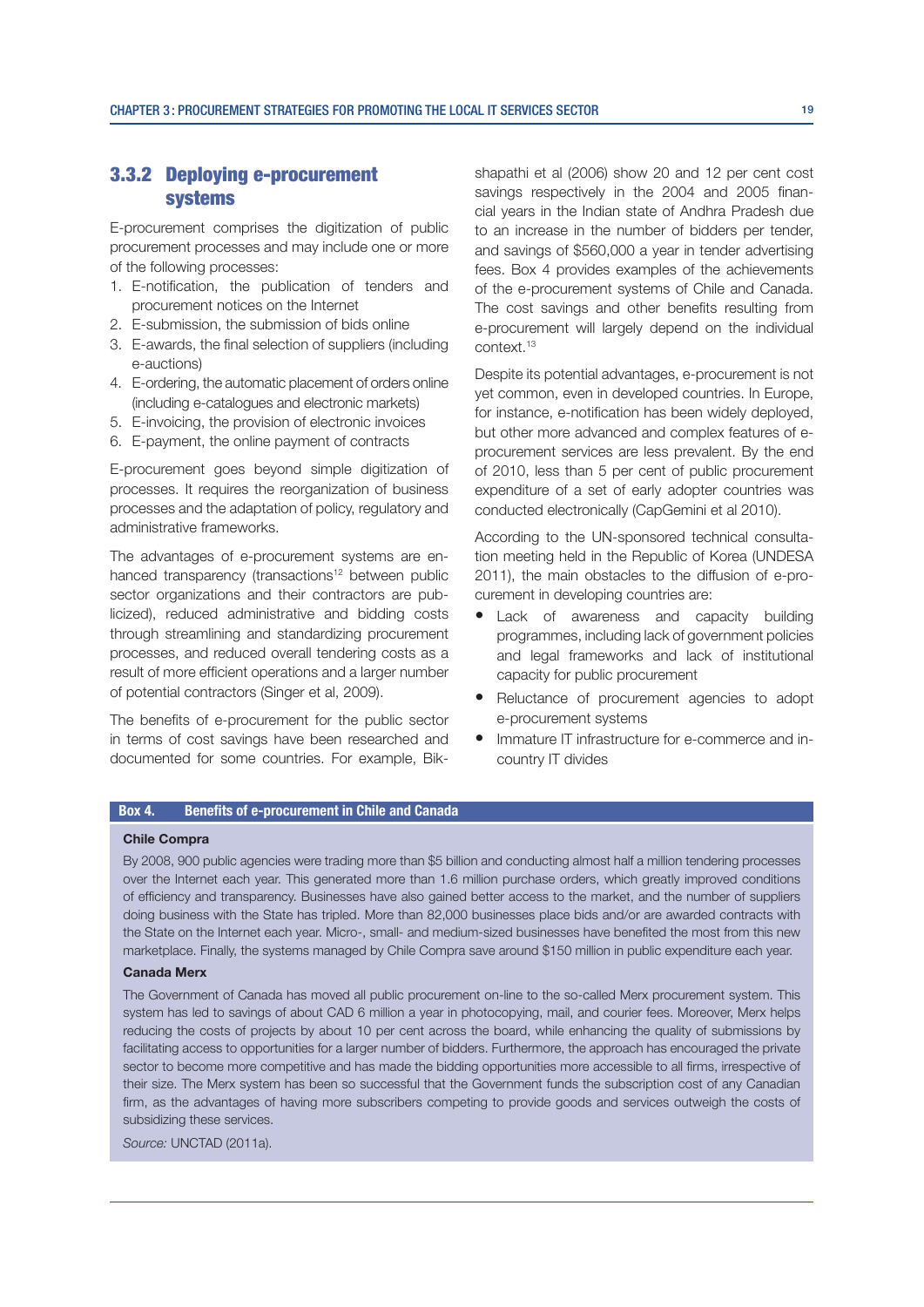- Lack of cross-governmental coordination: difficulties in legislation and multiple platforms
- Ineffective implementation because of inadequate business process reengineering or the digitalization has not been accompanied by procurement reform
- Cross-border e-procurement barriers: electronic signatures are recognised only domestically.

Supplier adoption is crucial to the success of eprocurement systems (Vaidya, 2006). Awareness, training and capacity development, simplified and standardized procedures, and the provision of advisory services can help local SMEs in submitting bids on e-procurement platforms.

Demand aggregation – various public sector departments grouping their purchases together to enjoy volume discounts offered by suppliers – is occasionally touted as one of the benefits that can be achieved by using a full-scale e-procurement system (e.g. European Commission, 2012; CSC 2010). However, such aggregation can also create a significant barrier to SME participation, since it merges potentially small contracts – suitable for SMEs – into larger contracts (see section 2.3 describing the barriers to SME participation). To alleviate such barriers, some e-procurement systems facilitate supply aggregation by enabling SMEs to submit joint bids (Smith 2001, Arozamena and Weinschelbaum 2010).

In geographically large countries or those with an unreliable postal system, an e-procurement system or, more simply, the acceptance of bids via e-email, can save costs for SMEs by eliminating the need to travel to the location where bids must be submitted.

#### **3.4 LIMITING MARKET ENTRY FOR FOREIGN BIDDERS**

#### 3.4.1 Exclusion of foreign bidders

A straightforward method of ensuring that local IT firms bid for and win public sector tenders would be to exclude foreign firms from bidding.

The definition of "local firms" varies and may include firms that:

- $\bullet$  Have a registered business entity in the country;
- Are registered in the country and have been operational for a specified number of years;
- Do a certain minimum percentage of value addition in the country for the project/service in question (i.e. a minimum specified percentage of local

material, labour and resources are sourced and consumed within the country); and/or

• Are majority-owned by nationals.

There are at least two potential barriers for the public sector to adopt policies limiting foreign competition when tendering for IT products and services. The first is linked to the World Trade Organization (WTO) Agreement on Government Procurement (GPA<sup>14</sup>) that countries voluntarily become a signatory to and adopt. Any GPA party offering products or services should be treated in a manner no less favourable than any other GPA party. This precludes the ability of a signatory country to grant domestic preference in public sector procurement over products, services and suppliers from other GPA parties.

As far as developing countries are concerned, the limitations imposed by the GPA to provide domestic preference are negligible. Most developing countries are not signatories to this agreement – of the 41 nations that are signatories to the GPA, the only developing and emerging economies are Armenia, China, Hong Kong SAR, and the Republic of Korea. Interestingly, several of these economies have well documented policies of government-led actions to promote their domestic high technology sectors (OECD, 2008; Singh, 2002). Moreover, not all government procurement is covered by GPA (only the procuring entities listed in the schedule and only procurements above specified amounts).

The second barrier with regard to limiting market entry for foreign bidders relates to restrictions imposed by donor agencies funding IT projects in developing countries. For example, it is common to specify that only projects below a certain value can qualify for purely domestic sourcing (where only domestic firms are invited or eligible to bid in the first place). Other projects must be open to internationally competitive bidding, although certain allowances can be made for domestic suppliers (e.g. allocation of preferential marks for local firms - see next section). Besides value limitations, donors sometimes restrict the exclusion of foreign bidders in other ways. For example, the World Bank rules for the procurement of consultancy services state that short-listing exclusively domestic consultants is only permitted when it can be demonstrated that a "sufficient number of qualified national firms are available" and the exclusion of foreign bidders is still "likely to result in proposals with competitive costs" (World Bank, 2010).

Even without formal barriers, mandating purely local participation should still be done with great care. In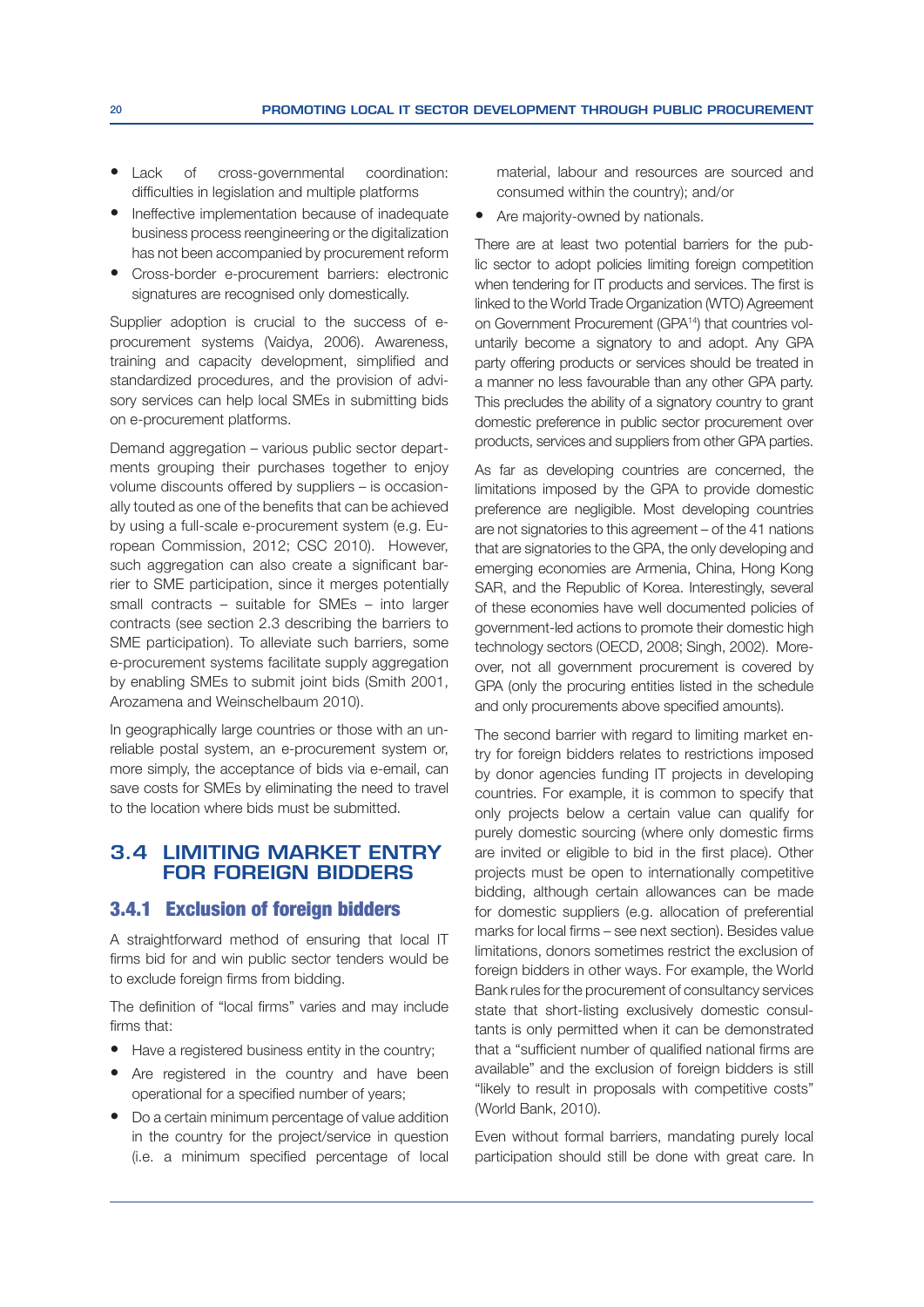countries where the local IT sector is under-developed, excluding international firms can result in a very small number of bids, potentially raising the price and reducing the scope for innovative solutions. In such a situation, the public sector is unlikely to obtain value for money. Excluding foreign bidders should therefore only be considered in a targeted and measured manner, which ensures that neither overall competition nor the value for money principle is jeopardized

### 3.4.2 Allocation of preferential marks for local experience, local language and local presence

A more practical measure to facilitate greater participation of local firms is to provide preferential treatment for local firms. For example, a certain percentage of marks can be allocated for local presence and experience, and local language capabilities. Bidders with a local business registration or local partners that add a certain percentage of value locally<sup>15</sup> would receive such marks. The World Bank, for example, allows up to 7.5 per cent of total marks to be allocated for local suppliers or bids that have local partners (World Bank 2011). The most common form of domestic preference is to give local firms preference as long as the bid price is within a certain percentage range of the international firm's price (e.g. up to 15 per cent in the case of World Bank  $(2011)$ ) and the European Investment Bank (2011)).

Domestic preference within internationally competitive bidding can serve a very specific and positive role. When conducting IT tenders with some amount of local preference, international bidders must partner with domestic firms. International firms may merely seek a front partner to fulfil local presence requirements and execute the project by themselves. However, they may also seek partners that are actively involved and thus add value to the products and services in hand. As noted before in chapter 2, local firms may also benefit from knowledge transfer in such a scenario.

#### **3.5 MITIGATING INFORMATION ASYMMETRIES**

Chapter 2 discussed how certain procurement rules aimed at mitigating information asymmetries in procurement – such as requirements for performance guarantees or requirements for previous work of a similar type or size  $-$  disadvantage local SMEs. The public sector can execute several strategies to avoid such penalizations.

#### 3.5.1 Concessions on bid and performance guarantee requirements

As mentioned in chapter 2, the inability to obtain performance guarantees required in public sector tenders is a known barrier for small firms to submit bids. One option is for the public sector and industry associations to create concessionary loan schemes or commercial insurance products that cover these risks, thereby helping local firms.

It may also be possible for the public sector to eliminate performance guarantee requirements for tenders of below a certain threshold value.

#### 3.5.2 Accepting proof of quality other than previous work

Instead of relying on previous experience in supplying the public sector to ensure the quality of IT services being procured, public sector organizations can revert to other quality measures to assess the capability of bidders - particularly first time bidders - to deliver required services.

First, the public sector organization can allow the bidder to signal capability through the possession of third party certifications, which indicate the firm's capabilities to deliver products and services of stated quality. The pros and cons of such certification schemes are depicted in Table 5. In addition to organization-level certifications, individual certifications and qualifications of team members can also be specified in the tender. Examples of such certifications are PMP (Project Management Professional), Certified Software Test Professional, various vendor-specific certifications from CISCO, IBM, Linux vendors, Microsoft, and others.

Another approach to ensure quality is to contract independent quality assurance. This is useful when the public sector contractor does not have the necessary skills to define quality criteria in the tender documents, and to ensure that the deliverables meet these criteria.

#### **3.6 SOFTWARE DESIGN THAT FACILITATES LOCAL FIRMS' PARTICIPATION**

Apart from procurement-centric strategies, there are certain established technology practices that can facilitate local firm's participation in tenders.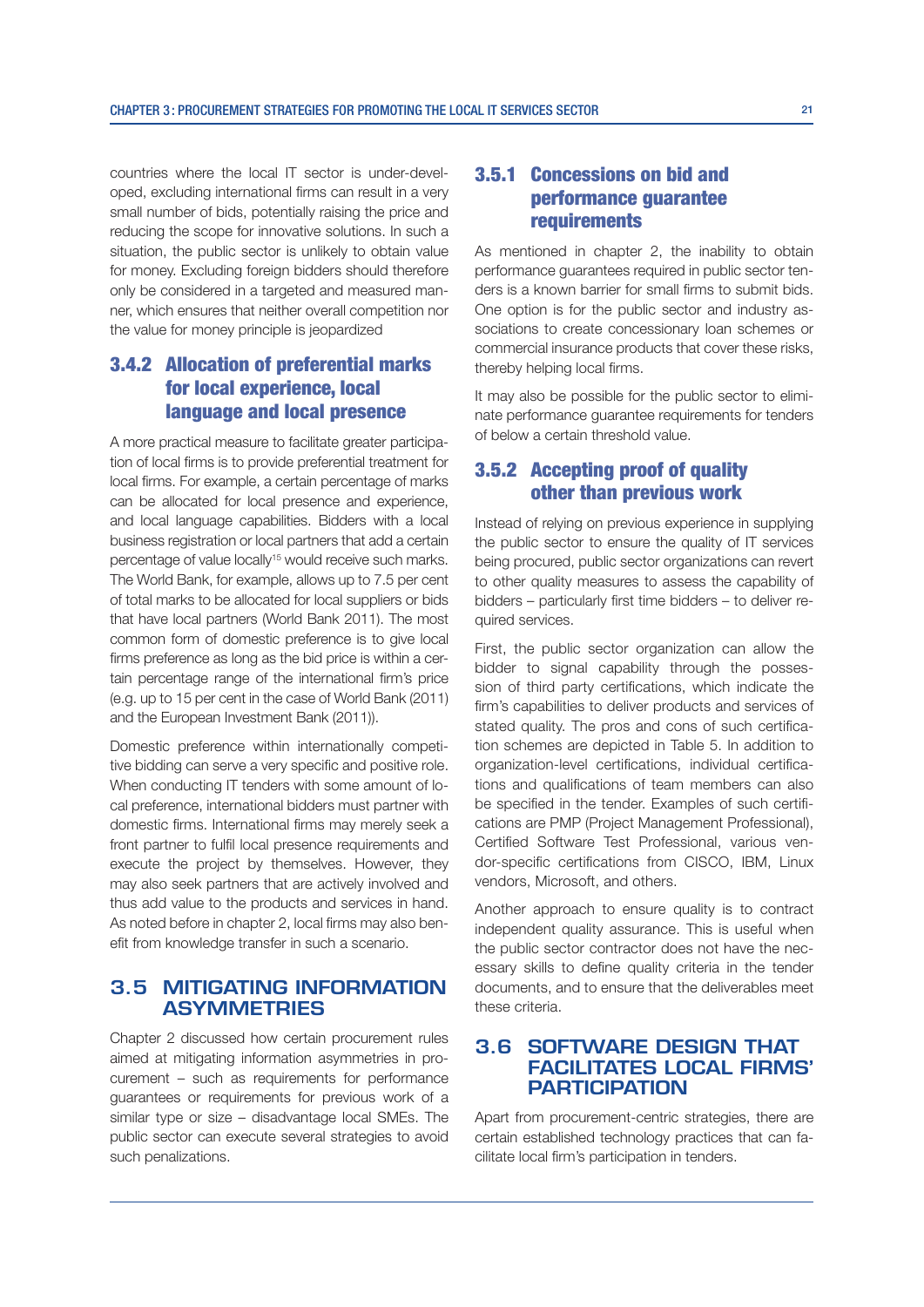| Pros and cons of selected schemes for quality assurance and certification<br>Table 5.  |                                                                                                                                                                                                                                                                                                                                                                                                                                                        |                                                                                                                                                                                                                                            |
|----------------------------------------------------------------------------------------|--------------------------------------------------------------------------------------------------------------------------------------------------------------------------------------------------------------------------------------------------------------------------------------------------------------------------------------------------------------------------------------------------------------------------------------------------------|--------------------------------------------------------------------------------------------------------------------------------------------------------------------------------------------------------------------------------------------|
| <b>System</b>                                                                          | <b>Pros</b>                                                                                                                                                                                                                                                                                                                                                                                                                                            | <b>Cons</b>                                                                                                                                                                                                                                |
| <b>ISO</b> standards<br><i>(International)</i><br>Organization for<br>Standardization) | • This family of standards is internationally well-known and addresses<br>systemic management.<br>• ISO 9001 is one of the most widely used quality standards<br>ISO 9001 certification often required in private and public procurement<br>Applicable to companies from different industries and regardless of their<br>size<br>• Additional IT-specific standards are available (e.g. ISO 15504, ISO 27000)                                          | • ISO 9001 standard is not software-<br>specific<br>• ISO certification involves<br>substantial investments in terms<br>of resources<br>• Can create additional overhead and<br>slow down processes                                        |
| <b>CMMI</b><br>(Capability Maturity<br>Model Integration)                              | • Probably the most renowned standard for the IT industry<br>• Widely used by IT and software companies around the world<br>Designed specifically for the IT and software industry<br>• Provides guidance for efficient improvement across multiple process<br>disciplines in an organization.<br>• Compatible with other methods such as ISO standards, ITIL and Agile<br>• Continuous improvement of the CMMI model                                  | • Comparatively complex and<br>demanding quality model which<br>might overstretch the resources and<br>capabilities of SMEs<br>• Requires highly trained employees<br>to manage the system<br>• Implementation incurs substantial<br>costs |
| <b>ITMark</b><br>(of the European<br>Software Institute)                               | • Less complex than other standards and therefore easier to implement<br>• Specifically designed for IT and software SMEs<br>• Relatively cost-effective standard<br>• Combination of CMMI, ISO 27000 and 10-squared method<br>• Provides effective quality management coaching system for SMEs                                                                                                                                                        | • Still relatively unknown at the inter-<br>national level<br>• Lack of awareness and market<br>penetration<br>• Only a small number of companies<br>certified<br>• Benefits not sufficiently communicated<br>within the IT industry       |
| <b>MPS.BR</b><br>(Brazilian<br><b>Software Process</b><br>Improvement<br>Programme)    | • Specifically developed for IT SMEs in Brazil<br>• Based on the standards ISO/EIC 12207, ISO/EIC15504 and CMMI<br>• Continuous improvement of the standard<br>• Allows for gradual implementation making it particularly suitable for SMEs<br>• Provides cost-effective quality certification<br>• Based on an integrated approach including marketing of the standard as<br>well as special financial support schemes and training programs for SMEs | • Currently confined to the Brazilian<br>market<br>• Lack of international awareness<br>and reputation<br>• Lack of market penetration                                                                                                     |
| <b>ITIL</b><br>(IT Infrastructure<br>Library)                                          | • Well-established and internationally recognized standard for IT service<br>management<br>• Maps the entire IT service lifecycle,<br>• Underpins the ISO/IEC 20000 standard                                                                                                                                                                                                                                                                           | • No organizational certification<br>possible<br>• Only focused on IT services                                                                                                                                                             |

Source: UNCTAD (2012a).

#### 3.6.1 Promoting interoperability and open standards

Interoperability refers to the property of diverse systems and organizations that enable them to work together (Cabinet Office, 2005). Interoperability among public sector organizations (Government-to-Government) and between public sector and business organizations (Government-to-Business) is critical to the success of e-government projects (Pardo and Tayi, 2007; Wang et al., 2007). Interoperability is a fundamental requirement to enable other desired features, such as modular design of IT systems (see section 3.6.2). Moreover, as discussed in section 2.3.2, the more open the standards used in public sector IT tenders, the more likely that local SMEs can participate in these tenders.

Interoperability in public sector IT systems requires common IT architectures and standards as well as

sustained support flanked by local capacity development in these areas. For example, a feasibility study on the promotion of interoperable IT systems in the public sector and the reinforcement of SMEs in Senegal concluded that the development of interoperability in the public sector could only realistically be recommended as a long-term approach (Brunsiek and Restel, 2011).

#### 3.6.2 Modular design of IT systems in the public sector

Modularly designed software or systems have proven to have fewer errors, require less time for implementation and be less costly to maintain (Hass, undated: Sun Microsystems, 2007). Consequently, modularity has become the norm when designing software systems.

Systems that have been segregated into distinct modules can be tendered separately or in groups (as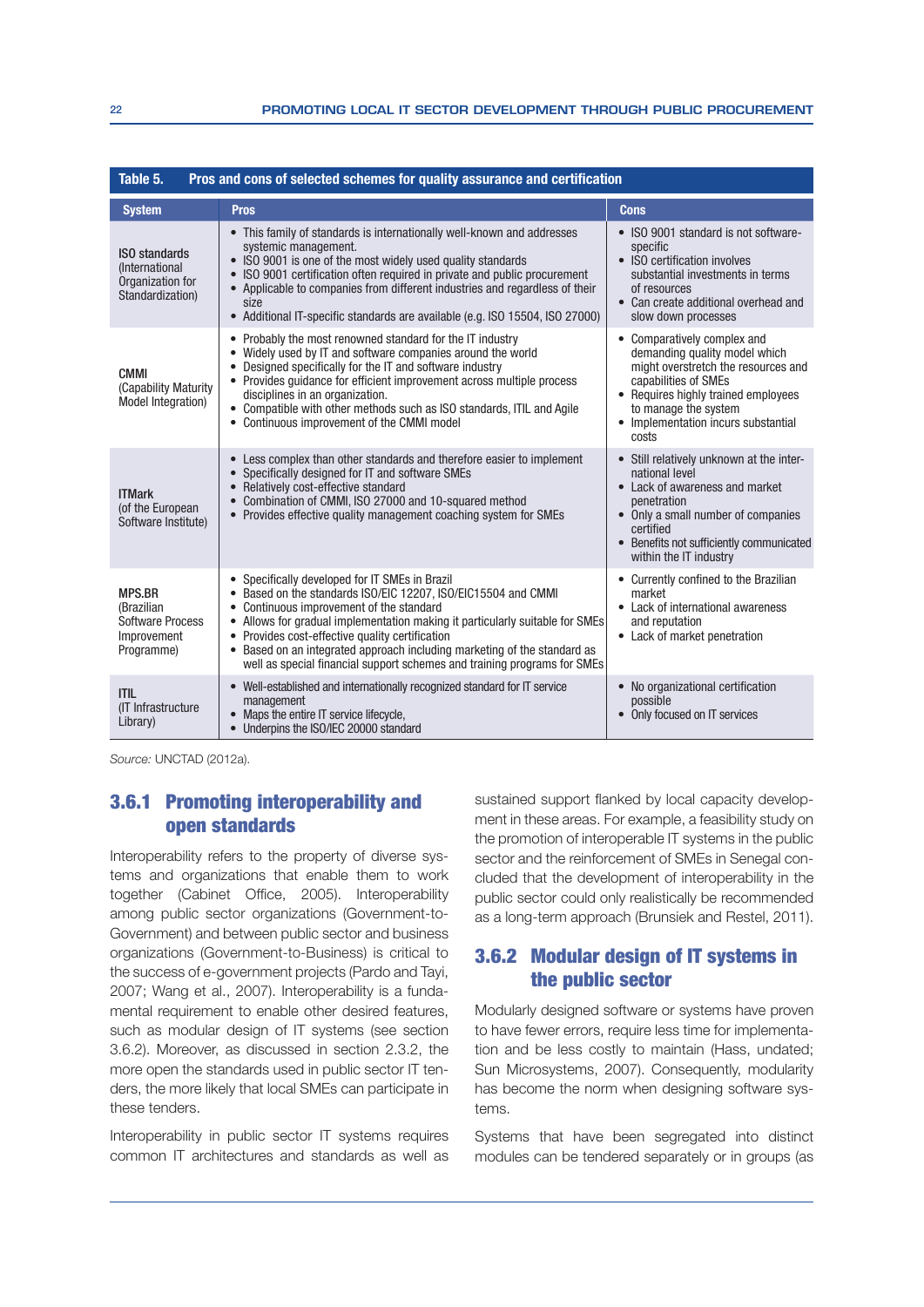opposed to the system as a whole). The separate tendering of modules provides additional opportunities for local IT services SMEs to win public contracts since these firms may have greater potential to fulfil the selection criteria given that: a) the range of expertise required will be limited to those needed for the specific module, and b) previous experience in projects of smaller size will be accepted and the required performance guarantees will be lower.

Modularity should not be limited to individual public sector projects. Ideally, the overall public sector information architecture should be modular, reusable and open (see Box 5). Such government-wide architecture would facilitate the participation of SMEs in two ways. First, it enables the modular design and tender of IT systems. Second, providing firms with opportunities to reuse existing elements (firms do not need to do everything from scratch) particularly benefits SMEs since they may have fewer resources/experience to design all the elements of a new system.

Apart from defining government-wide interoperability frameworks, governments should, for example, specify and mandate common security platforms, applications, databases, digital certification schemes, enterprise information architecture frameworks, service management standards and project management methodologies. An example of a government-wide application would be a payment module, to be used in every application that includes payments to and from the government. Similarly, the archival system could be standardized and used by all public sector organizations

The Republic of Korea has developed government-wide IT standards and has developed an open-source-based public sector information architecture called eGovFrame. This architecture was instrumental in stimulating local IT SME development, while at the same time improving the cost efficiency of IT investments and the quality of e-government services (see Box 6).

However, the economic and technical challenges for tendering the system in separate modules must also be considered. From a technical perspective, separate modules need to be smoothly integrated. This requires additional resources (e.g. to contract a third party to carry out the system integration) as well as the availability of interoperability standards. Apart from the complexity of publishing multiple tenders for modular-

#### Box 5. Benefits of having government-wide standards and architectures.

e-Government systems are generally open distributed systems, where information processing services are realized in an environment of heterogeneous IT resources and multiple organizational units, which are usually responsible for the specification and procurement of their IT systems.

Distributed systems rarely use technology from one single vendor, as a single vendor will be unable to provide a solution that will meet all requirements of and across multiple organizational units. It is therefore essential that the architecture, and any functions necessary to implement the architecture, is defined in a set of standards, so that multiple vendors can collaborate and their solutions can interoperate in the provision of distributed systems. Such standards will enable users to build systems that:

- Are open: providing both portability, i.e. the execution of components on different processing nodes without modification, and meaningful interactions between components.
- Are integrated: incorporating various systems and resources into a whole without costly ad-hoc developments.
- Are flexible: capable both of evolving and of accommodating the existence and continued operation of legacy systems.
- Are modular: allowing parts of a system to be autonomous, but interrelated.
- Can be federated: allowing a system to be combined with systems from different administrative or technical domains to achieve a single objective.
- Are manageable: allowing the resources of a system to be monitored, controlled and managed.
- Meet quality of service needs: covering the provision of timeliness, availability and reliability in the context of remote resources and interactions, together with provision of fault tolerance that allows the remainder of a distributed system to continue to operate in the event of failure of some part.
- Are secure: ensuring that system facilities and data are protected against unauthorized access.
- Offer transparency: masking from applications the details and the differences in aspects of distribution, such as heterogeneity of supporting software and hardware.

Source: Based on the Reference Model for Open Distributed Processing (ITU-T Rec. X.901 – X.904 or ISO/IEC 10746).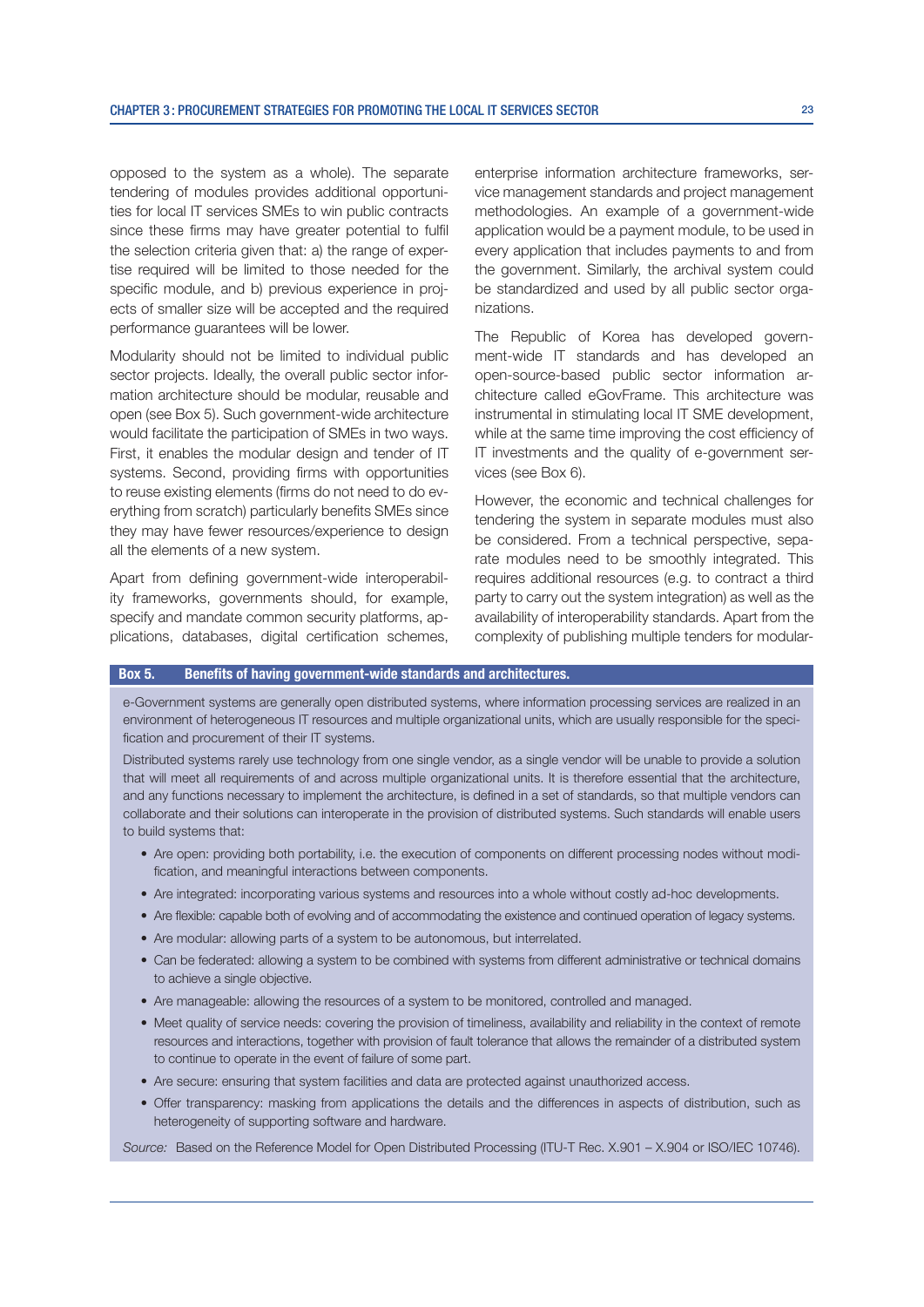#### Box 6. Republic of Korea's eGovFrame: an e-government architecture that stimulates local IT development

In the Republic of Korea, a government-wide standard framework, eGovFrame, has stimulated the growth of local IT firms, including SMEs.

In 2007, the Ministry of Public Administration and Security of Korea decided to develop a standardized e-government framework to improve the quality of e-government services and the efficiency of IT investments by establishing a standardized open source software framework and promoting the reusability of components.

To design the eGovFrame, the environments and functionalities of the frameworks of five major IT companies were analyzed. As a result, four environments comprising 13 service layers and 54 service functionalities were identified. Moreover, to prevent repeated development of the same functions among different government systems, 67 e-government projects were reviewed and eventually 219 common components were defined.

Openness is a core element of the design of eGovFrame and follows four major approaches:

- Open sourcing: well-known and proven open source software was assessed and 40 kinds of software eventually selected for use in eGovFrame, which provides common modules and standard templates to developers and also serves as a platform for developing common functions.
- Open processes; the development process reflected inputs from over 500 stakeholders.
- Open outputs: the source code and other outputs are available online.
- Open ecosystem: a central, public-private cooperation centre has been established to support the initiative.

As a result of this strategy, the participation by SMEs in the public procurement of IT services has increased. Since its launch, SMEs have been awarded 64 per cent of all e-government projects applying the eGovFrame. The involvement of local SMEs has particularly been made possible by the decision to establish a standardized open source framework and by the provision of free training courses and certification to over 1,000 developers. Moreover, the participation of SMEs and large firms is widely promoted through the use of open processes and open communities equally including enterprises of all sizes.

The establishment of a standardized and interoperable framework and the reusability of components have led to significant cost savings. From 2009 to January 2012, the eGovFrame was used in over 152 e-government projects and, by the end of 2011, nearly \$60 million had been saved. In addition, Korea's exports of e-government solutions have widely benefited from Korea's experience and exceeded \$200 million in 2011.

Source: www.egovframe.go.kr, UNCTAD (2012a), Korea IT Times (2012).

ized systems, managing separate tenders instead of a single one also adds to the tendering costs. Awarding contracts to a single supplier may also reduce the overall contract cost when compared to multiple contracts with multiple suppliers. Similarly, standards such as the eGovFrame may not be fully replicable in many developing countries given, among others, the large upfront development costs involved. However, its philosophy and deployment approach – such as the use of existing open source solutions and the efforts made to develop the capacity of SMEs – can well be applied in developing countries.

# 3.6.3 Free and Open Source Software (FOSS)

Free and open source software (FOSS) is software for which the source code is freely available. Just like proprietary software, FOSS comes with user licenses and relies on IP regulation for protection and legal remedy. However, FOSS licenses specify certain freedoms to use,

copy, study, modify and redistribute the software.16 Such freedoms, for example to customize and use software without having to pay a licence fee, provide governments in developing countries with opportunities to:

- Reduce dependence on proprietary technologies and its vendors, e.g. with regard to future updates as well as to maintenance and adaptation of the software to local needs. Proprietary technologies may shield its vendors from competition. In contrast, reliance on FOSS enables more companies to supply products and related services.
- Lower costs and increase local value creation. In public sector organizations with a large number of users, the total cost of licenses for proprietary software can be considerable and, in a developingcountry context, such license fees are often paid to foreign companies. FOSS is not free of cost – although it entails no licensing fees, services for the development, customization, installation, maintenance and support must still be procured.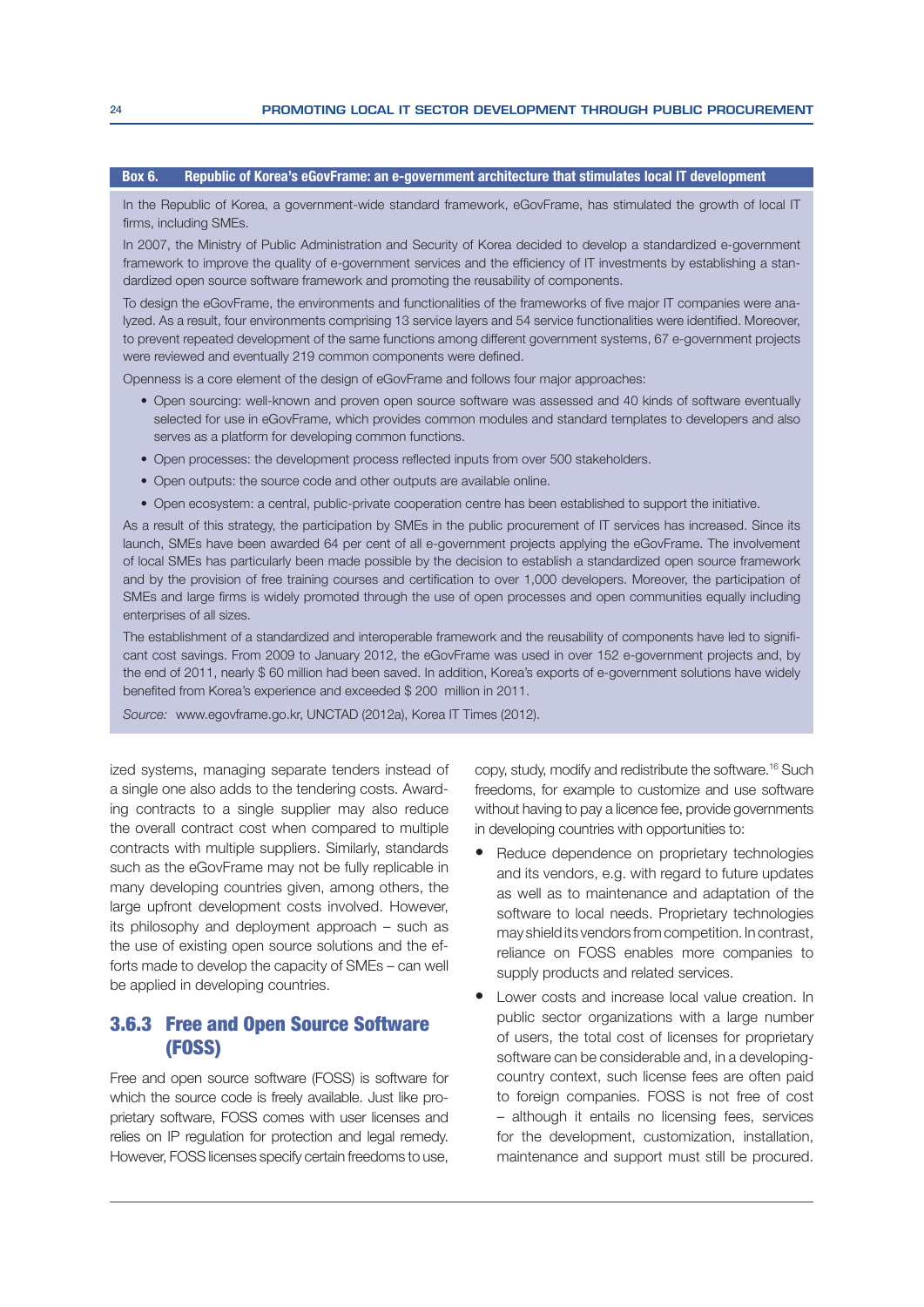However, such services can be sourced locally, if available.

- Develop their human capital since the collaborative production process of FOSS encourages local learning.
- Address concerns related to national security.

Thus, the adoption of FOSS by the public sector offers greater potential for local SMEs to participate in public procurement. Moreover, if governments design systems that are modular, it is more likely that FOSS applications are already available and ready for deployment, or that available applications can be customized with reasonable effort. This may give local firms a greater chance of competing with foreign suppliers.

Governments have followed different strategies regarding the use of FOSS (see UNCTAD 2004 and 2012a). Despite the benefits of FOSS, many public sector organizations in developing countries still rely on proprietary software. The main reasons for this are:

- Familiarity with proprietary software.
- Procuring entities in public sector organizations feel more comfortable opting for branded proprietary software produced by vendors that offer training, maintenance and support along with its software licenses.
- The transition to FOSS potentially incurs new costs in the short-term.
- There may also be concerns regarding the interoperability between FOSS and existing proprietary systems.
- Local capacity on FOSS may be limited, because IT-related capacity development – from basic computer literacy to higher education – has in the past mainly focused on proprietary technologies.

Taking all these arguments into account, the wider use of FOSS in the public sector needs to be accompanied by supporting measures, such as the development of relevant skills and capabilities in the IT sector (as was the case in the Republic of Korea). Such support measures, which go beyond the mission of public procurement offices, may require a concerted and coordinated effort by different public institutions (e.g. Ministry of Education or IT promotion agencies), universities and training institutions, and the local IT industry to provide and finance FOSS training.

During the past decade, both developed and developing countries have invested resources in defining and implementing an enabling environment for FOSS. Efforts have been made towards leveling the playing field for FOSS by various governments. For example, Malaysia has adopted a comprehensive, long-term program for evolving a parallel open software ecosystem. This effort has helped the Government move significantly towards self-reliance. The approach to FOSS needs to be adapted on a case-by-case basis in accordance with the specific social, economic and political situation (UNCTAD 2012a).

# **3.7 AWARENESS RAISING AND CAPACITY DEVELOPMENT FOR LOCAL FIRMS AND PUBLIC SECTOR OFFICIALS**

Increasing awareness among local SMEs about the opportunity that may exist in public procurement and fostering greater understanding among public officials about the potential of local firms is a basic step to promoting local IT sector development (see section 3.2.1). In addition, specific capacity development efforts addressed to local SMEs and public officials are also required.

A common barrier to potential SME bidders is the often burdensome procedures that have to be complied with when responding to public sector tenders (see section 2.3.3). Tender documents tend to be extensive and complex, and rules about tender submission are not always intuitive. Providing information – ideally in cooperation with IT-related associations – on how to navigate through the bidding process and how to complete the documentation could reduce bid rejection due to technicalities.

Equally important for developing local firm capacity is training public officers involved in procurement, so that their actions are not only aligned to local IT sector promotion strategies, but also to enable them to design and carry out tenders in ways that avoid erecting unnecessary barriers to local firm participation. Procurement managers often lack IT sector-related skills and thus cannot deal with the dynamic requirements of IT procurement. The balance between securing the best value for money (again, the core principle in public procurement) and designing procurement processes in such a way that local IT firms can participate often requires a unique approach to procurement.

Next, the seven sets of strategies described in this chapter are analysed in Chapter 4 with respect to their use in three countries: Kenya, Senegal and Sri Lanka.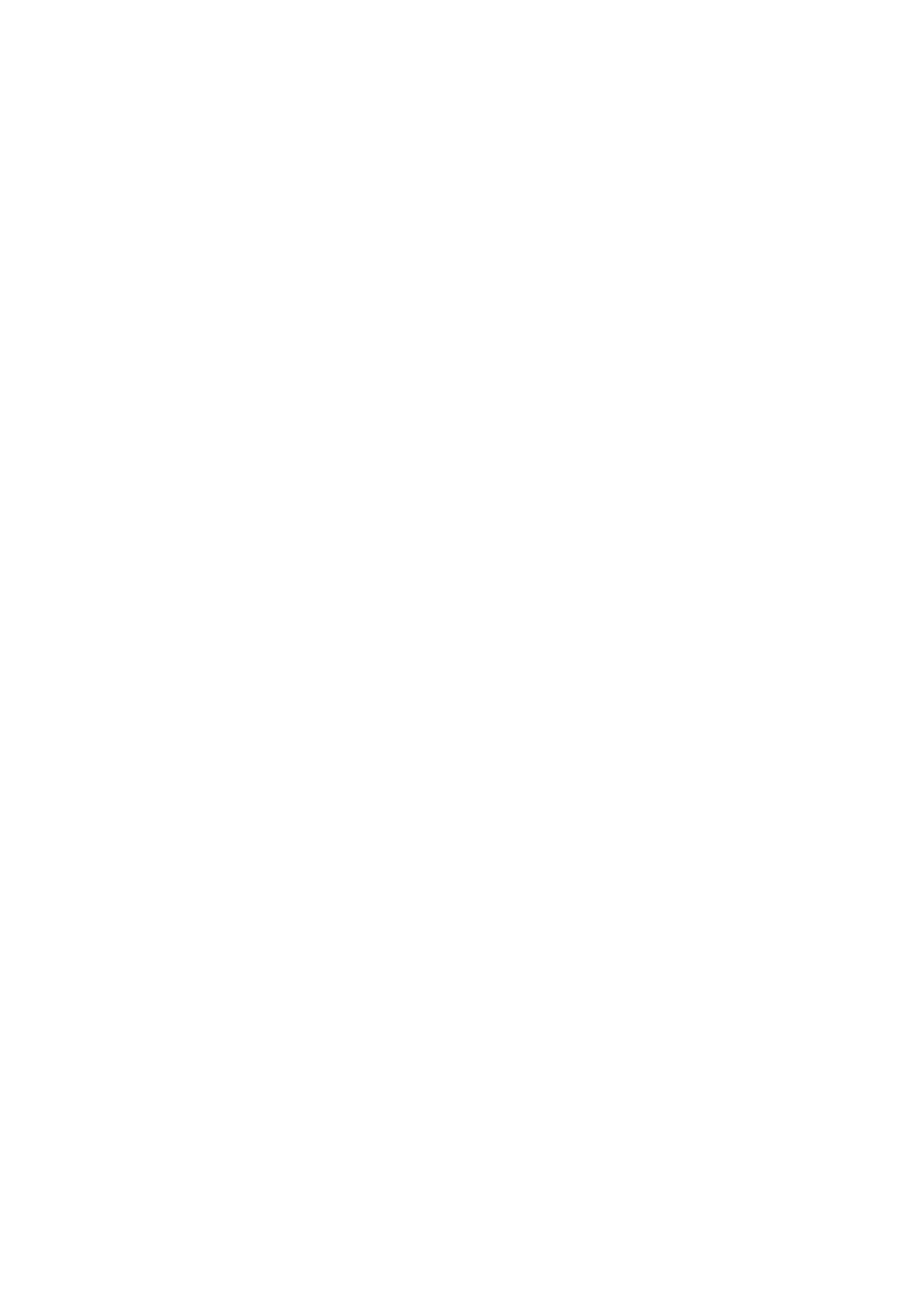# **4. COUNTRY EXPERIENCES: THREE CASE STUDIES**

## **KEY MESSAGES**

Kenya, Senegal and Sri Lanka have leveraged public procurement to varying degrees to promote local IT services firms.

In Sri Lanka, the ICT Agency (the agency responsible for large e-government programmes) has stimulated local IT SMEs development by establishing a framework of transparent and competitive tender procedures, and using a wide range of public procurement strategies and tools. For instance, by providing targeted preferential marks to local firms, it has encouraged joint ventures between local and international enterprises, and promoted technological capacity development among local firms.

In Senegal, the policy and legal environment to support local IT firms' participation in public procurement appears to be in place. However, practical results have so far been modest. There is scope for making procurement procedures more transparent (e.g. by improving the technical content of tender documents and by providing feedback on the tender process). Senegal has not yet adopted strategies to bridge information asymmetries, use best practice software design or provide training to local SMEs.

Kenya has seen limited progress in involving the local IT sector in public procurement. The existing policy framework is favourable to the promotion of SME participation but focuses in particular on supporting export-oriented IT-enabled services. Sound and transparent public procurement practices are only partially implemented. As in the case of Senegal, strategies to bridge information asymmetries or to use best practices in software design are not yet in place.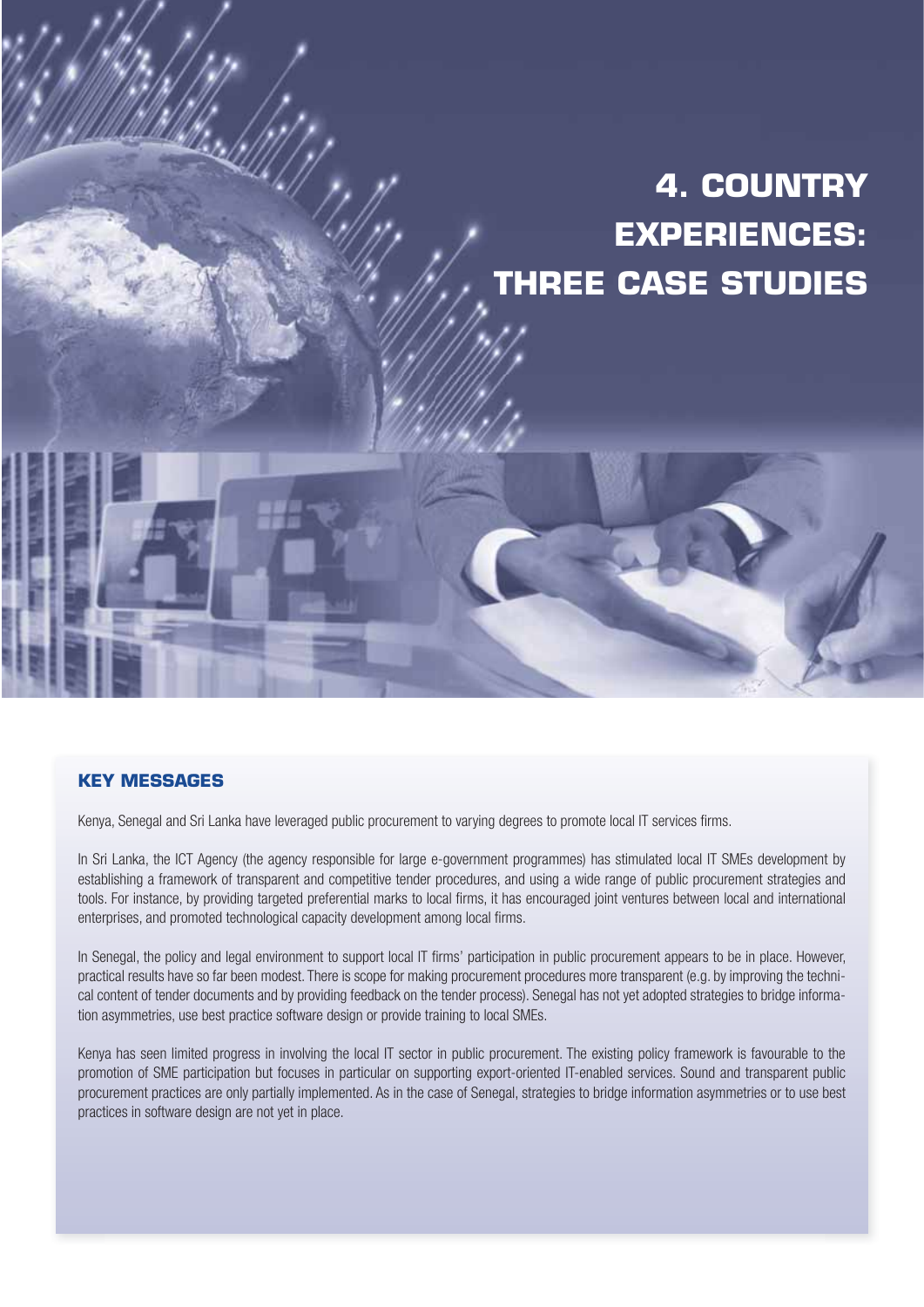This chapter examines three countries that have made efforts to promote and develop their local ICT sector. In-depth case studies of Kenya, Senegal, and Sri Lanka are reviewed to identify ground-level realities, successes and failures of using procurement as a strategic tool in this context.

Kenya, Senegal and Sri Lanka were selected on the basis of their relatively developed local ICT sectors, geographic representation, and/or UNCTAD and GIZ existing experience in the countries. The case studies provided an opportunity to conduct a reality check from concrete experiences related to the use of public procurement as a tool to strengthen the ICT sector, but do not necessarily represent best practice.

In the cases of Kenya and Sri Lanka, in-depth qualitative interviews were held during field visits with key stakeholders. The Senegal case draws on recent work commissioned by GIZ on behalf of BMZ in the country (Brunsiek and Restel, 2011) and on an analysis of existing documents. Annex II lists the people interviewed for each case study.

Section 4.1 presents an overview of the socioeconomic context, the local ICT market and sector characteristics, and ICT use and procurement in the public sector in the three countries. Sections 4.2 to 4.4 present a brief analysis of the extent to which the seven broad strategies described in chapter 3 have been applied in each country. A more detailed examination of the national ICT market and sector characteristics and of how these strategies have been used in the three countries is provided in Annex I. The chapter concludes with a summary of the case studies.

## **4.1 OVERALL CONTEXT**

#### Socioeconomic context

A country's social, economic and political situation provides the context in which the private sector operates, and has an impact on the successful ultimate ability of certain strategies to be successfully applied. Table 6 gives an overview of key socioeconomic indicators. Out of the three countries, Sri Lanka benefits from a more favourable socioeconomic context, with a higher GDP per capita, higher literacy rate and a somewhat lower perceived incidence of corruption. Kenya and Senegal are similar in terms of GDP per capita and both are significant players (in terms of economic activity) in their respective regions.

#### ICT market and sector characteristics

Market estimates suggest that ICT spending in the three countries is comparable in volume. Kenya and Sri Lanka spent approximately \$3.1 billion on ICT goods and services in 2011, and Senegal slightly less (\$2.6 billion) (Table 7). The bulk of this expenditure was for hardware and communications, whereas computer software and information services generally represented less than 10 per cent of total ICT spending, ranging from 9.3 per cent in Kenya to only 1.8 per cent in Sri Lanka.

There are limited official data on the size and composition of the ICT sector in the countries concerned. None of the countries has any significant production or exports of ICT goods. According to UNCTAD statistics,<sup>17</sup> the export of ICT goods corresponded to about one per cent or less of total merchandise exports in

| Selected socio-economic indicators for Kenya, Senegal and Sri Lanka<br>Table 6.                               |                                                 |                                                 |                                                 |  |  |  |  |  |
|---------------------------------------------------------------------------------------------------------------|-------------------------------------------------|-------------------------------------------------|-------------------------------------------------|--|--|--|--|--|
| <b>Indicator</b>                                                                                              | <b>Kenya</b>                                    | <b>Senegal</b>                                  | <b>Sri Lanka</b>                                |  |  |  |  |  |
| Population (2011)                                                                                             | 40.5 million                                    | 12.4 million                                    | 20.7 million                                    |  |  |  |  |  |
| GPD per capita (PPP, \$) (2011)                                                                               | \$1'718                                         | \$1'981                                         | \$5'620                                         |  |  |  |  |  |
| GPD per capita (current \$) (2011)                                                                            | \$795                                           | \$1'034                                         | \$2'400                                         |  |  |  |  |  |
| GDP growth 2005-2010, CAGR <sup>2</sup>                                                                       | 4.6%                                            | 3.4%                                            | 6.4%                                            |  |  |  |  |  |
| Adult literacy rate (2011)                                                                                    | 87%                                             | 50%                                             | 92%                                             |  |  |  |  |  |
| Sectoral composition of the economy<br>as % of GDP (2011)                                                     | 55% services<br>25% agriculture<br>20% industry | 60% services<br>17% agriculture<br>22% industry | 58% services<br>13% agriculture<br>29% industry |  |  |  |  |  |
| Ranking in World Bank's 2012 Doing Business survey<br>(out of 183 countries) <sup>1</sup>                     | 109                                             | 154                                             | 89                                              |  |  |  |  |  |
| Ranking in Transparency International 2011<br>Corruption Perception Index <sup>1</sup> (out of 182 countries) | 154                                             | 112                                             | 86                                              |  |  |  |  |  |

<sup>1</sup> Lower numbers indicate a better ranking.

2 Compound Annual Growth Rate

Source: UNCTAD and BMZ based on World Bank, Unctadstat, Transparency International and individual country government publications.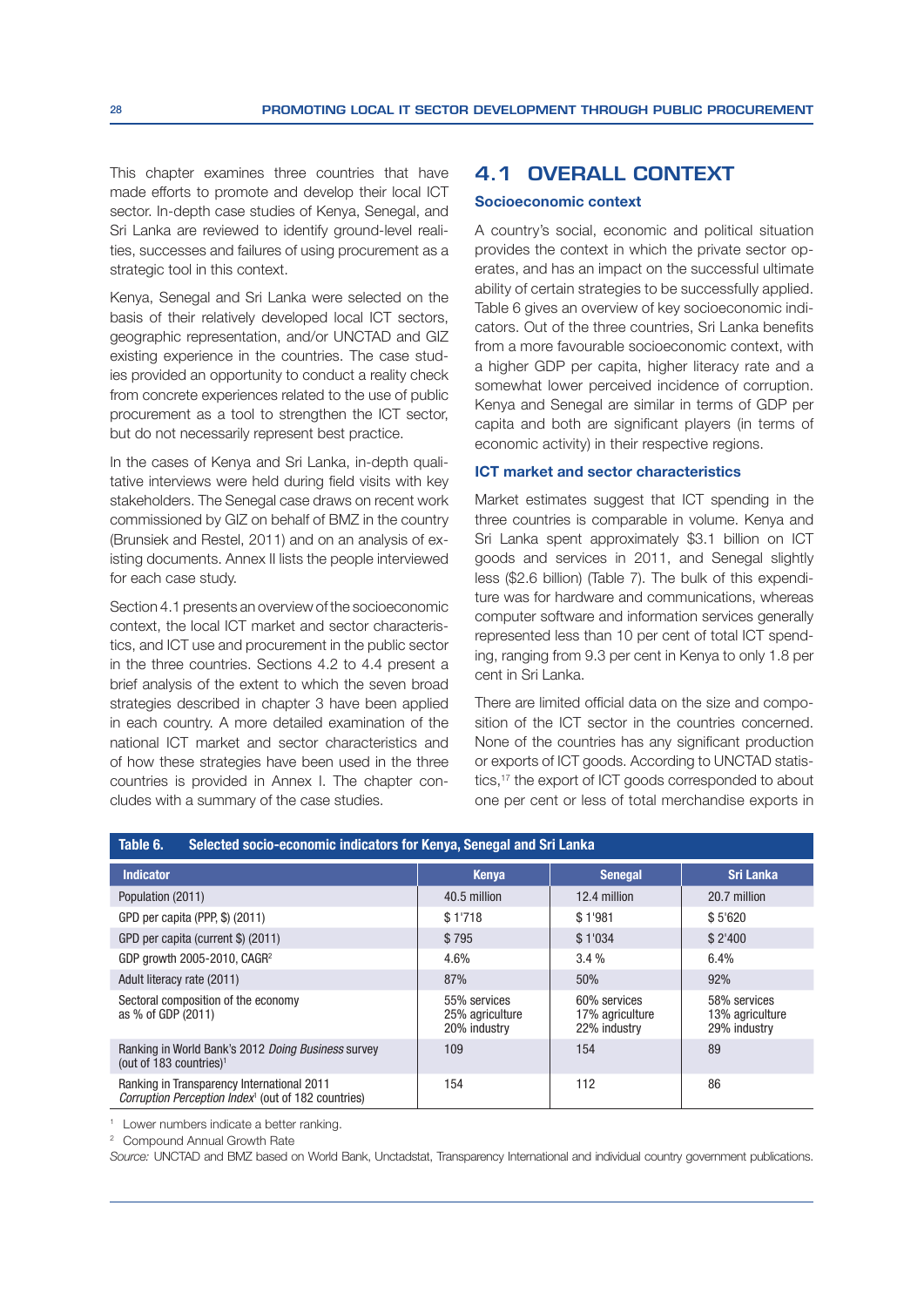| Spending and export orientation of computer software and services<br>Table 7. |                                                                       |                                                                        |                                      |                                                                                         |                                                               |                  |
|-------------------------------------------------------------------------------|-----------------------------------------------------------------------|------------------------------------------------------------------------|--------------------------------------|-----------------------------------------------------------------------------------------|---------------------------------------------------------------|------------------|
|                                                                               | <b>Total ICT</b><br>spending<br>\$ million, 2011<br><i>(includes)</i> | <b>Computer software</b><br>and services spending,<br>\$ million, 2011 |                                      | <b>Computer software and information</b><br>services exports, 2009,<br>\$ million, 2011 |                                                               |                  |
|                                                                               | communications.<br>hardware, and computer<br>software and services)   | <b>Total</b>                                                           | As % of total<br><b>ICT spending</b> | <b>Total</b>                                                                            | <b>Ratio to Computer</b><br>software and<br>services spending | As $%$<br>of GDP |
| Kenya                                                                         | 3'178                                                                 | 295                                                                    | 9.3                                  | $\theta$                                                                                | 0.00                                                          | < 0.01           |
| Senegal                                                                       | 2'570                                                                 | 78                                                                     | 3.7                                  | $6\phantom{1}$                                                                          | 0.08                                                          | < 0.01           |
| Sri Lanka                                                                     | 3'127                                                                 | 56                                                                     | 1.8                                  | 265                                                                                     | 5.071                                                         | 0.6              |

Source: UNCTAD and BMZ based on WITSA/IHS Global Insight, WTO.

#### Box 7. E-Government Development Index

The United Nations E-Government Survey 2012 assesses the state of e-government in 190 countries. Its E-Government Development Index (EGDI) measures the enthusiasm and capacity of national administrations to deliver electronic public services. It is based on a survey of the online presence of all 193 Member States, which assesses the technical features of national websites as well as e-government policies and strategies applied in general and in specific sectors for the delivery of services.

The EGDI is a composite index of the most important dimensions of e-government: scope and quality of online services, development status of telecommunication infrastructure, and inherent human capital. On the Online Service Index, which assesses the scope and quality of e-government services, Kenya ranks slightly better than Senegal and Sri Lanka.

According to the EGDI 2012 (see Box table 1), Kenya and Sri Lanka display similar levels of willingness and capacity to use ICT to deliver public services, while Senegal lags particularly due to weaknesses in human capital (lower literacy and educational enrolment ratios).

| Box table 1.<br><b>E-Government Development Index</b>                                                                                                                                                                                                                                                                                       |              |                |                  |  |  |
|---------------------------------------------------------------------------------------------------------------------------------------------------------------------------------------------------------------------------------------------------------------------------------------------------------------------------------------------|--------------|----------------|------------------|--|--|
|                                                                                                                                                                                                                                                                                                                                             | <b>Kenya</b> | <b>Senegal</b> | <b>Sri Lanka</b> |  |  |
| <b>OVERALL RANKING (out of 190 countries)</b>                                                                                                                                                                                                                                                                                               | 119          | 163            | 115              |  |  |
| <b>Online Service Index</b> - scope and quality of online services                                                                                                                                                                                                                                                                          | 0.431        | 0.346          | 0.379            |  |  |
| Stage I Emerging information services: Information on public policy,<br>regulations, documents and links to other departments is provided.<br>Easy access to current and archived information.                                                                                                                                              | 100%         | 75%            | 92%              |  |  |
| Stage II Enhanced information services: Enhanced one-way<br>or simple two-way Government-to-citizen communication<br>(e.g. downloadable forms). Audio/ video capabilities offered.<br>Multilingual sites.                                                                                                                                   | 62%          | 31%            | 48%              |  |  |
| Stage III Transactional services: Two-way communication with<br>their citizens, incl. requesting/receiving inputs on public initiatives.<br>Some e-authentication is required. Process non-financial<br>transactions (e.g. e-voting, down/uploading forms, filing taxes<br>or applying for certificates), as well as financial transactions | 17%          | 12%            | 13%              |  |  |
| Stage IV Connected services: Proactive request of information<br>and opinions from citizens. E-services cut across the public<br>institutions in a seamless manner. Integrated applications.<br>Citizen-centric approach provides tailor-made services.<br>Citizens empowered to have a voice in decision-making.                           | 28%          | 36%            | 29%              |  |  |
| <b>Infrastructure Index</b> $-$ development status of telecommunication<br>infrastructure                                                                                                                                                                                                                                                   | 0.121        | 0.128          | 0.192            |  |  |
| Human Capital Index - inherent human capital                                                                                                                                                                                                                                                                                                | 0.711        | 0.327          | 0.736            |  |  |

Source: UNCTAD and BMZ based on United Nations (2012).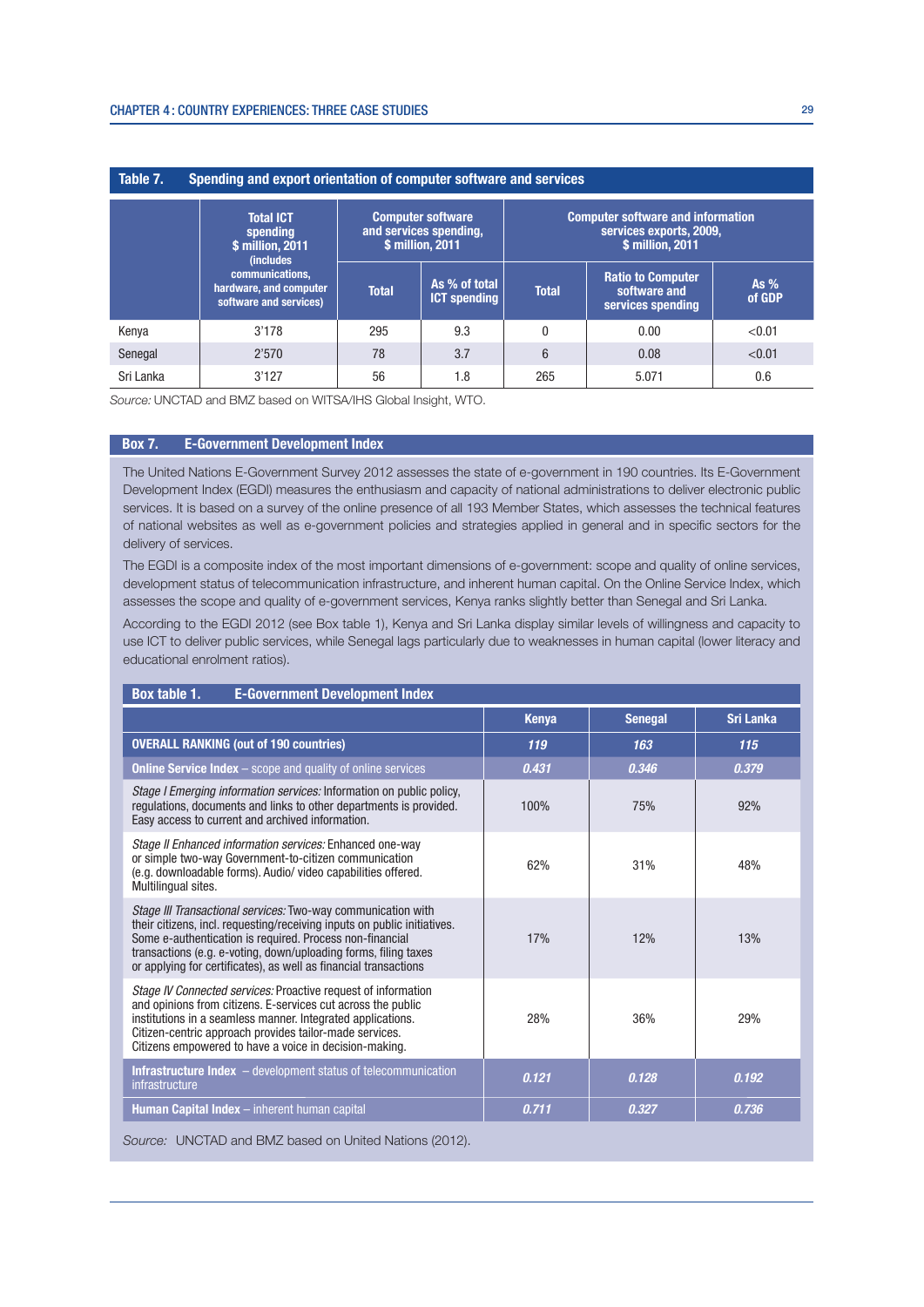2010. Sri Lanka is the only country with sizeable exports of software and information services (Table 7). In 2009, Sri Lanka's ICT sector contributed 1.7 per cent to the GDP (Central Bank of Sri Lanka 2010).

## ICT use and procurement in the public sector

Kenya, Senegal and Sri Lanka have all adopted national ICT strategies to increase the use of ICTs in the public sector. Moreover, they have implemented, to varying extents, a range of e-government programmes (see Box 7). These strategies and programmes have fostered increased demand for ICT goods and services by the public sector.

# **4.2 KENYA**

In Kenya, public procurement is not part of ICT sector promotion strategies. While the promotion of a local ICT sector, in particular the export-oriented ITES, is a strategic national policy goal, the role of public procurement as a means to support this aim has not been explicitly considered.

The number of existing and planned e-government deployments suggests that there is a window of opportunity to leverage public sector procurement for the development of the local IT services industry. Donor countries can play a crucial role in this context given their participation in the financing of e-government initiatives.

Two key factors help explain why this has not happened yet. First, coordination across the public sector in issues regarding procurement is inadequate. The current legal framework establishes a fully decentralized procurement process and leaves public procurement to the discretion of various tender committees and procurement units. At the institutional level, there has been limited interaction between the key procurement entities like the Public Procurement Oversight Authority (PPOA) and relevant ICT bodies. Second, coordination with the IT services industry is non-existent. Mutual mistrust between public procuring entities and SMEs is widespread. Procurement entities have limited awareness of the current capabilities of the local IT services industry and SMEs perceive the public procurement market as difficult to penetrate due to corruption and red tape. No public agency spearheads public procurement for local IT sector development in Kenya.

Kenya has enacted legislation and regulations with the aim of establishing sound and efficient public procurement systems that ensure value for money, efficiency in service delivery and transparency, while at the same time promote the participation of local SMEs. However, the positive impact of these regulations has so far been limited. The implementation of sound procurement systems has been inconsistent. For example, delays in procurement processes, including payment, are hampering SME participation. A number of actions have helped, or are planned to help, enhance the implementation of sound procurement systems (e.g. a manual on technical specifications and a template for ICT tenders have been prepared), but, without greater human resources capacities in procurement departments, these may not be sufficient to leverage public procurement for local IT firms development.

Kenya has no e-procurement system. A planned eprocurement module is yet to be implemented, as part of the new Integrated Financial Management Information System (IFMIS) currently being revised.

The provisions available under the Public Procurement and Disposal Act (PPDA) to provide preference to local SMEs are not being fully exploited, largely due to a lack of awareness among public procurement officials on these flexibilities. Guarantee requirements can be used at the discretion of the procuring entity but interviews suggested that concessions on guarantee requirements are not being made. Quality certifications are not used as proof of quality other than previous work. Given the insignificant uptake of formal quality certifications by IT services firms, their acceptance would have limited value.

Current public sector software design does not facilitate the participation of local IT services firms in public procurement. Moreover, the country does not have a comprehensive e-government interoperability framework. While the e-Government Directorate has taken some steps to adopt modular architecture for its shared services, there is no systematic approach to modular design in e-government. Kenya has not had an official policy supporting FOSS. Still, in September 2012 the e-Government Directorate indicated its intention to progressively migrate its IT operations to FOSS. Vendor lock-in, widespread presence of proprietary solutions, and lack of adequate human capacity currently limit the uptake of FOSS.

Capacity building is available for public procurement officials but is not sufficient. The Kenyan Institute of Supplies Management provides training and certification to public officials and it envisages providing training for SMEs and raising awareness on public procurement provisions. However, lack of funding and inadequate coordination have limited the reach of the capacity development activities.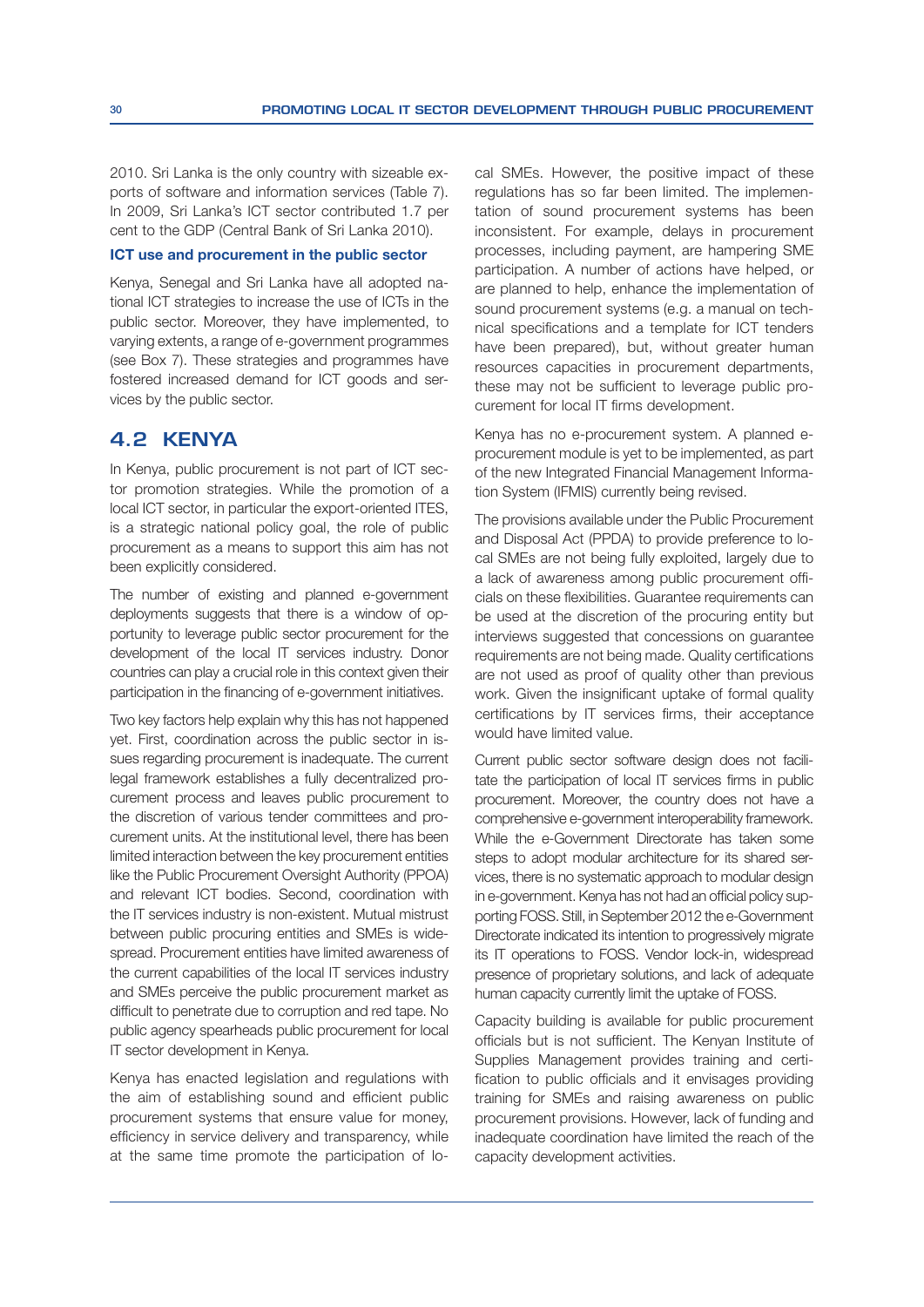# **4.3 SENEGAL**

National policies in Senegal promote ICTs both as a key economic sector as well as a tool for improving the functioning of the public administration and for facilitating access to public services.

Senegal has a critical mass of IT-related public procurement. A number of e-government projects have been implemented and a significant number of these projects are financed by international donors. While local firms are encouraged to participate in national egovernment projects, most donor-funded projects are awarded to international firms.

With the support of the Senegalese-German SME Competitiveness Programme, the public administration has conducted a mapping of the ICT sector in Senegal. Moreover, public officials participate in an on-going dialogue with IT companies in collaboration with the industry association, OPTIC. At the same time, there is limited coordination among public institutions involved in IT-related procurement as public entities are independent in the way they acquire related goods and services and the ICT policy and public procurement policy are not linked.

No agency is at present spearheading public procurement for local IT sector development. While the State Agency for Informatics (ADIE) is responsible for the national e-government strategy, the automation of public sector institutions and the development of an e-government architecture and interoperability framework, it does not coordinate public IT procurement. There is only limited coordination between the Central Department for Public Procurement (DCMP) and ADIE.

Senegal has established sound policy, institutional and legislative frameworks for public procurement that include various provisions for promoting the participation of local SMEs. These provisions include measures to break down large tenders, the allocation of preferential marks for local presence, foregoing guarantee requirements for tenders under \$100,000 or for intellectual services tenders, and a requirement to publish tenders online and to inform rejected candidates.

Notwithstanding these provisions, the participation of local SMEs in the public procurement system has so far been limited. Main barriers include:

- Complex legislation, where procedures and provisions are distributed over different laws and regulations.
- Prerequisites for bidding, such as evidence of at least three years' experience, tender guarantees in

the case of tenders for ICT goods, or the need to purchase tender documents.

- Unclear technical specifications that prevent the submission of a competitive bid.
- Partial online publication of public tenders.
- Limited feedback on tender evaluation outcomes.

Current software design practices do not facilitate the participation of local firms. The lack of coherent and consistent guidelines for e-government-related projects on the part of the Government as well as the lack of coordination among donor organizations has resulted in the purchase of heterogeneous IT systems with limited interoperability. While the Government has taken a series of actions to promote an interoperability and standards framework, the lack of financial resources and technical capabilities limits its actual deployment. The use of modular design of IT systems in the public sector, while encouraged by the Government, is not well documented.

There is a lack of adoption of FOSS by public institutions and an absence of a critical mass of FOSS developers in the public sector, even if ADIE has set an example by using FOSS for its operations, and universities encourage the use of FOSS.

The Government has an annual training plan for capacity building in public procurement. However, interviews with stakeholders indicate capacity weaknesses among stakeholders in regard to public procurement of IT services. In cooperation with Germany (and possibly other donors), a training course for government officials involved in public procurement is being planned to improve the technical specifications of IT tenders.

# **4.4 SRI LANKA**

The Government of Sri Lanka considers public procurement as part of IT sector promotion strategies, particularly in the context of the e-Sri Lanka Initiative, a large ICT-enabled development program started in 2003. The public procurement linked to this initiative has enabled significant participation of local IT firms. The e-Sri Lanka Initiative also includes a Private Sector Development Program, although it mainly focuses on promoting export-oriented software firms.

Sri Lanka has a critical mass of IT-related procurement. As part of the e-Sri Lanka Initiative, over \$32 million have been disbursed since 2003 in the e-Government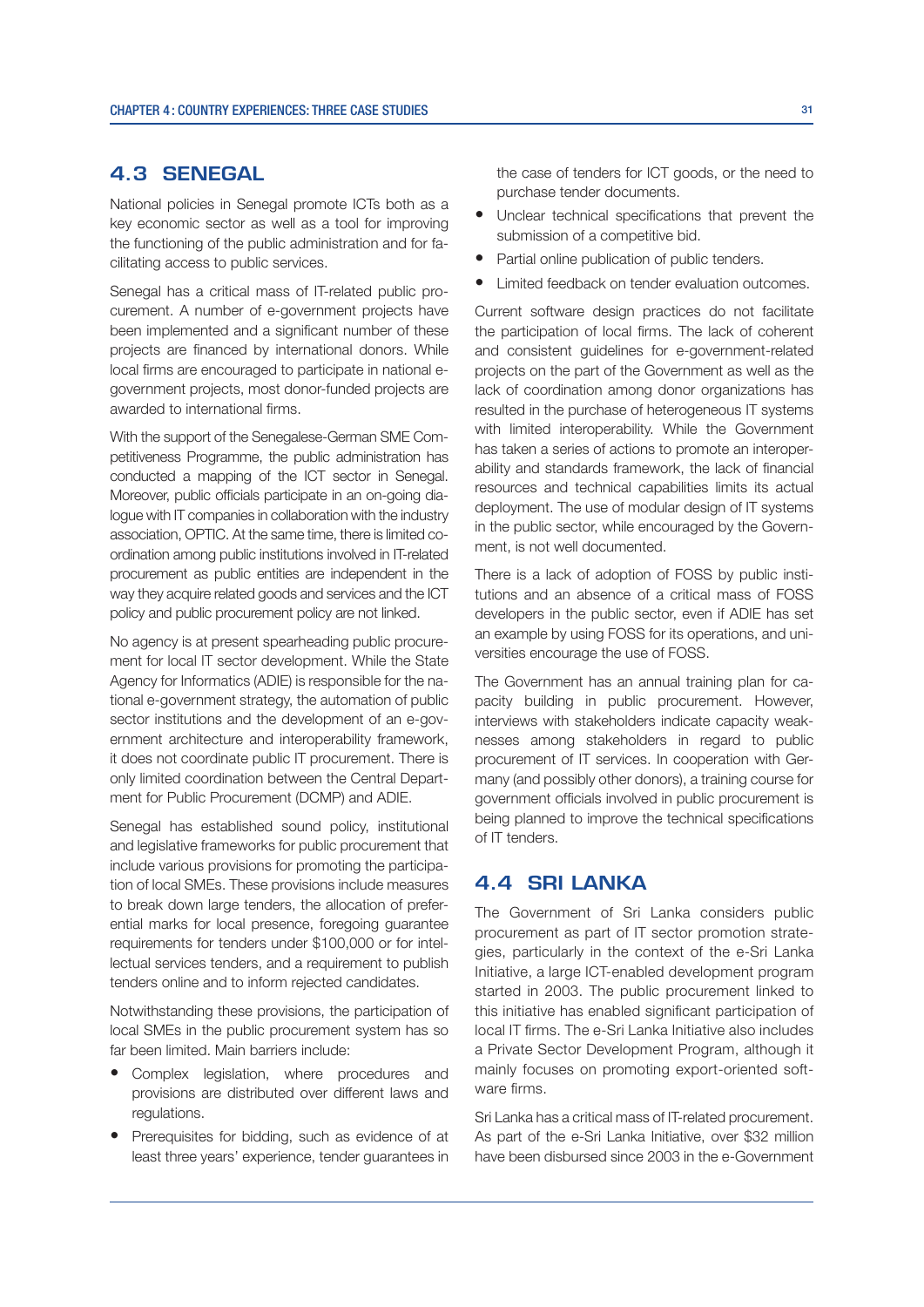Program implemented by the ICT Agency (ICTA). The program includes a number of projects for automating public sector processes, for creating large data repositories (e.g. ePopulation Register, Land Registry), as well as a broadband network that connects public sector organizations. International donors, in particular the World Bank, have played a key role in financing this and other public programs. While ICTA may be the single largest buyer of ICT goods and services, it is not the only one. Sri Lanka's public administration also procures related goods and services outside the e-Sri Lanka Initiative.

The public administration in Sri Lanka has made concrete efforts to understand the current state of the local IT services industry and coordinate with the IT sector. Surveys and publications on the sector and its workforce are available and the public sector has formal and informal interactions with multiple industry associations.

ICTA has spearheaded public procurement for local IT sector development. As a single agency handling a large volume of e-Government projects and endowed with an overarching mandate, ICTA has been able to take a visible and leading role in promoting the development and internationalization of local IT services firms.

On the other hand, coordination across different parts of the public sector takes place only to a limited extent. Although the 2011 budget specified that all ICT procurements should go through ICTA, in reality this does not always happen.

Good procurement practices have been promoted by ICTA. ICTA tenders are based on World Bank procurement processes and, while burdensome, are considered to be relatively transparent and open. However, other public tenders where ICTA is not involved are perceived to be less transparent. Sri Lanka has not used e-procurement tools for its public procurement processes.

Sri Lanka has successfully deployed a range of strategies to increase the participation of local firms in public IT-related tenders, including the allocation of preferential marks, the use of measures to mitigate information asymmetries, and the use of a software design that facilitates local firm participation. As a result, of a sample of 13 key e-services procured by ICTA, all but one included a local firm in the winning bid.

ICTA has used the opportunities available to provide domestic preference within internationally competitive bidding. In tender evaluations, ICTA has regularly allocated marks (up to 15 per cent of the total marks, as allowed by World Bank rules) to domestic firms. This practice has promoted joint ventures between international and local firms which, over time, have encouraged knowledge transfer and technological learning by local firms. An official directive requesting a minimum of 50 per cent local value addition if the software is bought from a foreign supplier has not proved to be effective, however.

Concessions on bid and performance guarantee requirements are not made in public sector tenders. Potential bidders do not necessarily consider such guarantee requirements as a barrier to entry. On the other hand, in addition to previous work experience, quality certifications, which are increasingly common among firms in Sri Lanka, have been accepted as proof of quality.

Technology-related strategies adopted by ICTA have also contributed to the participation of local SMEs in public sector tenders. ICTA, which has a reasonable amount of authority to set policy on technical matters, has established clear interoperability standards and has implemented a modular e-government architecture. The small size of each module has resulted in tenders that are more attractive to SMEs and local firms with specific expertise. However, no official policy supporting FOSS use in the public administration exists. ICTA has also employed alternative public procurement processes and hired individual local consultants to serve a specific demand for IT services where agile software development (a non-traditional approach to software development) was used.

Awareness-raising and capacity development activities have helped promote local firms' participation in public tenders. ICTA has conducted training workshops for local bidders along World Bank tender guidelines to address the fact that many non-compliant bids (often due to small technicalities) were being submitted. As a result, ICTA has experienced a reduction in non-compliant bids.

# **4.5 SUMMARY OF CASE STUDIES**

This chapter has presented the actions taken in three developing countries to encourage and promote the development of local IT services firms by leveraging public procurement. The methods used and the achievements reached differ among the three countries, reflecting to some extent their varving levels of development (Table 8).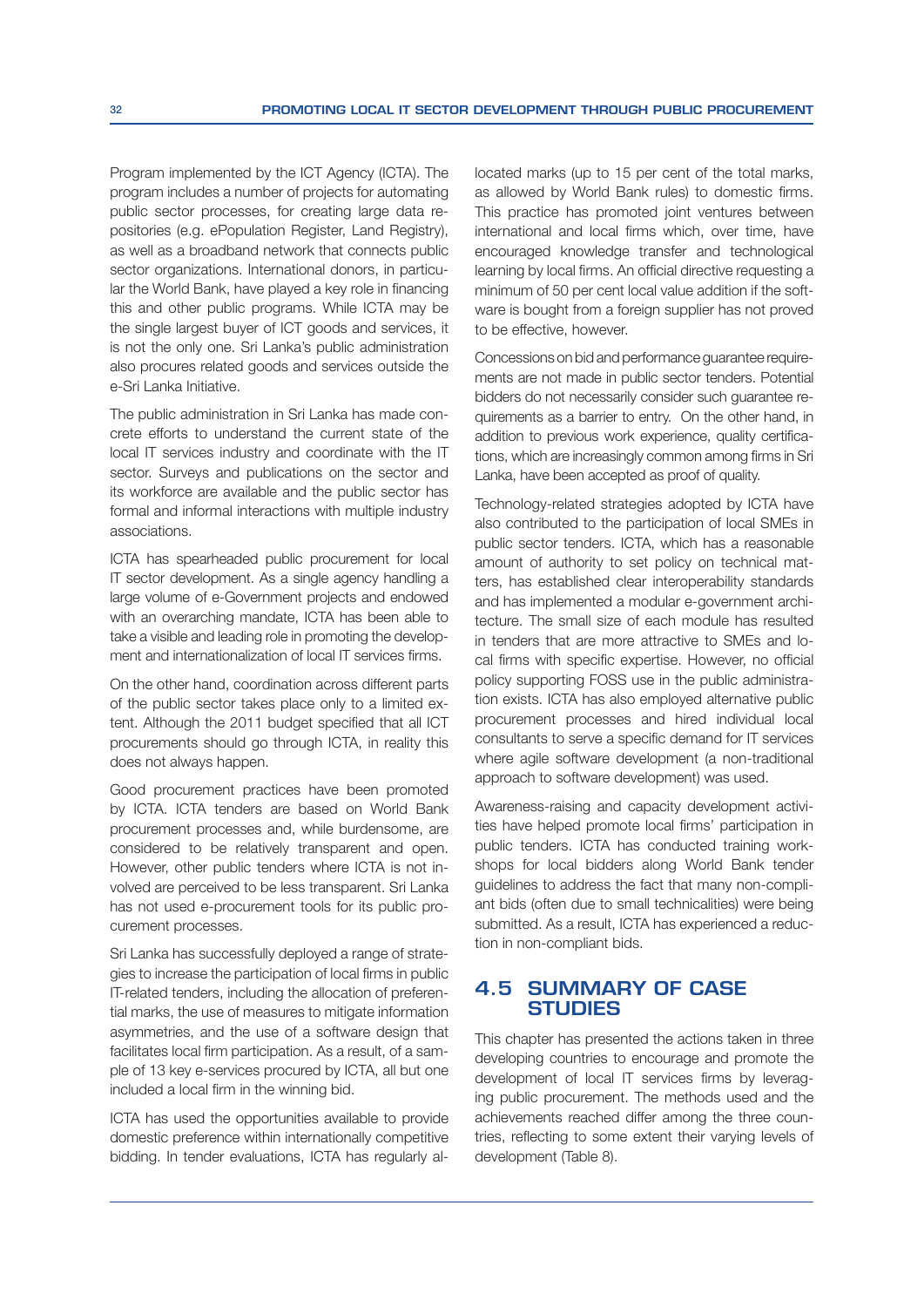| Table 8.<br>Overview of the procurement strategies that have been adopted in Kenya, Senegal and Sri Lanka. |                |                |                  |  |  |
|------------------------------------------------------------------------------------------------------------|----------------|----------------|------------------|--|--|
|                                                                                                            | <b>Kenya</b>   | <b>Senegal</b> | <b>Sri Lanka</b> |  |  |
| 1. Establishing the basics                                                                                 |                |                |                  |  |  |
| Public procurement as part of IT sector promotion strategies                                               | <b>No</b>      | Yes            | Yes              |  |  |
| Critical mass of IT-related procurement                                                                    | Yes            | Yes            | Yes              |  |  |
| Understanding the current state of the local IT services industry                                          | No             | Moderately     | Yes              |  |  |
| 2. Strengthening the institutional framework                                                               |                |                |                  |  |  |
| Coordination across the public sector and the industry                                                     | Moderately     | Moderately     | Moderately       |  |  |
| Agency/department spearheads public procurement for local IT sector<br>development                         | N <sub>0</sub> | N <sub>0</sub> | Yes              |  |  |
| 3. Promoting good procurement practices                                                                    |                |                |                  |  |  |
| Implementing transparent and open tender procedures                                                        | Moderately     | Limited        | Moderately       |  |  |
| Deploying e-procurement systems                                                                            | No             | Limited        | N <sub>0</sub>   |  |  |
| 4. Limiting market entry for foreign bidders                                                               |                |                |                  |  |  |
| Exclusion of foreign bidders                                                                               | <b>No</b>      | <b>No</b>      | Limited          |  |  |
| Allocation of preferential marks for local experience, local language<br>and local presence                | <b>No</b>      | Yes            | Yes              |  |  |
| 5. Mitigating the effects of information asymmetries in procurement                                        |                |                |                  |  |  |
| Concessions on bid and performance quarantee requirements                                                  | <b>No</b>      | No             | <b>No</b>        |  |  |
| Accepting proof of quality other than previous work                                                        | N <sub>0</sub> | N <sub>0</sub> | Yes              |  |  |
| 6. Software design that facilitates local firms' participation                                             |                |                |                  |  |  |
| Promoting interoperability and open standards                                                              | Limited        | Limited        | Yes              |  |  |
| Modular design of IT systems in the public sector                                                          | Limited        | N <sub>0</sub> | Yes              |  |  |
| <b>Promoting FOSS</b>                                                                                      | N <sub>0</sub> | Limited        | N <sub>0</sub>   |  |  |
| 7. Awareness raising and capacity development for local firms and public sector officials                  |                |                |                  |  |  |
| Awareness raising and capacity development for local firms and public<br>sector officials                  | Moderately     | Limited        | Moderately       |  |  |

Note: Limited: refers to the implementation of one or two actions relevant for the strategy. Moderately: refers to the implementation of several actions relevant for the strategy.

Source: UNCTAD and BMZ.

Among the three countries reviewed, Sri Lanka appears to have had the most success in terms of engaging local IT services firms in public tenders. In particular, ICTA, the principal agency responsible for the implementation of large e-government programmes, has expanded the potential opportunities available to local SMEs by establishing a framework of transparent and competitive tender procedures. Several factors have enabled ICTA to assume an effective role as a lead agency. First, ICTA has been given a reasonable amount of authority to design policy on technical matters (such as setting interoperability standards). Second, Sri Lanka has a more developed local IT services sector than Kenya and Senegal, with several local exporters. This allows for the use of a wider range of public procurement strategies and tools. Finally, ICTA employs a team of skilled technical staff and now enjoys several years of experience, which has enabled it to earn trust and recognition.

In Senegal, the policy and legal environment for helping local IT firms participate in public procurement appears to be in place. However, practical results have been modest so far. Several basic conditions still need to be acquired to address this situation. First, there is scope for making procurement procedures more transparent. For instance, the technical content of tender documents is often inadequate for SMEs to be able to submit offers and there is limited feedback on the tender process. Second, coordination among public agencies could be enhanced. Third, implementing existing policies (such as the provision for preferential marks to qualified local SMEs) and disseminating knowledge about the nature and capabilities of the local ICT sector among relevant public authorities would be very valuable. Senegal has not embraced measures to bridge information asymmetries, use best practice software design, or provide training to local SMEs.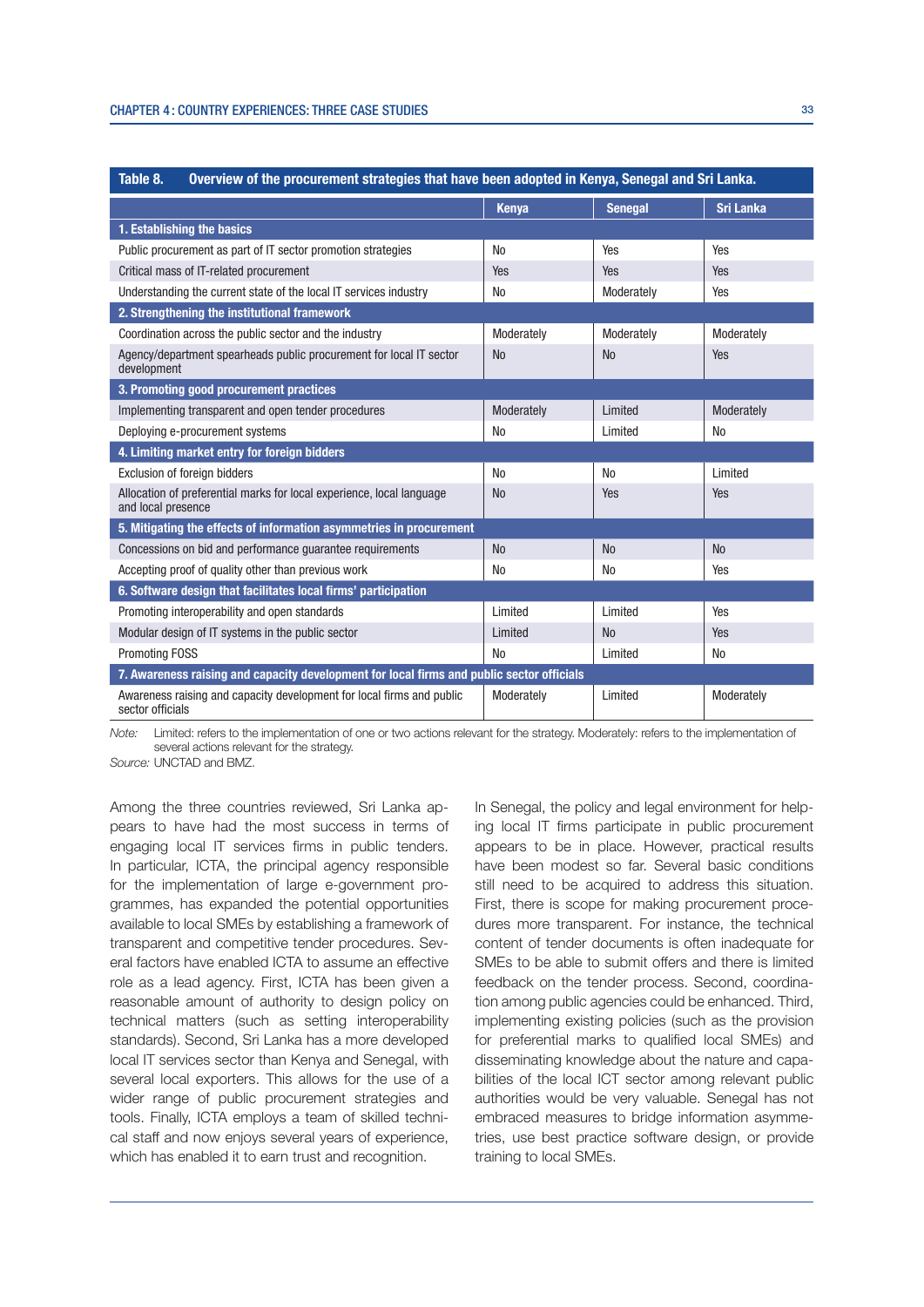While having the highest spending on ICT goods and services among the three countries, Kenya has so far seen limited progress in involving the local IT sector in public procurement. The existing policy framework is in many regards favourable to SME participation. However, the main policy focus has been on supporting export-oriented ITES. Despite some public-private dialogue, the development of a clear strategy to improve the understanding about and to strengthen the capabilities of local IT SMEs could go a long way towards enabling them to participate more effectively in public procurement projects. Sound and transparent public procurement practices are currently only partially implemented. As in the case of Senegal, strategies to bridge information asymmetries or to use best practices in software design to facilitate local firm participation have not been adopted.

In the three country studies, most actions have been taken at the macro level (for example, with the establishment of enabling legislations). Interventions at the meso and micro level to strengthen the contribution of national IT associations and develop the capabilities of local IT SMEs have been limited.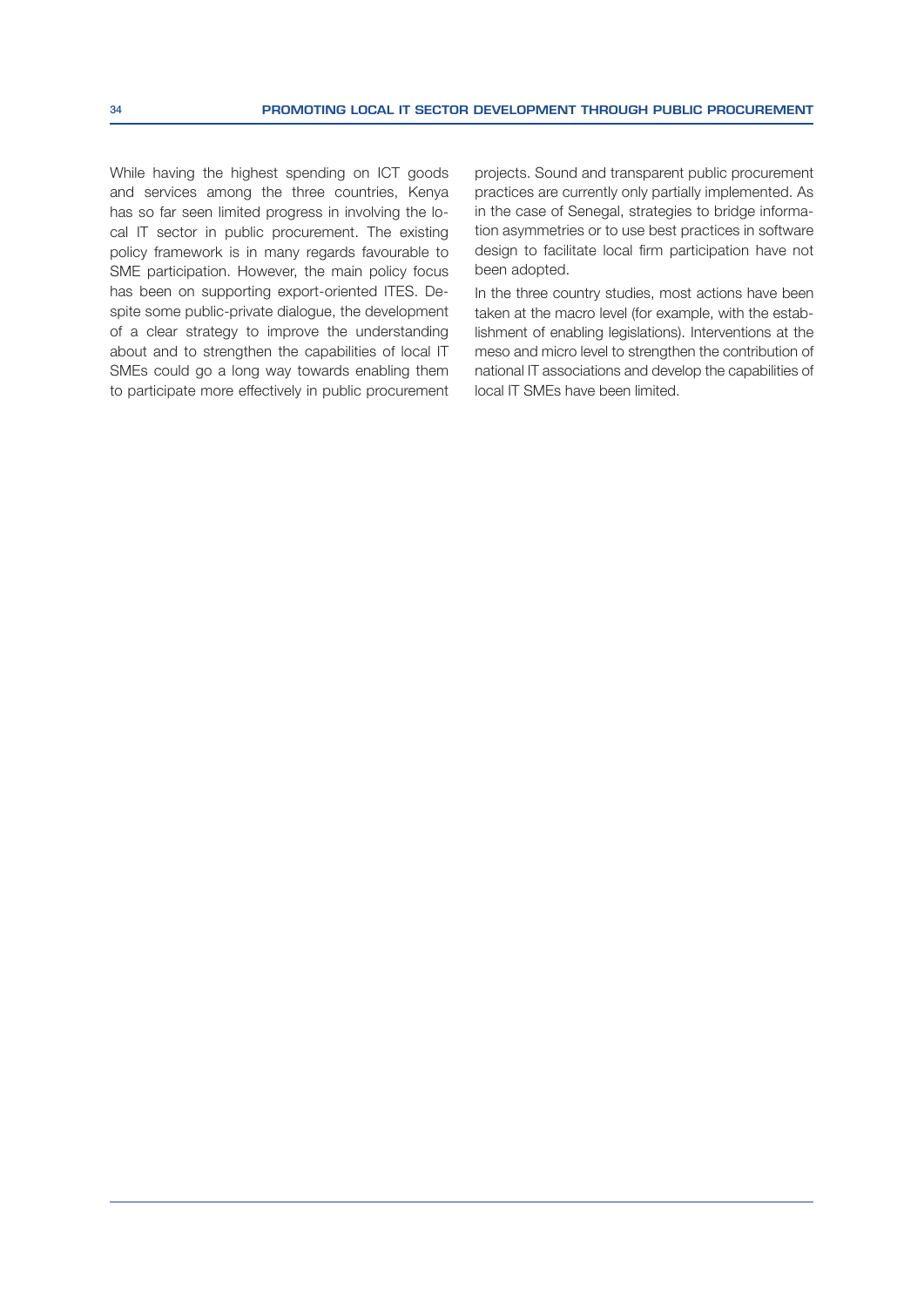# **5. CONCLUSIONS AND RECOMMENDATIONS**

## **KEY MESSAGES**

Governments wishing to leverage public procurement for promoting local IT sector development are recommended to:

- Ensure that key conditions for success are in place: a shared IT and public procurement policy, a critical mass of public ICT projects and a good understanding of the capabilities of the local IT services sector.
- Strengthen the institutional framework, promoting public and private sector coordination and designating an agency to spearhead public procurement for local IT sector development.
- Establish good practices along the entire procurement process.
- Provide targeted preferential treatment of local suppliers without jeopardizing the quality of the goods or services procured.
- Increase the options for SMEs to present bids.
- Adopt best practice software design to facilitate local firm participation.
- Promote awareness and capacity development, both among IT firms and in relevant public authorities.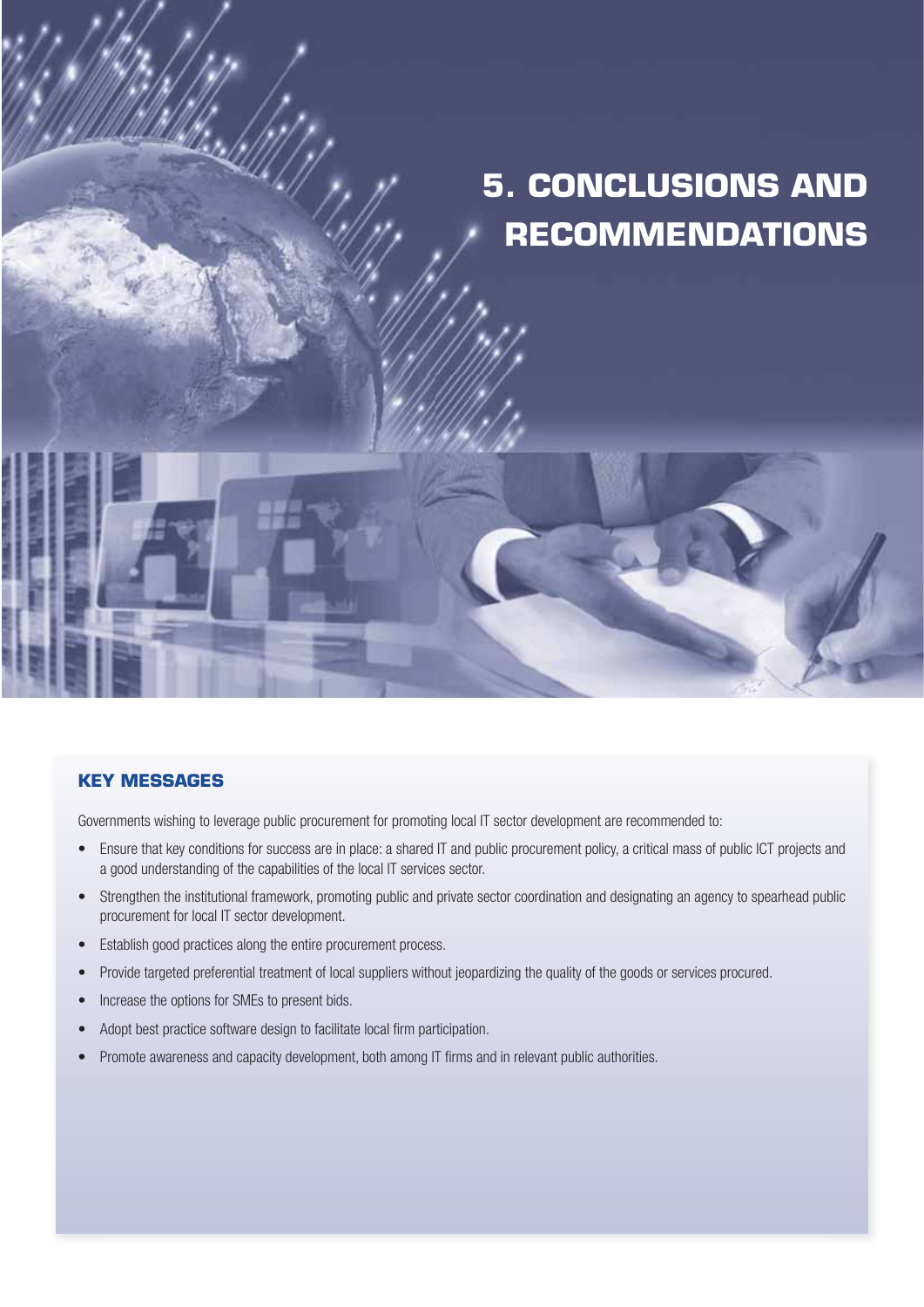The promotion of the domestic ICT sector is a priority for many developing and emerging economies. It is not only a productive and dynamic sector in itself; it also plays a crucial role in ensuring that ICTs can be used throughout the economy and society. The performance of the local ICT sector is therefore a key determinant of the ability of countries to transition to an inclusive Information Society.

Within the ICT sector, this report gives particular attention to IT services since this industry provides the largest opportunities for market entry and for returns on investment in developing and emerging economies.

Leveraging public procurement is one of several ways in which governments can support the IT services sector. In low-income economies, where IT use in the domestic private sector is relatively poorly developed, the public sector often represents the most important market for IT services. In general, opportunities in the public sector are expanding as governments are increasingly deploying systems to provide e-services to citizens and businesses.

The primary aim of public procurement is to obtain the best value for money. The promotion of the local IT services industry, however, does not need to be inconsistent with this objective. On the contrary, the strengthening of the local IT industry increases the number of potential suppliers that can bid for public tenders in the future, thus increasing competition. When domestic capabilities are underdeveloped, on the other hand, the public sector is forced to procure imported solutions, which may be more expensive.

Some countries have already taken wide ranging actions in using public procurement to promote the local IT industry with positive results. As outlined in the case study, Sri Lanka has implemented practical measures through which e-government projects were able to generate opportunities for local firms.

Leveraging public procurement for IT sector development nonetheless remains a relatively new policy area in most developing and emerging economies. It is a complex policy instrument and its successful application requires a certain level of capabilities (in both the public and the private sector) as well as open and transparent procurement processes.

For those Governments that decide to leverage public procurement for the development of local IT services, the following seven strategic recommendations are made.

### 1. Ensure that key conditions for success are in place: a shared IT and public procurement policy, a critical mass of public ICT projects and a good understanding of the capabilities of the local IT services sector.

Before taking concrete steps to link the two policy objectives of promoting the local IT sector while at the same time procuring value for money, governments should ensure that a number of key conditions are in place. First, it is essential to secure the commitment from key authorities. The fact that in most cases several different ministries and agencies are involved makes it particularly important to achieve a common vision and objective towards which the relevant parties can work. This requires that public procurement policies are effectively integrated in broader ICT policies.

Second, the promotion of domestic demand for IT services should be recognized as a complement to efforts aimed at supporting export-led growth of the sector. The public sector can stimulate domestic suppliers to upgrade and innovate, and to develop capabilities that can subsequently be applied in the export market as well.

Third, before launching a major initiative to leverage public procurement, governments should explore their current and future needs for e-government and other IT systems. It may only make sense to dedicate significant resources to adjust public procurement if there is, or will be, a critical mass of procurement projects.

Finally, at an early stage, governments should develop an understanding of the capabilities of the local IT services sector so that a realistic assessment of the kind of projects that could be undertaken by domestic suppliers in the short and medium term becomes possible.

## 2. Strengthen the institutional framework, promoting public-private sector coordination and designating an agency to spearhead public procurement for local IT sector development.

The competitiveness of local IT industries are most effectively improved if all relevant stakeholders cooperate in strategy formulation and implementation. Effective private-public dialogue is important to identify barriers to local IT sector participation in public procurement and the need for capacity development among local SMEs. Close coordination among public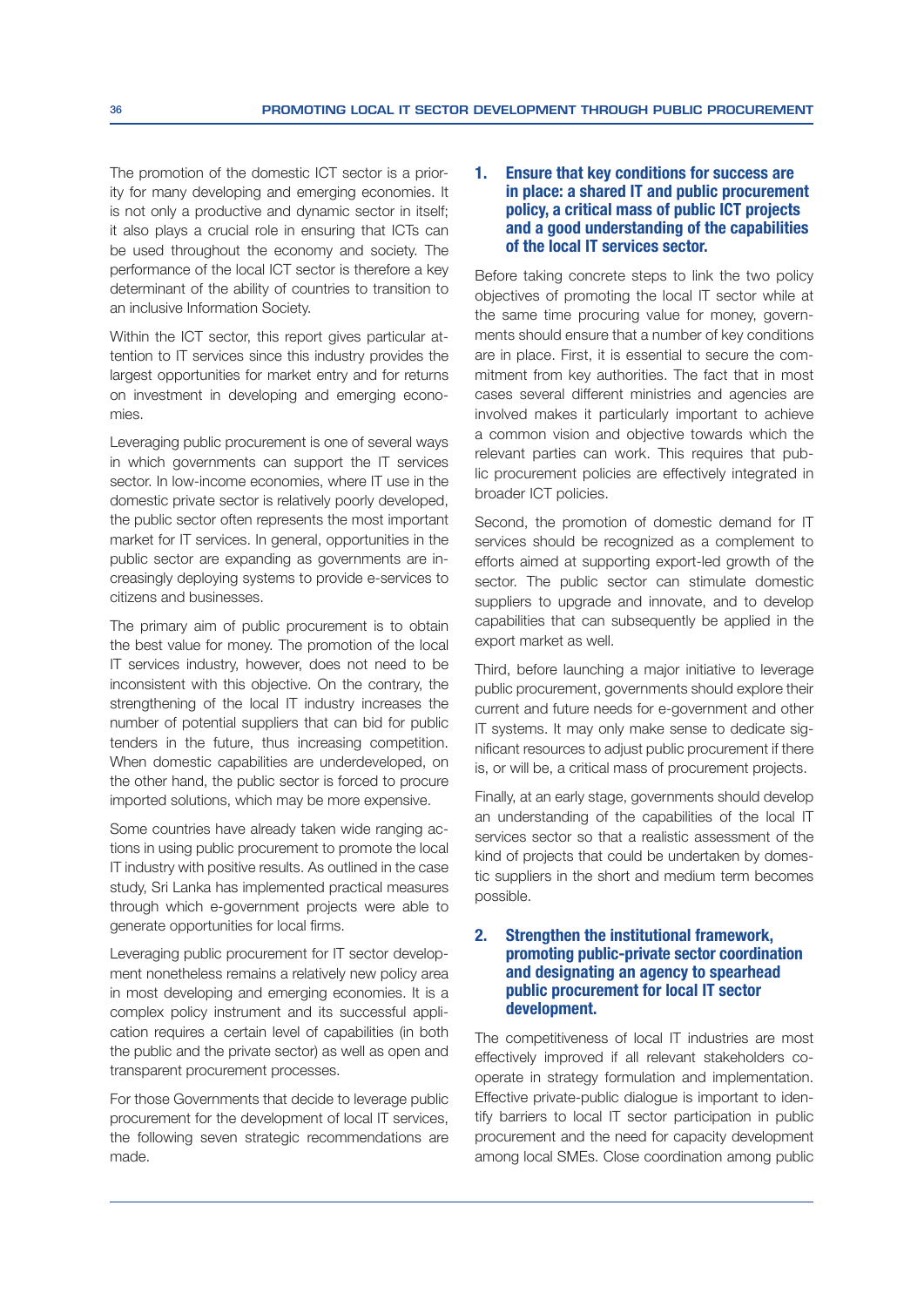sector organisations is required to set IT and interoperability standards, pool tenders and adopt good procurement practices.

The successful implementation of public procurement strategies that also promote local IT firm participation may require improvements in the institutional set-up. The approach chosen will need to be tailored to the particular circumstances of each country. Countries may consider promoting an agency or a department to spearhead public procurement for local IT sector development. Such sponsoring should be accompanied by the sufficient financial, technical and human resources. In Sri Lanka, the ICT Agency was able to fulfil this role after it was endowed with adequate human and financial resources and given the necessary authority to set technical standards. Such an agency/department may also take an active role in coordinating policy across different government institutions, and in consulting with the private sector.

However, sponsoring an agency to take this role will only produce results if coordination processes are well-governed and transparent. Otherwise, the attempt to coordinate activities among public sector organizations may rather lead to unnecessary bureaucracy and wasteful use of limited resources.

#### 3. Establish good practices along the entire procurement process.

Establishing clear, transparent and open tender procedures is essential to ensure successful outcomes of any public procurement processes. When these are absent, there is a greater risk that tenders are awarded to those suppliers that are the best connected rather than to those that can offer the best value for money. Interviews with local IT firms in the countries studied in this report indicated that the lack of transparent and open procurement procedures was a major barrier to their participation. The main barriers cited by IT SMEs (although these are not exclusive to IT public procurement) were the lack of easy access to tender documents and other key procurement information, inadequate quality of tendering documents, lack of feedback on unsuccessful bids and frequent payment delays. Implementing clear, open and transparent tender procedures remains an essential step in order for a procurement-based sector promotion instrument to be effectively applied.

E-procurement can help make public procurement processes more open and transparent. The three

countries studied utilized e-procurement in a rather limited manner, which indicates that there may be various obstacles hindering the digitization of public procurement processes. Governments could start by putting in place some of the easier to execute applications of an e-procurement system, such as the online publication of tenders and procurement notices.

## 4. Provide targeted preferential treatment of local suppliers without jeopardizing the quality of the services procured.

Governments may consider different options to give local IT services suppliers a certain advantage when bidding for public tenders. In this context, an outright ban on foreign bidders is not advisable. Indeed, none of the countries studied have followed such an approach. However, the lawful use of preferential marks for local experience, local language, and local presence within open and competitive public procurement processes can be effective means to encourage the participation of local firms. Such preferential marks can also be used as an incentive for the formation of joint ventures between local and foreign firms, which can allow local and less experienced firms to become more accustomed to the public procurement process. In Sri Lanka, this kind of collaboration helped to build relevant skills and represented a stepping stone for local firms. To maintain a competitive environment, preferential marks should be strategically targeted only to those areas where the local industry has the capabilities needed to produce bids of sufficiently high quality. This further underscores the importance of public authorities having a good understanding of the strengths and weaknesses of the local IT sector.

## 5. Increase the options for SMEs to present bids.

In order to reduce the threshold for local SMEs to participate in the bidding process, governments may consider adjusting various criteria against which bids are assessed. First, it may be appropriate to provide concessions on bid and performance guarantee requirements. While the case studies included in this report did not feature such concessions, several SMEs interviewed remarked that limitations imposed by quarantee requirements represented a significant barrier. The introduction of concessions could also be used strategically in such projects that are particularly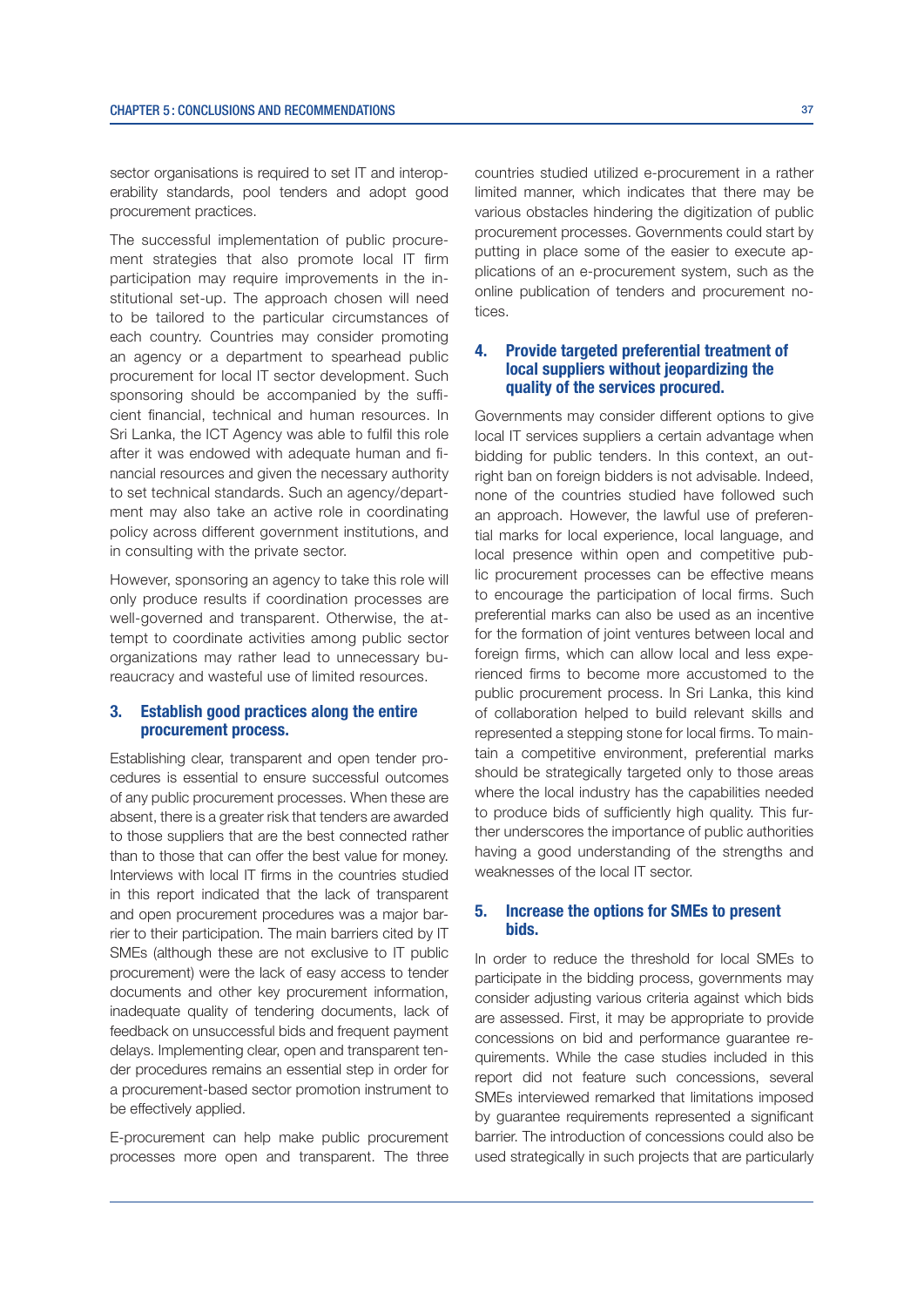suited for local SMEs with appropriate capabilities and experience.

Another way to increase the options to present bids for SMEs that have limited experience in public procurement is to use quality control criteria other than a previous track record specifically linked to public procurement. Alternative quality signals may include firm, product or expert certification. The acceptance of such signals is recommended especially where a large number of enterprises have obtained a certain level of recognized quality certification.

#### 6. Adopt best practice software design to facilitate local firm participation.

The way in which a public IT project is designed can have a major impact on the ability of local firms to participate in the procurement process. Governments may consider relevant steps to make IT projects more conducive to the participation of smaller bidders. These may include the use of modular design of systems and architecture to allow for tendering of smaller projects. However, the successful use of this approach requires a certain degree of authority to establish technical standards and advanced technical software development skills within the relevant authorities. It also necessitates clear assignment of who will be responsible for systems integration and careful attention to IT and interoperability standards. The establishment of interoperability and standard frameworks, and the promotion of open standards, can help to increase the potential number of bidders and fosters the participation of IT SMEs. The establishment of quality assurance panels of senior experts may be helpful to support the use of a modular e-government architecture.

Governments should also consider the use of FOSS where feasible. FOSS has not been adopted formally nor is it widely encouraged by the governments in the three countries studied. In other countries, however, the promotion of FOSS use has had positive results in the form of reduced costs, greater possibilities for local suppliers to provide solutions tailored to the specific needs of the users, and reduction of errors. Meanwhile, barriers to FOSS adoption may include a lack of a critical mass of skilled FOSS developers and lobbying against the use of FOSS by proprietary software firms.

Flexibilities should be provided to ensure that traditional procurement methods do not prevent the adoption of agile software development methodologies that have the potential to deliver appropriate solutions in shorter periods of time and at a lower cost.

#### 7. Promote awareness and capacity development, both among IT firms and in relevant public authorities.

A common obstacle to greater involvement of local IT services firms is a lack of awareness of available opportunities. This applies to both firms in the IT sector and to public authorities responsible for the procurement process. Measures to raise the level of mutual awareness are therefore recommended as a mechanism to promote greater participation of local firms.

Beyond awareness-raising, governments – ideally in cooperation with IT-related associations – should also consider the organization of training sessions for SMEs on how to submit tenders. Such training does not appear to be widespread yet but it has had positive results when applied. In Sri Lanka, for example, it helped to lower the incidence of non-compliant bids on the basis of mere technicalities.

There may also be a case for sponsoring programmes to enhance the capabilities of SMEs to work with relevant FOSS that is likely to be applied in the development of new e-government applications. By boosting the expertise among local IT services firms in relevant areas, the chances increase that domestic suppliers possess the required expertise to submit a winning bid. It may be appropriate to establish a programme in collaboration with the public agencies responsible for SME development, as well as with national IT/software association, to organize such training activities, as well as to encourage the certification of SMEs and professionals.

Adequate attention should be paid to raising the awareness and knowledge among public authorities responsible for IT procurement with regard to best practices in IT public procurement and in technical areas (e.g. FOSS, interoperability standards, etc.). This is essential to ensure that procurement strategies are designed in such a way that local firms are given a fair chance to compete.

# Overview of strategies

The mix of strategies chosen will have to be adapted to the specific circumstances in each country. Table 9 provides an overview of the different strategies available, distinguishing between those that can be regarded as "essential" and should be considered as a priority, and "advanced" strategies that are more resource-intensive and that require a high level of commitment and stronger capabilities in the private and public sectors.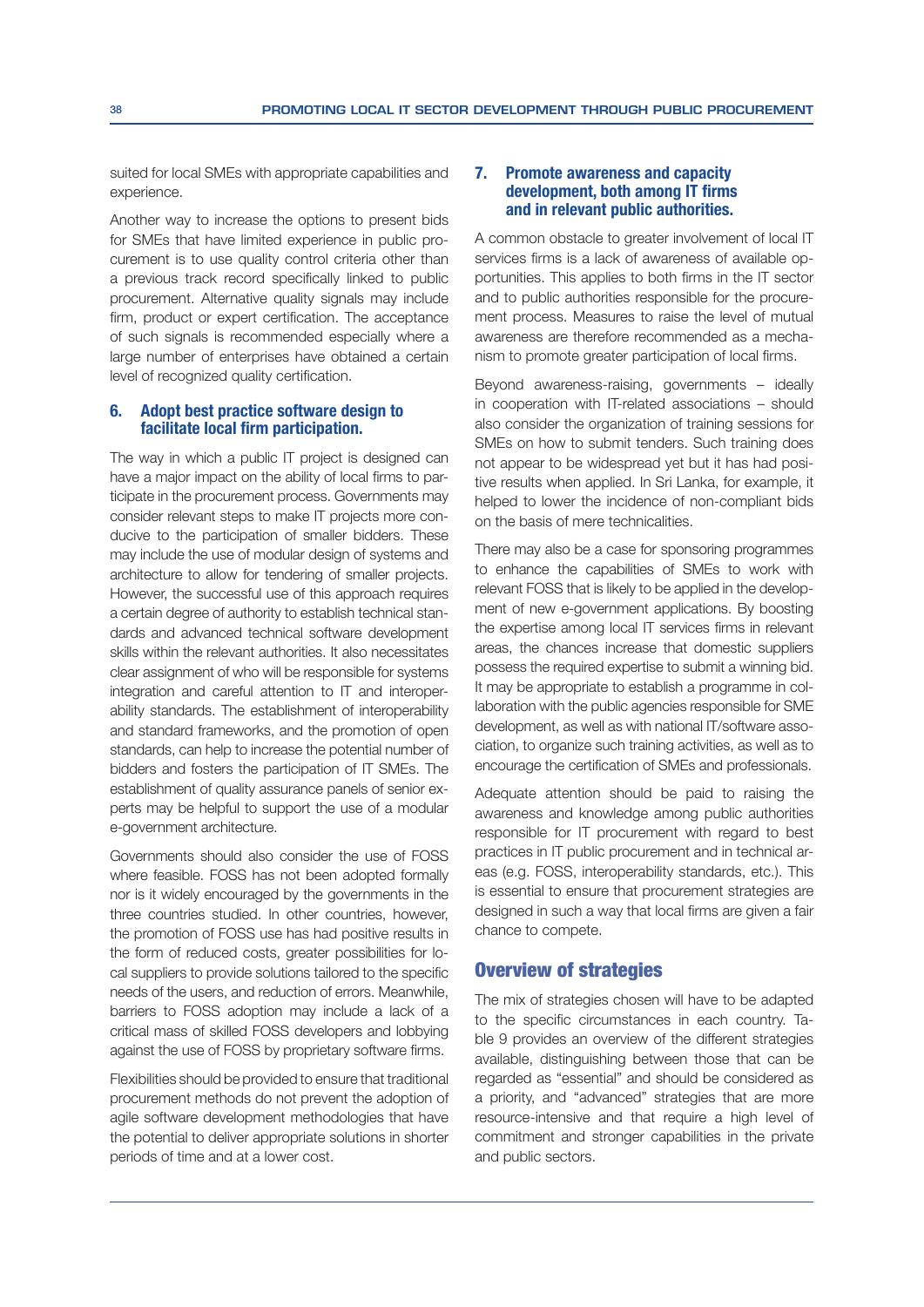| Table 9.<br>Strategies to promote local IT sector development through public procurement  |                  |                  |  |  |
|-------------------------------------------------------------------------------------------|------------------|------------------|--|--|
|                                                                                           | <b>Essential</b> | <b>Advanced</b>  |  |  |
| 1. Establishing the basics                                                                |                  |                  |  |  |
| Public procurement as part of IT sector promotion strategies                              | X                |                  |  |  |
| Critical mass of IT-related procurement                                                   | $\mathbf{x}$     |                  |  |  |
| Understanding the current state of the local IT services industry                         | X                |                  |  |  |
| 2. Strengthening the institutional framework                                              |                  |                  |  |  |
| Coordination across the public sector and the industry                                    | X                |                  |  |  |
| Agency/department spearheads public procurement for local IT sector development           | X                |                  |  |  |
| 3. Promoting good procurement practices                                                   |                  |                  |  |  |
| Implementing transparent and open tender procedures                                       | $\mathbf{x}$     |                  |  |  |
| Deploying e-procurement systems                                                           |                  | X                |  |  |
| 4. Limiting market entry for foreign bidders                                              |                  |                  |  |  |
| Exclusion of foreign bidders                                                              | Not recommended  | Not recommended  |  |  |
| Allocation of preferential marks for local experience, local language and local presence  | $\boldsymbol{x}$ |                  |  |  |
| 5. Mitigating the effects of information asymmetries in procurement                       |                  |                  |  |  |
| Concessions on bid and performance guarantee requirements                                 | $\mathbf{x}$     |                  |  |  |
| Accepting proof of quality other than previous work                                       |                  | X                |  |  |
| 6. Software design that facilitates local firms' participation                            |                  |                  |  |  |
| Promoting interoperability and open standards <sup>1</sup>                                | X                | X                |  |  |
| Modular design of IT systems in the public sector <sup>1</sup>                            | $\mathbf x$      | $\boldsymbol{x}$ |  |  |
| <b>Promoting FOSS</b>                                                                     | X                |                  |  |  |
| 7. Awareness raising and capacity development for local firms and public sector officials |                  |                  |  |  |
| Awareness raising and capacity development for local firms and public sector officials    | X                |                  |  |  |

Notes<sup>.</sup>

While interoperability, open standards and modular design can be easily mandated or used in individual systems, the use of modular, reusable and open approaches at a government-wide level may require more resources and a higher level of commitment. Source: UNCTAD and BMZ.

Governments of countries with a nascent IT services sector should at least consider implementing the essential strategies mentioned above (for instance, developing the capacities of local firms to participate in public procurement processes or providing targeted preferential treatment for local suppliers without jeopardizing the quality of the goods or services procured).

Implementing one or two carefully designed e-government projects with the involvement of domestic SMEs can help to showcase their potential and change perceptions across the public and private sectors. In many developing and emerging economies, a sense of mistrust remains between the public and private sector that hampers effective public-private dialogue in the area of public procurement.

In countries with more mature capacities in the local IT sector and with robust public procurement systems in place, more sophisticated strategies may generate positive impact. For instance, they might promote a national e-government architecture that is modular, open and reusable. E-procurement represents another option to make bidding processes more open and transparent. This has already been tried and tested with positive outcomes in countries such as Chile and Canada.

The practical implementation of various strategies may require interventions not only at the macro level but also at meso and micro levels. Involving the local IT industry association in the mapping of the local sector or in public-private dialogue are examples of significant meso level interventions. Micro level interventions, such as training of enterprises in the areas of FOSS, procurement procedures, quality standards, and certification methods are critical in order to expand the base of IT firms that are equipped to participate in public procurement. This should be a key objective for the government, with a view to securing more competition among potential suppliers when future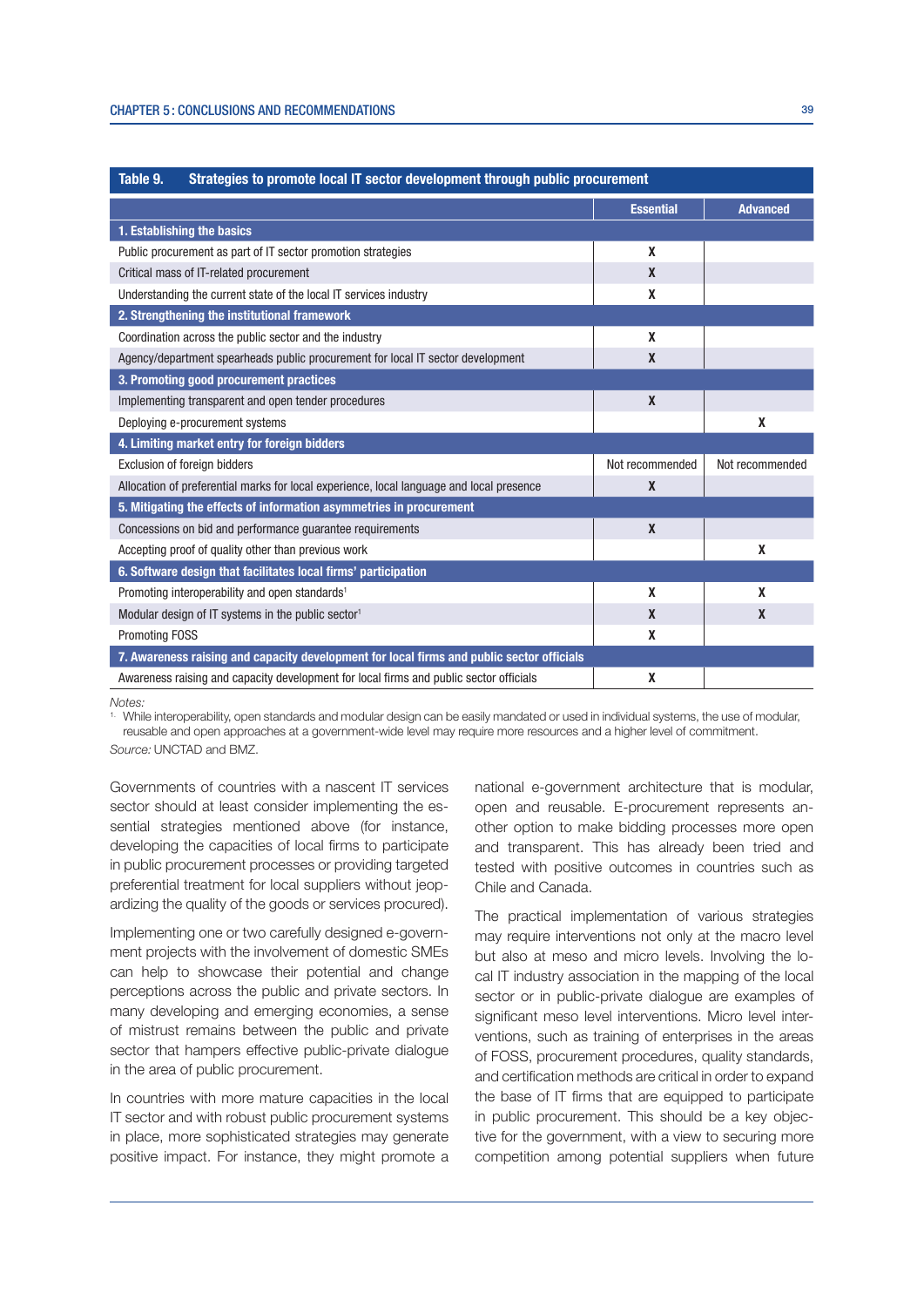procurement projects are announced. The responsibility for encouraging and developing such capabilities should not rest exclusively with national ICT agencies or procurement offices. National IT/software associations can also be invited and encouraged to play an active role.

Donor governments and international financial institutions should take the wider impact of IT programmes and e-government projects on local IT sector growth and competitiveness into account when financing projects in developing and emerging economies. The study has shown that the promotion of local IT sector development through public procurement can take place without jeopardizing procurement integrity. When financing e-government programmes, donor agencies should therefore consider different ways of strengthening the interface between public procurement and local IT sector development and ensure that local SMEs have a fair chance to compete. This may require greater flexibility in procurement processes and the allocation of sufficient resources to the provision of training of local suppliers. In addition, donors may support the strengthening of local institutions – e.g. national industry associations – that provide training and other services to local IT SMEs. They may also commission further research in this area to assess the impact of different policies and strategies.

There is considerable scope for enhancing the participation of local IT firms in public procurement. When successfully implemented, this can help develop the necessary critical mass of local demand to make a local IT sector more competitive, while at the same time expand the supplier base on which future public procurement projects can draw. Governments should seize this opportunity to speed up the transition towards a more inclusive Information Society, generate high value added jobs, spur local innovation and learning, and reduce the cost of procurement.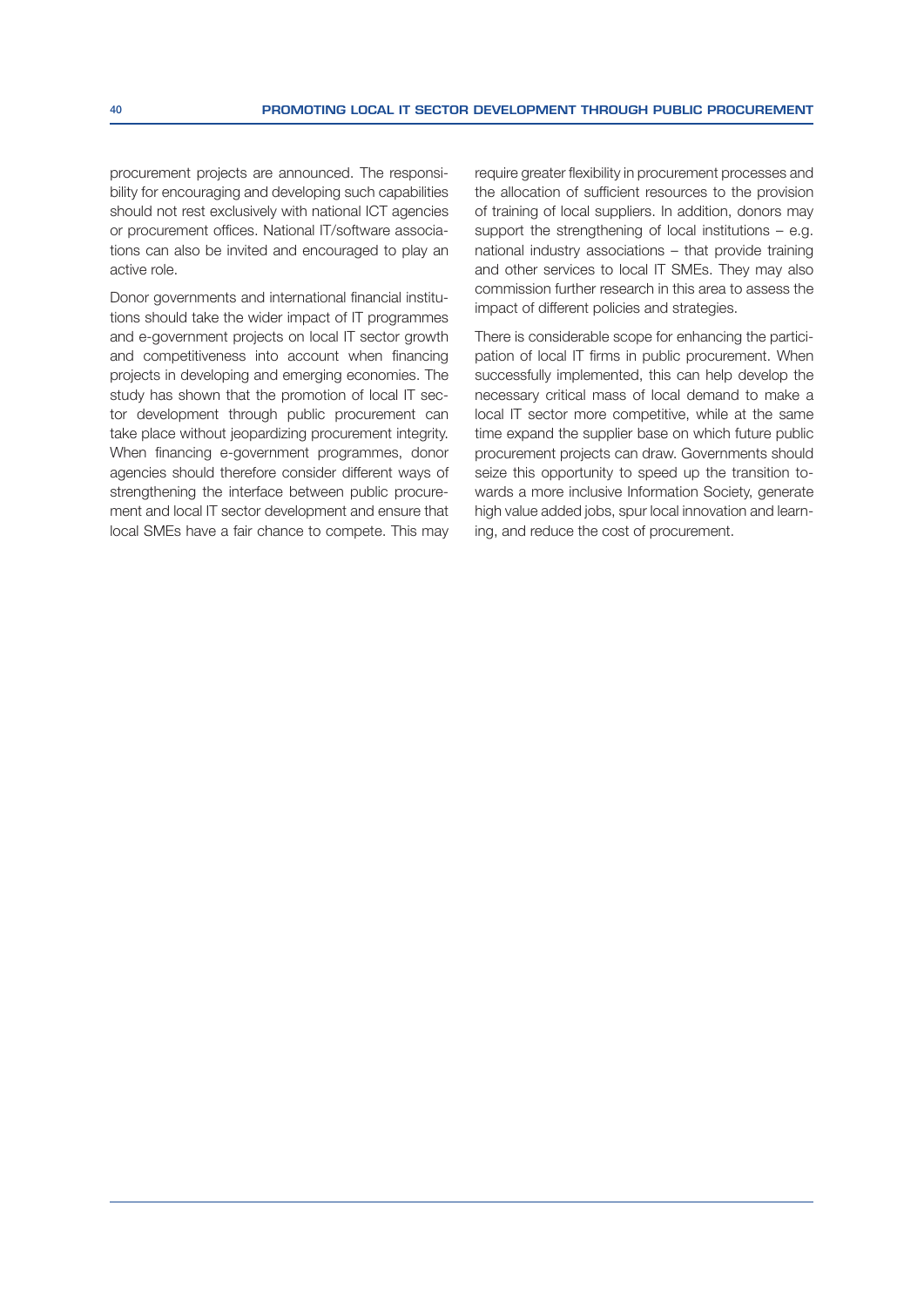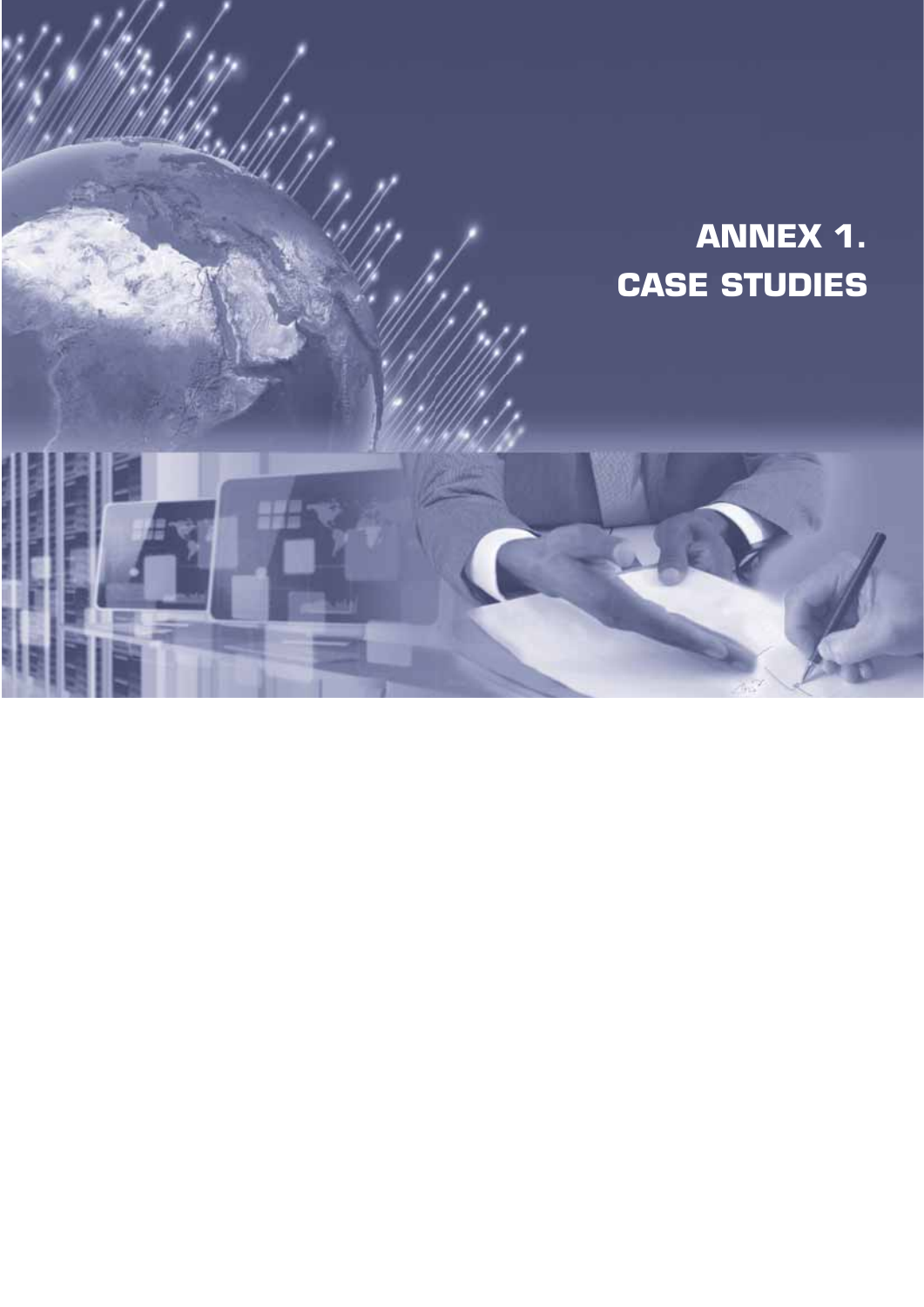# **1.1 KENYA**

# 1.1.1 ICT market and sector characteristics

Of the three countries, Kenya spends the most on ICT. Most of its ICT expenditures are on telecommunications, while 9 per cent is dedicated to computer software and services (Table 7). While the combined employment in the ICT and ITES sector is over 100,000 (which amounts to 0.7 per cent of the total labour force), the non-telecom formal employment (that is, in computer software, computer services, and as well as ITES) was only 10,000.18 As a large share of these 10,000 was involved in ITES; IT services at the moment employ a very small workforce.

The Government has focused its ICT sector development strategy on developing the export sector, and has concentrated its attention particularly on the development of ITES. The Kenya ICT Board promotes the growth of technology companies that serve international customers. The Government has set up tax-free zones and funded various projects to promote exports. Kenya now hosts several world-class business process outsourcing (BPO) operations, including call centres, enabled by improved international broadband connectivity in recent years. In contrast, the development of the local IT services market has hitherto attracted only limited attention. Yet, some local firms  $-$  such as Ushahidi<sup>19</sup> and Pamoja<sup>20</sup>– have succeeded in developing web-based niche solutions targeted towards users in Kenya and worldwide. The rapid expansion of mobile phone use is creating growing demand for mobile applications. In 2011, there were over 24 million mobile subscriptions and 17 million mobile money subscriptions for a population of about 40 million people (UNCTAD 2012b).

Kenya has several industry associations in the ICT and ITES sectors, which have played a significant role in national ICT policy development (Waema et al. 2010). TESPOK (Telecommunication Service Providers of Kenya) is the umbrella organisation for Internet Services Providers. KITOS (Kenya Information Technology and Outsourcing Society) is the ITES and BPO industry association. A civil society organization, KICTANET, comprises a loose network of donors and NGOs and takes an active part in Internet governance.

## 1.1.2 Public procurement strategies

#### **Establishing the basics**

Kenya's National ICT Policy (MIC 2006), and likely its revised 2012 version, focuses its ICT sector development strategy on developing the export sector, particularly the ITES sector. The Kenya ICT Board was established in 2007 to advise the government on the development and promotion of ICT industries and to promote Kenya as an ICT destination, especially promoting BPO and offshoring. National policy has not considered the role of public procurement in the development of the national ICT sector.

In 2004, the e-Government Directorate was established to coordinate e-government services across ministries and to develop a national e-government strategy. The Directorate is, inter alia, responsible for developing and enforcing standards to promote interoperability of systems and data. The Kenya ICT Board has also played a substantial role in the execution of e-government programmes $21$  and in supporting wider ICT use in the public sector.

Several projects were launched as part of the 2004-2009 e-government strategy, including the Government Exchange (a virtual private network for the government), a call centre, an enterprise messaging and collaboration system, a national portal, a national data centre and a series of citizen-centric applications that are available directly through the e-government portal. Some of these applications include PIN and VAT certificate applications, online tax return filing, and the customs clearance system (Simba System). Other online services include driving licences, company registration, the land title registration systems and the recent open government data portal.<sup>22</sup> Additional egovernment services are also provided in several other areas such as health and education. The Integrated Financial Management Information System (IFMIS), an Oracle-based enterprise resource planning system, is the largest e-government project. Despite the number of services being provided online, the availability of e-government services is not yet widespread.23 The draft Connected Kenya ICT Master Plan 2012-2017 includes e-government as one of the three strategic pillars of the national ICT strategy.<sup>24</sup>

Hardware and proprietary software represent the main IT-related procurement expenses. Large contracts are typically awarded to a limited number of suppliers.25

Donor financing, especially from the World Bank, has been important for the expansion of e-government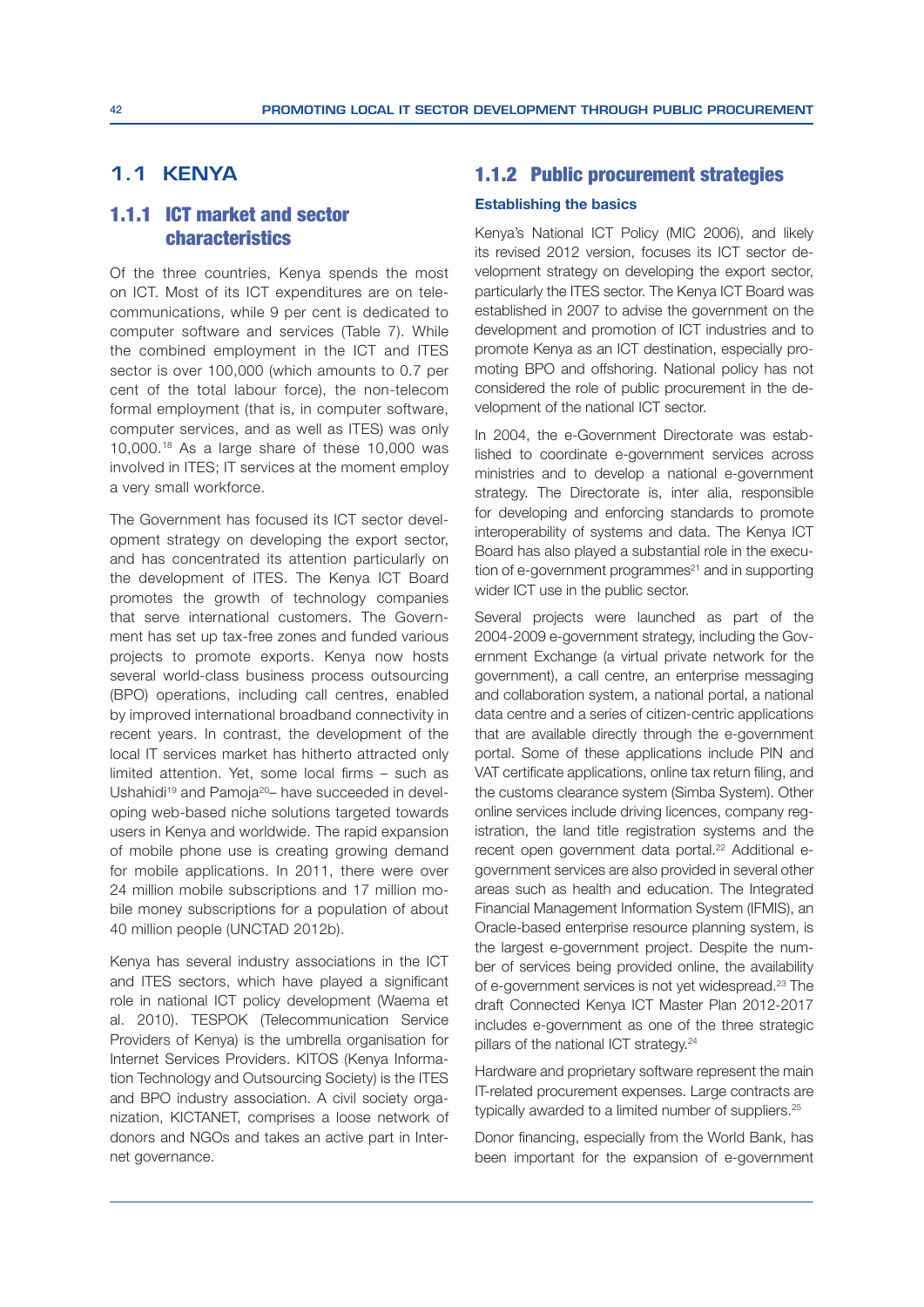applications in Kenya. Since 2007, the World Bank has allocated a total of \$169 million in credit for a multi-year Kenya Transparency and Communications Infrastructure Project (KTCIP), which aims at improving connectivity and supporting e-government and e-procurement applications.<sup>26</sup>

Comprehensive data on the IT services sector are not available. The new Small and Micro Enterprises Bill is expected to provide the legal framework for (and encourage) the registration of SMEs. This may help develop a registry of local IT firms.

#### Strengthening the institutional framework

Coordination on public procurement matters across the public sector is only partial. The current legal framework establishes a fully decentralized process and leaves public procurement to the discretion of various tender committees and procurement units. There is limited interaction between the key procurement entities like the Public Procurement Oversight Authority (PPOA) and the relevant ICT bodies (the Ministry of Information and Communication, the Directorate of e-Government and the Kenya ICT Board), each with their own respective policy goals. However, there is a certain level of coordination between the PPOA and the Kenyan Institute of Supplies Management, which supports capacity building of public procurement officials.

Coordination with the IT services industry has been limited. The fragmentation of the industry associations and their focus on telecommunications and exportoriented activities can be regarded as a weakness with regard to raising awareness of the potential contributions by the local IT services sector to the public procurement market. It has not been a priority for any association to direct the government's attention to leveraging public procurement for the growth of the IT services sector.

Mutual mistrust between public procuring entities and SMEs is a major stumbling block. Procurement entities perceive local IT SMEs as being under-resourced, providing low quality products, and unable to deliver on time. At the same time, the SMEs' overall perception is that it is difficult to penetrate the public procurement market due to corruption and red tape. Despite efforts to reduce corruption in public procurement, it remains a major issue.<sup>27</sup> Several enterprises interviewed preferred to sell their products and services to the private sector rather than to the public sector. Some had altogether given up considering the public sector as a possible market for their businesses.

Kenya does not have a public agency that spearheads public procurement for local IT sector development. The Directorate of e-Government and different authorities procure ICT goods and services internally without coordination at the national level.

## Promoting good procurement practices

Kenya has enacted legislation and regulations with the aim to establish sound and efficient public procurement systems that ensure value for money, efficiency in service delivery and transparency, while at the same time promoting the participation of local SMEs. However, the implementation of sound procurement systems has been inconsistent. SMEs often do not get access to key procurement information (including procurement plans, tender notices, contract awards, procurement statistics, legal and policy documents, and studies) as these are not available online. Long delays at each stage of the procurement process also make it difficult for SMEs to participate in public procurement. The delay of payments has been singled out as the most serious problem in the procurement process. Legislation states that payments should be made within 30 days. In reality, however, payments may take as long as 180 days to be released. Failure to adhere to legislated accounting stipulations, excessive bureaucracy, insufficient funds, corruption, staff absences, and poor work ethics all contribute to such payment delays.28

These challenges are not exclusive to IT public procurement and a number of actions have helped, or are planned to help, enhance the implementation of sound procurement systems. For instance, PPOA has produced a manual on technical specifications, and the E-government Directorate plans to develop templates for ICT technical specifications. However, the PPOA manual is not widely used by SMEs in the preparation of tender documents and adequate human resources have not been allocated to develop templates of ICT tenders. There are also plans to develop e-procurement as a module of IFMIS, but there have been delays in launching this system.

### Promoting local SME participation in public procurement

The new Constitution of Kenya (2010), the Public Procurement and Disposal Act (PPDA) of 2005,<sup>29</sup> the Public Procurement and Disposal Regulations of 2006 and the Supplies Practitioners Management Act of 200730 provide the legal and policy framework for SME participation in public procurement. Together,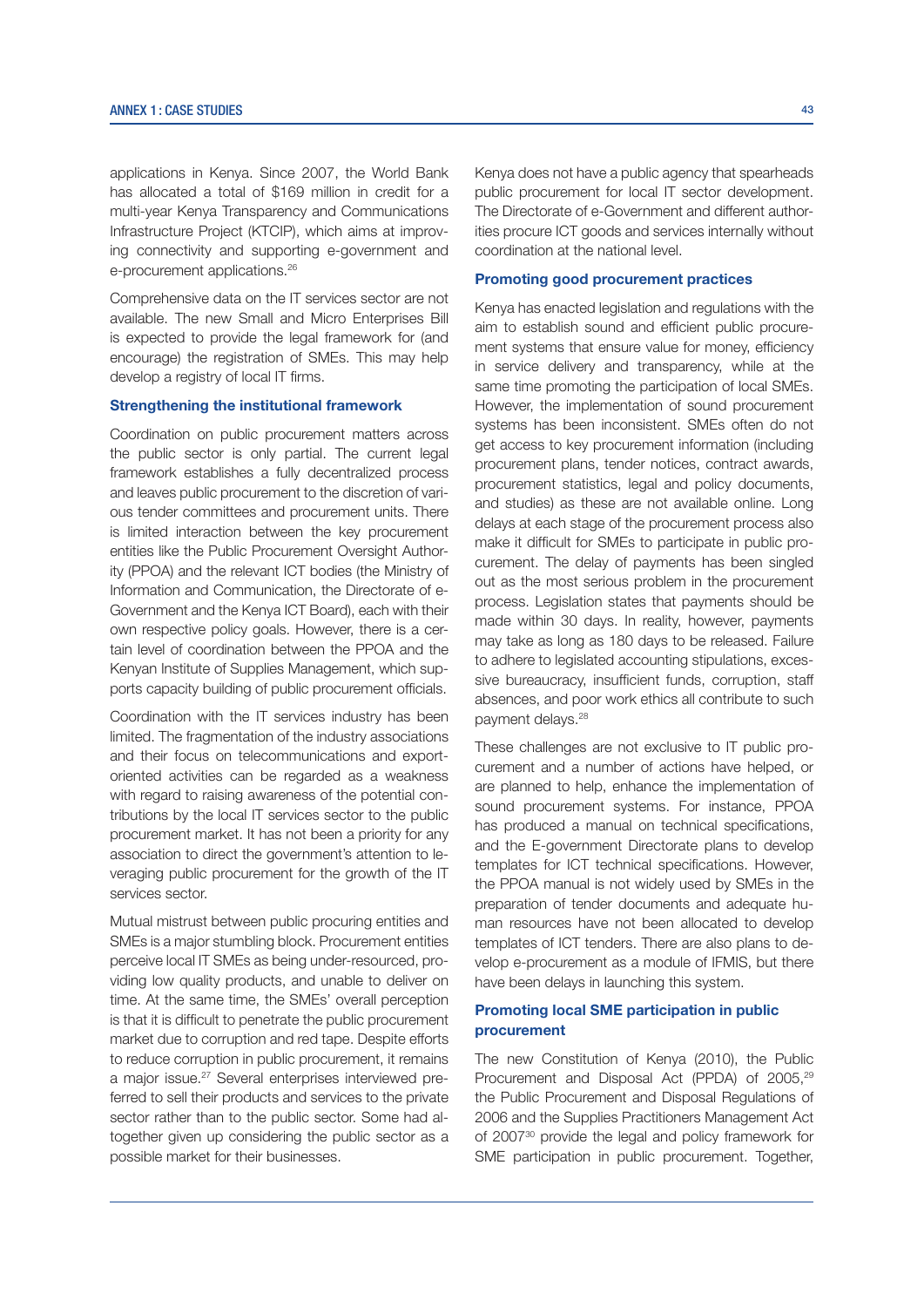they give explicit preference to the participation of local firms, with a view to improving local economic growth. Article 227 of the Constitution of Kenya and Section 39 of the PPDA provide special preferences for the participation of SMEs in public procurement. These include the exclusion of foreign bidders under certain circumstances (i.e. "where the funding is 100% from the Government of Kenya or a Kenyan body; and the amounts are below the prescribed threshold" (Art. 39.8 PPDA)).

However, according to the interviews held with several stakeholders, there is inconsistent implementation of these provisions. Public agencies, both the ICT departments and the procurement divisions, are often not aware of the PPDA's provisions for local SME involvement.

The proposed and pending Small and Micro Enterprises Bill, once enacted by parliament, is expected to give legislative recognition for local firms. The legislation proposes to allocate 25 per cent of the value of public procurement to local SMEs. In procurement terms this would amount to 1.5-2.5 per cent of GDP, a substantial sum that should boost the growth of local firms, including in the IT sector.

#### **Mitigating information asymmetries**

Guarantee requirements can be used at the discretion of the procuring entity (art. 57 PPDA) and interviews suggested that concessions on guarantee requirements are not being made. The Kenyan IT services sector has no well-defined way of measuring the quality of its products and services. Only four ICT firms were ISO certified in 2010. To address the limited uptake of quality certifications, the Kenya ICT Board plans to introduce a localised software certification programme in 2013. Given the insignificant adoption of formal quality certifications by IT services firms, the acceptance of quality certifications as proof of quality other than previous work would have limited value.

#### Software design that facilitates local firms' participation

Kenya has not yet developed and established a comprehensive e-government interoperability framework or a set of standards. The absence of such a framework hampers data sharing, the transfer of documents, and the exchange of information across organizations and systems. One of the roles of the e-Government Directorate is to define IT and interoperability standards. Interviews revealed that the main barriers to increased interoperability levels in Kenya are not technical but organizational issues, such as lack of collaboration among different units, resistance due to perceived loss of control over information and security considerations.

The E-Government Directorate has taken some initiative to adopt modular architecture for its shared services. The implementation of a systems-wide modular architecture requires considerable investment and coordination that has not yet been forthcoming.

The Government does not have an explicit policy promoting FOSS in the public administration and the use of FOSS solutions in the administration has so far been limited. The regulatory framework (including the PPDA<sup>31</sup> and the Kenyan ICT sector policy guidelines<sup>32</sup>) provides the basis for a level playing field for proprietary software and FOSS suppliers. For instance, the Kenyan ICT sector policy guidelines of 2006<sup>33</sup> "encourage[s] [..] *increasing awareness among* stakeholders of the opportunities offered by different software models, including proprietary, open-source and free software". However, interviews with firms revealed that public institutions express a preference for "tested" proprietary software. Public administrations are often locked into the use of proprietary software solutions and technologies (e.g. Microsoft dominates office software) and few public procurement offices have embraced open source alternatives. A study commissioned by the Linux Professional Association of Kenya in 2010<sup>34</sup> notes that, although there has been some improvements, many public tenders still do not conform to official requlations and favour proprietary software. For instance, contrary to Art. 34 of PPDA, technical requirements in public tenders often refer to a particular trademark, name, producer or service producer. The report provides two additional reasons for the wider preference for proprietary software in the public administration: limited familiarity with FOSS among procurement officers and a reported shortage of advanced FOSS skills in the market. In September 2012, the e-Government Directorate indicated its intention to progressively migrate its IT operations to FOSS.<sup>35</sup>

## Awareness raising and capacity development for local firms and public sector officials

Interviews with the Kenya Institute of Supplies Management revealed that, although significant efforts have been made in training and certifying procurement officers, there is limited awareness of state-of-the-art procurement techniques and tools that could improve transparency and SME participation.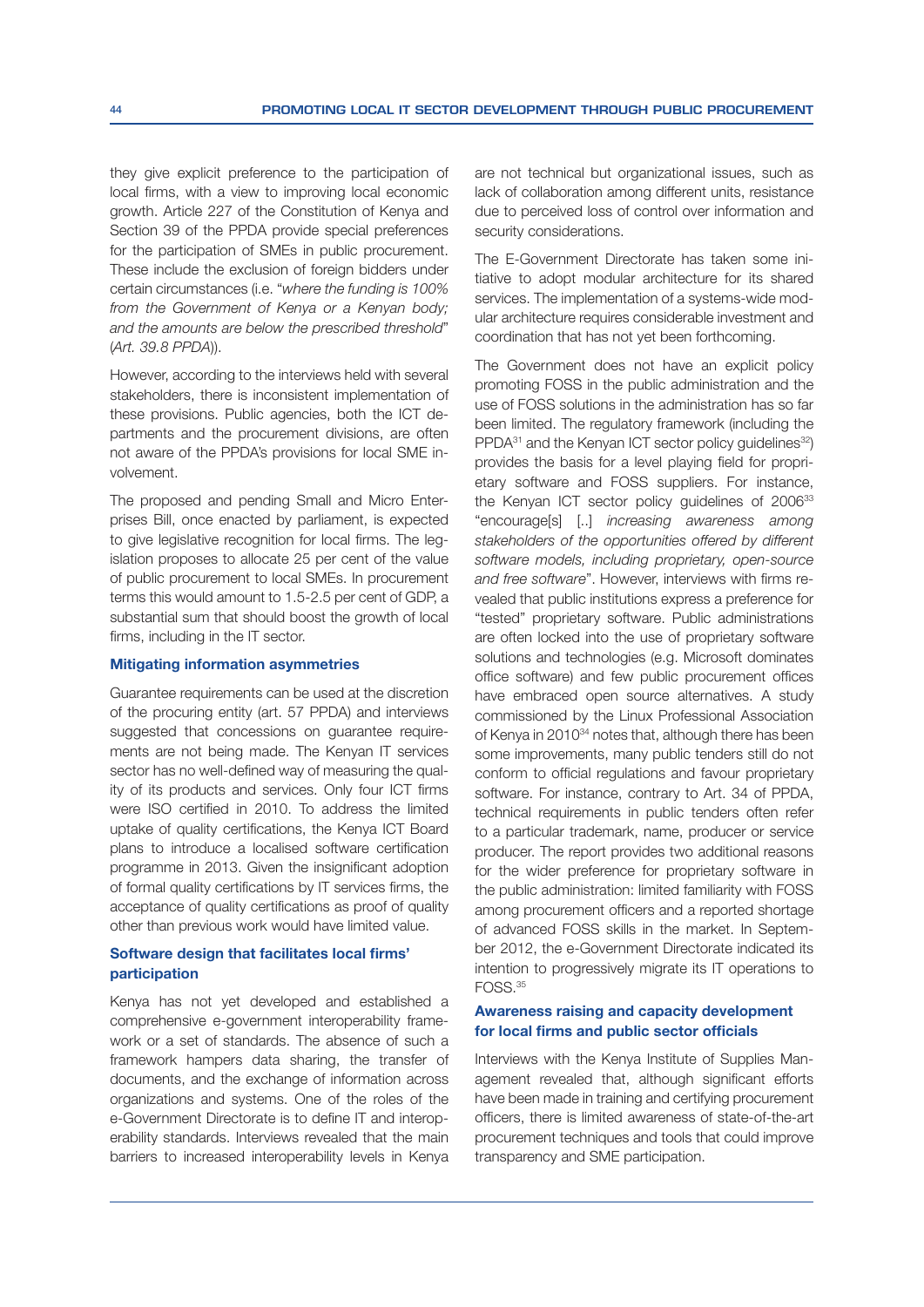SMEs have large capacity weaknesses. The majority of SMEs in Kenya lack the necessary skills to participate in public procurement processes, in particular to prepare relevant tender documents. Limited understanding of public procurement systems often results in submission of non-compliant bids. The Kenyan Institute of Supplies Management and the PPOA have on-going initiatives to address these capacity gaps, which are yet insufficient to substantially increase SME participation in public procurement.

Table 10 provides an overview of the ICT public procurement strategies that have been applied in Kenya and a preliminary assessment of their impact.

| Table 10.<br>Procurement strategies adopted in Kenya                                  |                                                                                                                                                                                                                                                                                                                                                                                                                                                                                                                                                                                                                           |                                                                                                                                                                                                                                                                                      |  |  |  |
|---------------------------------------------------------------------------------------|---------------------------------------------------------------------------------------------------------------------------------------------------------------------------------------------------------------------------------------------------------------------------------------------------------------------------------------------------------------------------------------------------------------------------------------------------------------------------------------------------------------------------------------------------------------------------------------------------------------------------|--------------------------------------------------------------------------------------------------------------------------------------------------------------------------------------------------------------------------------------------------------------------------------------|--|--|--|
|                                                                                       | Has the strategy been applied in Kenya?                                                                                                                                                                                                                                                                                                                                                                                                                                                                                                                                                                                   | <b>Impacts, comments</b>                                                                                                                                                                                                                                                             |  |  |  |
| 1. Establishing the basics                                                            |                                                                                                                                                                                                                                                                                                                                                                                                                                                                                                                                                                                                                           |                                                                                                                                                                                                                                                                                      |  |  |  |
| Public procurement as part of IT<br>sector promotion strategies                       | No. The National ICT Policy of 2006 and its revised<br>version of 2012 promote the local ICT sector but it does<br>not consider the role of public procurement.                                                                                                                                                                                                                                                                                                                                                                                                                                                           | Efforts have focused on the promotion of<br>ITES exports. Public procurement is not<br>yet leveraged to stimulate local IT services<br>firms.                                                                                                                                        |  |  |  |
| <b>Critical mass of IT-related</b><br>procurement                                     | <b>Yes.</b> National county connectivity programs and<br>community development learning centres. E-government<br>services include a citizen portal, shared e-services<br>(HR, customs, IFMIS, tax, ID and passport issuance)<br>and other planned projects (pension administration,<br>driver licensing, land title and company registration<br>systems). IFMIS (Integrated Financial Management<br>Information System), an Oracle-based ERP, is the largest<br>e-government project. The draft ICT Master Plan<br>2012-2017 includes e-government as one of the<br>three strategic pillars of the national ICT strategy. | E-government programmes represent a<br>window of opportunity. Donors play a key<br>role given their financial participation in<br>such programmes.                                                                                                                                   |  |  |  |
| Understanding the current state of<br>the local IT services industry                  | No. Comprehensive data on local firms are not available.                                                                                                                                                                                                                                                                                                                                                                                                                                                                                                                                                                  | New SME legislation is expected to provide<br>the legal framework for (and encourage)<br>the registration of SMEs. This may help<br>developing a registry of local ICT firms.                                                                                                        |  |  |  |
| 2. Strengthening the institutional framework                                          |                                                                                                                                                                                                                                                                                                                                                                                                                                                                                                                                                                                                                           |                                                                                                                                                                                                                                                                                      |  |  |  |
| <b>Coordination across the public</b><br>sector and the industry                      | <b>Moderately.</b> Some level of coordination between<br>Kenyan Institute of Supplies Management and the<br>Public Procurement and Oversight Authority (PPOA).<br>Limited coordination between public sector stakeholders<br>(e.g. the ICT and procurement departments).<br>Fragmented ICT industry associations.                                                                                                                                                                                                                                                                                                         | The legislative framework calls for<br>coordination but, in practice, coordination<br>is limited.                                                                                                                                                                                    |  |  |  |
| Agency/department spearheads<br>public procurement for local IT<br>sector development | No. Different authorities (i.e. Directorate of e-Government,<br>Limited interaction between the key<br>Ministries) procure ICT goods and services internally<br>procurement entities like the PPOA and<br>without coordination at the national level.<br>the relevant ICT bodies (the Ministry of<br>Information and Communication, the<br>Directorate of e-Government and the<br>Kenya ICT Board).                                                                                                                                                                                                                       |                                                                                                                                                                                                                                                                                      |  |  |  |
| 3. Promoting good procurement practices                                               |                                                                                                                                                                                                                                                                                                                                                                                                                                                                                                                                                                                                                           |                                                                                                                                                                                                                                                                                      |  |  |  |
| Implementing transparent and<br>open tender procedures                                | Moderately. PPOA has produced a manual on technical<br>specifications and a tender template.<br>The E-government Directorate plans to develop<br>templates for ICT technical specifications.                                                                                                                                                                                                                                                                                                                                                                                                                              | Difficulties in accessing tender information<br>and delays in procurement processes,<br>including payment, hamper SMEs<br>participation. The PPOA manual is not<br>used widely by SMEs. Adequate human<br>resources have not been allocated to<br>develop templates for ICT tenders. |  |  |  |
| Deploying e-procurement systems                                                       | Not yet. E-procurement is planned to be implemented<br>as a module of IFMIS.                                                                                                                                                                                                                                                                                                                                                                                                                                                                                                                                              | There have been delays in<br>launching the new IFMIS.                                                                                                                                                                                                                                |  |  |  |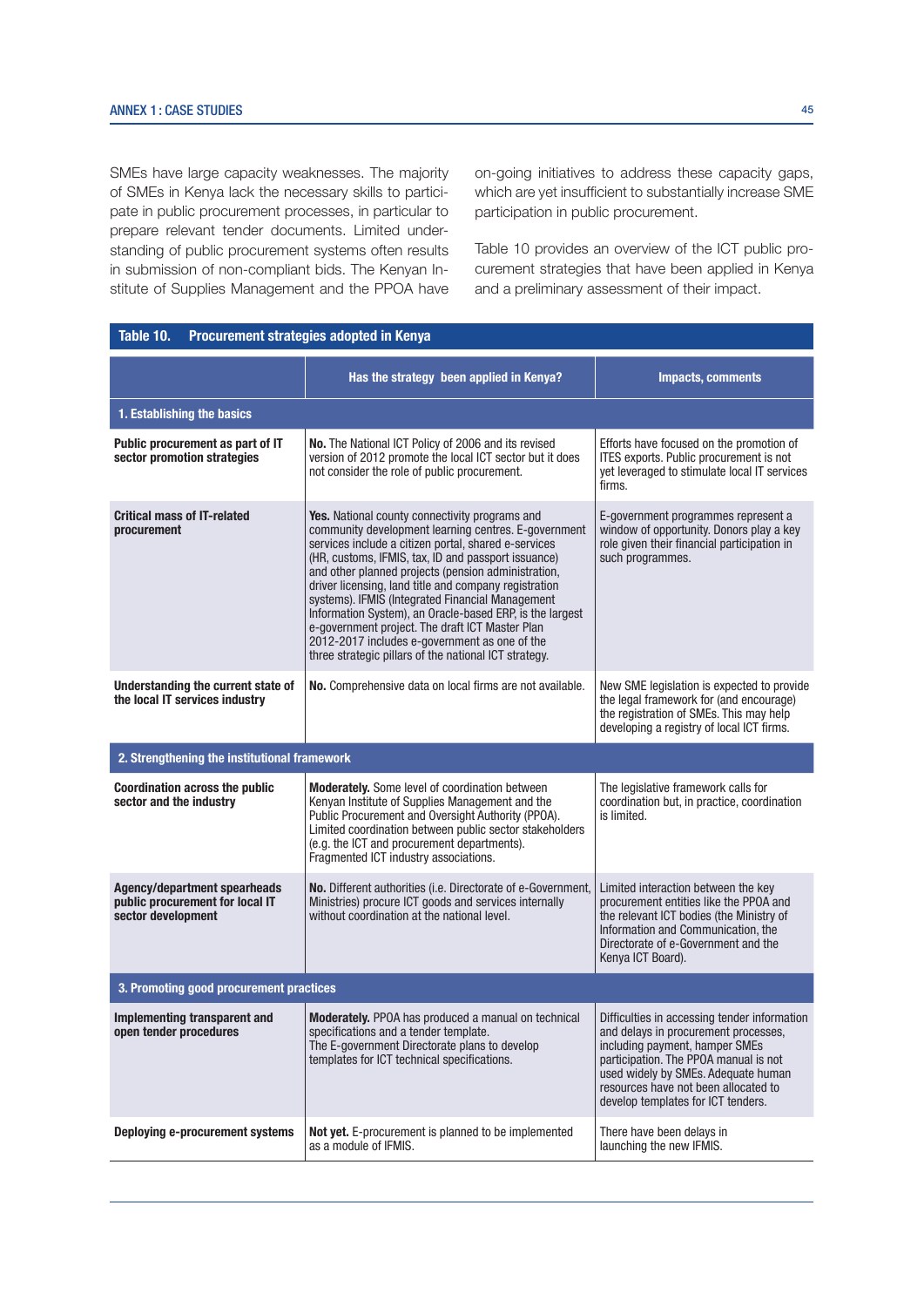| Table 10.                                                                                             | Procurement strategies adopted in Kenya (continued)                                                                                                                                                                                                                                                            |                                                                                                                                                                                    |
|-------------------------------------------------------------------------------------------------------|----------------------------------------------------------------------------------------------------------------------------------------------------------------------------------------------------------------------------------------------------------------------------------------------------------------|------------------------------------------------------------------------------------------------------------------------------------------------------------------------------------|
| 4. Limiting market entry for foreign bidders                                                          |                                                                                                                                                                                                                                                                                                                |                                                                                                                                                                                    |
| <b>Exclusion of foreign bidders</b>                                                                   | No. The legal framework allows the provision of exclusive<br>preference to local SMEs in certain circumstances (where<br>the funding is 100% from the Government of Kenya or a<br>Kenyan body; and the amounts are below the prescribed<br>threshold. (Art. 39 PPDA)), but this is not applied in<br>practice. | Inadequate understanding and<br>implementation of the Public Procurement<br>and Disposal Act (PPDA), inconsistent<br>implementation of strategies related to<br>procurement rules. |
| <b>Allocation of preferential marks</b><br>for local experience, local language<br>and local presence | No. The legal framework gives explicit preference to the<br>participation of local ICT firms (Art. 39 PPDA), but it is not<br>applied in practice.                                                                                                                                                             | Inadequate understanding and<br>implementation of the PPDA, inconsistent<br>implementation of strategies related to<br>procurement rules.                                          |
| 5. Mitigating the effects of information asymmetries in procurement                                   |                                                                                                                                                                                                                                                                                                                |                                                                                                                                                                                    |
| <b>Concessions on bid and</b><br>performance quarantee<br>requirements                                | No. Art. 57 of PPDA allows procuring entities to require<br>tender security and to determine the form and amount of<br>the guarantee requirements.                                                                                                                                                             | Use of quarantee requirements is at<br>the discretion of the procuring entity. In<br>practice, no concessions on guarantee<br>requirements are used.                               |
| Accepting proof of quality other<br>than previous work                                                | No. Kenyan ICT sector has no well-defined way of<br>measuring the quality of its products and services.<br>Only four IT firms were ISO certified in 2010.<br>The Kenya ICT Board plans to introduce a localized<br>software certification programme in 2013.                                                   | No industry association supports the<br>attainment of standards.                                                                                                                   |
| 6. Software design that facilitates local firms' participation                                        |                                                                                                                                                                                                                                                                                                                |                                                                                                                                                                                    |
| Promoting interoperability and<br>open standards                                                      | Limited use. Currently in the planning stage.<br>To define interoperability and standards is one<br>of the roles of the e-Government Directorate.                                                                                                                                                              |                                                                                                                                                                                    |
| Modular design of IT systems in<br>the public sector                                                  | <b>Limited use.</b> Some initiatives by the E-Government<br>Directorate have been taken to adopt modular<br>architecture for its shared services.                                                                                                                                                              | Full implementation requires considerable<br>investment and coordination that has not<br>yet been forthcoming. More systematic<br>treatment needed.                                |
| <b>Promoting FOSS</b>                                                                                 | No. Kenya does not have an official policy supporting<br>FOSS. In September 2012, the e-Government Directorate<br>indicated its intention to progressively migrate its IT<br>operations to FOSS.                                                                                                               | Vendor lock-in, widespread presence of<br>proprietary solutions, and lack of adequate<br>human capacity limit the uptake of FOSS.                                                  |
|                                                                                                       | 7. Awareness raising and capacity development for local firms and public sector officials                                                                                                                                                                                                                      |                                                                                                                                                                                    |
| Awareness raising and capacity<br>development for local firms and<br>public sector officials          | <b>Moderately.</b> The Kenyan Institute of Supplies<br>Management provides training and certification to public<br>procurement officials and it envisages providing training<br>for SMEs and raising awareness of public procurement<br>provisions.                                                            | Lack of funding and inadequate<br>coordination has limited the reach of the<br>capacity development activities.                                                                    |

Source: UNCTAD and BMZ.

# **1.2 SENEGAL**

# 1.2.1 ICT market and sector characteristics

The Senegalese ICT sector is among the most dynamic in West Africa.<sup>36</sup> Private estimations suggest that the telecommunications sector represents around  $6$  per cent of the country's GDP. $37$  ICT-related manufacturing is insignificant, and the IT services sector is small but growing, comprising 50–100 software developers and IT services providers involved in applications development (InfoDev, 2008).

Software development is often performed by units or departments within larger IT and ICT groups, such as Seninfor, FTF and Groupe Chaka, but also by a growing number of small specialized firms, such as GSIE Technologie, Sen-Site, Synapsys Conseil, and GCS (InfoDev, 2008). Many of these companies deliver basic software development and IT services for outsourcing contracts with French companies.

According to InfoDev (2008), most ICT service providers (including web designers, Internet value added service providers, and ICT consultants) do not have the capacity or capability to operate on the international market. Since the domestic market is quite narrow, this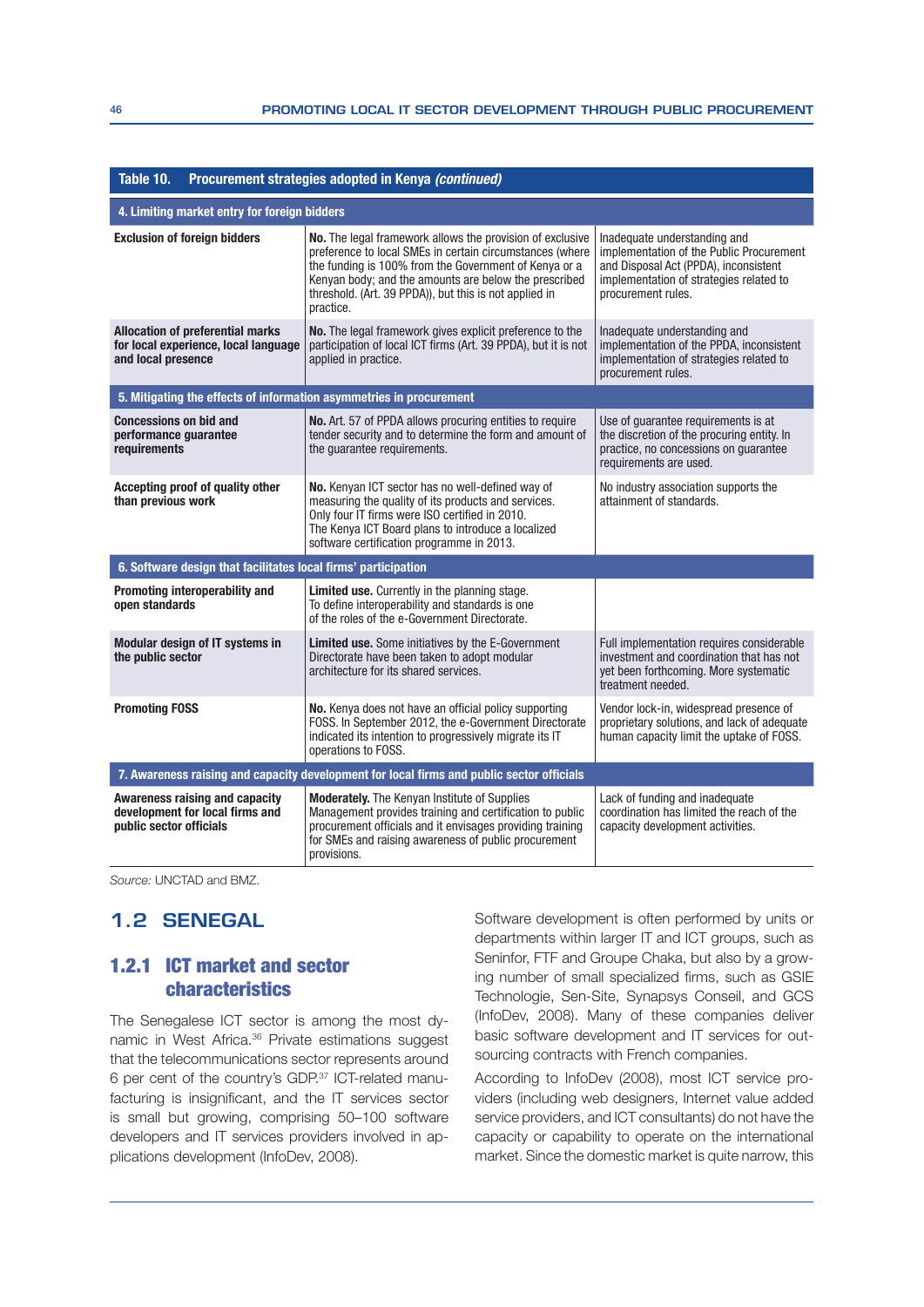segment is still at an embryonic stage. The West African market, however, presents a good opportunity for Senegalese firms. For instance, a mapping of the ICT sector in Senegal commissioned by GIZ on behalf of BMZ (GIZ/OPTIC 2012) found that, within the broader ICT and ITES industry, 53 per cent of the firms serviced the regional market. Moreover, the report found that, despite most of them being SMEs, 36 per cent of Senegalese ICT firms serviced the global market suggesting a greater level of internationalization than indicated in the InfoDev (2008) report. Many SMEs in the industry operate in the informal sector, are rapidly established and often disappear within a short period of time (GIZ/OPTIC 2012).

The Organization of Professionals of Information and Communication Technologies (OPTIC) is the only ICT industry association in Senegal. OPTIC is a member of the National Council of Employers and includes the main ICT companies and telecommunications operators. OPTIC works closely with the Government on policy issues and provides a platform for public-private dialogue and the promotion of partnership and investment.

# 1.2.2 Public procurement strategies

#### Establishing the basics

National policies in Senegal promote ICT both as a key economic sector as well as a tool for improving the functioning of the public administration and for facilitating access to public services.

The new Public Procurement Code (CMP) defines favourable conditions for the participation of Senegalese and West African Economic and Monetary Union enterprises in public procurement. However, the expected positive impact of this legislation has so far been limited. The legislation is relatively new and requires reconciliation with older codes to ensure a coherent approach to public procurement.

The Government has forged a comprehensive collaboration programme with the German Government to increase the competitiveness of Senegalese SMEs in the ICT sector (among other sectors) (see box 8). This is a medium term project – which may need to continue for several years.

Senegal has a critical mass of IT-related public procurement. The State Agency for Informatics (ADIE) manages various e-government projects such as connection of courts and the national ID project. Other projects exist in e-education, e-health and e-trade. GAINDE 2010, a customs management system, is an advanced system managed by the government. A port community system is planned.

According to the study commissioned by GIZ on behalf of BMZ (GIZ/OPTIC 2012) (and based on the data available in the public procurement portal), between 2008 and 2010, the public administration procured 5.6 billion CFA francs (\$11 million) annually on ICT goods and services (see Table 11, GIZ/OPTIC 2012). The Ministry of Economy and Finance was the top procurer, followed by the Ministry of Urban

#### Box 8. Donor's role in promoting SME participation: the example of the Senegalese-German cooperation.

The Government has forged a comprehensive collaboration programme, "Promoting the competitiveness and growth of small- and medium-sized enterprises and capacity development in the microfinance sector", with the German Federal Ministry for Economic Cooperation and Development to increase the competitiveness of Senegalese SMEs.<sup>38</sup> The multiyear programme (2006-2015) focuses on the promotion of the ICT sector as one of the priority sectors defined by the Senegalese Government. In this regard, it aims at improving the participation of SMEs in public procurement, at establishing a good understanding of the local ICT sector (including the creation of a registry for local ICT firms), and at promoting an interoperability and standards framework for public sector organisations. Small Senegalese ICT firms are among the main beneficiaries of the project.

The program's main approach is to promote public-private dialogue with the aim to define and implement joint solutions to the challenges faced by small enterprises because of an unfavourable business and investment climate. It promotes and supports cooperation between ministries, governmental and non-governmental organizations, as well as with the private sector.

To date, the programme has carried out an extensive survey in collaboration with the Organization for ICT professionals (OPTIC) to map the state of the ICT sector in Senegal. It has also supported the Senegalese government in identifying the major challenges to SMEs participation in public procurement and in promoting government systems interoperability. Further activities to address these challenges will be implemented during the course of the program.

Source: BMZ.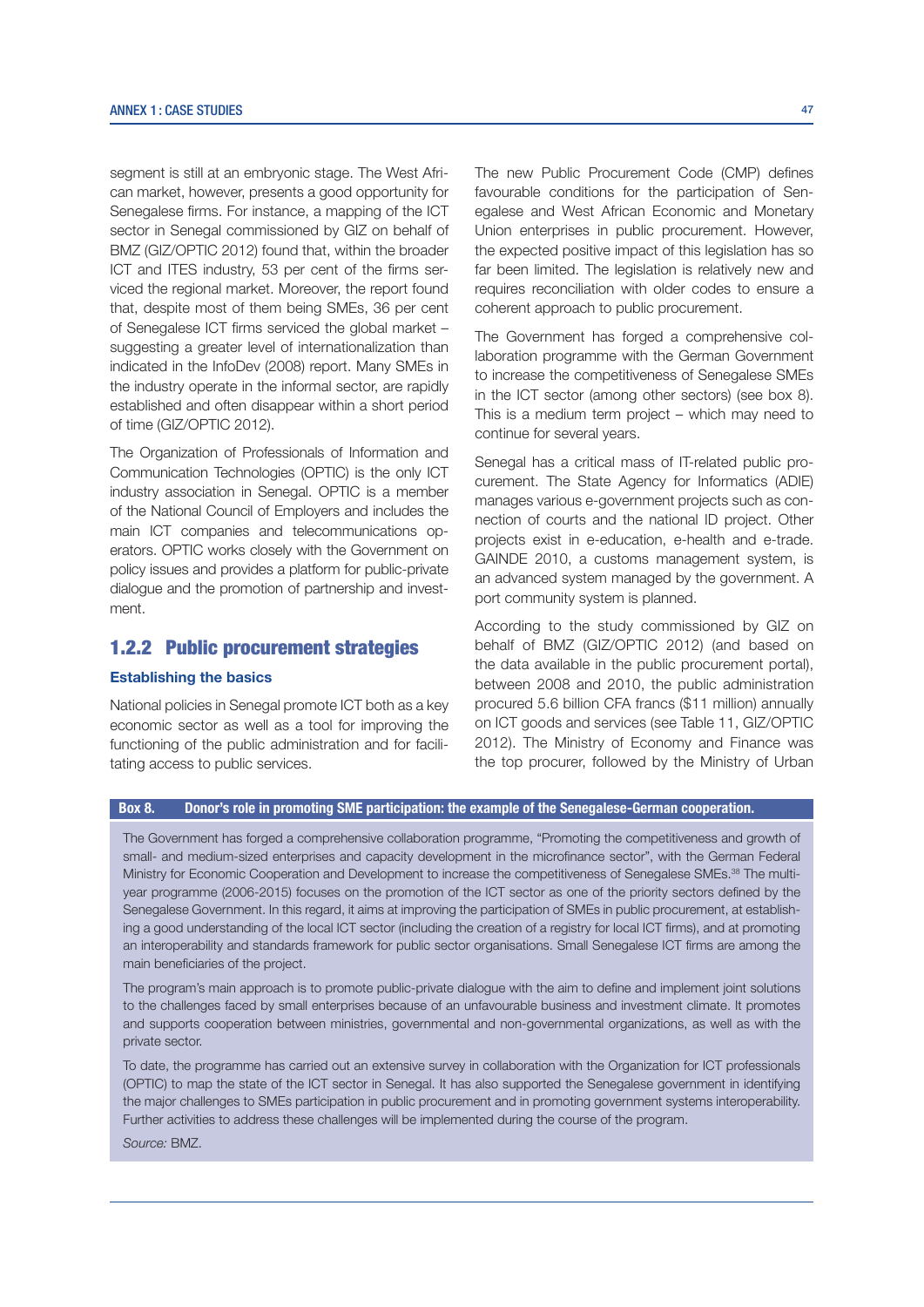Development and Public Health and the Ministry of Technical Education and Professional Training.

While not all related public procurement are reported in the portal (GIZ/OPTIC 2012), the study reveals a high level of supplier concentration in the provision of ICT services to the public sector. Out of the 75 domestic firms participating in ICT public procurement, three firms accounted for 41.7 per cent of the total ICT public procurement between 2008 and 2010.

Senegal relies on donor funding for the implementation of a significant amount of ICT and e-governmentrelated projects (see Table 12). While some donor projects (for example, the University Cheikh Anta Diop (UCAD)/ADIE project for connection of courts) have involved local firms, the majority of the projects were executed exclusively by foreign firms (see Table 12). The demand to procure the latest and best solution has also favoured international firms.

| Public procurement of ICT equipment/services, Senegal (2008-2010), in thousands dollars<br>Table 11.   |        |        |        |              |  |
|--------------------------------------------------------------------------------------------------------|--------|--------|--------|--------------|--|
| <b>Authority</b>                                                                                       | 2008   | 2009   | 2010   | <b>Total</b> |  |
| Ministry of Finance and Economic Development (Tax Directorate)                                         | 360    | 2'316  | 4'241  | 6'916        |  |
| Ministry of Urban Development and Housing                                                              | 3'934  |        |        | 3'934        |  |
| Ministry of Finance and Economic Development -<br>Information Management Directorate (DTAI)            | 819    | 708    | 775    | 2'303        |  |
| Ministry of Technical and Vocational Education                                                         |        | 1'586  | 531    | 2'118        |  |
| Ministry of Finance and Economic Development -<br>Economic and Financial Cooperation Directorate (DGF) | 195    | 642    | 919    | 1'754        |  |
| Ministry of Finance and Economic Development -<br>Customs Director General (DGD)                       | 1'200  |        |        | 1'200        |  |
| Ministry of Finance and Economic Development -<br>Directorate of Administration and Equipment          |        | 791    |        | 791          |  |
| Ministry of Finance and Economic Development -<br>Customs Director General (DGD/DPL)                   |        |        | 789    | 789          |  |
| Ministry of Finance and Economic Development -<br>Customs Director General (DGD)/DPL/BSB)              |        | 766    |        | 766          |  |
| <b>State Agency for Informatics</b>                                                                    | 697    |        |        | 697          |  |
| Ministry of Finance and Economic Development (DSPRV)                                                   |        | 689    |        | 689          |  |
| Ministry of Finance and Economic Development (CEPDPS)                                                  | 622    |        |        | 622          |  |
| Ministry of Education for Pre-School, Elementary & Intermediate Levels<br>Education                    | 146    | 79     | 337    | 561          |  |
| <b>Ministry of Armed Forces</b>                                                                        | 464    |        |        | 464          |  |
| Ministry of Finance and Economic Development (PCRBF)                                                   | 98     | 350    |        | 447          |  |
| Ministry of Health and Public Hygiene                                                                  |        | 447    |        | 447          |  |
| <b>Chief Cabinet Secretary (SAGE)</b>                                                                  | 218    | 220    |        | 439          |  |
| Ministry of Technical and Vocational Education                                                         |        | 323    | 102    | 425          |  |
| Deposits and Consignments Fund                                                                         |        | 368    |        | 368          |  |
| Ministry of Interior (DBM)                                                                             | 167    | 92     | 98     | 358          |  |
| <b>Total</b>                                                                                           | 10'795 | 11'489 | 10'936 | 33'222       |  |

Note: Exchange rate:  $1$   $\$$  = 508.126 CFA Francs Source: GIZ/OPTIC (2012).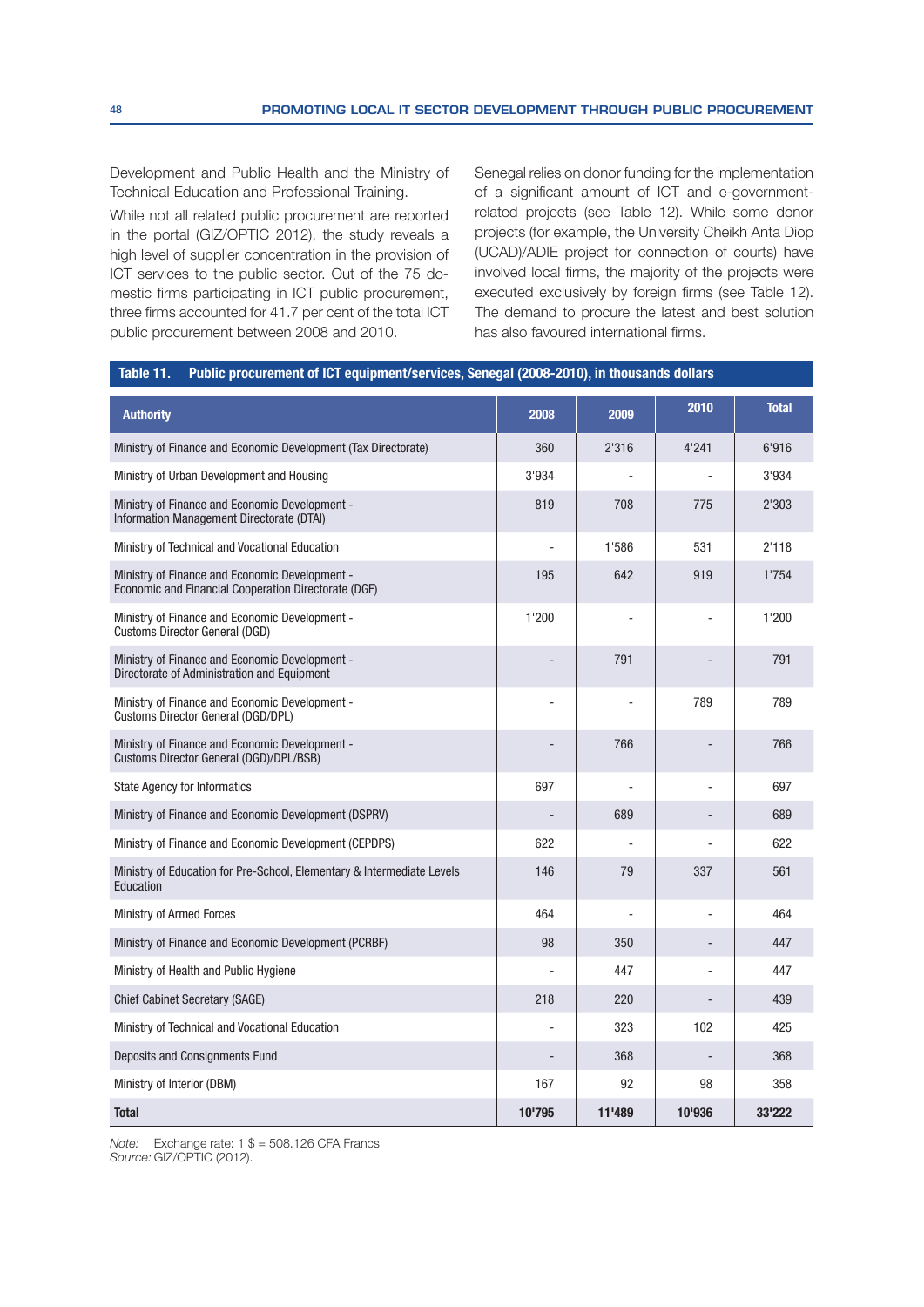| Table 12.<br>List of IT projects in the public administration, Senegal |                               |                                                                                                                                                                                  |                                                      |                                                                                                                              |  |  |
|------------------------------------------------------------------------|-------------------------------|----------------------------------------------------------------------------------------------------------------------------------------------------------------------------------|------------------------------------------------------|------------------------------------------------------------------------------------------------------------------------------|--|--|
| <b>Ministry/ Public entity</b>                                         | <b>Project name</b>           | <b>Description</b>                                                                                                                                                               | <b>Participant country</b>                           | <b>Financing/ Tender type</b>                                                                                                |  |  |
| <b>State Agency for</b><br>Informatics (AIDE)                          | <b>SAFI</b>                   | Government Intranet project,<br>Internet sites and national<br>portal                                                                                                            | Governments of the<br>Republic of Korea<br>and China | External financing. International call<br>for tenders under the partnership<br>agreement (China/ Korea)                      |  |  |
| Ministry of Economy<br>and Finance                                     | <b>SYGMAP</b>                 | Procurement management<br>system, a software for<br>monitoring procurement<br>value chain                                                                                        | Financed by the<br>Government of<br>Senegal          | Internal financing. Open call for<br>tender (national)                                                                       |  |  |
| Ministry of Economy<br>and Finance-DTAI                                |                               | Payroll management system                                                                                                                                                        | Tunisia                                              | External funding (World Bank)/<br>International call for tenders                                                             |  |  |
| Ministry of Economy<br>and Finance                                     | <b>ASTER</b>                  | Public financial and<br>accounting system                                                                                                                                        | France                                               | International call for tenders under<br>the partnership agreement                                                            |  |  |
| Ministry of Economy<br>and Finance                                     | Gaïnde<br><b>ORBUS</b>        | Integrated customs system.                                                                                                                                                       | Senegal                                              | Establishment of a firm (GIE Gaïnde<br>2000 for ORBUS) and internal IT staff<br>from the Customs Directorate<br>(for GAINDE) |  |  |
| Ministry of Economy<br>and Finance                                     | <b>SIGFIP</b>                 | Integrated public finance<br>management system                                                                                                                                   | Cote d'Ivoire                                        | International call for tenders under the<br>partnership agreement                                                            |  |  |
| Ministry of Economy<br>and Finance                                     | <b>SIGTAS</b>                 | Internal finance/tax<br>management system                                                                                                                                        | Canada                                               | External financing /international call<br>for tenders                                                                        |  |  |
| Ministry of Public<br>Administration                                   | GRH                           | Human resources management<br>database                                                                                                                                           | Senegal                                              | Internal financing / national call for<br>tenders                                                                            |  |  |
| Ministry of Interior                                                   | <b>National ID</b><br>Project | A national identity card,<br>electoral list, passport                                                                                                                            | Senegal/ Malaysia                                    | Internal financing / open call for tender<br>and within the partnership agreements                                           |  |  |
| Ministry of Justice                                                    |                               | - Connection of courts (carried<br>out with AIDE)<br>- Development of an application<br>for judicial authorities (carried<br>out with the University Cheikh<br>Anta Diop (UCAD)) | Senegal<br>(UCAD/AIDE)                               | External financing (European Union)                                                                                          |  |  |

Source: Based on Brunsiek and Restel (2011) and communications from Ministry of Economy and Finance.

Partly because of the informality and rapid turnover of SMEs in the sector, there is limited information available on the portfolios and capabilities of ICT firms in Senegal. This constrains decision makers (both private and public actors) in designing strategies for the development of the sector. To address this shortcoming, the Senegalese-German SME Competitiveness Programme is in the process of developing further mapping mechanisms for the sector. Public officials participate in the on-going dialogue between IT companies and public institutions in collaboration with the industry association OPTIC.

#### Institutional framework

There is limited coordination among institutions involved in IT-related public procurement. The State Agency for Informatics (Agence de Développement de l'Informatique de l'État -ADIE) is responsible for the national e-government strategy, the automation of public sector institutions, and the development of an e-government architecture and interoperability framework. However, Ministries, Departments, and other government entities are generally independent in the way they acquire products and services.

Strong leadership could enhance policy coherence and coordination among public institutions.

There is no agency spearheading public procurement for local IT sector development. While ADIE is responsible for the national e-government strategy, the automation of public sector institutions and the development of an e-government architecture and interoperability framework, it does not coordinate public IT procurement. Different ministries and departments purchase IT independently. Some of these tenders are overseen by DCMP, but there is limited coordination between ADIE and DCMP.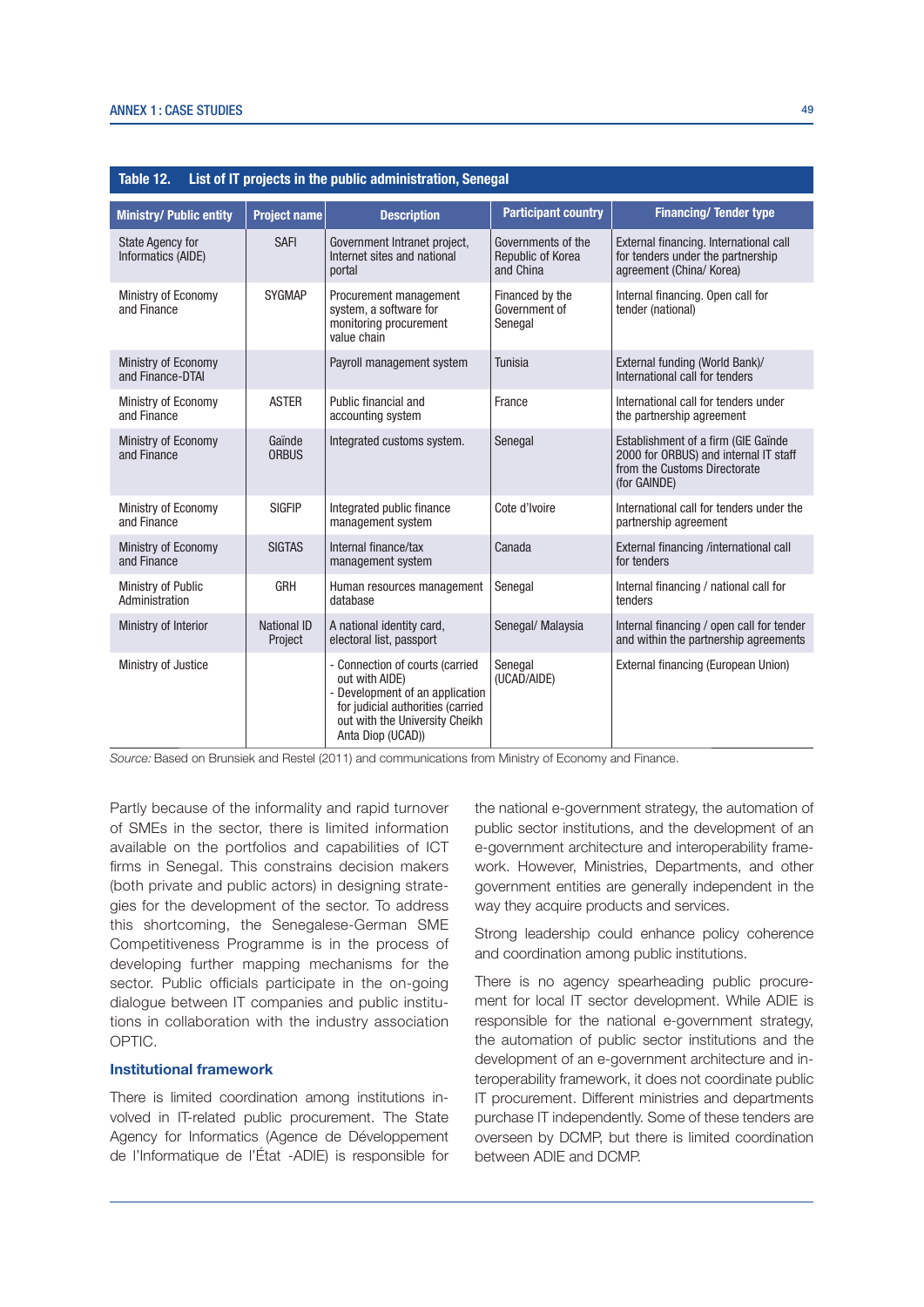#### Promoting good procurement practices and other measures supporting SME participation in public procurement<sup>39</sup>

Senegal has established sound policy, institutional, and legislative frameworks for public procurement and has updated the corresponding laws. In 2008, an auto-evaluation of its overall public procurement system based on the OECD-DAC methodology situated Senegal in the group B (A-best performance, D-weakest performance).40 The most important legal document in the context of public procurement is the Public Procurement Code (Code des marchés publics – CMP) enacted in 2011.

An institutional framework for managing and overseeing public tenders has also been set up. The Central Department for Public Procurement (DCMP) is responsible for overseeing key public procurement projects a priori and the Public Procurement Regulatory Agency (ARMP) for overseeing projects a posteriori and for regulation.

The CMP includes various provisions for the promotion of local SMEs and defines the following measures:

- Breaking down large tenders into smaller packages to encourage SMEs participation.
- Local and West African Economic and Monetary Union (WAEMU) SMEs can be given preference provided they have equivalent qualifications and are not more than 15 per cent more expensive than international applicants.
- Tender guarantees are not required for software and computer services or for group biddings when the volume of the contract is below \$100,000.
- All bids should be evaluated transparently on the basis of consistent selection criteria and rejected candidates must be informed.

A number of supplementary criteria apply to the tender of Intellectual Services (including IT services):

- Only preselected suppliers can bid.
- The technical quality of the offer (both in terms of firms' experience and the technical dimension of the proposal), and not only the price, is a key evaluation criteria.

However, tenders for purchases that involve both the acquisition of IT goods and services are often classified as equipment tenders and do not include the additional criteria for intellectual services. As a consequence, these tenders may not include the necessary elements that would allow interested suppliers to fully evaluate the tender.

Notwithstanding the provisions for the promotion of local SMEs, the participation of these firms in the public procurement system has so far been limited. Main barriers include:

- Complex legislation, where procedures and provisions are distributed over different laws and regulations. SMEs usually lack the expertise or resources to understand the overall procedure;
- Prerequisites for bidding, such as evidence of at least three years' experience, tender guarantees in the case of tenders for ICT goods, or the necessity to purchase tender documents;
- Unclear technical specifications prevent the submission of a competitive bid; and
- Missing feedback in cases where bids were rejected.

The Government has taken steps to increase transparency by ensuring that public tenders are available through a central web site – www.marchespublics.sn.

It is unlikely that the public administration will accept proof of quality other than previous work (i.e. quality certifications) since there is limited progress on certification of firms in the IT services sector.

#### Software design

Senegal has not yet published an interoperability framework or architectural standards. As mentioned earlier, ADIE is responsible for the development of an e-government architecture and interoperability framework. However, the lack of coherent and consistent guidelines for ICT and e-government-related projects on the part of the government, as well as a lack of coordination among donor organizations has resulted in the purchase of heterogeneous ICT systems, creating interoperability problems.

With the support of the Senegalese-German cooperation program (see box 8), the government has taken steps to promote IT standards and interoperability framework between public institutions. The lack of financial resources and technical capabilities and the limited use of ADIE for promoting IT standards and interoperability framework have stalled progress in this area, however.

The Government has also taken some practical steps to encourage the use of open source software in the public sector. ADIE has set an example by using open source software for its operations. It runs Linux on its file, e-mail and directory servers and uses MySQL AB's open-source database. Its enterprise resource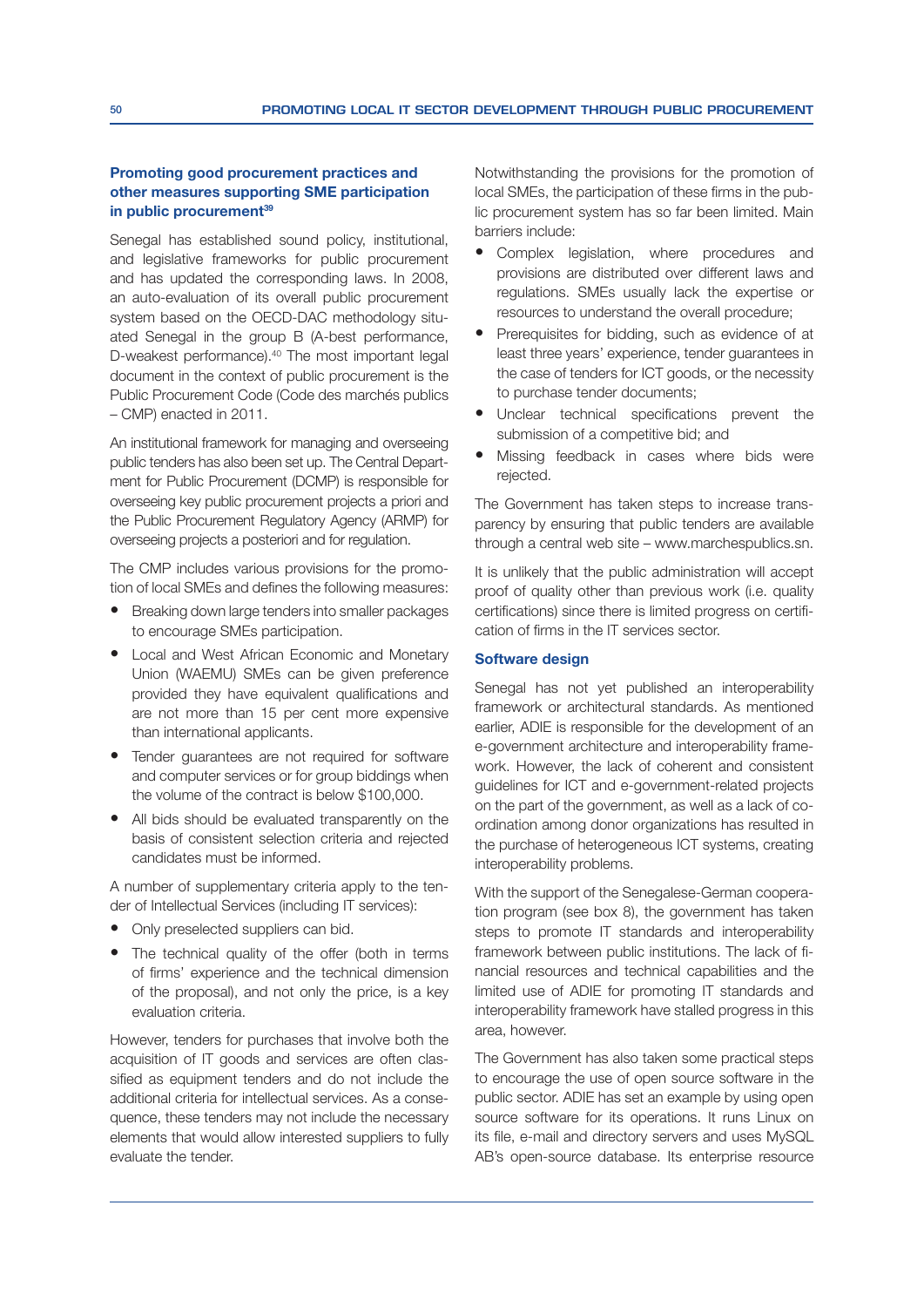planning solutions also run on Linux servers.41 Despite the encouragement by ADIE and universities to use FOSS, there is a lack of adoption of FOSS by public institutions, in which there is still a tendency to prefer proprietary software. The absence of a critical mass of FOSS developers in the public sector and of technical support, as well as the lack of a clear policy supporting the use of FOSS in the public sector, explain the limited uptake of FOSS in public institutions in Senegal (as is the case also in other West African economies).<sup>42</sup>

#### Awareness raising and capacity building

The Government has implemented a number of training courses and seminars, provided by DCMP and ARMP. For instance, in cooperation with Germany (and possibly other donors), a training course is planned for government officials involved in public procurement to improve the technical specifications of IT tenders.

The government has an annual training plan for capacity building in public procurement. Since 2008, over 6,000 actors have received training.43 However, interviews with stakeholders indicated capacity weaknesses among stakeholders in regard to public procurement of IT services.

Table 13 summarizes how the seven broad strategies described in chapter 3 have been applied in Senegal.

| Table 13.<br>Procurement strategies adopted in Senegal                                       |                                                                                                                                                                                                                                                                                                                                                                                                                                                                                         |                                                                                                                                                  |  |  |  |  |  |
|----------------------------------------------------------------------------------------------|-----------------------------------------------------------------------------------------------------------------------------------------------------------------------------------------------------------------------------------------------------------------------------------------------------------------------------------------------------------------------------------------------------------------------------------------------------------------------------------------|--------------------------------------------------------------------------------------------------------------------------------------------------|--|--|--|--|--|
|                                                                                              | Has the strategy been applied in Senegal?                                                                                                                                                                                                                                                                                                                                                                                                                                               | <b>Impacts, comments</b>                                                                                                                         |  |  |  |  |  |
| 1. Establishing the basics                                                                   |                                                                                                                                                                                                                                                                                                                                                                                                                                                                                         |                                                                                                                                                  |  |  |  |  |  |
| Public procurement as part of IT<br>sector promotion strategies                              | Yes. National policies in Senegal promote ICTs both as<br>a key economic sector, and as a tool for improving the<br>functioning of the public administration and for facilitation<br>of access to public services.                                                                                                                                                                                                                                                                      | Actual focus is on promoting the export of<br>BPO services.                                                                                      |  |  |  |  |  |
|                                                                                              | The Public Procurement Code (CMP) enacted in 2011<br>defines favourable conditions for the participation of<br>Senegalese and WAEMU SMEs in public procurement.                                                                                                                                                                                                                                                                                                                         | The legislation is relatively new and<br>requires reconciliation with older codes<br>to ensure a coherent approach to public<br>procurement      |  |  |  |  |  |
|                                                                                              | The Senegalese-German SME competitiveness programme<br>supports the participation of SMEs in public procurement.                                                                                                                                                                                                                                                                                                                                                                        | Medium term project – may need to<br>continue for several years.                                                                                 |  |  |  |  |  |
| <b>Critical mass of IT-related</b><br>procurement                                            | Yes. The State Agency for Informatics (ADIE) manages<br>Local firms are encouraged to participate<br>various e-government projects such as connection of<br>in national e-government projects.<br>courts and the national ID project. Other projects exist<br>Most donor-funded projects, however,<br>are biased towards international firms.<br>in e-education, e-health and e-trade. GAINDE 2010, a<br>customs management system, is an advanced system<br>managed by the Government. |                                                                                                                                                  |  |  |  |  |  |
| <b>Understanding the current state</b><br>of the local IT services industry                  | Moderately. The Senegalese-German SME<br>Competitiveness Programme has developed a<br>mapping of the ICT sector in Senegal.                                                                                                                                                                                                                                                                                                                                                             | Lack of well-defined national plan for<br>registration of SMEs.                                                                                  |  |  |  |  |  |
| 2. Strengthening the institutional framework                                                 |                                                                                                                                                                                                                                                                                                                                                                                                                                                                                         |                                                                                                                                                  |  |  |  |  |  |
| <b>Coordination across the public</b><br>sector and<br>the industry                          | <b>Moderately.</b> There is limited coordination among<br>institutions involved in ICT-related public procurement.                                                                                                                                                                                                                                                                                                                                                                      | Lack of leadership for coordination of<br>public ICT procurement and inadequate<br>linkages between ICT policy and public<br>procurement policy. |  |  |  |  |  |
|                                                                                              | Public officials participate in the on-going dialogue<br>between IT companies and public institutions in<br>collaboration with industry association OPTIC.                                                                                                                                                                                                                                                                                                                              | Dialogue with private sector is not regular.                                                                                                     |  |  |  |  |  |
| <b>Agency/department spearheads</b><br>public procurement for local IT<br>sector development | No. ADIE is responsible for the national e-government<br>strategy, the automation of public sector institutions, and<br>the development of an e-government architecture and<br>interoperability framework. ADIE does not coordinate public<br>IT procurement. Ministries and departments purchase IT<br>independently. Some tenders are overseen by DCMP.                                                                                                                               | Limited coordination between ADIE and<br>DCMP.                                                                                                   |  |  |  |  |  |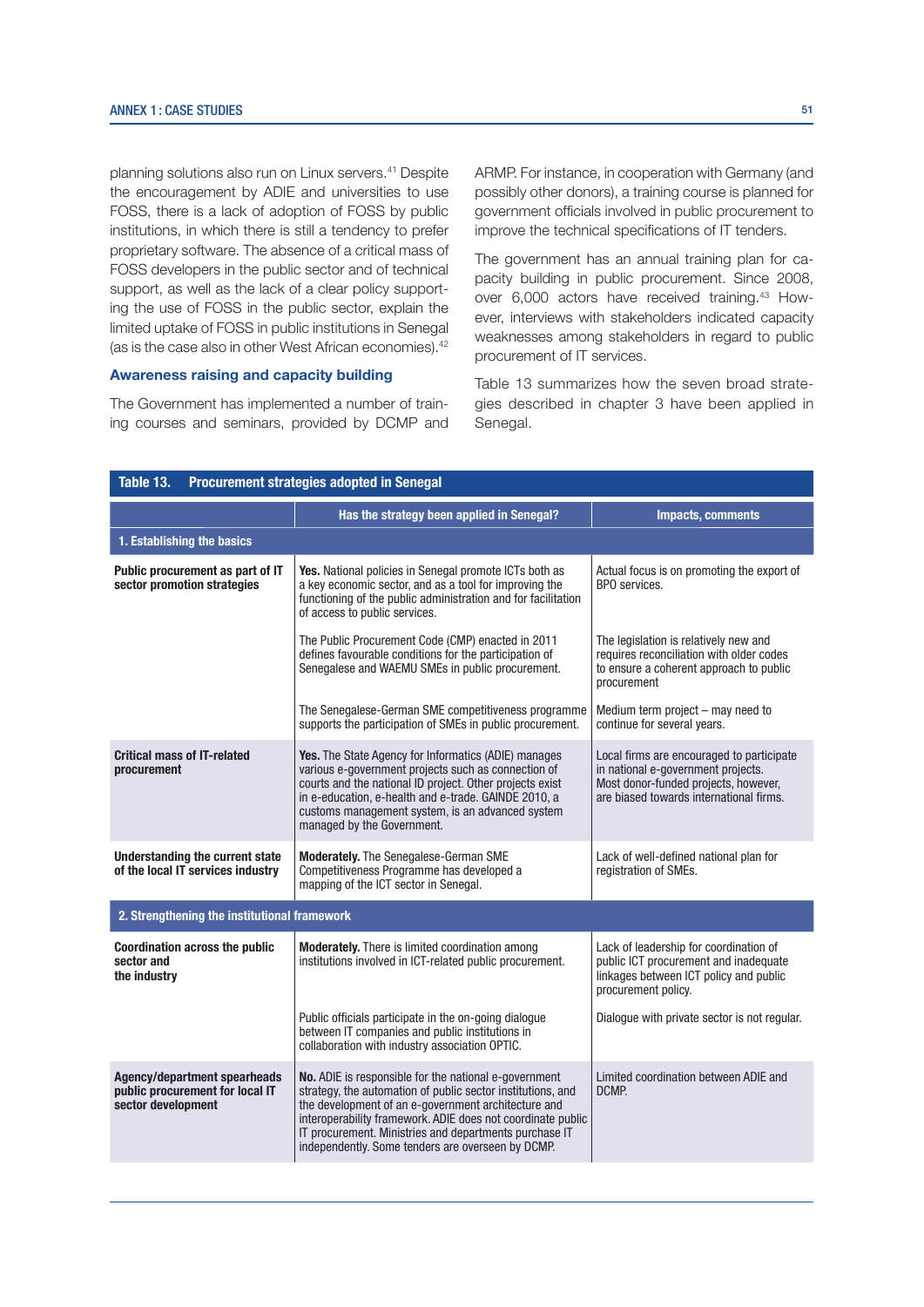| Table 13.<br>Procurement strategies adopted in Senegal (continued)                                    |                                                                                                                                                                                                                                                                                                                                  |                                                                                                                                                                                                                                                                                                                                                                     |  |  |  |
|-------------------------------------------------------------------------------------------------------|----------------------------------------------------------------------------------------------------------------------------------------------------------------------------------------------------------------------------------------------------------------------------------------------------------------------------------|---------------------------------------------------------------------------------------------------------------------------------------------------------------------------------------------------------------------------------------------------------------------------------------------------------------------------------------------------------------------|--|--|--|
| 3. Promoting good procurement practices                                                               |                                                                                                                                                                                                                                                                                                                                  |                                                                                                                                                                                                                                                                                                                                                                     |  |  |  |
| <b>Implementing transparent</b><br>and open tender procedures                                         | <b>Limited.</b> Initiatives are underway for improving good<br>procurement practices. The CMP promotes good<br>procurement practices and the web portal aims to<br>increase transparency. The Senegalese-German SME<br>competitiveness programme outlines measures for<br>enhancing the quality of technical specifications.     | The 2008 auto-evaluation score of its overall<br>public procurement system is B (A-best,<br>D-weakest). Interviews suggest that lack of<br>awareness, inadequate technical content of<br>tendering documents, and limited feedback<br>on tender evaluation outcomes are some of<br>the challenges ahead.                                                            |  |  |  |
| <b>Deploying e-procurement</b><br>systems                                                             | <b>Limited.</b> DCMP has established a portal for public tenders<br>www.marchespublics.sn.                                                                                                                                                                                                                                       | Not all public tenders have been published<br>online.                                                                                                                                                                                                                                                                                                               |  |  |  |
| 4. Limiting market entry for foreign bidders                                                          |                                                                                                                                                                                                                                                                                                                                  |                                                                                                                                                                                                                                                                                                                                                                     |  |  |  |
| <b>Exclusion of foreign bidders</b>                                                                   | No.                                                                                                                                                                                                                                                                                                                              |                                                                                                                                                                                                                                                                                                                                                                     |  |  |  |
| <b>Allocation of preferential marks</b><br>for local experience, local<br>language and local presence | <b>Yes.</b> The legislative framework (CMP) provides for<br>awarding contracts to qualified local SMEs even if the<br>offer price is 15 per cent higher than that of a qualified<br>foreign firm.                                                                                                                                | The CMP was adopted in 2011 but has<br>not been fully implemented. Its impact in<br>encouraging the participation of local ICT<br>enterprises has yet to be seen.                                                                                                                                                                                                   |  |  |  |
|                                                                                                       | 5. Mitigating the effects of information asymmetries in procurement                                                                                                                                                                                                                                                              |                                                                                                                                                                                                                                                                                                                                                                     |  |  |  |
| <b>Concessions on bid and</b><br>performanceguarantee<br>requirements                                 | No. No progress has been made in removing bid guarantee<br>requirements.<br>The Senegalese-German SME competitiveness programme<br>outlines measures for reducing onerous requirements.                                                                                                                                          | The CMP and older codes still include<br>onerous requirements such as a security<br>deposit of 1-3 per cent for hardware and<br>5 per cent of the procurement of goods and<br>services exceeding \$100,000.<br>Firms are still required to submit evidence<br>of at least three years expertise in same<br>area and a detailed turnover of the last<br>three years. |  |  |  |
| Accepting proof of quality other<br>than previous work                                                | No.                                                                                                                                                                                                                                                                                                                              | Limited progress on certification of<br>firms. No formal plan exists to encourage<br>certification or quality control of<br>professionals and firms in the ICT sector.                                                                                                                                                                                              |  |  |  |
| 6. Software design that facilitates local firms' participation                                        |                                                                                                                                                                                                                                                                                                                                  |                                                                                                                                                                                                                                                                                                                                                                     |  |  |  |
| Promoting interoperability and<br>open standards                                                      | Limited. With the support of the German-Senegal SMEs<br>competitiveness programme, the government has taken<br>a series of actions to promote an interoperability and<br>standards framework.                                                                                                                                    | Lack of financial resources and technical<br>capability. Limited utilization of ADIE for<br>promoting an interoperability and standards<br>framework.                                                                                                                                                                                                               |  |  |  |
| Modular design of IT systems in<br>the public sector                                                  | Limited. With the support of the German-Senegal SMEs<br>competitiveness programme, the government has taken<br>a series of actions to promote an interoperability and<br>standards framework.                                                                                                                                    | Lack of financial resources and technical<br>capability. Limited utilization of ADIE for<br>promoting an interoperability and standards<br>framework.                                                                                                                                                                                                               |  |  |  |
| <b>Promoting FOSS</b>                                                                                 | Limited. ADIE and universities encourage the use of FOSS.                                                                                                                                                                                                                                                                        | Despite the encouragement by universities<br>and ADIE, there is a lack of adoption of<br>FOSS by public institutions and absence<br>of a critical mass of FOSS developers<br>in the public sector. Tendency to prefer<br>proprietary software over FOSS.                                                                                                            |  |  |  |
|                                                                                                       | 7. Awareness raising and capacity development for local firms and public sector officials                                                                                                                                                                                                                                        |                                                                                                                                                                                                                                                                                                                                                                     |  |  |  |
| <b>Awareness raising and capacity</b><br>development for local firms and<br>public sector officials   | <b>Limited.</b> The government has an annual training plan for<br>capacity building in public procurement.<br>In cooperation with Germany (and possible other donors) a<br>training course for government officials involved in public<br>procurement to improve the technical specifications of IT<br>tenders is being planned. | Insufficient capacity development and<br>inadequate coordination between agencies.<br>Interviews with stakeholders indicate<br>capacity weaknesses among stakeholders<br>in regard to public procurement of IT<br>services.                                                                                                                                         |  |  |  |

Source: UNCTAD and BMZ.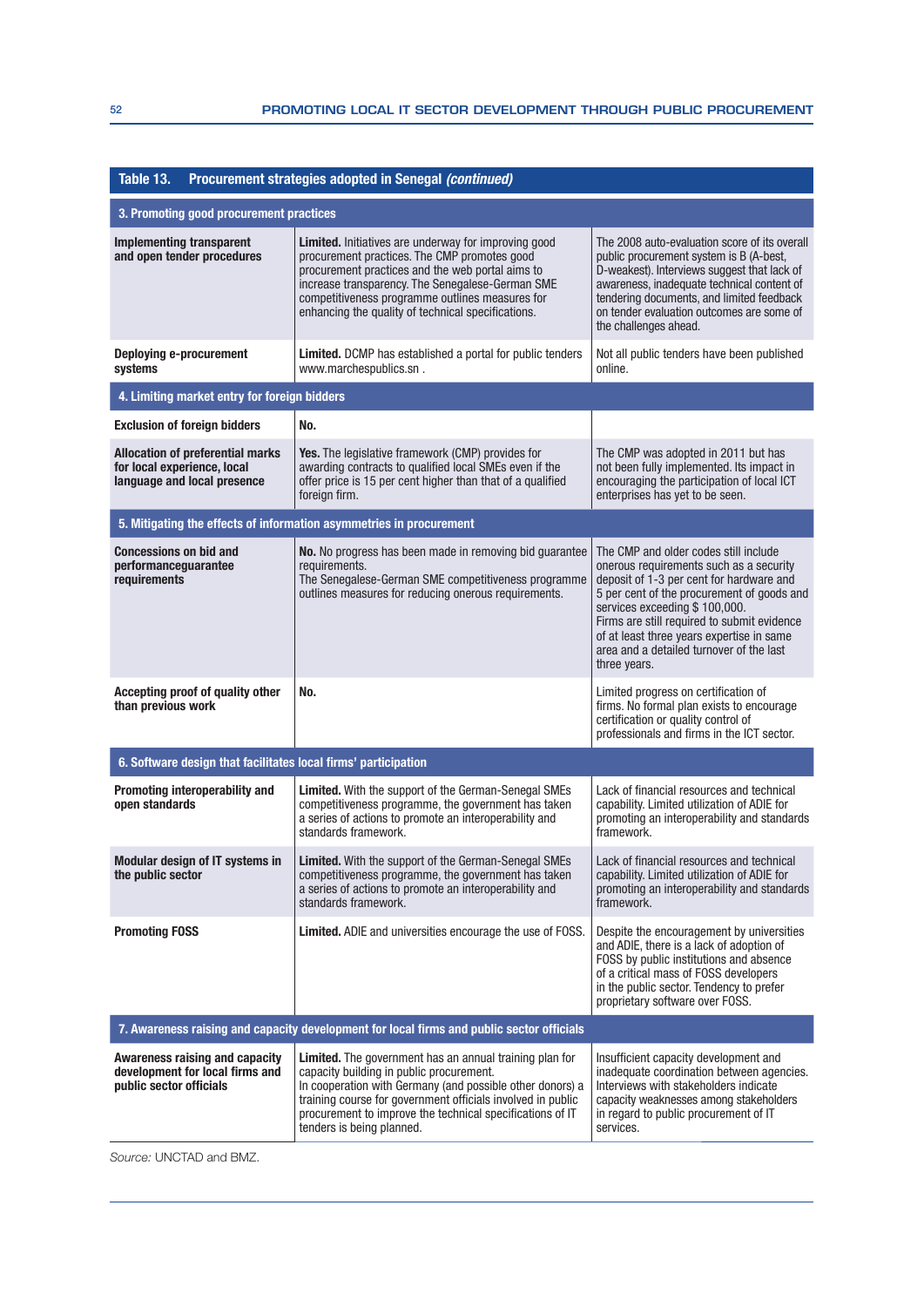# **1.3 SRI LANKA**

# 1.3.1 ICT market and sector characteristics

In 2009, Sri Lanka's ICT sector contributed 1.7 per cent to the GDP (down from about 3.04 per cent in 2007), and was the largest contributor to GDP growth (Central Bank of Sri Lanka, 2007 and 2010).

Exports of software products and services dominate the IT industry. They have generated over \$250 million in revenues in 2011, up from \$161 million in 2010 (54 per cent growth) (PWC, 2011). Export revenues are almost evenly split between software products and services (unlike neighbouring India in which exports are dominated by software services). The production of software products is an important factor for ICT sector development, because it contains more value addition and can bring intellectual property based revenues in the long term.

As in the other two countries, there is no significant ICT manufacturing, though some assembly work takes place for computer and peripheral equipment.

In 2010, the IT sector in Sri Lanka comprised 147 companies engaged in exports: 90 of them were small (less than 40 employees), 34 were medium sized (40-100 employees) and 23 had more than 100 employees. These companies employed over 10,000 people, 25 per cent more than in 2009 (PWC, 2011). In 2011, the Economist Intelligence Unit ranked the Sri Lankan IT industry 56<sup>th</sup> in overall competitiveness out of 66 countries (as a point of reference, India was ranked 34th) 44.

While some firms only produce software for exports, many other firms, large and small, target the local market and have local clients in the private and public sector. The reasons for targeting the local market include diversifying sales geographically to mitigate income fluctuations, and acquiring experience in government e-service systems as a reference for future bids for international projects.

The largest industry association is the Software Exporters Association. However, the most relevant association to support the development of smaller local IT firms is the Federation of Information Technology Industry Sri Lanka (FITIS), an umbrella organization representing the interests of more local ICT firms.

## 1.3.2 Public procurement strategies

#### **Establishing the basics**

The Government of Sri Lanka has clearly placed public procurement as part of IT sector promotion strategies, particularly in the context of the e-Sri Lanka Initiative.

The e-Sri Lanka Initiative, a large ICT-enabled development program established in 2003, includes a Private Sector Development Program (PSDP). While the visible activities of the PSDP have focused almost exclusively on exports (i.e. promoting Sri Lanka as a premier destination for IT and ITES outsourcing), the initial design of e-Sri Lanka/ICTA took into account the need to promote local firms during e-government project procurement.

Sri Lanka has a critical mass of IT-related procurement. The e-Sri Lanka Initiative was budgeted at around \$83 million, with \$53 million funded by the World Bank, and the remainder by the Government of Sri Lanka and other donors. Another additional \$50 million have subsequently been allocated by the World Bank. A key pillar in the e-Sri Lanka Initiative was the Re-Engineering Government Program, whose aim has been to reform public sector processes and to bring public services online. So far, about 40 per cent of the initial e-Sri Lanka budget (or around \$32 million) have been allocated to the programme and disbursed to procure IT services and IT equipment. The program includes a number of projects for automating public sector processes (e.g. ePensions, eRevenue License, eSamurdhi (social protection payment scheme)), for creating large data repositories to be used by these automated processes (e.g. ePopulation Register, Land-registry) as well as a broadband network – the Lanka Government Network – that connects public sector organizations across the country. In addition, funding for common services such as a Government Internet Data Center and payment gateways are provided under the project, as is funding for the websites of most public sector organizations.

The total ICT budget for the public sector is not published and is difficult to estimate. Many public sector funded projects have IT components, large or small. The \$32 million for e-Government has been financed by the World Bank, other donors and the Government of Sri Lanka. The Asian Development Bank (funding a large IT in Education initiative), the United Nations Development Programme, and the Japanese International Cooperation Agency have also funded IT projects in the public sector of Sri Lanka. In addition,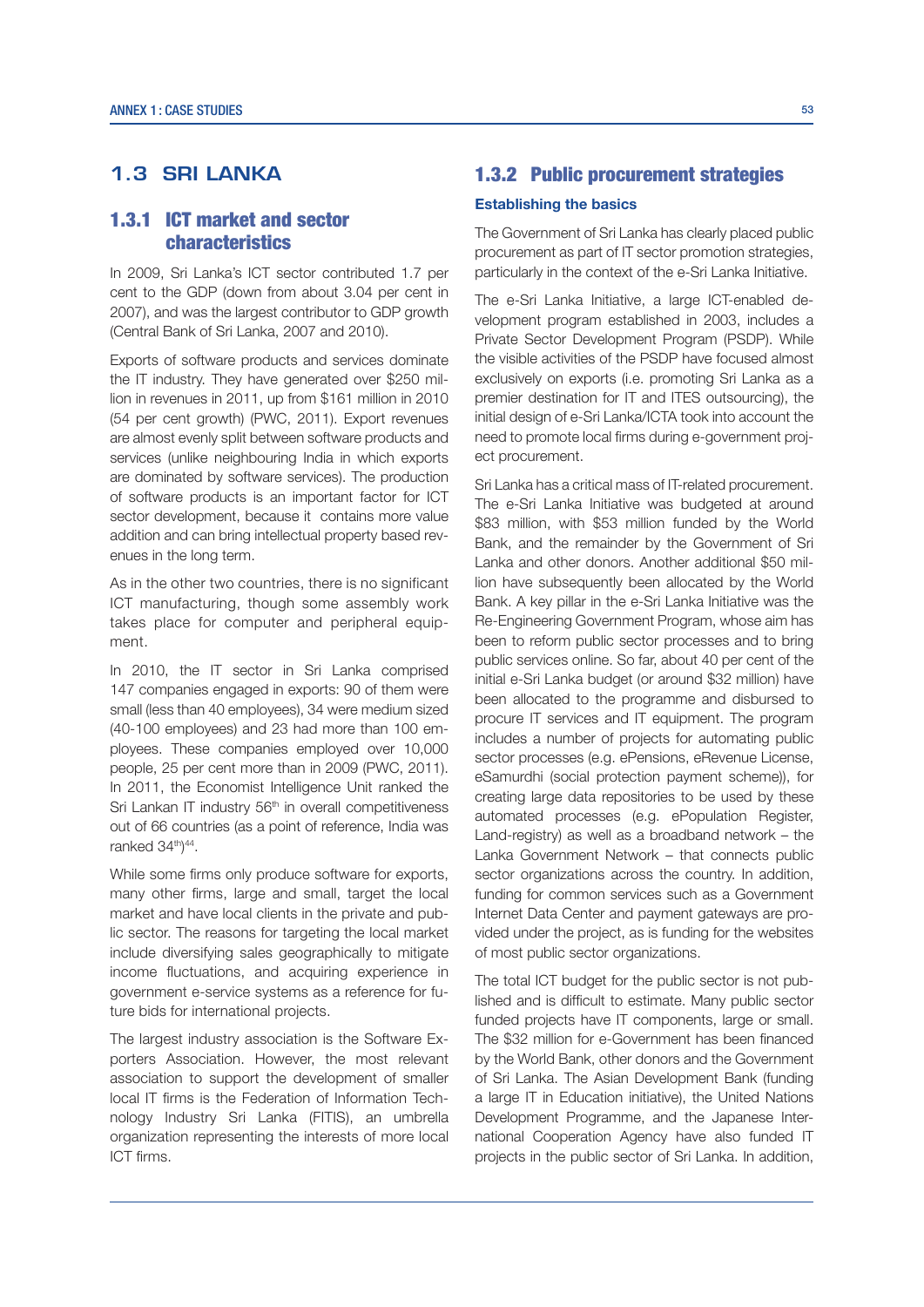the Government uses its own funds for the procurement of IT goods and services, independent of the e-Sri Lanka initiative.

The Government of Sri Lanka has made clear efforts to understand the current state of the local IT services industry and coordinate with the sector. Surveys and publications on the IT sector and its workforce are available.

#### Strengthening the institutional framework

ICTA has a clear leading role for e-government projects. The handling of a large volume of e-government projects as well as its level of authority to set policy on technical matters, has enabled ICTA to take a visible and leading role in promoting e-government and encouraging the participation of local ICT firms in public sector tenders.

The public sector has formal and informal interactions with multiple industry associations. Meanwhile, coordination across the public sector takes place only to a limited extent. For instance, while the 2011 budget specified that all ICT procurements should go through ICTA, this does not always happen in practice. Strategies coordinated and implemented through ICTA are seen as positive by interviewees, even though not all government organizations adhere to them.

#### Promoting good procurement practices

While the World Bank procurement practices used by ICTA are perceived to be burdensome, almost all the interviewees claimed that they were fair and transparent. Some found that the World Bank's procurement practices (as implemented by ICTA) were the most straightforward because the process is documented and published, the contract conditions are published along with the call for tenders, and the requirements are clearly spelled out. Government-funded procurements were considered opaque. During interviews, examples were cited of large firms with the "right connections" having won government-funded tenders that provided outdated technology or did not provide value for money. For these reasons, many of the interviewees, including those that have unsuccessfully bid for ICTA tenders, have indicated a clear preference for participating in ICTA's tenders over other public projects.

## Promoting local SME participation in public procurement

ICTA has had remarkable success in assisting local IT firms win key tenders. Table 14 contains information on 13 key e-Services procured by ICTA. Of those tenders, all but one included at least one local partner in the winning bid. Local firms (either individual firms or joint ventures of two or more local firms) have won seven of the tenders. The other five were awarded to joint ventures between local and international firms.

In 2005, the Ministry of Finance issued a circular (a directive issued to all public sector organizations) stating that "All Public Sector Agencies, including state banks and corporations, should ensure a minimum of 50 per cent value addition from a local partner in Sri Lanka, if the software is bought from a foreign supplier".45 During interviews, however, it became clear that many stakeholders were not aware of the policy. Those that were aware of it were the IT industry professionals that had been involved in the lobbying activities leading to it, and the procurement professionals within ICTA. However, all those interviewed recognized that the circular has not yet been effectively implemented. No tenders meeting the above mentioned requirement could be found. In its current form, the directive may not be practical because, as industry experts claim, the 50 per cent value addition is too high a bar to cross. For example, local systems integrators say they can rarely add more than 15 per cent in value on a project if the software is licensed from overseas. Moreover, foreign funded IT projects are ruled by bilateral agreements which prevent the implementation of such 50 per cent local value addition clause.

ICTA has also successfully used the opportunities available to provide domestic preference within internationally competitive bidding. In tender evaluations, ICTA has regularly allocated marks (up to 15 per cent of the total marks, as allowed by World Bank rules) to domestic firms (i.e. those registered as firms under the laws of Sri Lanka). This practice has promoted joint ventures between international and local firms which, over time, have encouraged knowledge transfer and technological learning by local firms. Interviews with industry stakeholders show instances where a local firm acting as junior partner in a joint venture initially started providing only basic technical support to the client after system implementation. However, during a second implementation of a similar system, the firm was able to handle more complex technical support, thus increasing local value addition.

Concessions on bid and performance guarantee requirements are not made in public sector tenders. Potential bidders do not necessarily consider such guarantee requirements to be a barrier to entry. On the other hand, quality certifications have been accepted as proof of quality. Quality certifications are increasingly common among firms in Sri Lanka. The majority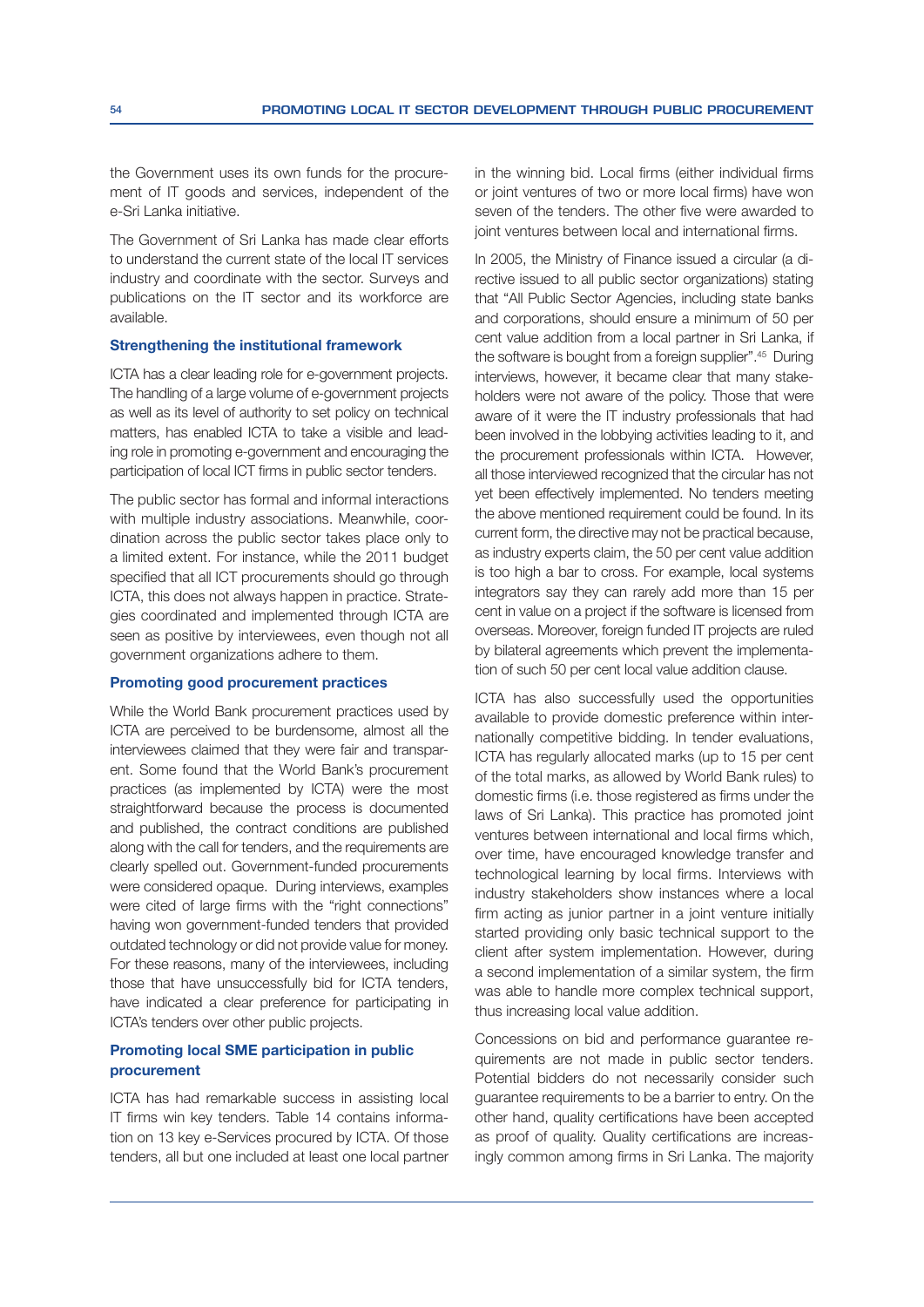of ICT exporting firms have some quality certification (PWC, 2011).

Technology-related strategies adopted by ICTA are paving the way for local SMEs to participate in tenders. These include the incremental deployment of interoperability standards and the implementation of a modular e-government architecture. The small size of each module has resulted in tenders more attractive to SMEs and local firms with specific expertise. However, no official policy supporting FOSS use in the public administration appears to exist. Interviewees cited significant lobbying by proprietary firms as a reason why a public sector FOSS policy had not been adopted.

To support the use of a modular e-government architecture, ICTA has adopted additional quality assurance mechanisms. For example, it has used third party tools46 to track software faults. It has also started hiring separate quality assurance firms to ensure the quality of the software developed by the firms that won the tenders. ICTA established panels of senior experts and formed the Software Architecture Group of Experts (SAGE) committees. Each key e-Services project has a SAGE committee, which meets at regular intervals, especially during the software design phase. The vendor has to present its system design for evaluation and has to answer questions posed by the SAGE committee. A key factor that has enabled SAGE committees to improve the quality of systems being designed is that the members of each SAGE committee have been handpicked for their expertise and include some of the top experts in Sri Lanka.

|                | Table 14.<br>Major IT system procurement projects carried out under e-Sri Lanka e-Government program              |                                                                            |                                            |                               |                                                                                             |  |  |
|----------------|-------------------------------------------------------------------------------------------------------------------|----------------------------------------------------------------------------|--------------------------------------------|-------------------------------|---------------------------------------------------------------------------------------------|--|--|
|                | Project/system for which procurement<br>was carried out                                                           | <b>Number of parties</b><br>submitting Expression<br>of Interest (stage 1) | <b>Final contract</b><br>awarded to        | <b>Contract</b><br>value (\$) | Use of marks for local<br>presence or local<br>expertise in evaluation<br>(in stage 1 or 2) |  |  |
| $\mathbf{1}$   | ePensions [Automation of government<br>employee pension payments]                                                 | 2 firms                                                                    | JV of 3 firms<br>(2 local and 1 int'l)     | 1'230'769*                    | Yes, 5%                                                                                     |  |  |
| 2              | eServices Quick Win [Pilot project for proof<br>of concept]                                                       | 14 firms (2 JVs)                                                           | JV of 2 firms<br>(1 local and 1 int'l)     | 84'615*                       | Yes, 5%                                                                                     |  |  |
| 3              | Lanka Gate eServices Project                                                                                      | 10 firms (4 JVs)                                                           | 1 local firm                               | 51'294*                       | Yes, 5%                                                                                     |  |  |
| 4              | Lanka Gate eServices projects for<br>Department of Examinations and National<br>Water Supply and Drainage Board   | 16 firms(3 JVs)                                                            | JV of 2 firms<br>$(1$ local and $1$ int'l) | 71'132*                       | Yes, 5%                                                                                     |  |  |
| 5              | Lanka Gate eServices projects for<br>Department of Immigration and Emigration<br>and Bureau of Foreign Employment | 14 firms (2 JVs)                                                           | JV of 2 firms<br>(1 local and 1 int'l)     | 71'151*                       | Yes, 5%                                                                                     |  |  |
| 6              | Sahana Disaster Management System for<br>the National Disaster Relief Services Centre                             | 10 firms (6 JVs)                                                           | JV of 2 local firms                        | 67'654*                       | Yes, 5%                                                                                     |  |  |
| $\overline{7}$ | e-Divisional Secretariats [Regional<br>government administrations]                                                | 6 firms (3 JVs)                                                            | 1 int'l firm                               | 721'692                       | <b>No</b>                                                                                   |  |  |
| 8              | eHRM [e-Human Resource Management]                                                                                | 5 firms                                                                    | JV of 3 local firms                        | 205'014*                      | Yes, 10%                                                                                    |  |  |
| 9              | e-Samurdhi - HRM Module [Samurdhi is<br>the social welfare payment system]                                        | 16 local firms:<br>4 int'l firms:<br>$1$ JV (local $+$ int'l)              | 1 local firm                               | 79'000                        | Yes, 15%                                                                                    |  |  |
| 10             | e-Samurdhi - CRM module                                                                                           | 16 local firms; 4 int'l<br>firms; $1$ JV (local $+$ int'l)                 | 1 local firm                               | 98'000                        | <b>No</b>                                                                                   |  |  |
| 11             | e-Samurdhi - PPM Module                                                                                           | 16 local firms; 4 int'l<br>firms; $1$ JV (local $+$ int'l)                 | JV with local lead<br>partner              | 115'500                       | <b>No</b>                                                                                   |  |  |
| 12             | e-Samurdhi - SQA                                                                                                  | 4 local firms:                                                             | 1 local firm                               | 100'500                       | N <sub>0</sub>                                                                              |  |  |
| 13             | Provincial Land Management Information<br>System                                                                  | 7 local firms                                                              | 1 local firm                               | 50'000                        | <b>No</b>                                                                                   |  |  |

 $Note: \quad JV = Joint Venture. \quad int'll = International$ 

(\*) Value in \$ is approximated (based on an exchange rate of  $1\$  = 130 LKR) Source: ICT Agency of Sri Lanka.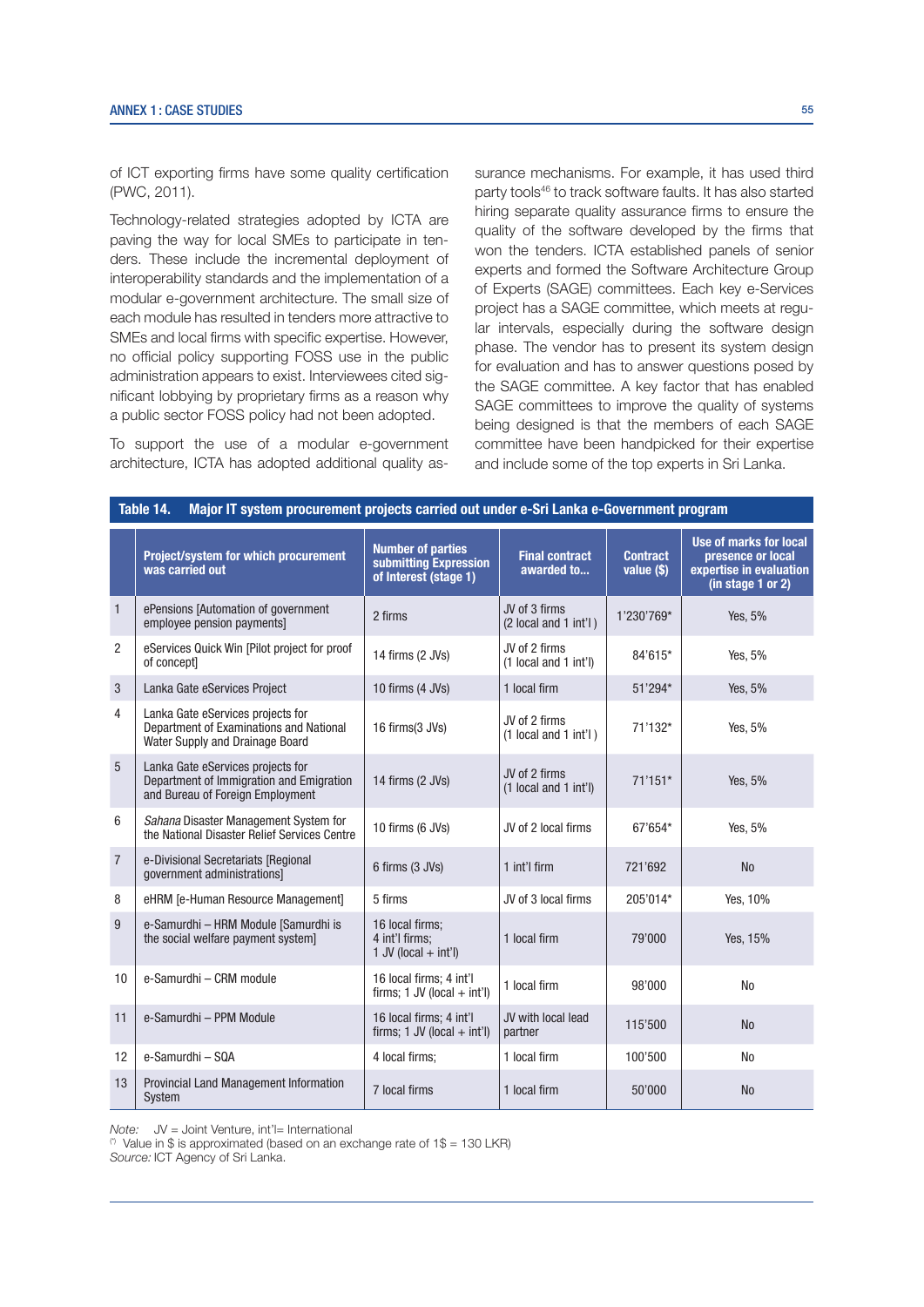#### Box 9. Public procurement of ITES supports local firms in Sri Lanka

In contrast to Kenya and Senegal , the Sri Lankan ITES sector is smaller than the software sector (while also being dominated by exports). In 2010, the ITES export sector had generated only \$60 million in revenue, with 28 firms engaged in activities (PWC 2011). There is little local outsourcing by Sri Lankan firms to firms that are not part of the parent company group.

The public sector is not a frequent user of BPO. However, one exception is the Government Information Centre (GIC) that was established in 2006 to handle citizen calls related to various public services. Instead of creating a new call centre staffed by public sector employees, the private sector was invited to bid for the contract to operate the GIC. The logic behind this was that Sri Lanka had a large number of call centres already established that were serving the US and UK markets. The time difference meant that call centres were mostly unused during daytime, i.e. business hours when citi zens would call to make queries about public services. The expected cost savings were a motivator for the procurement of private sector services for the GIC.

Source: **UNCTAD** and BMZ.

ICTA has also employed alternative public procurement processes and hired individual local consultants to serve a specific demand for IT services where agile software development<sup>47</sup> (a non-traditional approach to software development) was used. ICTA used a modified agile software development methodology to achieve the implementation of a high-level system at the Registrar General's Department in record time, and with a high level of end-user buy-in. The firm initially selected to implement the system had missed the deadlines and the project was about to be cancelled due to non-delivery. With some flexibility from the procurement team, ICTA was able to hire individual local consultants who were paid on a time basis (as opposed to a traditional procurement system that pays on an estimated total price). The software licenses and hardware required were purchased directly by ICTA. The availability of technical competency within ICTA enabled good project management. Such situations are ideal for highly competent individual consultants or SMEs. The projects offer lower financial risks because fees are based on actual efforts and not on (often inaccurate) estimates of system implementation cost.

Sri Lanka's public procurement strategies have promoted the growth of several privately-owned local IT services firms which are now able to serve international clients. Some of these examples include:

• A private sector firm that implemented several human resource management (HRM) solutions for the Government with ICTA/World Bank funding. Following that experience, the company invested further in the development of their HRM product. They were able to sell the product for a donor funded government project in Tanzania. The Tanzanian tender qualifying criteria required previous experience not only in HRM products, but also with a government client on a donor funded project – all criteria that were fulfilled as the result of the experience in Sri Lanka.

- A private IT firm that implemented the border control system for the Department of Immigration and Emigration of Sri Lanka, well before ICTA started its projects, was able to use this experience as a reference to win similar work in Fiji and Mauritius.
- A document digitization and indexing firm that was awarded its first opportunity on an ICTA project and now engages with overseas clients.

Sri Lanka has also used existing local outsourcing capacities to save costs in the provision of services while at the same time supporting the development of a local industry, in this case the ITES industry (see  $box 9$ 

#### Awareness raising and capacity development for local firms and public sector officials

ICTA has conducted training workshops for local bidders on World Bank tender guidelines to address the fact that many non-compliant bids were being submitted to World Bank tenders (the non-compliance was often due to small technicalities). The activity was considered to be very useful by the local private sector, and ICTA has experienced a reduction in non-compliant bids.

While there is no formal capacity development strateqy for public sector officials, some informal capacity development/knowledge transfer (on good practices) takes place as ICTA officials participate in the evaluation committees of other government organizations.

Table 15 describes how the seven broad strategies have been applied in Sri Lanka and the impacts of such practices.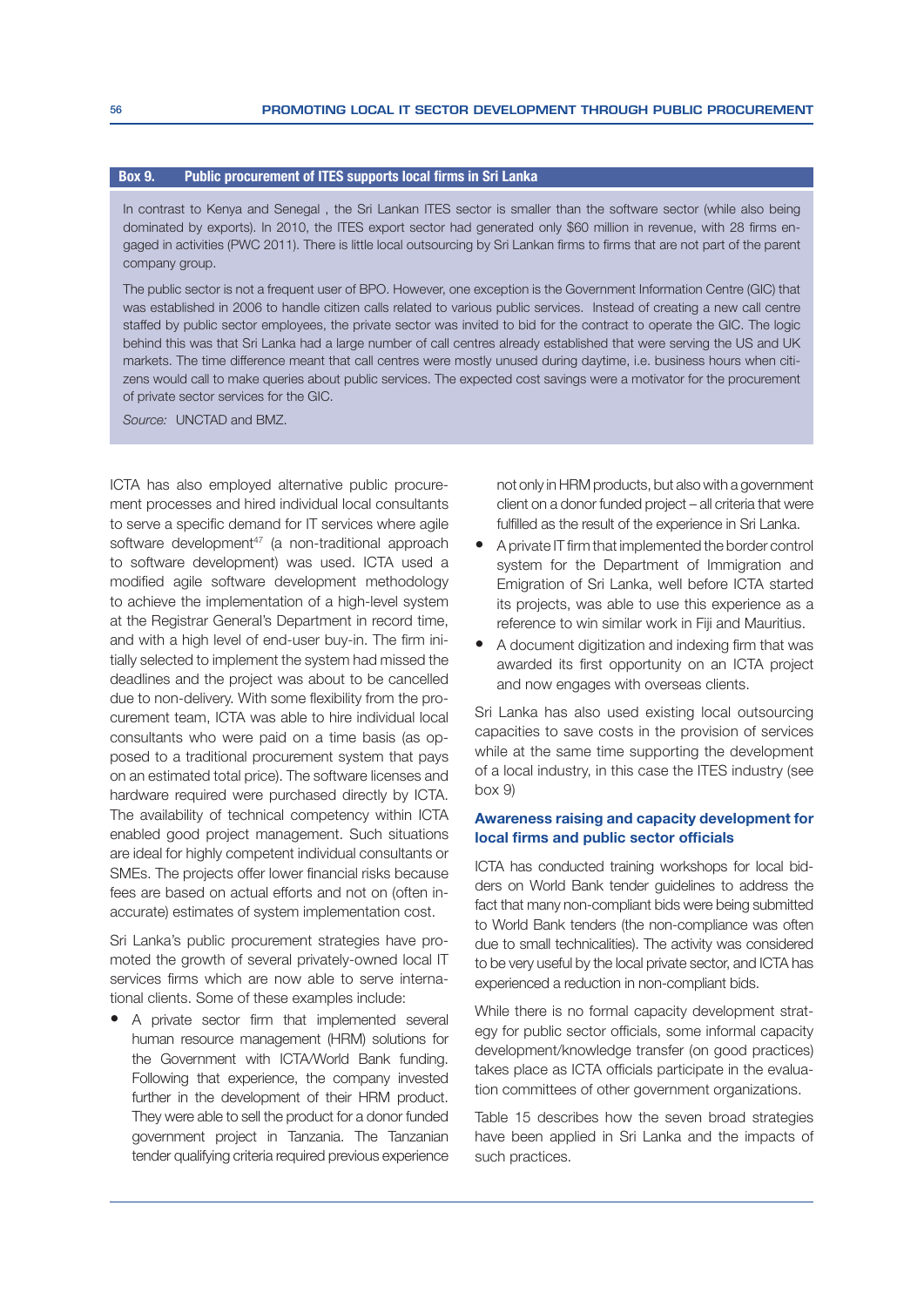| Table 15.<br>Procurement strategies adopted in Sri Lanka                                                 |                                                                                                                                                                                                 |                                                                                                                                                                                      |  |
|----------------------------------------------------------------------------------------------------------|-------------------------------------------------------------------------------------------------------------------------------------------------------------------------------------------------|--------------------------------------------------------------------------------------------------------------------------------------------------------------------------------------|--|
|                                                                                                          | Has the strategy been applied in Sri Lanka?                                                                                                                                                     | <b>Impacts, comments</b>                                                                                                                                                             |  |
| 1. Establishing the basics                                                                               |                                                                                                                                                                                                 |                                                                                                                                                                                      |  |
| Public procurement as part of<br>IT sector promotion strategies                                          | <b>Yes.</b> The public procurement linked to the<br>e-Sri Lanka Initiative has enabled participation<br>of local firms. The Initiative includes a<br>Private Sector Development Program (PSDP). | PSPD focuses on promoting export oriented software.<br>Nonetheless, public ICT procurement has enabled<br>significant participation of local firms (see Table 14).                   |  |
| <b>Critical mass of IT-related</b><br>procurement                                                        | Yes. Over \$32 million in e-government projects<br>implemented by ICTA. Many other projects<br>implemented by other public entities.                                                            | International donors play an important role in<br>financing e-government projects.                                                                                                   |  |
| <b>Understanding the current</b><br>state of the local IT services<br>industry                           | Yes. The public sector has formal and informal<br>interactions with multiple industry associations.                                                                                             | The largest industry association is the Software<br>Exporters Association. However, the most relevant<br>association to support the development of smaller                           |  |
|                                                                                                          | Surveys and publications available on the sector<br>and its workforce.                                                                                                                          | local IT firms is FITIS, an umbrella organization<br>representing the interests of more local ICT firms                                                                              |  |
| 2. Strengthening the institutional framework                                                             |                                                                                                                                                                                                 |                                                                                                                                                                                      |  |
| <b>Coordination across the public</b><br>sector and the industry                                         | <b>Moderately.</b> Yes, in theory, but limited in practice.                                                                                                                                     | The 2011 Budget specified that all ICT procurements<br>would go through ICTA but in reality this does not<br>always happen.                                                          |  |
| Agency/department<br>spearheads public<br>procurement for local IT<br>sector development                 | Yes. ICTA, established in 2003, has a lead role.                                                                                                                                                | Handling a large volume of e-government projects<br>and its organizational mandate has enabled ICTA<br>to take a visible and leading role. ICTA employs<br>technically skilled staff |  |
| 3. Promoting good procurement practices                                                                  |                                                                                                                                                                                                 |                                                                                                                                                                                      |  |
| <b>Implementing transparent</b><br>and open tender procedures                                            | Moderately.<br>Yes for ICTA tenders.                                                                                                                                                            | Clear differentiation among interviewees about the<br>transparency and quality of ICTA-run tenders.<br>Not all public tenders are seen as transparent.                               |  |
| <b>Deploying e-procurement</b><br>systems                                                                | No.                                                                                                                                                                                             | No e-procurement tools or strategies have been<br>utilized so far.                                                                                                                   |  |
| 4. Limiting market entry for foreign bidders                                                             |                                                                                                                                                                                                 |                                                                                                                                                                                      |  |
| <b>Exclusion of foreign bidders</b>                                                                      | <b>Limited.</b> In a few very low value contracts,<br>the invitation to tender has been issued only to<br>selected local firms.                                                                 |                                                                                                                                                                                      |  |
| <b>Allocation of preferential</b><br>marks for local experience,<br>local language and local<br>presence | <b>Yes.</b> Eight out of 13 procurements done by<br>ICTA had some component of domestic<br>preference in the evaluation criteria<br>(up to 15% of total marks).                                 | Successful strategy in encouraging partnerships.<br>Many tenders won by joint ventures with local<br>partners.                                                                       |  |
|                                                                                                          | A Circular from the Ministry of Finance mandates<br>"50% local value addition" on government ICT<br>purchases.                                                                                  | Most interviewees were unaware of the 50% value<br>addition rule. All agreed that it is not implemented.                                                                             |  |
| 5. Mitigating the effects of information asymmetries in procurement                                      |                                                                                                                                                                                                 |                                                                                                                                                                                      |  |
| <b>Concessions on bid and</b><br>performancequarantee<br>requirements                                    | No.                                                                                                                                                                                             | Some private sector interviewees view the guarantee<br>requirements as barrier to entry, while a few do not<br>share this sentiment.                                                 |  |
| <b>Accepting proof of quality</b><br>other than previous work                                            | <b>Yes.</b> Tenders ask firms to state whether or not they<br>have obtained specific quality certifications.                                                                                    | Certifications are increasingly common among firms:<br>the majority of ICT exporting firms have some quality<br>certification                                                        |  |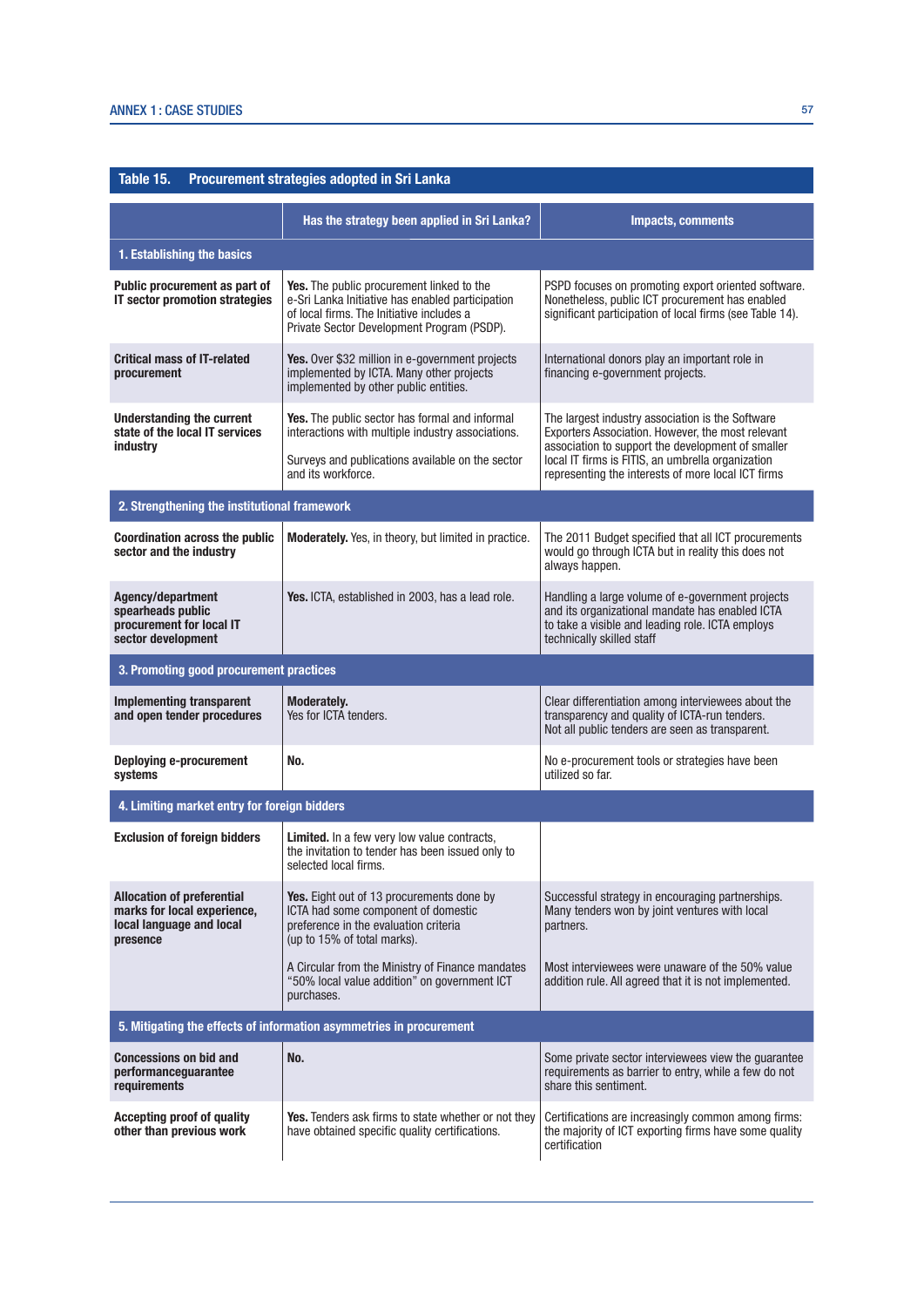| Procurement strategies adopted in Sri Lanka (continued)<br>Table 15.                            |                                                                                                                                            |                                                                                                                                                                                               |  |
|-------------------------------------------------------------------------------------------------|--------------------------------------------------------------------------------------------------------------------------------------------|-----------------------------------------------------------------------------------------------------------------------------------------------------------------------------------------------|--|
| 6. Software design that facilitates local firms' participation                                  |                                                                                                                                            |                                                                                                                                                                                               |  |
| <b>Promoting interoperability</b><br>and open standards                                         | <b>Yes.</b> Incremental deployment of interoperability<br>standards.                                                                       | ICTA has a reasonable amount of authority to set<br>policy on technical matters                                                                                                               |  |
| <b>Modular design of IT systems</b><br>in the public sector                                     | <b>Yes.</b> Overall government architecture design based<br>on these principles.                                                           | Quick wins and proof of concept made possible due<br>to design.                                                                                                                               |  |
| <b>Promoting FOSS</b>                                                                           | <b>No.</b> No official policy exists $-$ even though there<br>is strong support within ICTA and an active FOSS<br>community in the country | Interviewees cited significant lobbying by proprietary<br>firms as a reason why a public sector FOSS policy has<br>not been adopted                                                           |  |
| 7. Awareness raising and capacity development for local firms and public sector officials       |                                                                                                                                            |                                                                                                                                                                                               |  |
| Awareness raising and<br>capacity development for<br>local firms and public sector<br>officials | <b>Moderately.</b> Workshops conducted for local firms<br>by ICTA procurement advisors.                                                    | Industry claims that the workshops have been<br>extremely useful. Public officials have also noted a<br>reduction in non-compliant bids after each training<br>session.                       |  |
|                                                                                                 | No formal capacity development for public sector<br>officials.                                                                             | Some informal capacity development/ knowledge<br>transfer (on good practices) takes place as ICTA<br>officials participate in the evaluation committees of<br>other government organizations. |  |

Source: UNCTAD and BMZ.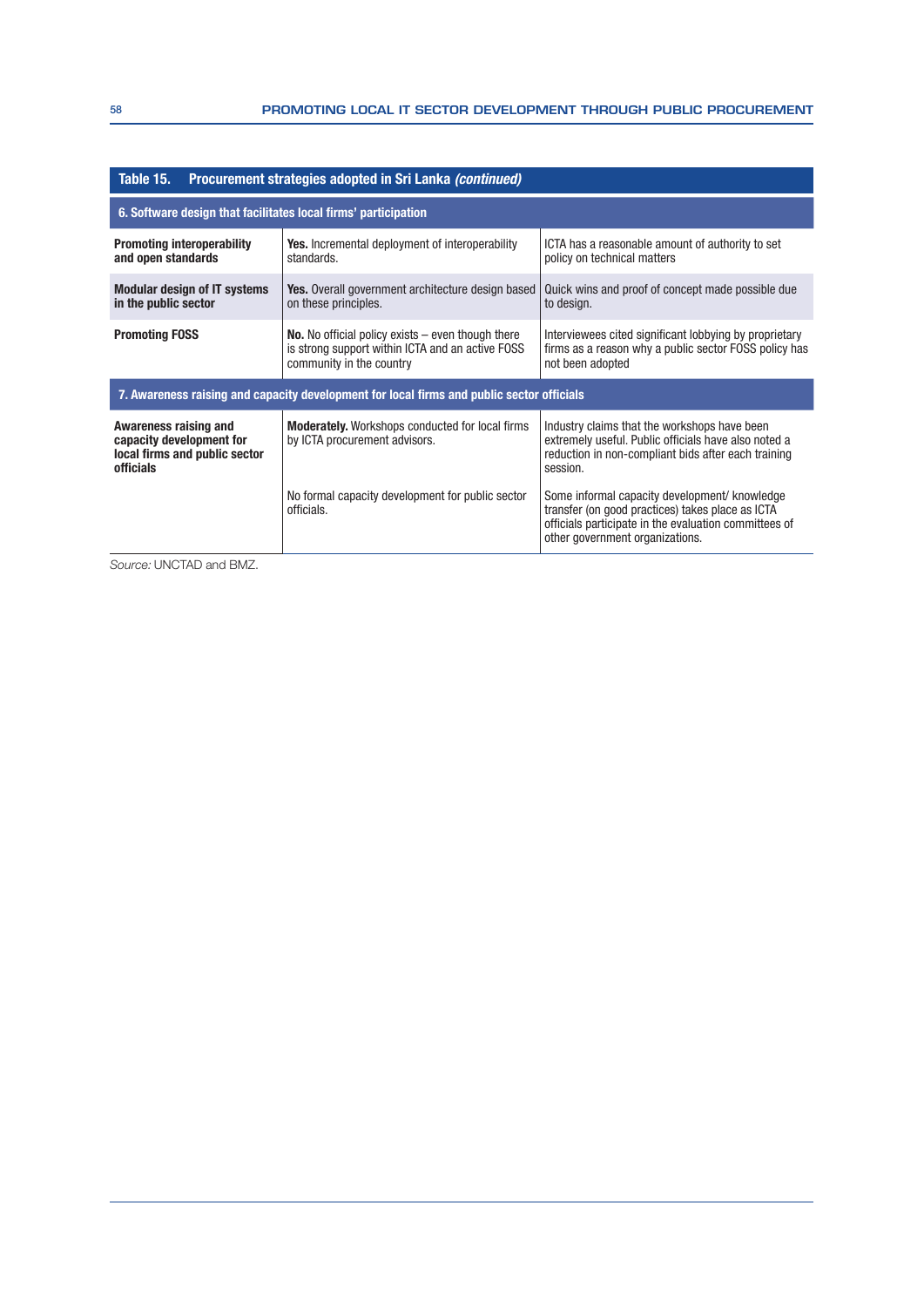# **ANNEX 2. LIST OF PEOPLE INTERVIEWED**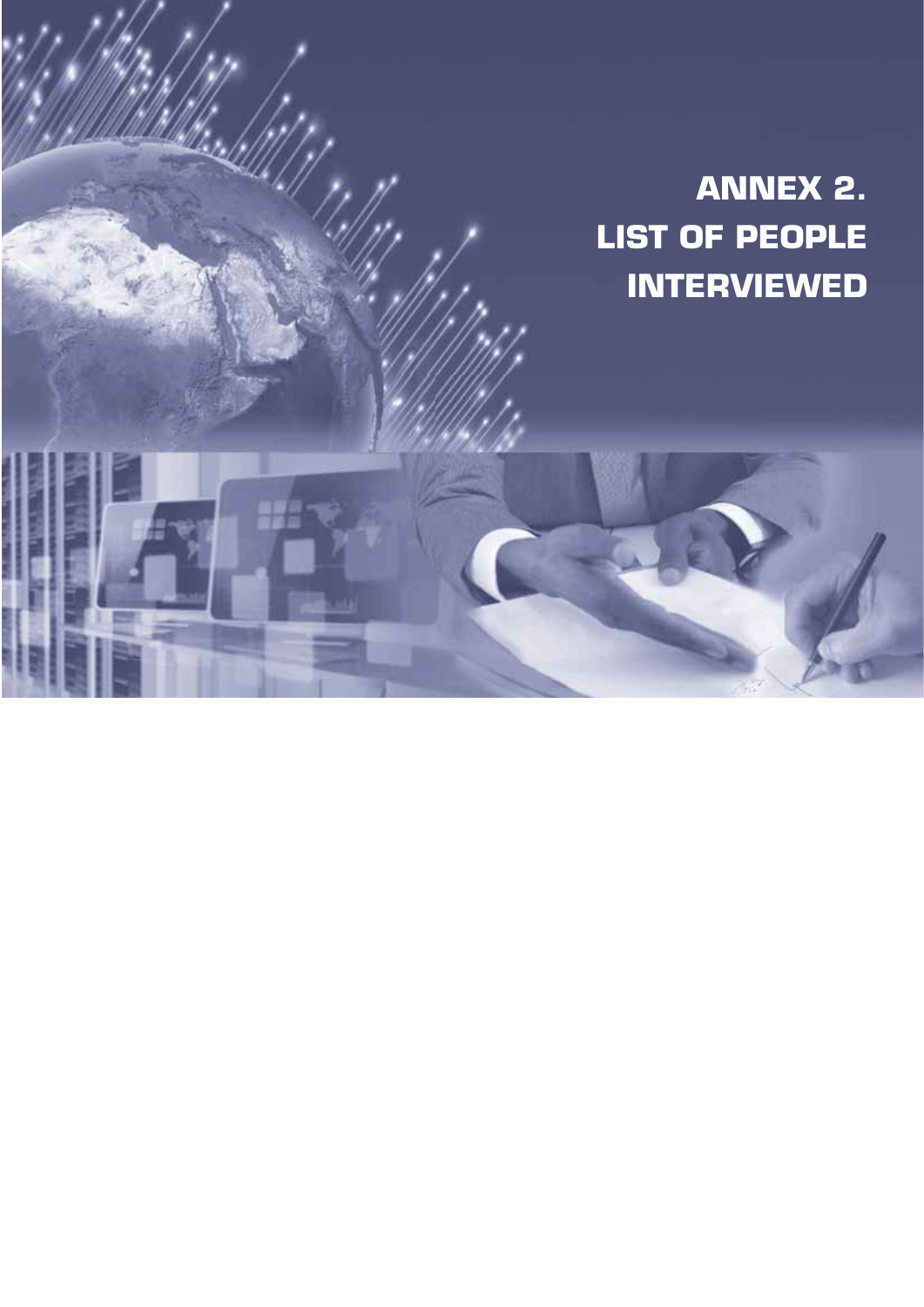## **KENYA**

Mr. Daniel Kimali CEO, WADA KIO

## **SENEGAL**

Mr. Pierre Lucante GIZ Ms. Anja Kiefer GIZ Dr. Alex Corenthin UCAD

# **SRI LANKA**

**1DPH ,QVWLWXWLWXWLRQWXWLRQWXWLWXWLWXWLWXWLRQWXWLWXWLWXWLWXWLRQWXWLWXWLWXWLWXWLWXWLWXWLRQWXWLWXWLWXW** 

Mr. Dinesh Saparamadu CEO, hSenid

Mr. Dilshan Silva 300 and 30 Project Manager, eWis

### **1**Demand Market Market (Market Market Market Market Market Market Market Market Market Market Market Market Market Market Market Market Market (Market Market Market Market Market Market Market Market Market Market Market

Dr. Khaterine Getao **ICT Secretary, Directorate of E-government** Mr. Muriuki Mureithi CEO, Summit Strategies Mrs. Eunice Kariuki Deputy CEO, Kenya ICT Board Mr. Henock Kirugu Director of Research and Policy, Public Procurement Oversight Authority Mr. Gilbert Saggia CEO, East Africa, CISCO Systems Mr. Anthony Mwai CEO, East Africa, IBM Mr. Bernard Wahome **CEO.** Broadcom Kenva Mr. John Kamau Sales Manager, Broadcom Kenya Mr. Joseph Ogachi Executive Director, Kenya Institute of Supplies Management Mr. Jeremiah Ogola Director of Training, Kenya Institute of Supplies Management Mr. Mathias Muehle Component Leader Public Procurement, GIZ, Kenya

## **1** Name **1988 1988 Institution**

Dr. Olivier Sagna **OSIRIS/CODESRIA** 

Mr. Mano Sekaram CEO and Founder, 99x Technology (formerly called Eurocenter). Director and General Secretary, SLASSCOM (industry association) Chairman Emeritus, SLASSCOM Ms. Manori Unambuwa Formerly Head of e-government Sales at Just In Time Technologies (JIT). Mr. Jayantha De Silva Director and Vice Chairman, IFS Managing Director, Sri Lanka, IFS Mr. Nirmal Peiris **Co-Managing Director, eWis** Mr. Wasantha Deshapriya Program Director, e-Government, ICT Agency of Sri Lanka (ICTA) Mr. Kanishka Goonesekara Senior Manager, Informatics International Mr. Kanchana Thudugala Program Head, e-Services, ICTA Mr. D. C. Dissanayake Senior Program Head – Re-engineering Government & Administration and Operations, ICTA Mr. Gamini Karunaratne Senior Procurement Manager, ICTA Ms. Shahani Markus Weerawansa Former Chief Technology Officer, ICTA (currently at the University of Moratuwa) Mr. Frederick Abeyratne Team Leader, Poverty & MDG Cluster, UNDP, Sri Lanka Mr. Dinuka Perera **Former Head of Re-engineering Government**, ICTA Mr. Damith Hettihewa CEO, FITIS (Federation of IT-industry associations in Sri Lanka)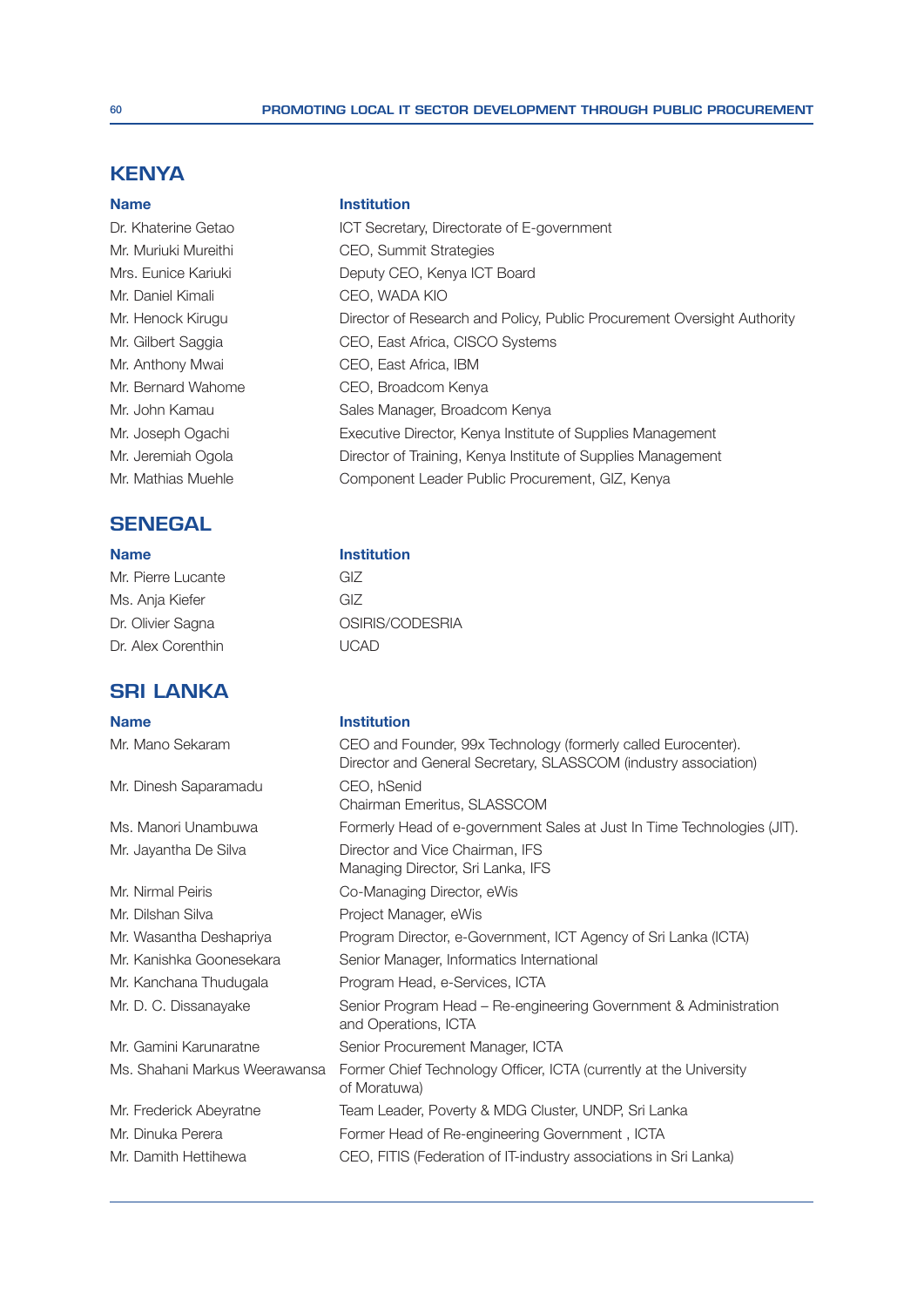# **BIBLIOGRAPHY**

- ADB (2010). Project Administration Instructions: Domestic Preference Scheme. Asian Development Bank PAI 3.06, January 2010.
- AHTI (2011). Honduran IT Industry Barometer 2011.
- Arozamena L and Weinschelbaum F (2010). Compras Públicas: Aspectos conceptuales y buenas prácticas. Programa ICT4GP. IDRC y UNSAM. Documento de Trabajo No1 Buenos Aires, Mayo de 2010.
- Balter B J (2011). Towards a More Agile Government. The Public Contract Law Journal, Volume 41, Issue 1. Fall 2001.
- BASSCOM (2011). Bulgarian IT Industry Barometer 2011
- Bhatnagar S, Tominaga J, Madon S and Bhatia D (2007). Impact Assessment Study of Computerized Services Delivery Projects from India and Chile. IT @ WB Staff Working Paper 2, World Bank, Washington, DC.
- Bikshapathi K, RamaRaju P et Bhatnagar S (2006). E-Procurement in Government of Andhra Pradesh, India. Case Study. World Bank. Available from: http://web.worldbank.org/WBSITE/EXTERNAL/TOPICS/ EXTINFORMATIONANDCOMMUNICATIONANDTECHNOLOGIES/EXTEGOVERNMENT/0,,contentMD K:20870206~menuPK:702592~pagePK:148956~piPK:216618~theSitePK:702586,00.html
- BMZ (2011). IT-Sector Promotion in Developing and Emerging Countries: Manual & Toolbox. Federal Ministry for Economic Cooperation and Development (BMZ). Eschborn/Germany (published by GIZ). Available from: http://ict.ez-blogs.de/it-sector-promotion-tools
- Brunsiek V and Restel H (2011). Förderung der Interoperabilität von IKT-Systemen der öffentlichen Hand in Senegal und Stärkung der IKT-KMU. Machbarkeitsstudie. Deutsche Gesellschaft für Internationale Zusammenarbeit (GIZ) GmbH. Eschborn/Germany (unpublished).
- Cabinet Office (2005). E-government interoperability framework version 6.1 London, UK Cabinet Office, E-Government Unit.
- Capgemini et al. (2010). Digitizing Public Services in Europe: Putting ambition into action. 9th Benchmark Measurement | December 2010. Prepared by Capgemini, IDC, Rand Europe, Sogeti and DTi for the Directorate General Information Society of the European Commission.
- Central Bank of Sri Lanka (2010). Annual Report 2009. Available from: www.cbsl.gov.lk/pics\_n\_docs/10\_pub/\_ docs/efr/annual\_report/ar2009e/ar09\_content\_2009\_e.htm
- Ciborra C and Navarra D (2005). Good Governance, Development Theory and Aid Policy: Risks and Challenges of e-Government in Jordan. Journal of Information and Technology for Development 11(2).
- Civil Service College (CSC) Singapore (2010). Value for Money in Singapore's Government Procurement Regime. Sixth Regional Public Procurement Forum, April 26–29, 2010, Turkey.
- Coase R H (1937). The nature of the firm, *Economica*, New Series, Volume 4, Issue 16, 386–405.
- El-Shenawy N (2011). Statistical compilation of the ICT sector and policy analysis in Eqypt. Orbicom. Montreal.
- Europe Economics (2012) Guidelines for Public Procurement of ICT goods and services SMART 2011/0044. D2 – Overview of Procurement Practices. Final report. 1 March 2012.
- European Commission (2012), Modernization of EU Public procurement policy: Proposals of the Commission Directive on public procurement (replacing directives 2004/18/EC and 2004/17/EC).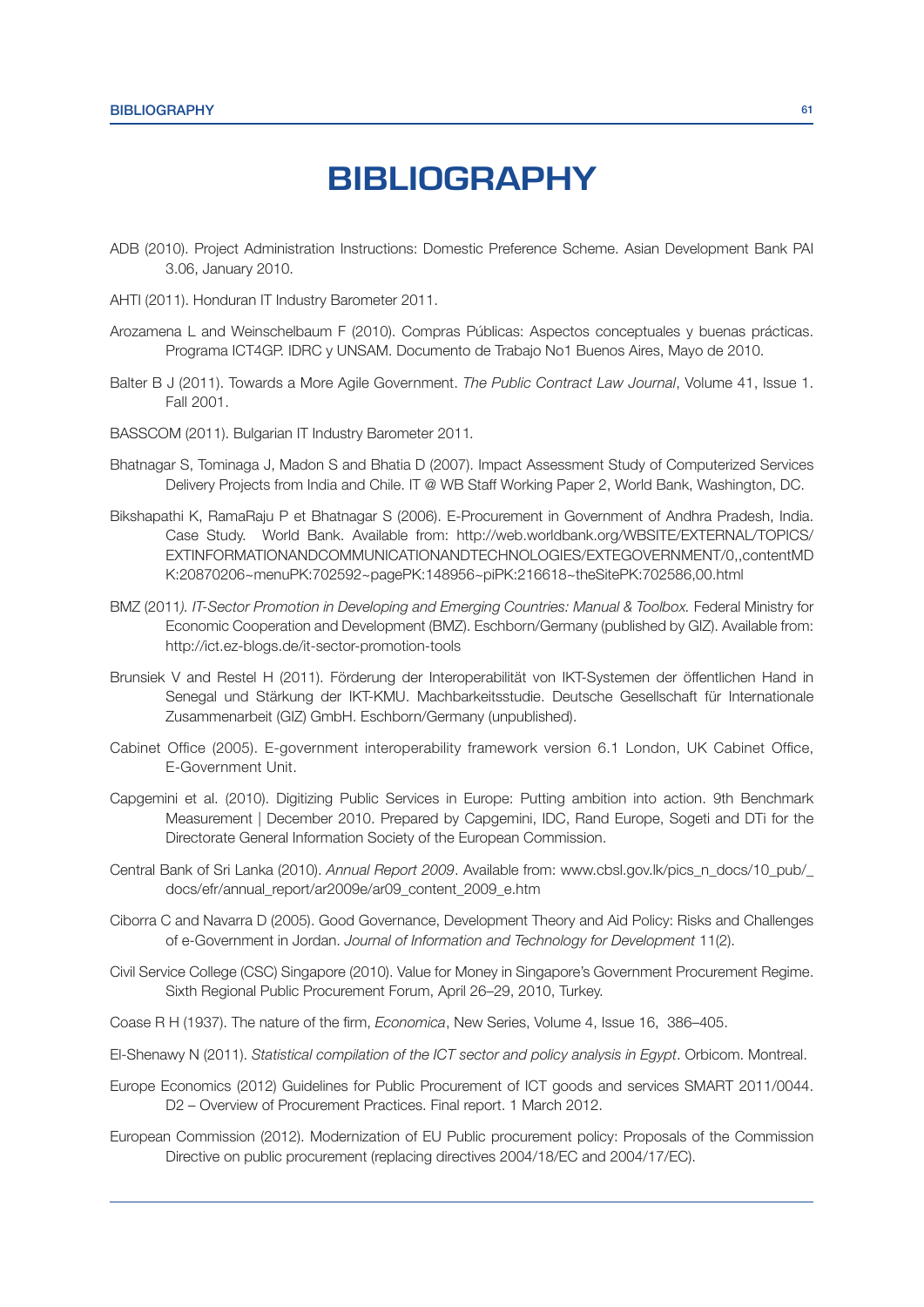European Investment Bank (2011). Guide to procurement for projects financed by the EIB. June 2011.

- GIZ/OPTIC (2012). Cartographie du secteur des Technologies de l'Information et de la Communication au Sénégal. Dakar/Senegal. Deutsche Gesellschaft für Internationale Zusammenarbeit (GIZ) GmbH; Organisation des Professionnels des Technologies de l'Information et de la Communication (OPTIC). (published by PACC-PME/PMF).
- Gottschalk P (2009). Maturity levels for interoperability in digital government. Government infor mation quarterly 26 (2009) 75–81.
- Green Eco Consultants (2010). Open Source Software Procurement in the Public Sector Report (Jan.2008- Sep.2010). Study conducted by Green Eco Consultants ltd. Nairobi.
- Hass J (undated). Modular programming, About.com Guide.
- Heeks R (1999). Development Informatics Software Strategies in Developing Countries.
- InfoDev (2008). Financing Technology Entrepreneurs & SMEs in Developing Countries: Challenges and Opportunities. Senegal Country Study. June 2008.
- Internet Research (2010). FOSS and Software Expenditure in West Africa. Final Report. Prepared for FOSS Advocacy in West Africa and Beyond (FOSSWAY). Ghana, 10 May 2010.
- Klein B, Crawford R A and Alchian A A (1978). Vertical Integration, Appropriable Rents, and the Competitive Contracting Process. Journal of Law and Economics, Vol. 21, No. 2 (Oct., 1978), pp. 297–326. Published by The University of Chicago.
- Korea IT Times (2012). Korea's e-Government Development amazes the World in Winning UN e-Government Survey 2012. An Interview with Dr. Chang Kwang-su, the Assistant Minister MOPAS. Thursday, March 8th, 2012 www.koreaittimes.com
- Malik P and Mundhe R (2011). Statistical Compilation of the ICT Sector and Policy Analysis in India. Orbicom. Montreal.
- MASIT (2011). Macedonian Information Technology Industry Barometer 2011.
- MIC (2006). Kenya National Information and Communication Technologies Policy. Ministry of Information and Communications. January 2006.
- Nzépa O N et al. (2011). Statistical Compilation of the ICT Sector and Policy Analysis in Cameroon. Orbicom. Montreal.
- OECD (2005). Fighting Corruption and Promoting Integrity in Public Procurement. OECD Publishing.
- OECD (2007). Information Economy Sector Definitions Based on the International Standard Industry Classification (ISIC 4). 5 March 2007, Working Party on Indicators for the Information Society, Directorate for Science, Technology & Industry. DSTI/ICCP/IIS(2006)11/FINAL, Paris.
- OECD (2008). OECD Reviews of Innovation Policy: China. Organization for Economic Co-operation and Development, Paris.
- OECD (2009). OECD Principles for Integrity in Public Procurement.
- OECD (2011). Efficacité de l'aide 2011: Progrès accomplis dans la mise en œuvre de la déclaration de Paris Volume II: Chapitres pays. Sénégal.
- Pardo TA and Tayi GK (2007). Interorganizational Information Integration: A key enabler for digital government. Government Information Quarterly 24(4), 691–715.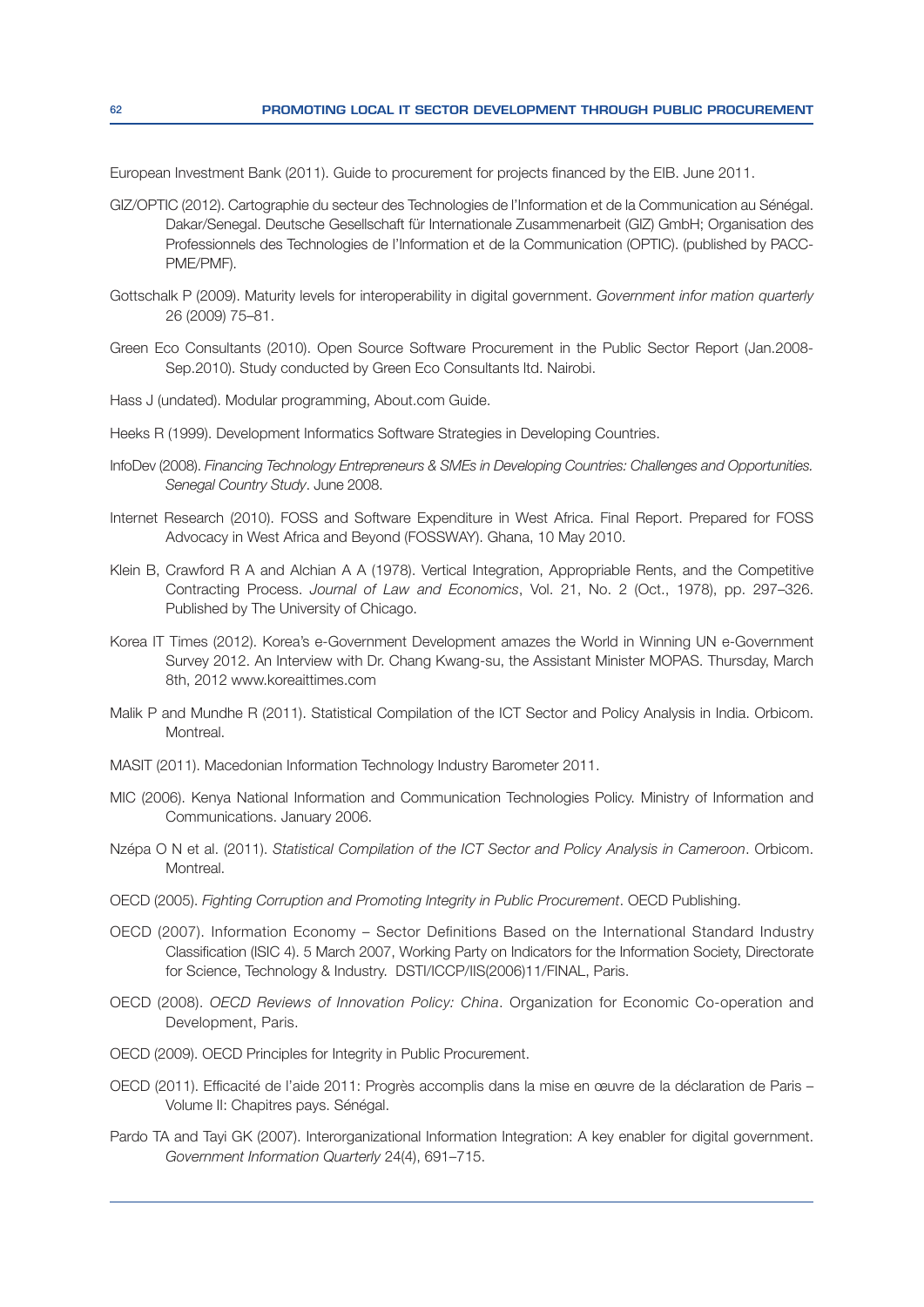- Porcaro RM and Jorge MF (2011). Statistical Compilation of the ICT Sector and Policy Analysis in Brazil. Orbicom. Montreal.
- Prier E, McCue C and Behara R (2010). The value of certification in public procurement: the birth of a profession? Journal of Public Procurement, Volume 10, Issue 4, 512-540, Winter 2010.
- PWC (2011). ICT Export Value Survey 2010 IT/ITES Export Sector, Sri Lanka Export Development Board, Sri Lanka.
- Ramasamy R and Ponnudurai V (2011). Statistical Compilation of the ICT Sector and Policy Analysis in Malaysia. Orbicom. Montreal.
- Rizk N and El-Kassas S (2010). The Software Industry in Egypt: What Role for Open Source? In: Rizk N and Saber L, eds. Access to Knowledge in Egypt, New Research on Intellectual Property, Innovation and Development. Bloomsbury USA: 134-173.
- Singh A (2002). Competition and Competition Policy in Emerging Markets: International and Developmental Dimensions. G-24 Discussion Paper Series No 18. United Nations, New York and Geneva.
- Singher M, Konstantinidis G, Roubik E and Beffermann E (2009). Does e-Procurement save the state money? Journal of Public Procurement, Volume 9, Issue 1, 58–78.
- Smith P and Hobbs A (2001). SMEs and public sector procurement: research report prepared for Small Business Service. January 2001.
- SOFEX (2011). Guatemalan IT Industry Barometer 2011.
- Sun Microsystems (2007). The Benefits of Modular Programming, Chapter 2.
- The Central Bank of Sri Lanka (2007). Annual Report 2007. Available from: www.cbsl.gov.lk/pics\_n\_docs/10\_ pub/\_docs/efr/annual\_report/Ar2007/content.htm
- UNCTAD (2004a). E-commerce and Development Report 2004. United Nations Publication. New York and Geneva.
- UNCTAD (2004b). Free and Open Source Software: Policy and Development Implications: Background paper by the UNCTAD secretariat, TD/B/COM.3/EM.21/2, 17 August 2004, United Nations.
- UNCTAD (2009). Information Economy Report 2009: Trends and Outlook in Turbulent Times. United Nations publication. Sales no. E.09.II.D.18. New York and Geneva. October.
- UNCTAD (2010). Information Economy Report 2010: ICTs, Enterprises and Poverty Alleviation. United Nations publication. Sales no. E.10.II.D.17. New York and Geneva. October.
- UNCTAD (2011a). ICT Policy Review of Eqypt. United Nations Publication. New York and Geneva.
- UNCTAD (2011b). Information Economy Report 2011: ICTs as an Enabler for Private Sector Development. United Nations publication. Sales no. E.11.II.D.6. New York and Geneva.
- UNCTAD (2011c). Science, Technology and Innovation Policy Review of El Salvador. United Nations Publication. New York and Geneva.
- UNCTAD (2011d). Science, Technology and Innovation Policy Review of Peru. United Nations Publication. New York and Geneva.
- UNCTAD (2012a). Information Economy Report 2012. The Software Industry and Developing Countries. United Nations Publication. New York and Geneva.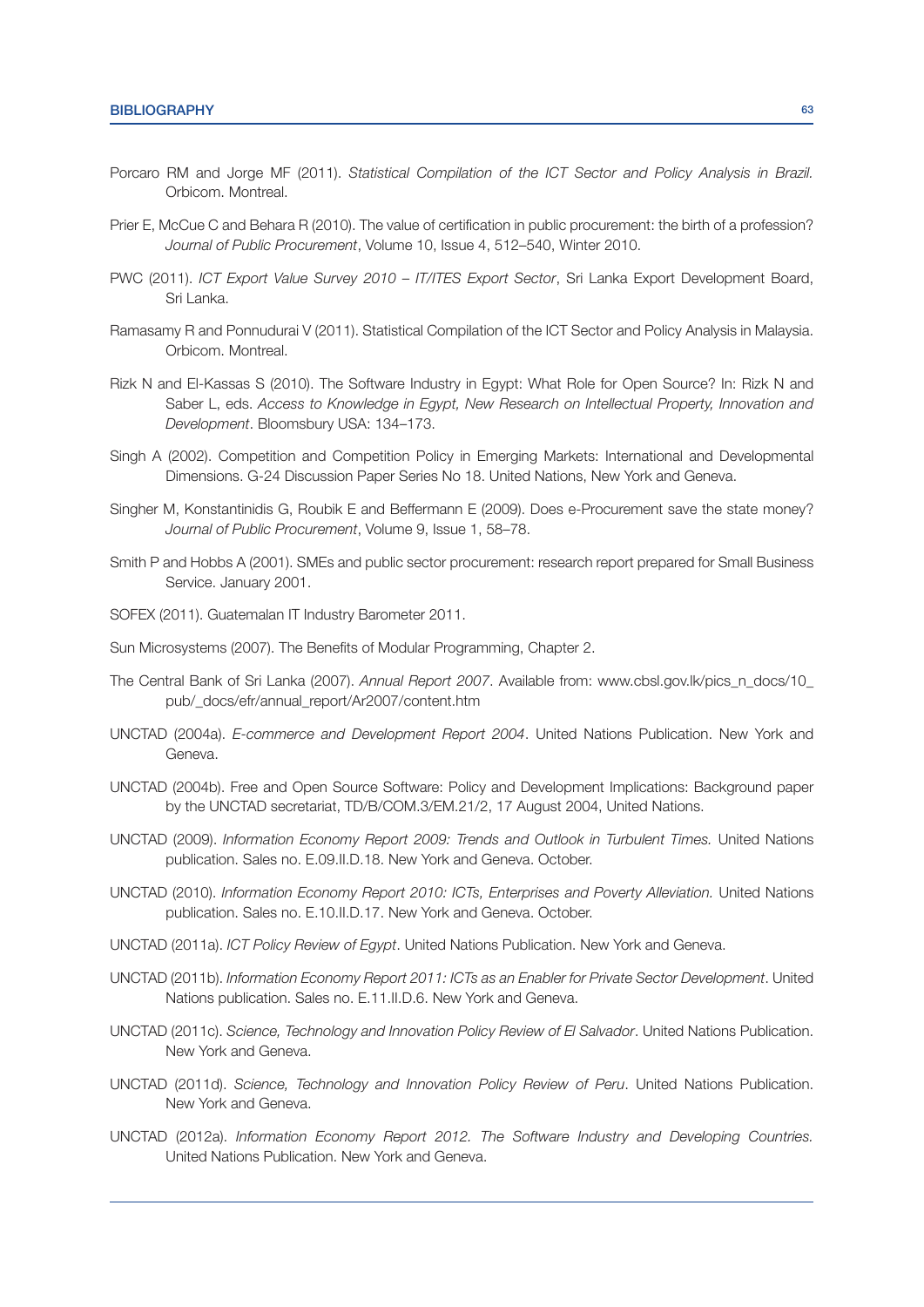- UNCTAD (2012b). Mobile Money for Business Development in the East African Community. A Comparative Study of Existing Platforms and Regulations.
- UNDESA (2011). E-procurement Towards Transparency and Efficiency in Public Service Delivery. Report of the Expert Group Meeting. 4–5 October 2011. Department of Economic and Social Affairs. United Nations. New York.

United Nations (2012). E-Government Survey 2012. E-Government for the People. New York.

- Vaidya K, Sajeev ASM and Callender G (2006). Critical factors that influence e-procurement implementation success in the public sector. Journal of Public Procurement, Volume 6, Issues 1 & 3, 70–99.
- Waema T, Adeya C and Nyambura Ndung'u M (2010). Kenya ICT Sector Performance Review 2009/2010.
- Wang H, Doong H and Lin F (2007). Wang, H., Doong, H., and Lin, F. (2007), 'Determinants of E-Government Service Adoption: An Innovation Diffusion Perspective,' Proceeding of the Wireless Communications, Networking and Mobile Computing, WiCom International Conference, Shanghai, 21-25 September 2007.
- Williamson O E (1979). Transaction-cost economics: The governance of contractual relations. Journal of Law and Economics, 22(2): 233-261.
- WITSA (2004). Best Practices in Government IT Procurement. World Information Technology and Services Alliance.
- World Bank (2010). Revised Guidelines: Selection and Employment of Consultants by World Bank Borrowers, May 2010, World Bank.
- World Bank (2011). Guidelines Procurement of Goods, Works and Non-Consulting Services under IBRD Loans and IDA Credits & Grants by World Bank Borrowers, January 2011.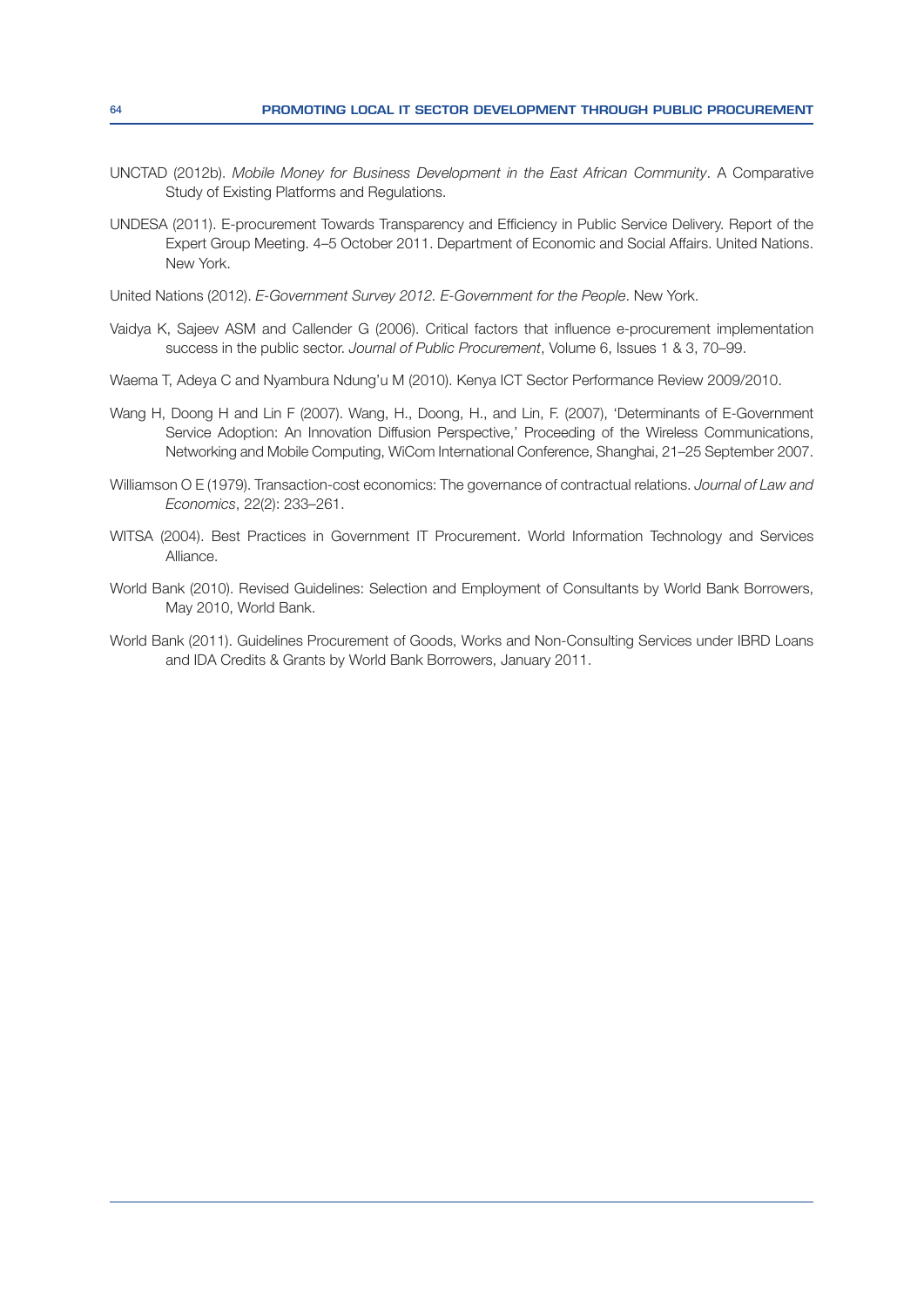# **ENDNOTES**

- Accra Agenda for Action. Accra, 4 September 2008. 3<sup>rd</sup> High-level forum on aid effectiveness.
- ITES refers to a broad category of services that cover front office services (i.e. call centres), back office services (such as data entry, human resources) and knowledge process outsourcing services (e.g. financial analysis servicers). ITES includes business processes outsourcing (BPO).
- 3 A broadly adopted definition based on ISIC Rev. 4 (unstats.un.org/unsd/cr/registry/isic-4.asp)
- 4 There is an additional group of related activities that cover ICT retail activities (ISIC 4741 Retail sale of computers, peripheral units, software and telecommunication equipment in special stores) but which is not included in the OECD definition of the ICT sector.
- 5 The digitization of public procurement processes.
- <sup>6</sup> The promotion of more transparent, effective and accountable governments.
- Based on data provided by WITSA (the World Information Technology and Services Alliance)
- 8 As a consequence, the domestic market alone is often not able to absorb innovative software solutions and does not provide sufficient demand to induce growth effects.
- 9 See for example UNCTAD (2011c and 2011d) and BMZ (2011)
- 10 The report addresses public procurement in general.
- 11 The report was prepared by an alliance of IT associations in which large enterprises competing at the international level have an active role. It does not necessarily address the specific needs of local SMEs. For instance, it recommends: "[Selection] criteria must treat foreign firms the same as national companies".
- 12 This applies at least to some of the transactions. Often, only tenders and awards are made public while the steps in between are accessible only to registered bidders.
- 13 See for example UNCTAD (2004) for a discussion of the potential costs and benefits of e-procurement.
- 14 Agreement on Government Procurement done at Marrakech on 15 April 1994, which entered into force on 1 February 1996. WTO web page: http://www.wto.org. Last referenced April 2012
- 15) For example, 30 per cent of local value addition is the limit for projects funded by the Asian Development Bank. See ADB (2010).
- 16 See http://www.gnu.org/philosophy/free-sw.html.
- 17 See Information Economy data in UNCTADstat (http://unctadstat.unctad.org)
- 18 Based on interviews and http://ict4dblog.wordpress.com/2011/06/26/ict-and-economic-growth-evidence-from-kenya/
- 19 Ushahidi is a non-profit firm that develops free and open source software for information collection, visualization and interactive mapping. Its SMS based crowd-sourcing platform, initially developed to map reports of violence in Kenya after the post-election fallout at the beginning of 2008, has been adopted in Haiti, Australia, and the United States in emergency situations to inform stakeholders
- 20 Pamoja is a digital marketing company that provides (among other services) mobile application development services and web platform deployments to the African market.
- 21 World Bank, Kenya Transparency and Communications Infrastructure Program, http://www.worldbank.org/ projects/P127380/kenya-ktcipadditional-financing-rcip-1?lang=en
- <sup>22</sup> Kenya was one of the first developing countries to have an open government data portal (https://opendata.go.ke)
- 23 See, for example, Waema et al. (2010) or Box table 1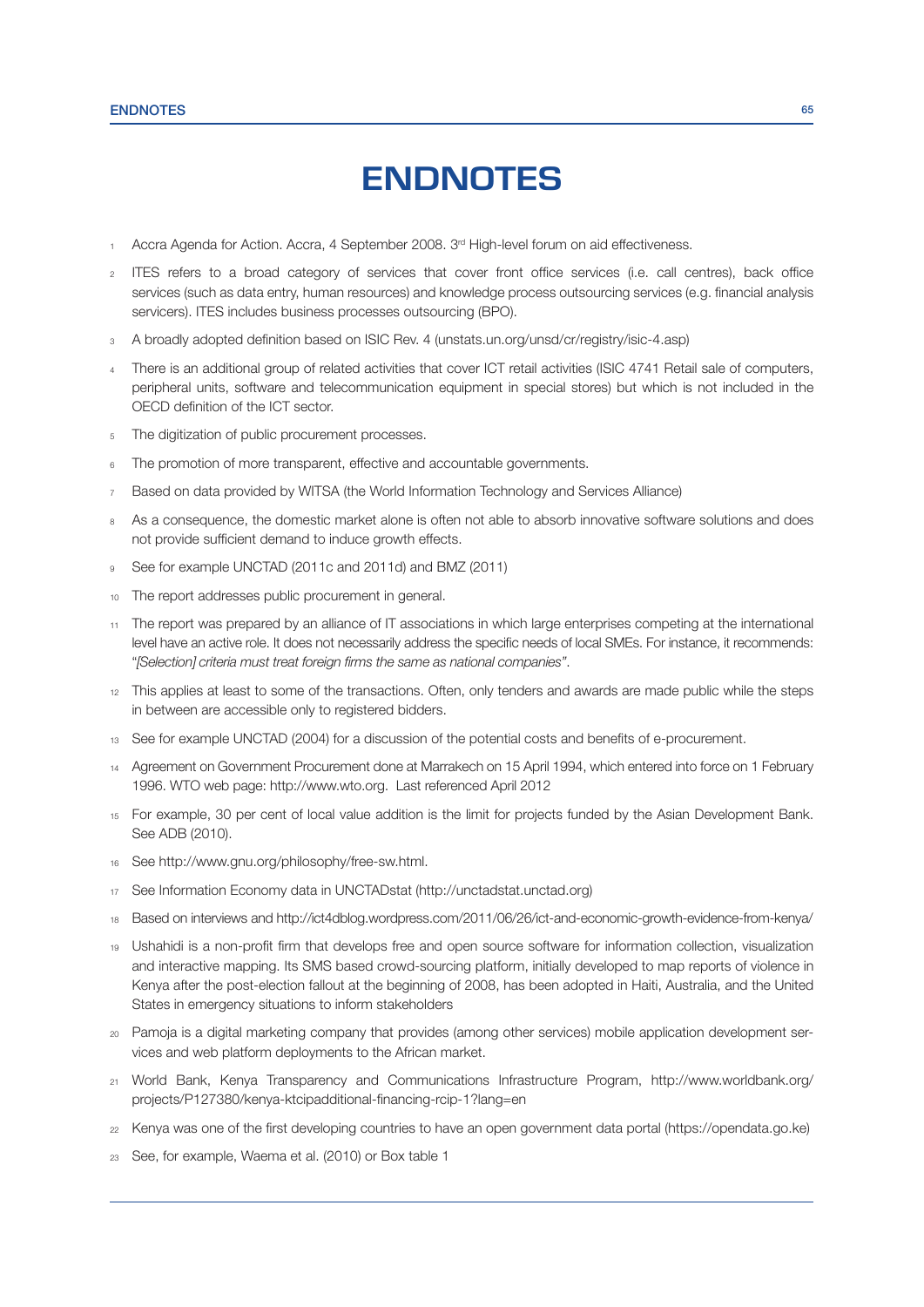- See www.ict.go.ke
- 25 Based on interviews
- World Bank, Kenya Transparency and Communication Infrastructure Project, http://www-wds.worldbank.org/ external/default/WDSContentServer/WDSP/IB/2007/06/13/000112742 20070613110259/Rendered/PDF/38890 0v20KE0IDA1R2007100551113.pdf
- 27 Based on the interviews carried out with key stakeholders
- 28 Kenya Institute of Supplies Management, Procurement and Supplies in Kenya: The Market of Small and Medium Enterprises, www.fsdkenya.org/pdf\_documents/07.08.FSD\_Procurement\_Supply\_Kenya.pdf.
- 29 Government of Kenya, Public Procurement and Disposal Act, www.ppoa.go.ke/index.php?option=com jdownloads&ltemid=0&task=view.download&catid=22&cid=447
- 30 Government of Kenya, Supplies Practitioners Management Act 2007, www.kism.or.ke/images/stories/downloads/ Supply\_Practitioners\_Mgt\_Act\_2007.pdf
- 31 Article 34 of PPDA
- 32 Kenya ICT Sector Policy Guidelines 2006, www.cck.go.ke/regulations/downloads/national\_ict\_policy.pdf
- 33 Kenya ICT Sector Policy Guidelines 2006, www.cck.go.ke/regulations/downloads/national\_ict\_policy.pdf
- 34 See Green Eco Consultants (2010)
- 35 http://www.businessdailyafrica.com/Developers+lined+up+for+huge+gains+in+software+shift/-/1248928/1497380/ -/kp7oeu/-/index.html
- Judging from the levels of mobile penetration and Internet use per inhabitant (ITU statistics)
- 37 Global Observer, Senegal Communication Profile 2012, http://www.globserver.com/en/senegal-communication/ communication
- 38 Programme Sénégalo-allemand d'Appui à la Compétitivité et à la Croissance des PME et à la Performance du Secteur de la Micro finance (PACC-PME/PMF)
- 39 Most of this subchapter, if not noted otherwise, is based on the GIZ study by Volker Brunsiek and Hannes Restel on the promotion of the interoperability of ICT systems in the public sector and the reinforcement of ICT SMEs in Senegal.
- 40 See OECD (2011)
- <sup>41</sup> CIO, Senegal Turns to Open Source Software, http://www.cio.com/article/19038/Senegal Turns to Open Source\_Software
- 42 See for example the regional study on FOSS and software expenditure in West Africa (Internet Research, 2010)
- 43 Based on information provided by the Ministry of Economy and Finance of Senegal.
- 44 EIU and BSA IT Industry Competitiveness Ranking 2011. Rankings are available at http://globalindex11.bsa.org/ country-table/. Kenya and Senegal do not feature in these rankings.
- 45 Fiscal Policy Circular No. 3/2005. 18th October 2005. Department of Fiscal Policy, General Treasury. Signed by P B Jayasundara, Secretary to the Treasury. Obtained via email correspondence with Mr. Christy Pereira of the ICT Agency of Sri Lanka
- 46 Such as the open source Bugzilla, which helps manage software development
- 47 Agile software development, based on the premise that it may not be possible/desirable to establish all technical requirements up-front, follows an incremental approach where software development plans are continuously revised and adapted. This approach is generally incompatible with traditional procurement processes, which require the up-front specification of all technical requirements. See for instance, Balter (2011)